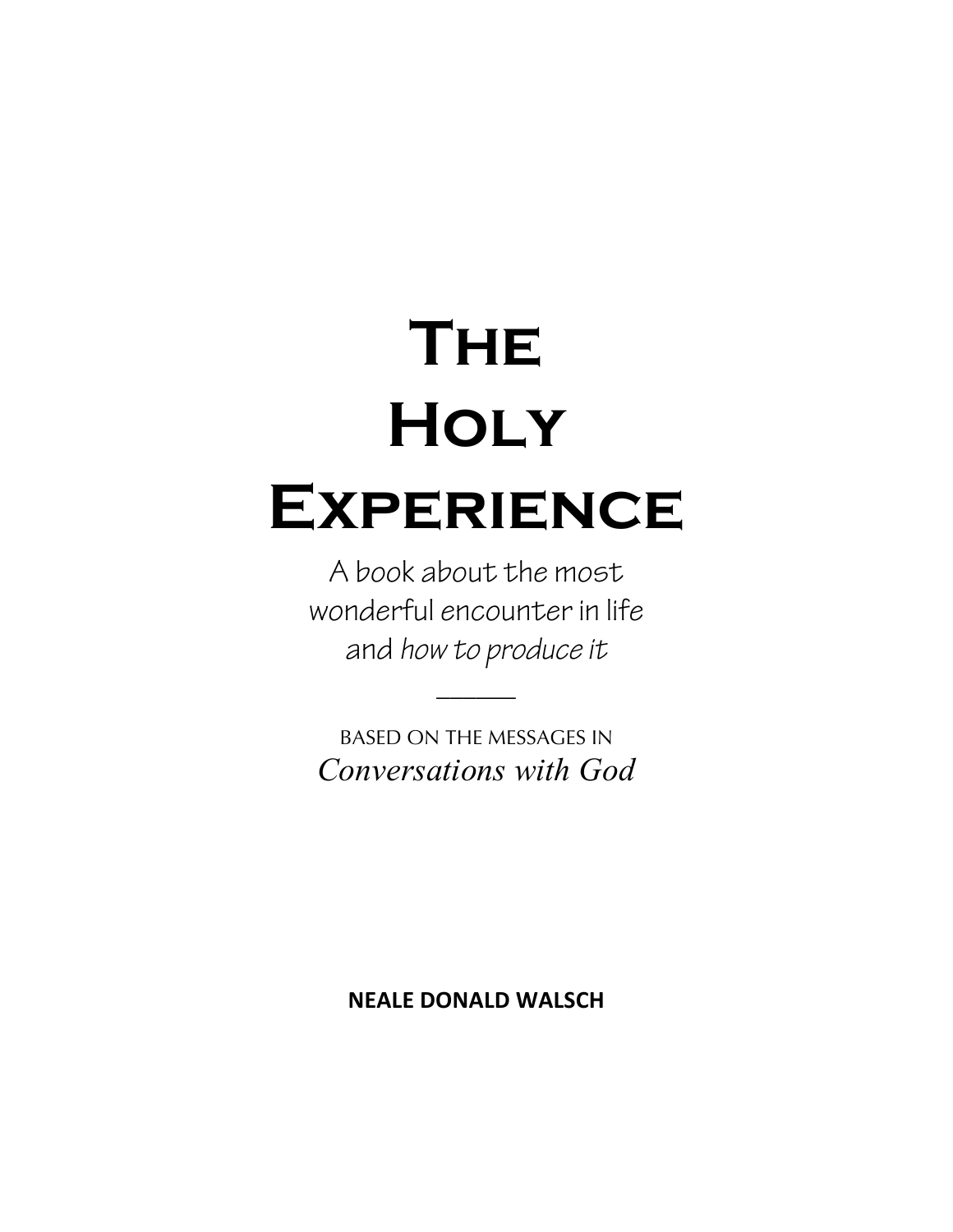### **The Holy Experience** *Chapter One*

All of my life I have been seeking the Holy Experience. All of my life I have known that the Holy Experience would reveal everything. Everything about God, everything about life, and everything about me. The only questions for me have been, what *is* the Holy Experience, and where can I find it?

Those questions have been asked by people all over the world since the beginning of time. Perhaps you have asked those questions, too. This book is the short story of how I found my answers. By telling you this story, perhaps I can help you to find your answers, too.

I hope you will forgive me, then, if I place before you in this book some brief narratives of my life. I know that many of you have read one or more of my previous books, and so you may already have a few of these facts and details. But if you will indulge me, I want to create a context here, in *this* book, within which the remainder of the messages placed here might be considered and experienced. And from time to time a brief excursion into my own past may prove instructive, even if, for you, it is a revisiting of information you already have about me.

 I began my search for the Holy Experience by looking where one might be expected to look. I began by looking to religion. It is entirely understandable that I would do that. I was born into a family that believed in religion as a means of getting to heaven. I was raised a Roman Catholic, and by age seven I had a deep and abiding faith in God. I did not doubt for a moment God's existence or God's benevolence.

By age 10 I also did not doubt God's wrath.

I was not taught much about God's wrath at home. In fact, I was taught absolutely nothing about it. I think now, as I look back on it, that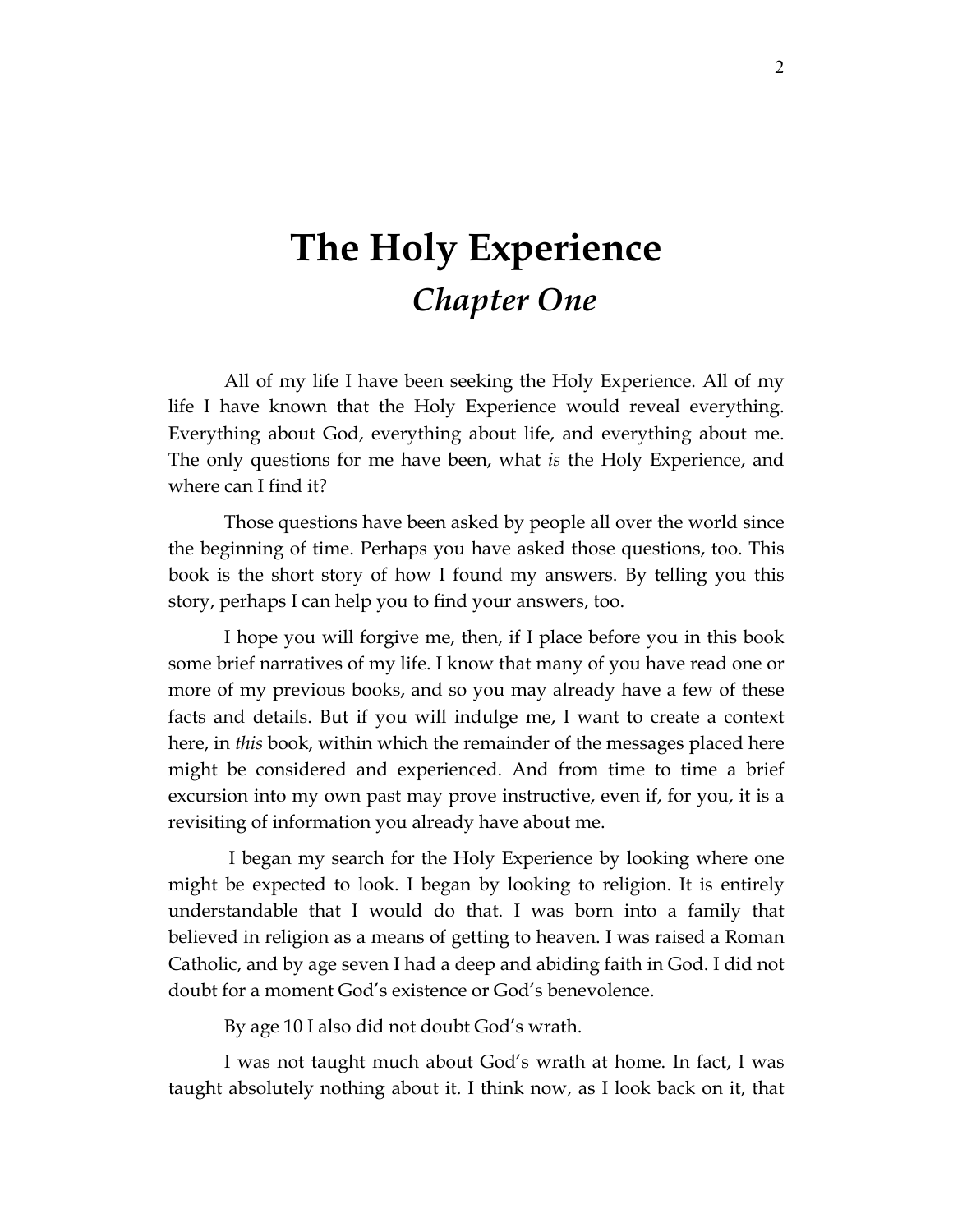my mother did not believe in it. If my father did, he bowed to my mother's wishes not to "tell the kids about it" until it was time.

It was when I was sent to parochial school—St. Ignatius Elementary, on 36th and Mitchell, in Milwaukee—that I learned about a God who could become angry. It was there that I learned about the Ten Commandments. It was there that I learned about sin and punishment. It was there that I learned how to make a Perfect Act of Contrition ("Oh, my God, I am heartily sorry for having offended Thee…") in case I was in a car accident and found myself near death, or for some other reason discovered myself facing Judgment Day at an inopportune moment, not having gone to Confession for a while…

Confession was a big thing to me. We were told at St. Ignatius to go to Confession at least once a week. Saturday was the day set aside in our parish, as it is in most, so that one could receive Holy Communion at Mass on Sunday.

This is where the idea of my own imperfection first came up, as I recall. This is where I picked up the thought that my soul must be "clean" before God would allow me to receive Him under my roof.

Until then I never had any doubt that all I had to do if I wanted God near me as to call out to Him. He would always be there, Mom told me, and I believed her. How could Mom be wrong about a thing like that? How could Mom be wrong about *anything*?

Then I got to St. Ignatius and the nuns told me that, well, it wasn't exactly like that. God *wants* to come to me whenever I call to Him, they assured me, but God cannot be received by an impure soul. Who has an impure soul? I asked. All of us, I was told. We all have impure souls. None of us are worthy of receiving God into our lives.

How can we *become* worthy? I desperately wanted to know. I'd thought that God would come to us always. In fact, I'd been taught by my Mom that God was *with us* always, and that all we had to do to receive God's help and blessing in any moment was to call out to the God who was Always There, and that help would be ours. Now I was being told, "well, not exactly…"

I had to be *worthy* of receiving God under my roof. And the problem was, I was *born unworthy.* It was at St. Ignatius that I learned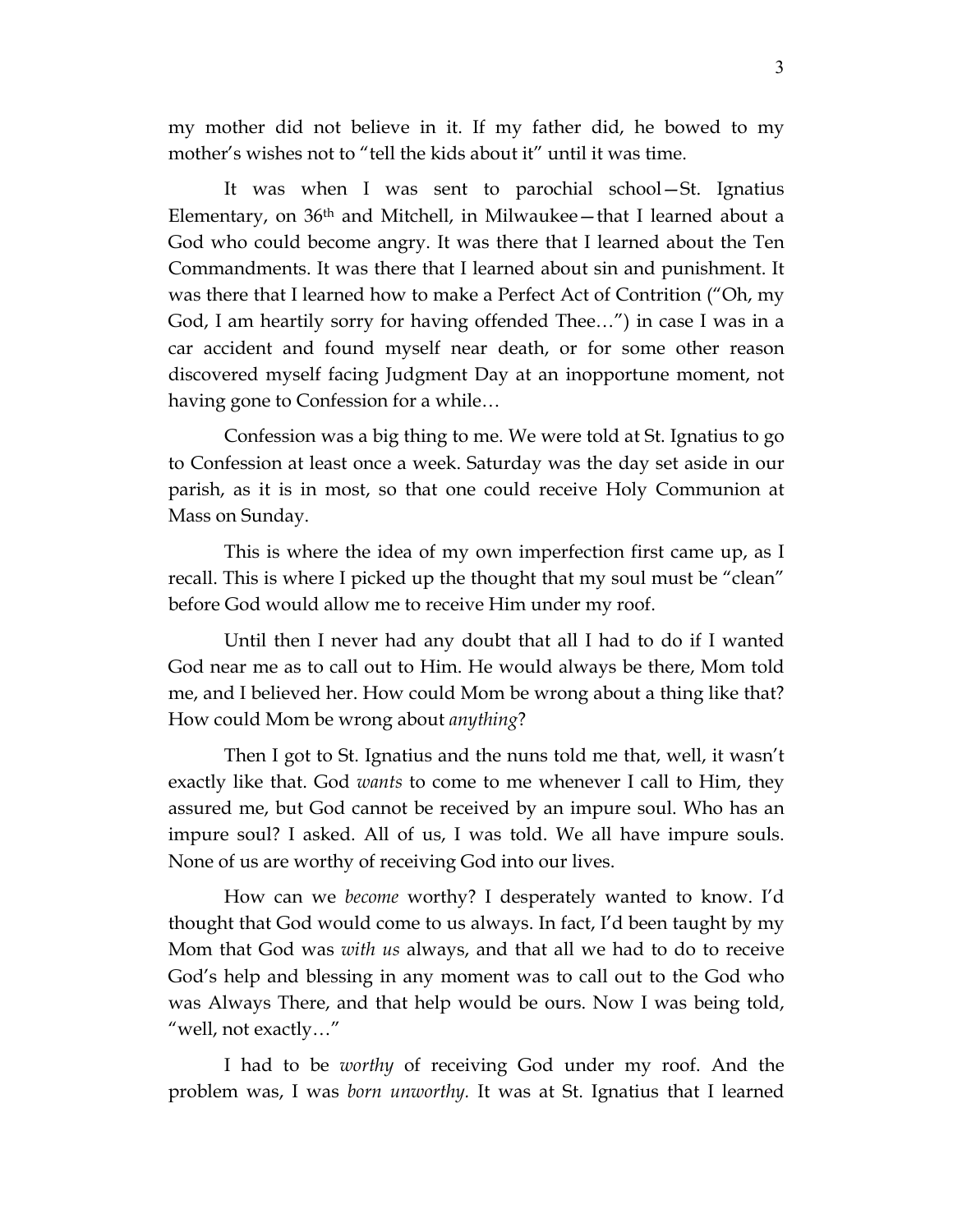about Original Sin, and about how I was a sinner every day, and about how God could not come into my soul if I was a sinner, but not to be dismayed, because God could *forgive me* my sins, and *then* come into my soul—but first, I had to confess them.

God could not forgive sins that were not confessed. Hence, the Sacrament of Confession was created by the Most Holy Roman Catholic Church as a road to forgiveness, and, ultimately, Salvation. If we confessed our sins, God would forgive them, rendering our souls pure again, wiping the slate clean. We could then go to Communion. We could receive the living God into our lives through the consuming of the flesh and blood of Christ (literally, not figuratively), who was God's son and who died for our sins.

I was taught that ordinary bread and wine was turned into Christ's body and blood at the moment of Consecration (a ritual and the highlight of every Roman Catholic Mass), when occurred the miracle of Transubstantiation, the first stage in the sacrament of Holy Communion.

Confession, as you might now be able to see, suddenly became very important to me. I went as often as I could, the better to make sure that I had no sins on my soul should death come knocking at my door.

As a child I was nervous about this. You may think that I am kidding here, or exaggerating a little, but I'm not. I clearly remember being afraid to go to sleep at night, especially if I knew that I had been a particularly bad boy that day. If I had talked back to Mom, quarreled with my brother, or in some other way had behaved inappropriately, I earnestly prayed as I squeezed shut my frightened eyes…

> *Now I lay me down to sleep. I pray the Lord my soul to keep. And if I die before I wake, I pray the Lord my soul to take.*

I hoped that my earnestness would earn me what my behavior had not.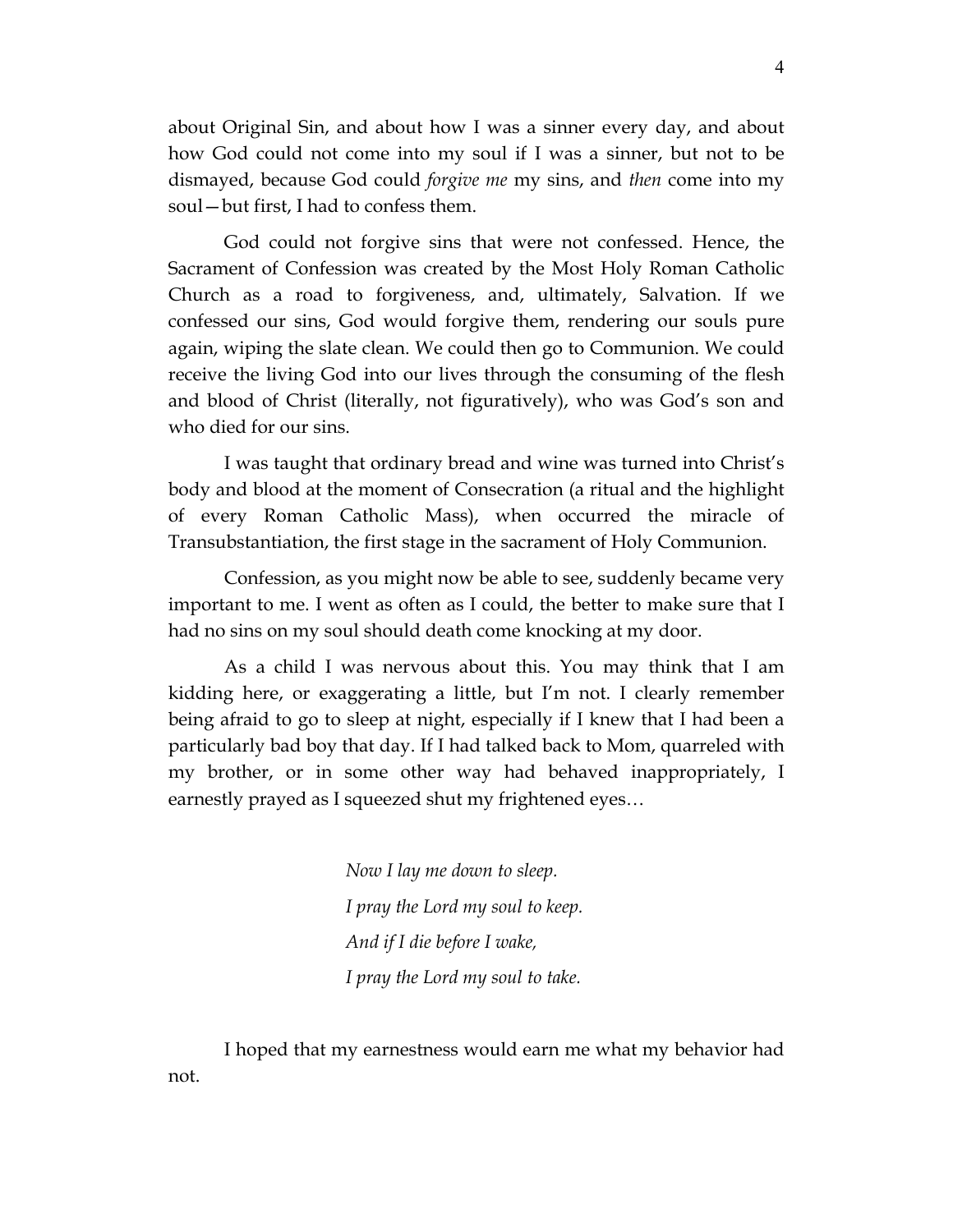Part of my nervousness stemmed from the fact that I was not sure which behaviors really offended God enough to keep me out of heaven forever (dooming me to everlasting torture in hell), which would send me to purgatory for only a temporary (if painful) period of exclusion, and which might be overlooked altogether.

(Were *any* overlooked? That was a question I remember asking. Did God overlook *anything*? Was my every thought, word, and deed to be judged? The answers I was given led me to believe this was the case. Who wouldn't be nervous under those conditions?)

 And so I tried very hard to be holy. To be holy, I believed, was to be without sin. It was to live a life without offending God.

Thus, I went to Mass several times a week. I went to Confession often. I prayed to God every night. I walked around the playground with a crucifix tucked in my belt. I became an altar boy. I memorized every prayer there was to memorize. Not just the Our Father and the Hail Mary, but the Glory Be, the Act of Contrition, and the Apostle's Creed. And I had determined in the 7<sup>th</sup> grade that I was going to become a priest.

I was going all the way.

My search for the Holy Experience had begun.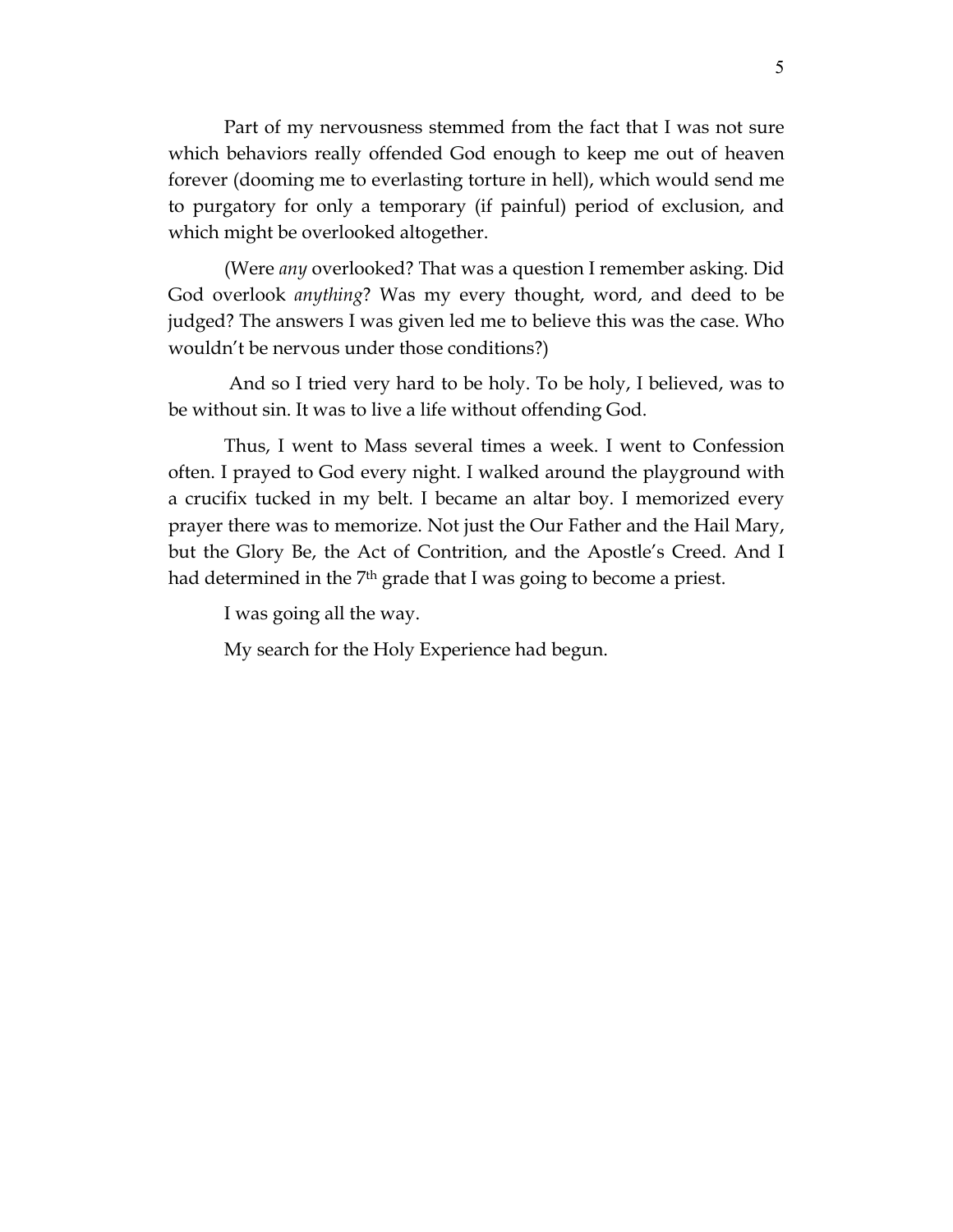### **The Holy Experience** *Chapter Two*

I wish I could tell you that in the ensuing years I had a wonderful and fulfilling experience of God. I did not.

My first obstacle was my father. When I told him while I was in the  $7<sup>th</sup>$ grade that I wanted to enter the seminary he made it clear to me in no uncertain terms that that was not going to happen.

"You're not old enough to make that decision," he told me. "When you are, we can talk about it."

I now understand what that was all about. At the time, I did not. I saw my father as cruel and even "anti-God." I could not understand what he had against my entering the seminary.

In the 7th and 8th grade of Catholic parochial school the priests and nuns really start talking up the priesthood to the guys. If a fellow has any kind of piety at all, this can suddenly start looking like a very attractive option. In my case, it had become something that I *had to do.*

The sisters all agreed that I had "the calling." I served at Mass every morning, and it was not lost on the priests and nuns how earnestly I prayed, how fast I had completely memorized the altar boy's responses in Latin, and how I had "taken" to the whole business of God and the Church.

My father was clear that it was the business of these schools to steer as many young boys into thoughts of the seminary as possible. Dad knew that I knew nothing of females—and he was also smart enough to understand that until I did, any decision about moving into a line of work that required me to be celibate all my life was premature.

He was, of course, dead right. Somewhere during the eighth grade I saw my first picture of a woman without clothing. I know, I know, that was late, relatively speaking, in the life of a boy, but you have to remember that this was in the Fifties, and things were a lot different then. A year later, as a freshman in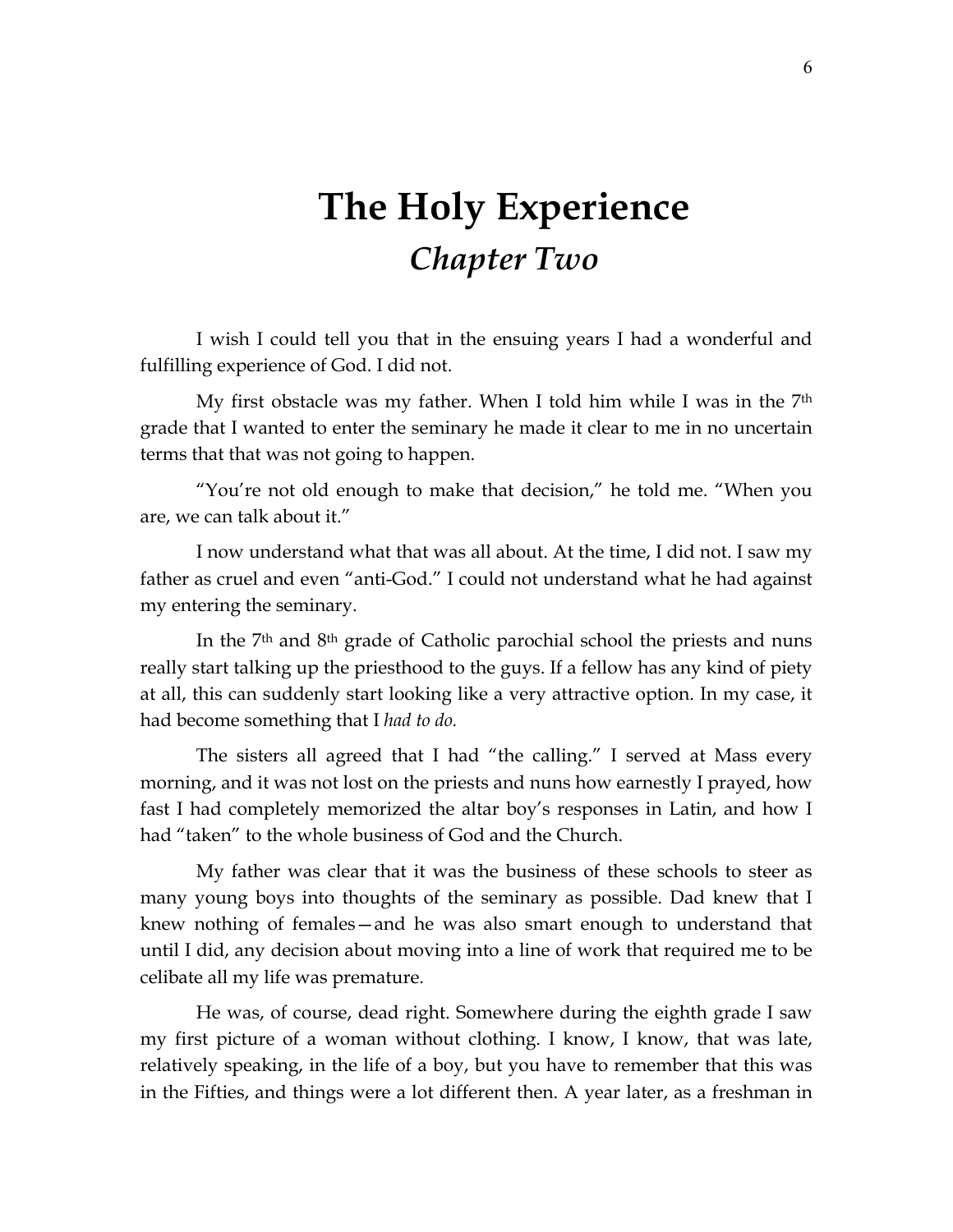high school, I actually saw a real, live girl naked. She, too, was a high school freshman, and we had gotten into a little mischief together. Nothing serious, really. Just a little show-and-tell. But it sure took my mind off the priesthood.

Still, I remained enamored of religion itself as an institution. I may not become a priest, I thought, but I will always be devoted to God.

### **Too many complications**

It didn't take long for me to realize that I was not going to find it possible to remain devoted to God through organized religion. Many people have, of course, and so this is not an indictment of religion. It is simply that I could not find my own way to the Holy Experience, I could not get in touch with the Transcendent Reality, through this vehicle.

Religion, to me, presented too many complications, and in my heart I experienced what I would now call the Transcendent Reality as being Without Complication. Indeed, it was Utter Simplicity. Religion, to me, generated too many conflicts, and I experienced the Transcendent Reality as Without Conflict. Indeed, it was Total Peace. Religion, to me, offered too many contradictions with my own inner truth, and I experienced the Transcendent Reality as Without Contradiction. Indeed, it was Absolute Harmony.

Utter Simplicity, Total Peace, Absolute Harmony. Without Complication, Without Conflict, Without Contradiction. That is how I experienced God. Religion did not experience God this way. I soon found this out.

The how's and why's of my personal experience do not seem so important now. It seems sufficient to note in broad general terms that the singular difficulty I had with religion was its insistence on teaching of a needy God—indeed, an angry, vindictive and *violent* God—who was going to punish me for my sins. And, to be sure, was going to punish all the world.

I simply did not experience God in that way. Chalk it up to my mother's early teachings, perhaps, but for some reason my internal guidance system kept steering me away from such an idea of God.

I searched everywhere within the religions of my culture, but could find no place of comfort. Then I explored the religions of other cultures. Still not much simplicity, peace, and harmony. A little here and there, but not the totality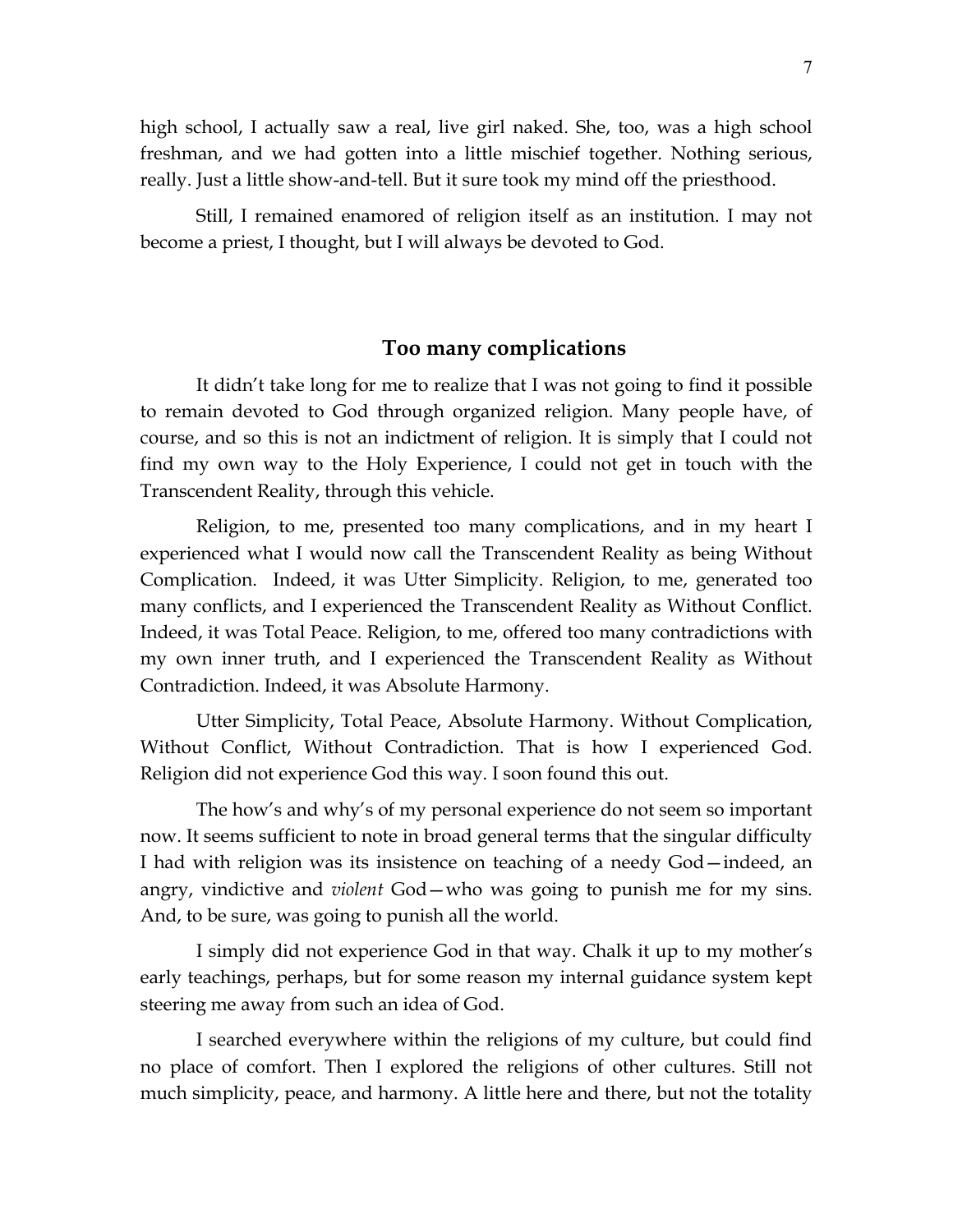for which I yearned. Still no God without complication, without conflict, without contradiction.

Finally, I left religion altogether.

It would be a quarter century before I returned to a deep and abiding faith in God, born of a new *understanding* of God that changed everything in my perception of who and what God is.

How that came to pass is described in *Conversations with God-Book 1* and in the semi-autobiographical *Friendship with God.* The simple and peaceful and harmonious *answer* I came to is articulated wonderfully in *What God Wants*, and will be even more fully in a book I am working on, with the title: *A New Theology.*

So…let's look at just what I have learned through my conversations with God, my friendship with God, and my experience of communion with God.

First, I have learned what the Holy Experience truly *is.* And I have learned how to move *into* that experience at will. I have not yet learned how to sustain it. I'm not even sure if I want to.

I'll explain that later. I know that, just hanging out there, it seems like an unusual thing to say, but all of this is what will be discussed here. And all of this discussion will, I hope, help you to move closer to your own experience, and to unveil your own truth, about these things.

I should like now to offer my personal *definition* of the Holy Experience, so that we can know just what it is, exactly, that I am going to be talking about. This definition kind of popped out of me unexpectedly a few years ago as I was responding to a question e-mailed to me by a man in Maine. Let me share with you that question and answer, and you'll see what I mean.

(The question at first seems to have nothing to do with the topic at hand. But wait. It was in the process of responding to the question that my definition of the Holy Experience popped out. See what you think.)

*Hi Neale...I have been struggling recently with what "mission" means in a pluralistic world. Mission has had so many different objectives throughout history converting others to the "true" faith; extending God's kingdom; doing justice for the poor and marginalized, etc.*

*Our world seems very near-sighted when people consider their faith the "true" faith and others as condemned to Hell. Since all of us have a somewhat different*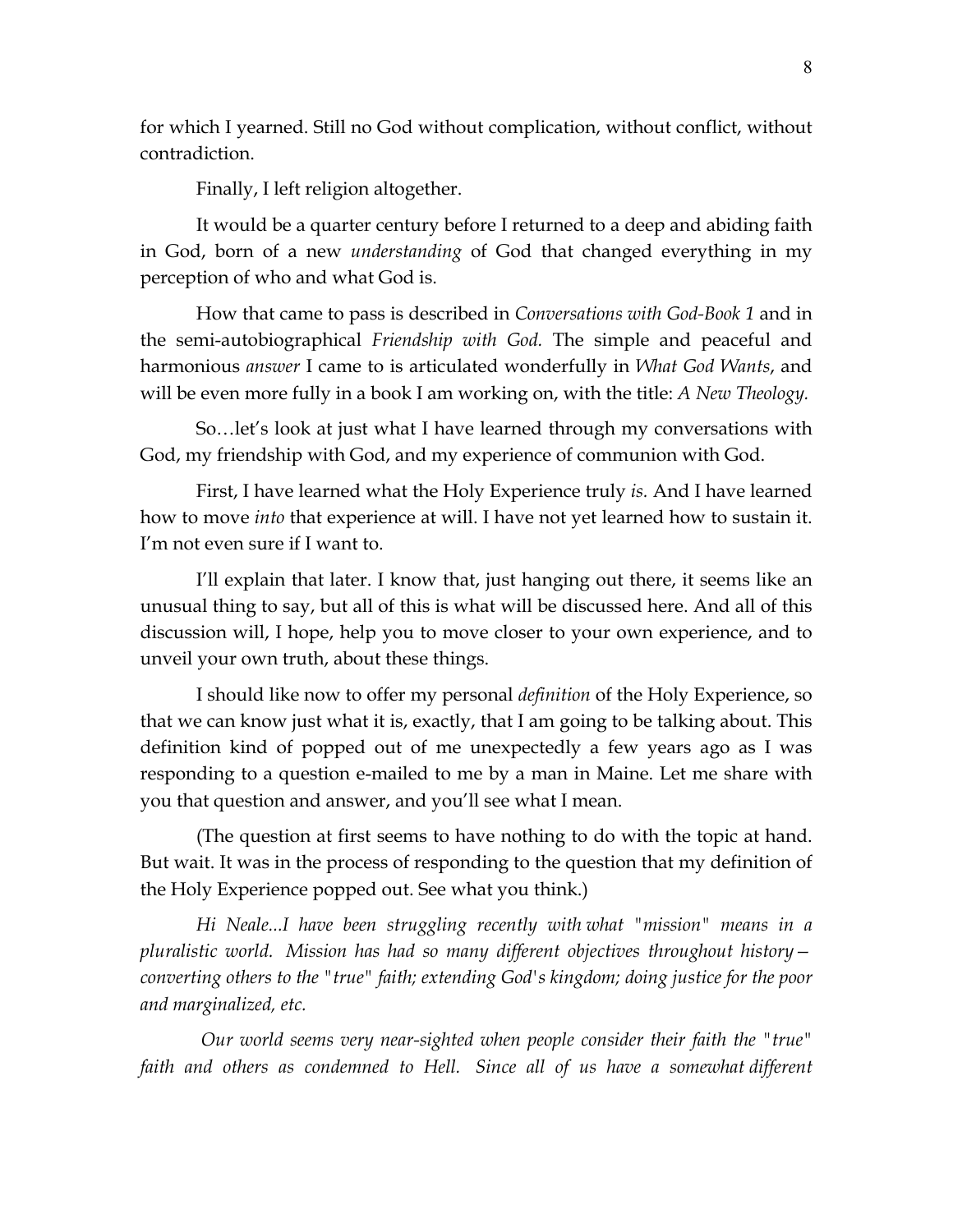*conception of what "faith" means, what is each person's responsibility to other people both people of other faiths and people of no faith?*

*Should we try to show others what we consider "true", or should we only try to share with others, learn from them, and build reciprocal friendships? What does it mean to be a person of faith -- ie: Christian, Buddhist, Muslim, or otherwise—in a pluralistic world?*

*Thanks for any comments or insights you may have, Neale! Matt, Natick, MA*

Dear Matt...The only True Mission is the mission of the individual soul. Every other mission is an extension of that. The mission of the individual soul is to know itself as it truly is, in its own experience. I have learned that this is accomplished by *creating* itself as that. Life is not a process of discovery; it is a process of creation.

The hitch here is that in Ultimate Reality it is not possible to create anything, because everything that ever was, is now, and ever will be has already been created. So the Process of Creation turns out to be, after all, not actually Creation, but Perception. It is about seeing what has always been there, knowing what has always been true, and experiencing the Only Experience There Is. We call this, loosely: God.

The challenge here is that one cannot experience The Only Experience There Is if it *is*, in fact, the "only experience" there is. This is because in the absence of That Which Is Not, That Which IS, is not.

Put simply, in the absence of darkness, the light is not. In the absence of cold, hot is not. In the absence of up, there is no such thing as down. None of these things can be *experienced* in anything other than relative terms. The same is true about God. And, for that matter, about the human soul. For the human soul IS God, in part. It is a holy and individuated aspect of That Which IS.

If there is nothing in the environment, if there is nothing in the vicinity, that is NOT That Which IS, then That Which IS cannot be known experientially. If there is nothing in *existence* that is NOT That Which IS (and by definition this would have to be true), then That Which IS cannot be experienced. Nor can any Part of It. It can be fully *known*, but it cannot be *experienced*. That is, it cannot be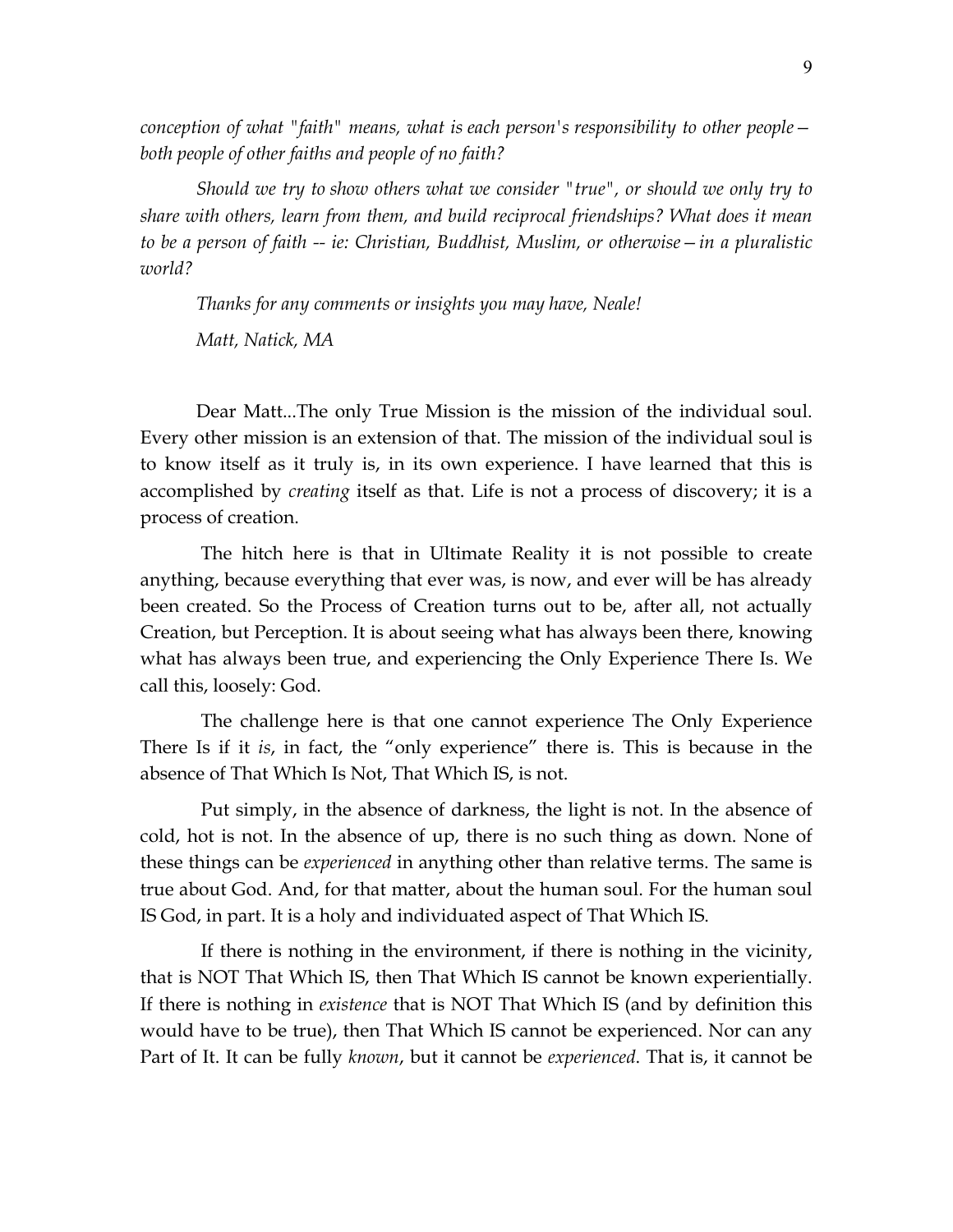known in *relative terms* (which is what "experience" is), but only in absolute terms. This is what is true in the Realm of the Absolute.

Remember this always:

EXPERIENCE IS THE KNOWING OF THE ABSOLUTE IN RELATIVE TERMS.

So in the Realm of the Absolute, That Which IS cannot experience Its own magnificence. It cannot know the glory of Itself, the wonder of Itself, the Truth of Itself.

This is the condition faced by God (That Which IS), and this is the condition faced by your soul. You now understand the reason that physical life as we know it exists.

The creation of Physicality produced a solution to God's conundrum—a solution that is ingenious and spectacular: *create an entire reality based on Illusion*. That phrase in itself, "reality based on illusion," is an oxymoron, a contradiction in terms, but it gets the idea across.

And so we find ourselves in this Alice in Wonderland world (an Alice in Wonderland universe, really) in which we swear that what is So is Not So, and that what is Not So is So. It is a "wonderland" in the sense that it allows us to experience the True Wonder of Who We Really Are. We do this by calling forth the Opposite of Who We Are, and by *experiencing ourselves in relation to that.* 

Suddenly, we have a point of reference by which we may know ourselves. (Remember that I said that the mission of the individual soul is to know itself as it truly is, in its own experience.)

All of this lays down the theological basis for my (finally!) direct answer to your direct question. That which is opposite to us, that which is "not us," exists for a very holy reason: so that we may announce and declare, express and experience, become and fulfill Who We Really Are.

*Therefore judge not, and neither condemn.* 

*Raise not your fist to the darkness, but be a light unto the darkness, and curse it not.* 

Our "mission" vis-a-vis people of other faiths is to accept them exactly as they are. Not to seek to convert them, not to judge them, and certainly not to condemn them.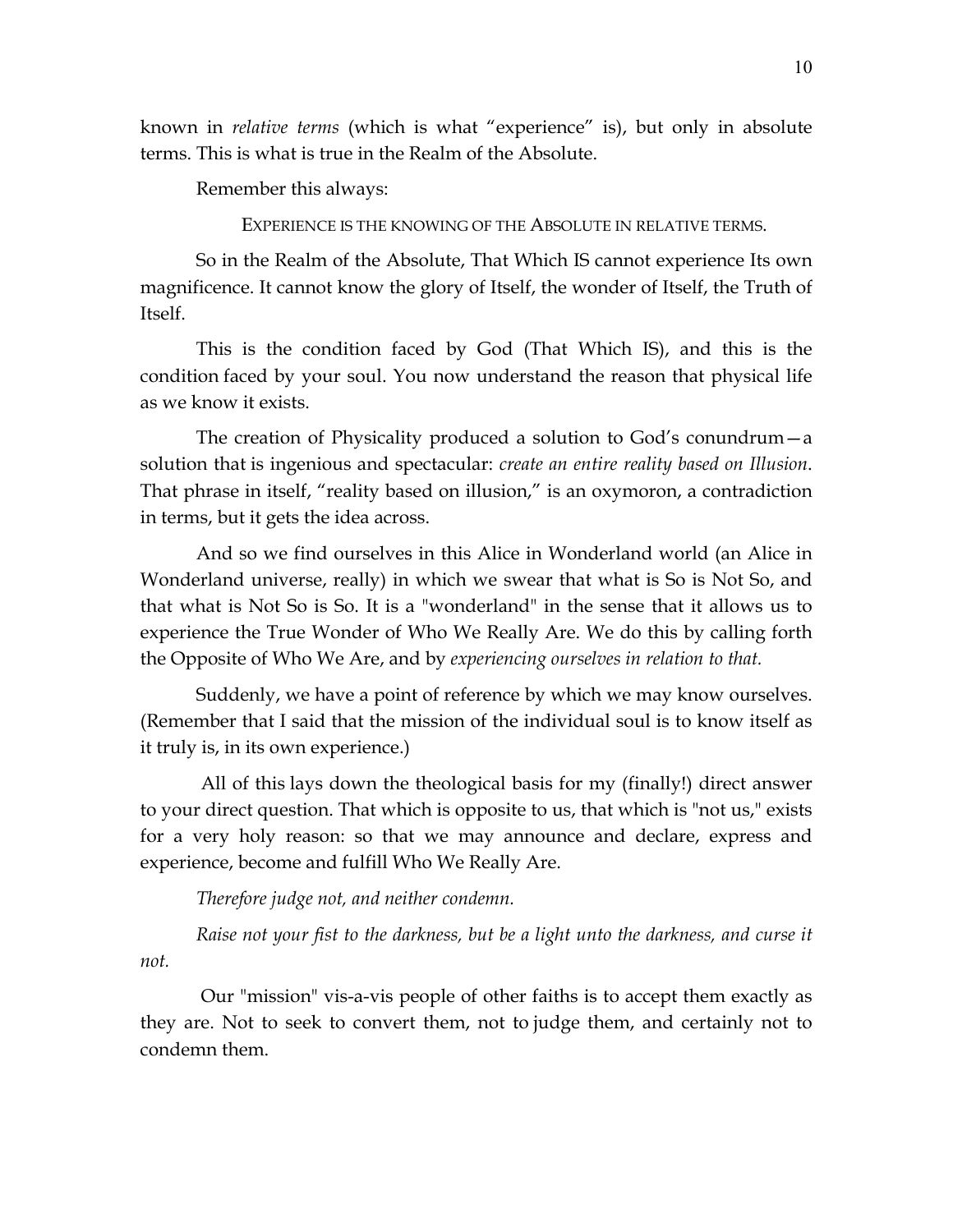Now Matt, you have placed your question inside a riddle that offers two choices---yet these choices are not, in truth, mutually exclusive. It does not have to be one or the other, as you have posed it. You have asked: "Should we try to show others what we consider 'true', or should we only try to share with others, learn from them, and build reciprocal friendships?"

I believe we can do both.

As we share with others, learn from them, and build reciprocal friendships, we DO "show others what we consider true." In fact, *that is the most effective way to show it.*

Thus, we set people free from their own limiting beliefs about *us*. This eventually will set them free from their own limiting beliefs about *themselves*. Soon they, too, will know Who They Really Are.

And so, Matt, walk through the world not as one who seeks to convert or convince others of anything, but simply as one who seeks to know others as Everything. When you know all of it as Everything, then you know your Self as Everything as well. You see your Self in every other person. Indeed, in every other thing that exists. Suddenly, the magnificence and the glory of Who You Are becomes apparent to you. It becomes part of your *experience*. It is no longer something you know intellectually; it is something you know *experientially.*

Many people have had this experience (the experience of being Everything) momentarily. They have had it in meditation, perhaps, or in a time of pure silence, or in the midst of an impactful interaction with another (such as sexual union or laughing until tears come, or weeping together, or walking alone through the woods on a sunlit morning, or swimming in the ocean, or, simply…washing dishes.)

#### **I call this The Holy Experience.**

#### **It is when you know Who You Really Are.**

While many people have had this experience momentarily, the trick is to have it continually. Or at least a great deal more of the time. That was the yearning of the Buddha. It was the journey of the Christ. It is the opportunity placed before each of us.

Many Masters have shown us the way.

The way is for us to BE the way.

*I am The Way and The Life. Follow me*.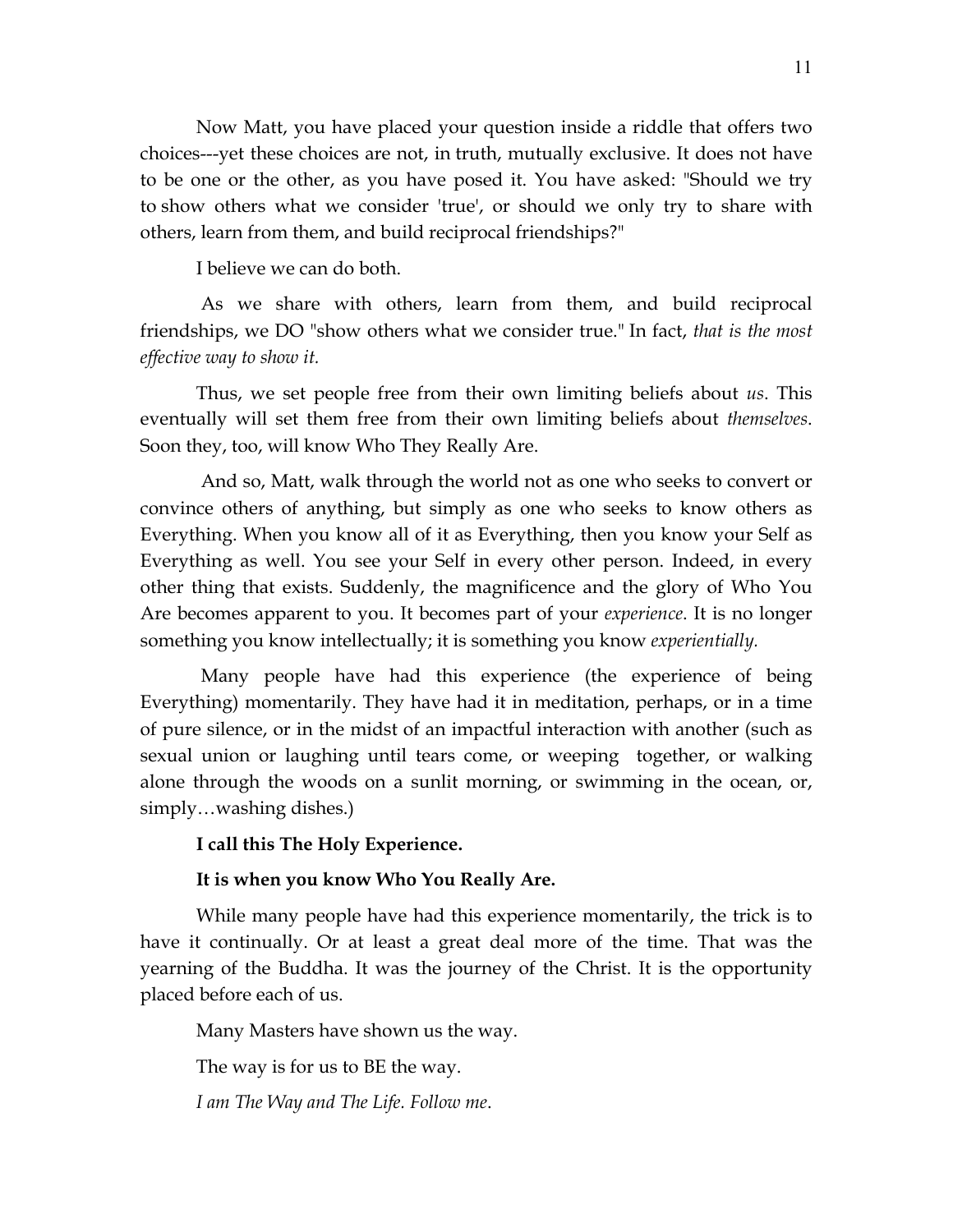This is what all Masters have declared. This is what all Students have understood.

Therefore, do not look for your Master, BE the Master for whom you have been looking. Do not seek the Truth, BE the Truth you have been seeking. And do not attempt to change another, BE the change you wish to see.

That is your mission, Matt, and there is no other.

Bless you, Matt, with the knowing of Who You Really Are. May God be experienced by you *through* you, and through the living of your life.

Love always, and all ways...

Neale.

#### **The questions that plague us all**

So there you have it. In responding to Matt's inquiry I stumbled upon my definition of the Holy Experience. After all these years I can say that I know what I have been searching for since I was a child. I have been searching for the experience of knowing Who I Really Am.

All my life I have been trying to figure this out. Who am I? *What* am I? Why am I here? What am I supposed to be doing? Is there any reason for what I am doing? Does anybody care? Is there any *outcome*, other than the doing of it? *What is the point of life?*

These are the questions that plagued me as I tried to make some sense out of all this. There is a possibility that they have been plaguing you, too. If they have, you have come to the right book.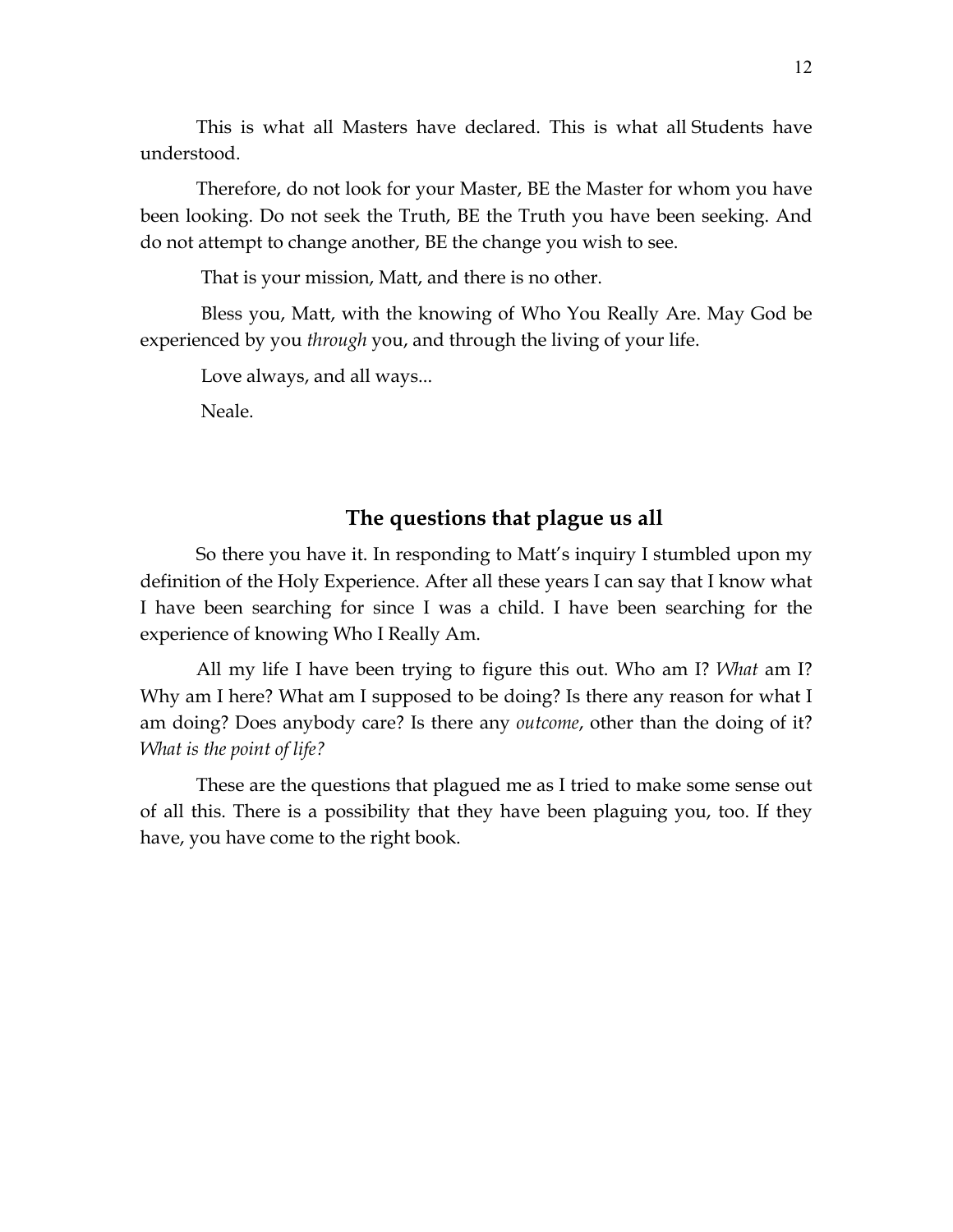### **The Holy Experience** *Chapter Three*

I said it before and I'll say it again. All my life I have been trying to figure out…Who am I? *What* am I? Why am I here? What am I supposed to be doing? Is there any reason for what I am doing? Does anybody care? Is there any *outcome*, other than the doing of it? What is the point of life?

The Holy Experience brings us the answers to those questions. The Holy Experience *is* the answer.

The Holy Experience is when you know the difference between Divinity and Humanity --- and when that difference disappears.

*Whoa!* Did you hear that? The Holy Experience is when you know the difference between Divinity and Humanity --- and *when that difference disappears.*

*Whew!* That was a mouthful.

Divinity and Humanity can become One in your experience, and when that occurs you have entered the Holy Moment. You cannot enter this Moment, however, until you know the difference between Divinity and Humanity—and why it exists.

So let's explore that, shall we?

For me, the difference between Divinity and Humanity is that Divinity seeks only to distribute, and Humanity seeks only to gather.

That is not the only difference, of course, but it is a milestone difference. It is a humongous difference. So let's not gloss over it. Let's not read past it and move on, without really grasping its implication. Let's state it again. I *said…*

#### **The difference between Divinity and Humanity is that Divinity seeks only to distribute, and Humanity seeks only to gather.**

Divinity and Humanity *can* become One in your experience, and when that occurs you have entered the Holy Moment. You cannot enter this Moment,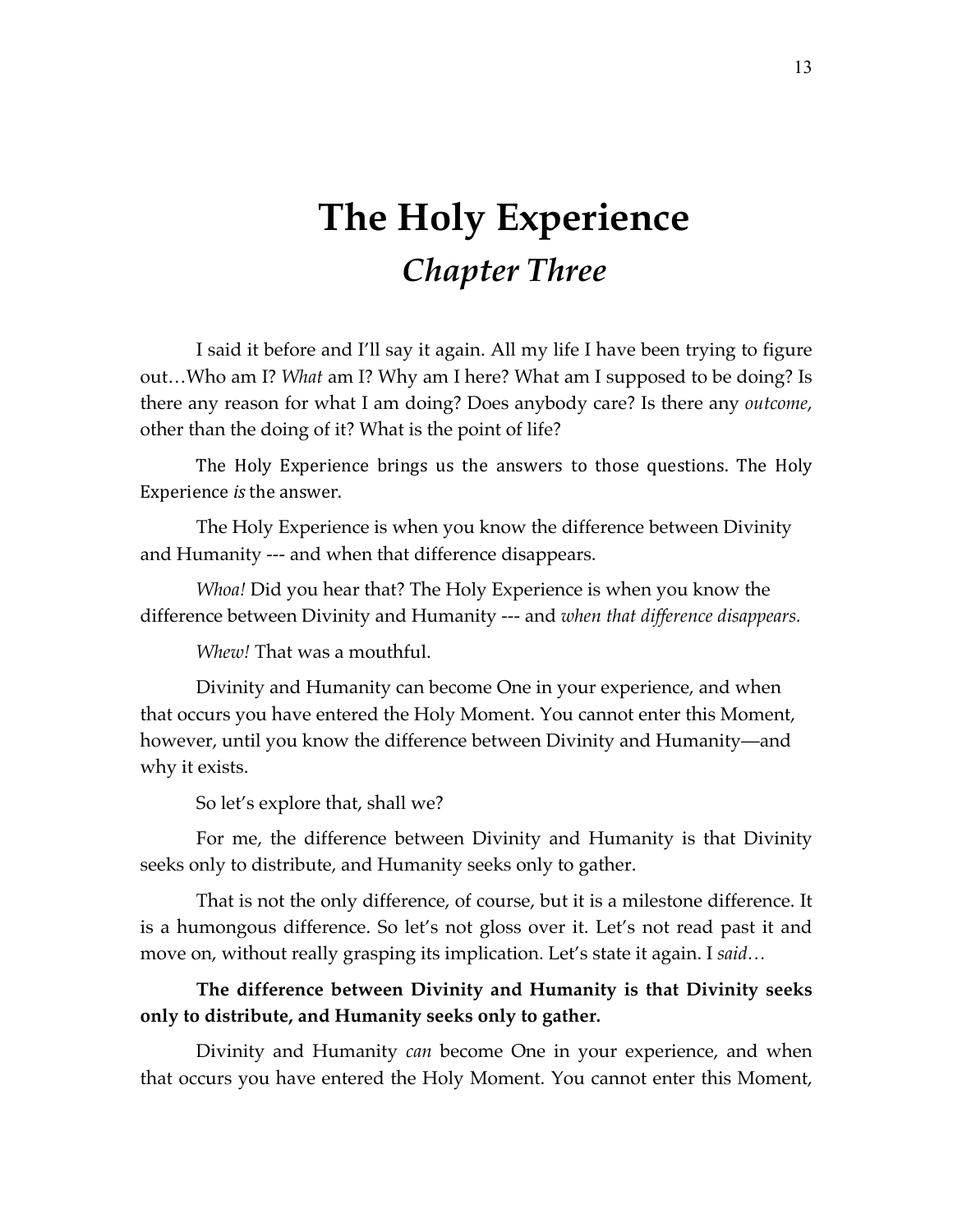however, until you know the difference between Divinity and Humanity—and why it exists.

Divinity understands that it is only through the distribution OF Itself, the giving away *OF* Itself, that it can be magnified and glorified. Humanity believes that it is only through the gathering TO itself, the bringing *TO* itself, that it can be magnified and glorified.

So there you have it. Giver and Gatherer. That's the difference.

It is an astonishing difference. It is an exact opposite. That is no small distinction. Yet when it is deeply understood (not simply casually comprehended), everything becomes wonderfully clear at last, and the chasm between the two may finally be closed.

Divinity seeks nothing for Itself. Human beings will find it difficult to seek nothing for themselves so long as they imagine themselves to be human. That is because humans imagine themselves to have needs. Divinity does not. Divinity has no such thought about Itself. (Nor any such thought about you, either.)

So in order for Humanity to seek nothing for itself, humans must understand themselves to be Divine. They must understand that Humanity is not separate from the Divine, but IS divided from the Divine. This sometimes helps people wrap their minds around the concept of our Oneness with Divinity.

Many folks have a very difficult time seeing themselves as Divine. Yet if you tell them that they are *part* of that which is Divine, many people can go there. They can hang out in that place. They can embrace the concept. Partial magnificence is acceptable, total magnificence is not.

So we might say, for our purposes here, that Humanity is a Division of the Divine. That Which Is Divine created many divisions of Itself, and one of those divisions is called Humanity.

Even as a large company or corporation may have a division here and a division there without any of those divisions being in any sense separate from, or *other than*, the whole, so, too, does the Divine have a division here and a division there without any of those divisions being in any sense separate from, or *other than*, The Whole.

It is possible to be a division of something without being divided from it.

That's an important concept for you to grasp if you are to have the Holy Experience. Please let me say it again. I said…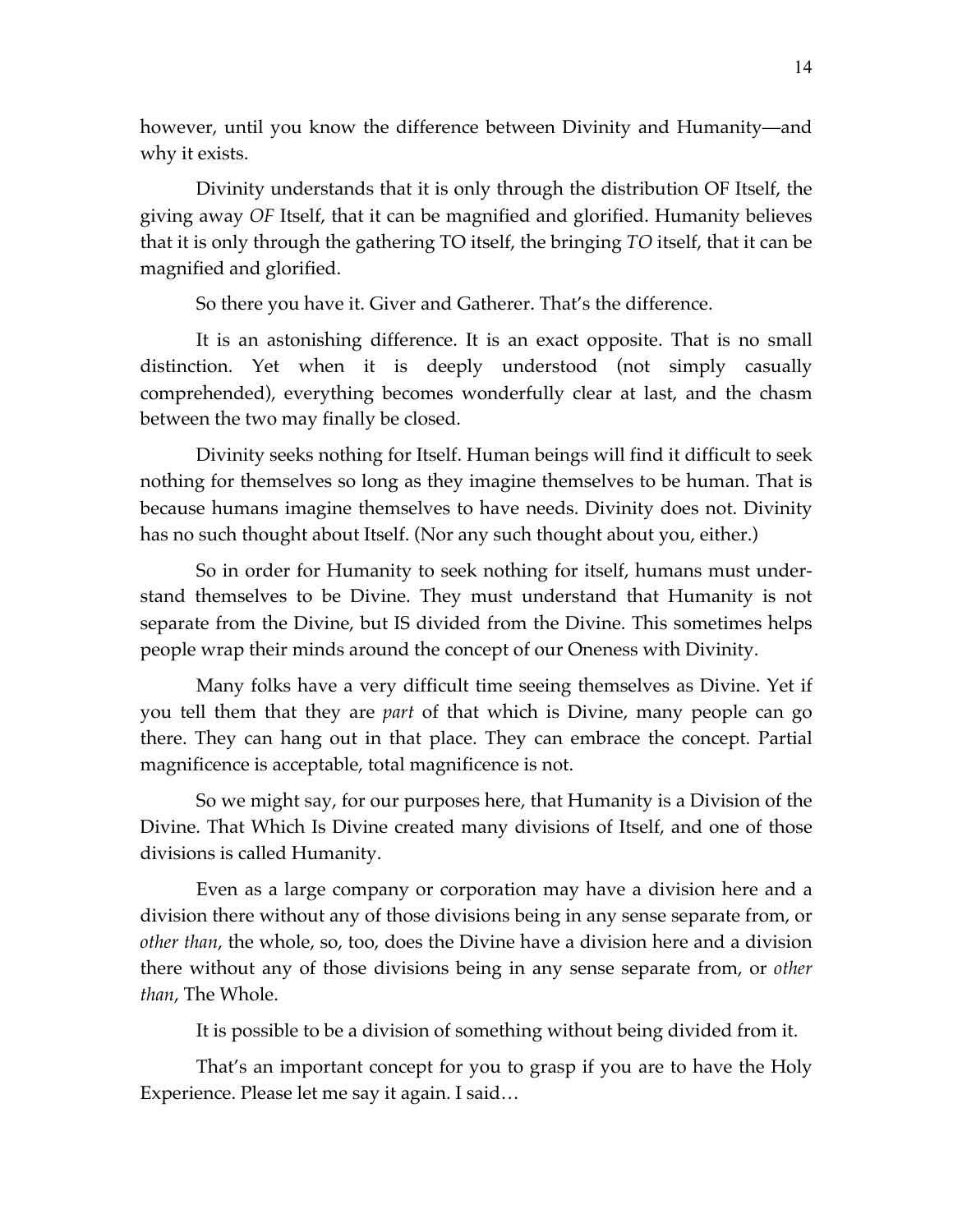"It is possible to be a division of something without being divided from it."

Think about that for a minute. Hold that concept in your mind.

Humanity, as a Division of Divinity, is neither separate from, nor other than, The Whole.

This is the one thing that most of Humanity has not understood. This is the one thing that most of Humanity's religions have not taught. In fact, most of those religions have taught exactly the opposite. They have taught that Humanity IS Separate from Divinity. Some have called this separation The Fall of Man, and in that description they are correct. The idea of Humanity's separation from Divinity *has* been humanity's downfall.

#### **From Downfall to Upliftment: reversing the effect**

The transformation of Humanity's downfall into Humanity's upliftment may be achieved through a simple reversal of thinking. It is a shift from Separation Theology to Unity Spirituality. It is the reunion of God and Humanity.

It is easier to experience Reunion with God on an individual basis than it is collectively. That is because it takes a great deal more energy to alter Collective Consciousness than it does to alter Individual Consciousness.

Yet Collective Consciousness *can* be altered *when the alteration of Individual Consciousness reaches critical mass*. When sufficient individual energies are lifted, the entire mass is elevated to a new level.

The work of Conscious Evolution, therefore, is the work of changing consciousness at the individual level. This follows directly from the Third Illusion of Humans, given to us in *Communion with God,* which is that Disunity Exists. When we attempt to change others we are implicitly affirming this illusion, which is why such efforts are invariably wasted. We can only change the One of Us That Is, and the aspect of the One of Us That Is which is most present to us is our experience of self. Therefore, when we change ourselves we change the world. *That is why every effort to do so is critical.* 

Every individual undertaking, every individual thought, word, or action which leads to the transformation of the Self and to the lifting of any other being, is of extraordinary importance. It is not necessary to move mountains to move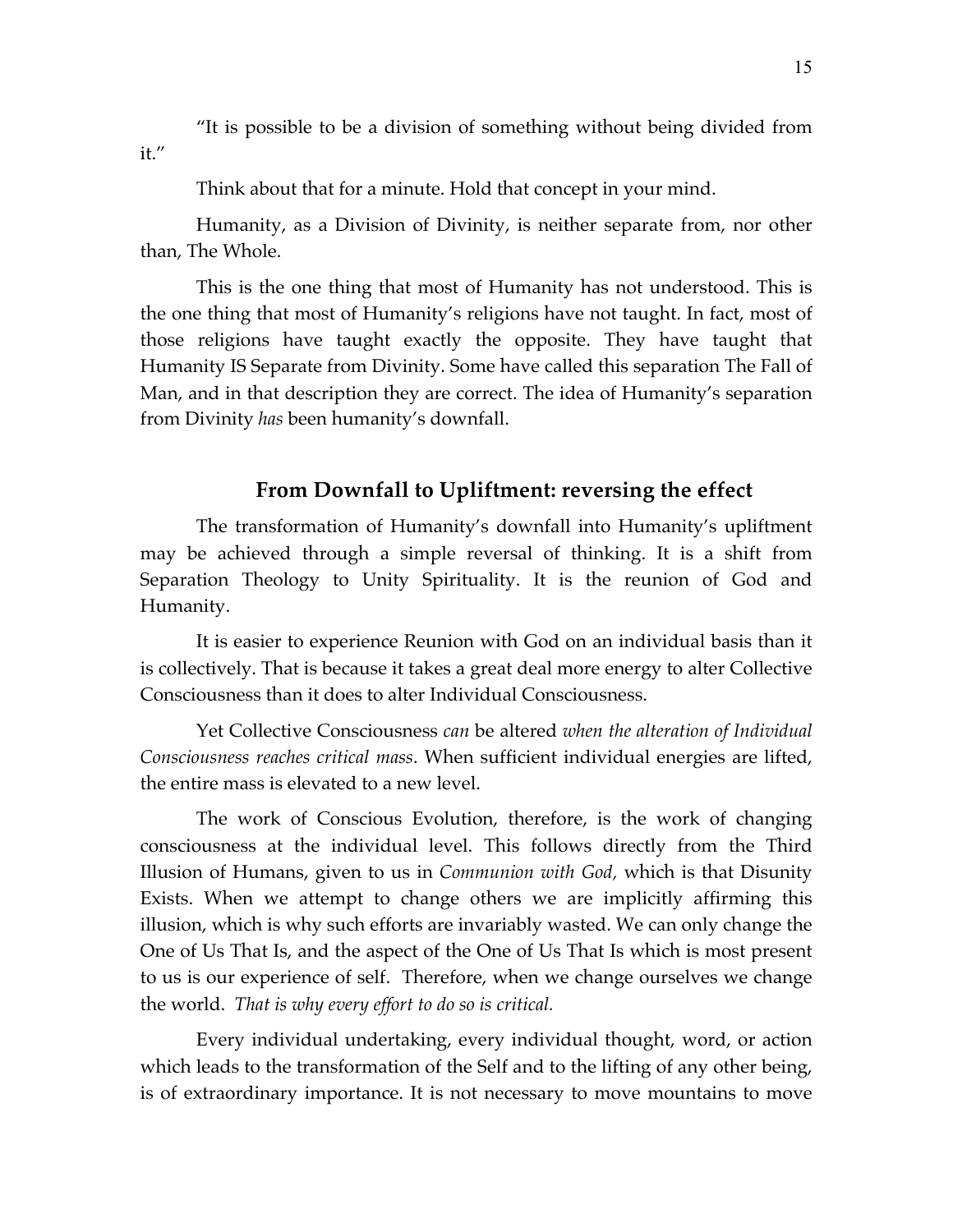mountains. It is necessary only to move pebbles.

We must become People of the Pebbles. We must do our work on a person-to-person basis. Then we shall move mountains. Then the mightiest obstacles shall crumble, and the way shall be made clear.

So let us undertake to deeply understand on an individual level (and then to *demonstrate* on an individual level) how and why it is possible for The Divine to want nothing for Itself, and to seek only to distribute.

We begin by coming to clarity on who and what The Divine is.

The Divine is Everything. All that is seen and all that is unseen is The Divine. All that is known and unknown is The Divine. All that is experienced and unexperienced is The Divine. All that is here and all that is not here, all that is now and all that is forever, all that is limited and all that is unlimited is The Divine. All that is comprehensible and all that is incomprehensible is The Divine.

There is nothing that Is that is not The Divine.

Divinity is everywhere at once, and thus, it is nowhere in particular. Divinity is NOWHERE. Divinity is NOW/HERE.

 All of this has been given to us in *Conversations with God*. None of this is new. It has been given to us a thousand times before *Conversations with God*. It has been given to us a thousand times since. Indeed, in every moment of every day, through a thousand individual manifestations of Itself, is Divinity revealing Itself. Yet we do not see. Or we see, but do not believe.

We do not believe the evidence of our own eyes. We do not hear the truth in the sounds of silence.

Yet, for those who have ears to hear, listen. And Watch. Observe. Observe the Self. Watch over your Self.

Look at what you are doing on this day. Are you spending most of your energy gathering, or giving? And if you are giving, are you giving in order to gather? Do you do the work you do in order for it to pay off for you? And what, exactly, is the payoff? What are you gathering?

God, of course, cannot gather. That is the one thing that God cannot do. God cannot gather anything. That is because everything God would gather, God is. There's nothing to gather.

I gather that you understand this.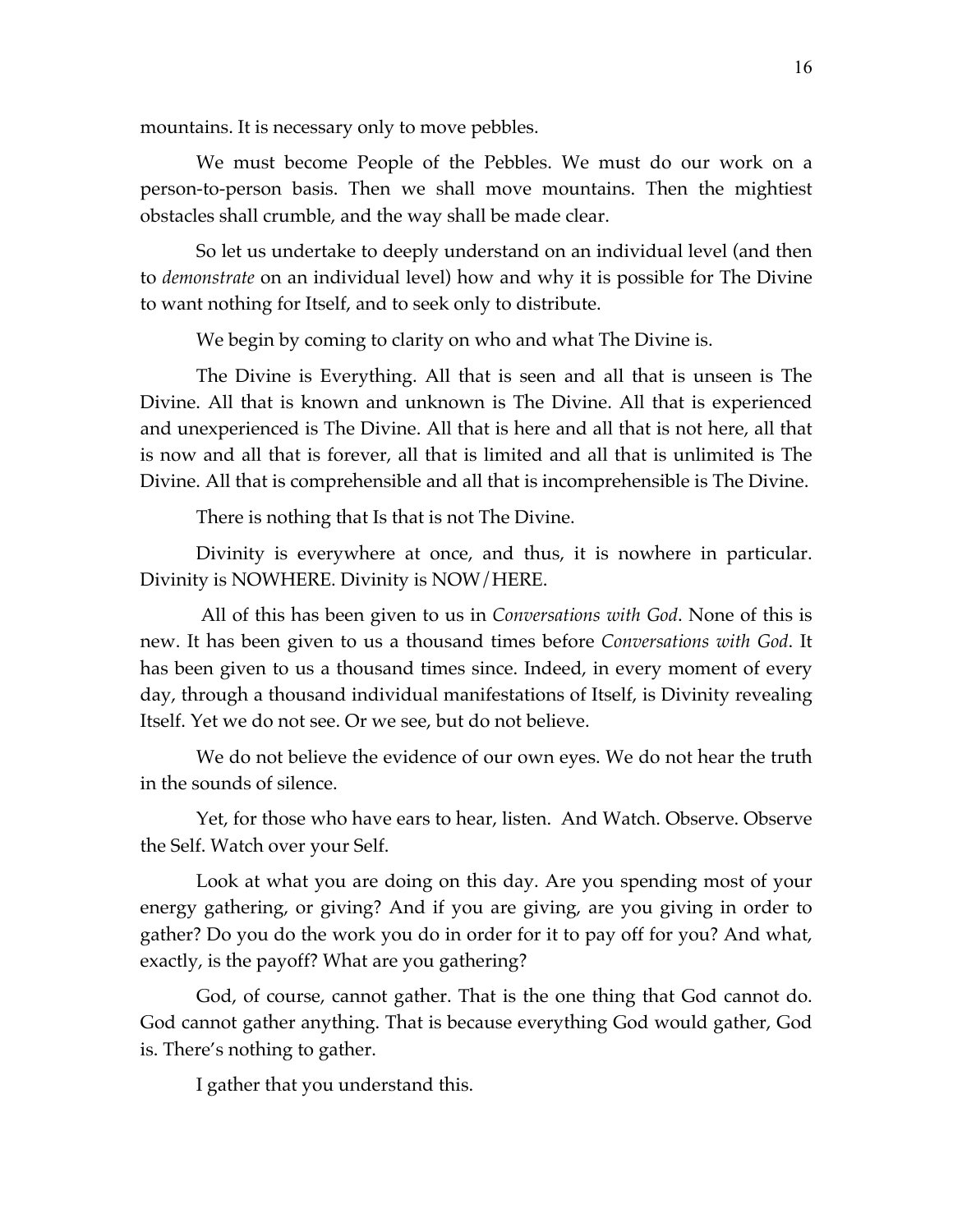#### **What, then, to do?**

Yet if God cannot gather, and if you are God, then you cannot gather, either. Perhaps you've already noticed this. Perhaps you've already noticed that, even if you do manage to collect a few things along the way, sooner or later it all disappears. At the end, none of it is there. You go on, but none of it goes with you.

What is it they say? "You can't take it with you."

In fact, it's all starting to disappear right now. You don't have the friends you had. You don't have the stuff you had. You don't even have the feelings you had. Everything you thought was "you," or that at least helped to define you, has disappeared. There is nothing that is permanent. There is nothing that stays. Everything goes.

Which is an interesting fact about life.

Everything goes.

And when you understand this, everything goes. There are no restrictions anymore. You can do anything you wish, say anything you wish, think anything you wish, because you're not trying to hold onto anything anymore.

What's the point? You can't hold onto it anyway. It's all going to go away. In the end, if not before.

This may sound like a desolate and despairing scenario, yet the truth is, it's liberating. You can't have anything forever. If you had it forever, the having of it would mean nothing.

The Holy Experience is knowing this.

Each moment becomes truly holy, because each moment ends. It cannot be held onto forever. Not a single moment can. Therefore, every single moment is sacred.

Like a snowflake, the moments fall and form a collection that melts into the stream of our lives that evaporates into nothingness, disappearing from sight but not from Reality, condensing and forming cloudy formations, which then drop down as new snowflakes, new lives, starting the whole cycle over again.

Each snowflake, each moment, is utterly magnificent; cryingly, achingly, tearfully beautiful, unfathomably perfect. As is each life.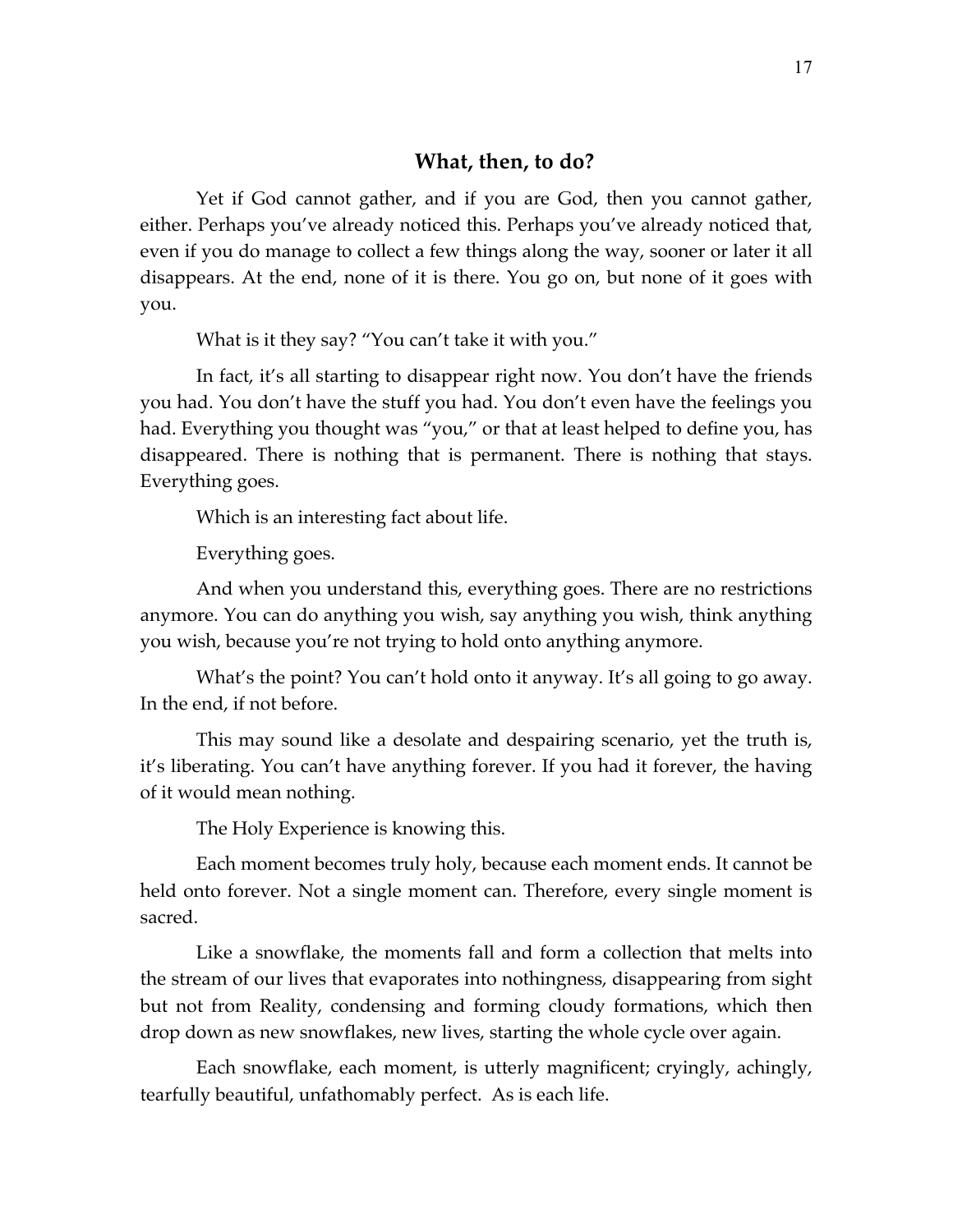### **The Holy Experience** *Chapter Four*

I had the Holy Experience today. I had it this morning. I am still having it as I write this.

The experience feels interestingly like a new beginning. So many things are changing in our world, and so many things are presenting themselves for change in my life. I experienced this morning that I want to change how I am. I wish to become more loving, more patient, more compassionate, more giving.

Yes, much, much more giving.

This is wonderful, this feeling of being willing to change and to become a larger version of myself than I am experiencing today. It is part of the continuing adventure, of the never-ending process, that is the expansion of my humanity and the evolution of my human soul.

Just when I think "the game is over," *it never is!* This is what is so extraordinary about Life. Even after what we imagine to be our death, life is not over. *It never is and it never will be.*

I don't know why I am feeling all this right now, why I am knowing this as part of my experience today more than usual, but I am. It just feels like a new energy is coursing through me. And that feels good. I thank God for it. I thank God for letting me get up today with such revitalized energy, even at my age. I am not a young man any more, but my heart feels young as ever.

I think that part of what is behind all of this may have to do with the fact that I had a memory in my sleeping/waking moments this morning that I once spent the entire weekend going over the "script" of my life, and I was remembering that. And when I say I was going over the script of my life, I mean literally, not figuratively. I had the screenwriter, the producer/director, and the director of photography of *Conversations with God: The Movie* at my house for the three days a few years ago, going over the first draft of the script for the film. They were asking me to describe, in some cases moment-by-moment, many of my most meaningful life experiences—and that can throw one into deep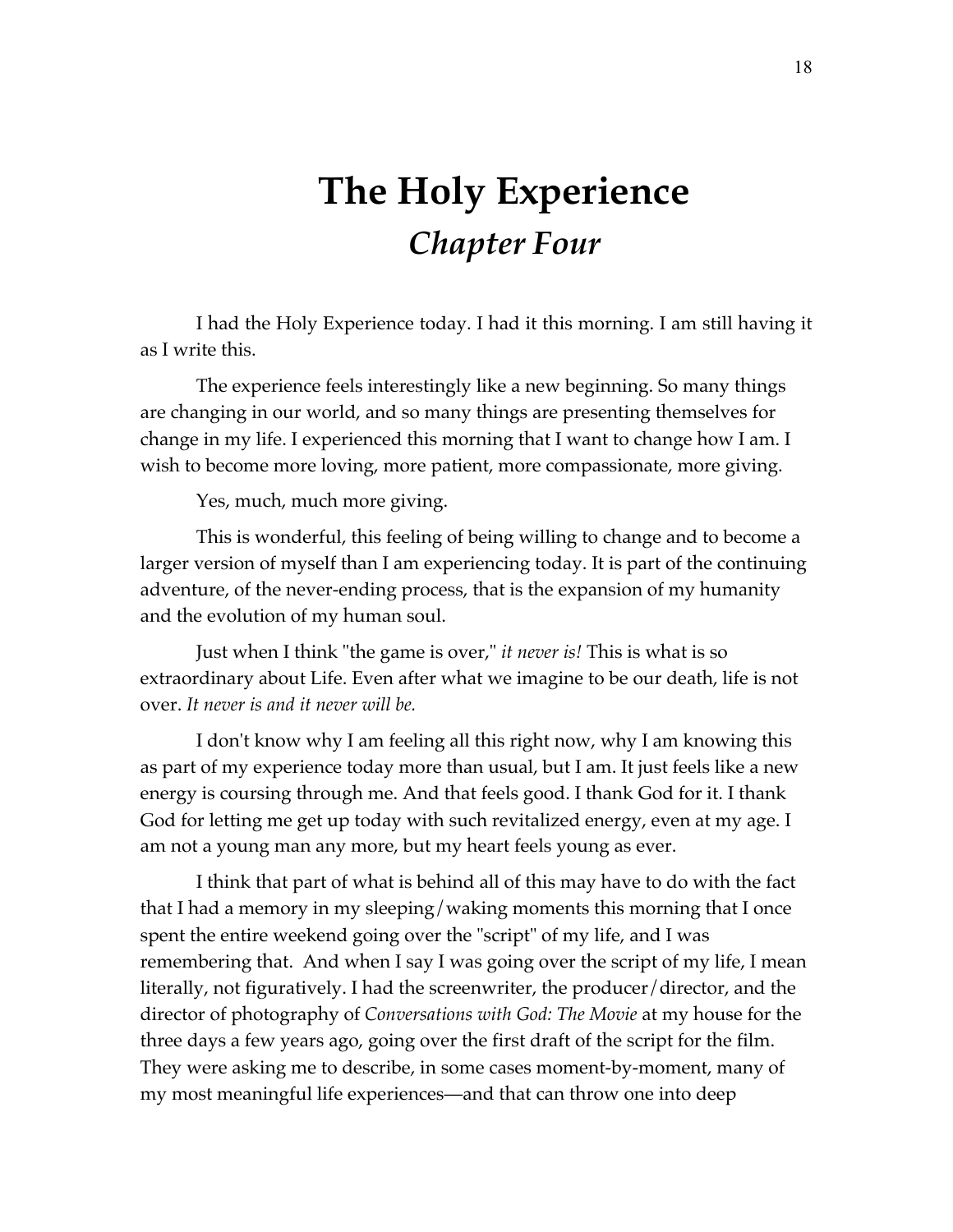introspection, as you might imagine. It is also something you do not forget, because it is very rare that a person sits down for three days and summarizes his entire life.

I haven't lived my life the way I would have liked to. Some of the choices I have made have been very hurtful to others, and I deeply regret that. Yet I see now, whenever I review the entirety of my life, that certain things had to happen exactly as they have happened in order for me to be here now, just as I am—and for the others in my life to be where they are as well.

I know that sounds like the perfect self-absolving philosophy, a wonderful thought system that allows one to escape regretting one's past—and even to, in some ways, *justify* that past.

I promise you, this idea brings none of those benefits. And least, not for me. I will always regret certain choices and actions in my past. And I can never justify those choices based upon a thought that things needed to happen exactly the way they happened. Nor could I possibly "justify" making those same kinds of choices and decisions today.

Yet regret is not guilt, and that is what is important here. "Guilt" is about feeling that I did something "wrong," while "regret" is about feeling that what I did is not something I would do again. For it is as poet Maya Angelou has said: "When we know better, we do better."

And what is it that I "know better" now? I know *myself* better. I know better Who I Am---and who, in the future, I choose to be. You see, there is one thing I did not understand back there. In my past, I did not understand what I was doing here. On the earth, I mean. Then *Conversations with God* set me straight. It said, "Every act is an act of self-definition." It made it clear to me that I was not my body and that I was not my mind, and that I was not even my soul, but rather, all three combined. And that the reason this Triune Being that I am came into the Realm of Physicality was so that I might both Know and Experience Who I Really Am.

*Conversations with God* taught me that God and I are One; that I am God, *godding*; that the purpose of my life is to recreate my Self anew in the next grandest version of the greatest vision ever I held about Who I Am.

This is *not* a journey from nowhere to nowhere. This is a process. Life is a *process.* It is a process with purpose and meaning. It is a function of the Universe. It is the Present Action of an Eternal Activity. I am *not* an infinitesimal spec of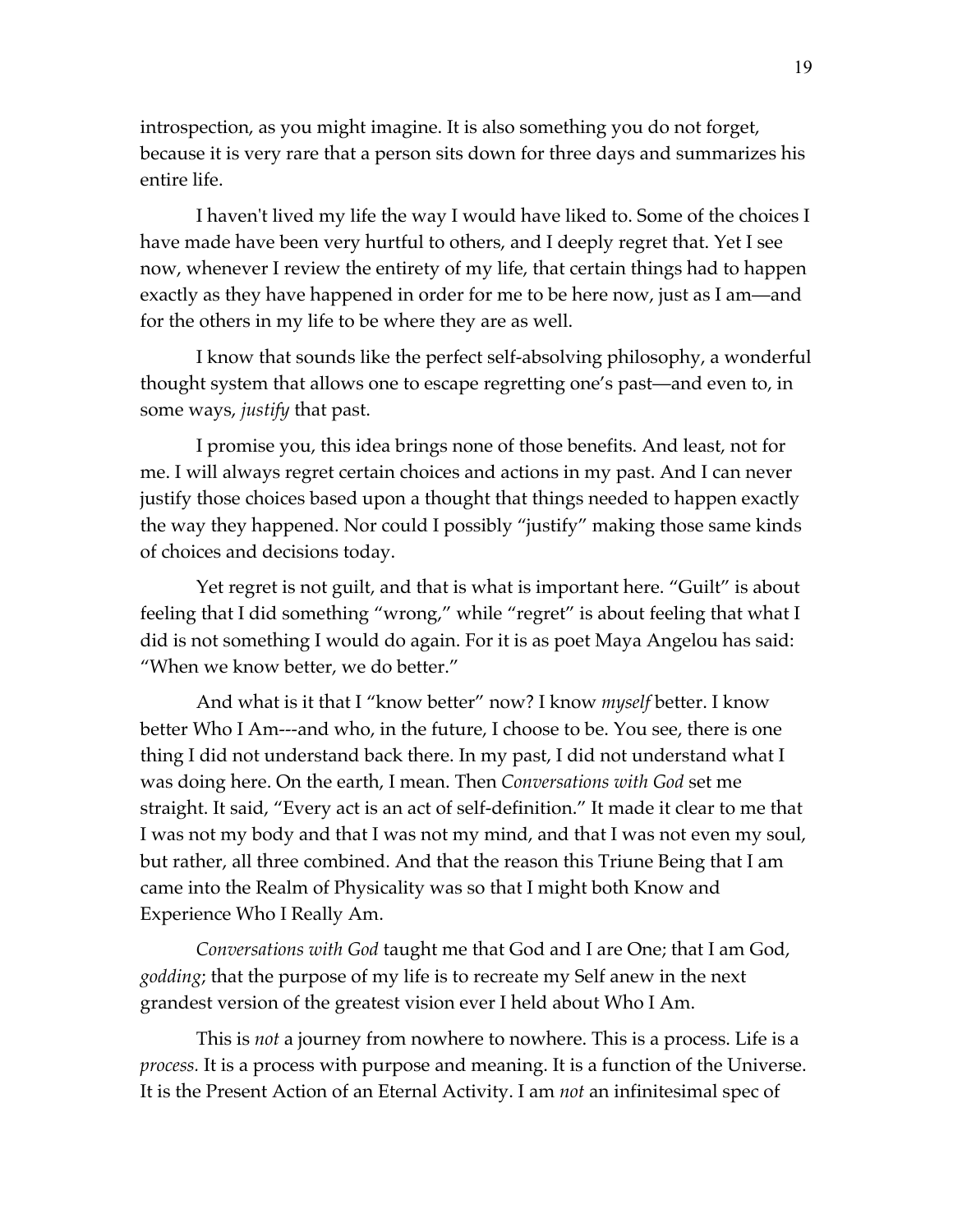dust on the cosmic floor, unworthy to even be seen, much less celebrated. I am a big and important, and yes, an even *glorious* part of an Ever Ongoing Expression of Divinity.

*Conversations with God* also taught me that God forgives me completely and utterly for my "offenses" -- which God sees as merely "mistakes," "misunderstandings," and simple "errors," holding me in the cradle of Her love, embracing me in the warmth of His compassion and deep understanding, encouraging me now and giving me the strength to move forward with my purpose in this life: to know myself as Who I Really Am, and to *experience* that.

In this way, God experiences IT-self…and it is the only way God *can.*

#### **The mission of all of us**

Each of us, I have come to see, embraces a mission. That is, there is a singular "assignment" (if I could use the word) that we give ourselves in each lifetime. (Oh, yes, we have multiple lifetimes. An infinite number, in fact.) Each assignment allows us to express and experience additional aspects of Divinity.

My assignment is this lifetime, it has become clear, is plain and it is simple: to give people back to themselves, and to change the world's mind about God. In a very large sense, this is the mission of all of us, and each of us is playing it out in the way that is natural and perfect for us in every incarnation.

We are given the gift of God's joy and God's peace in our heart, and offered an invitation to share it with everyone whose life we touch--regardless of exterior appearances that sometimes seem to make it impossible to do so.

I have come to see that all of life's circumstances, conditions, events, and experiences have been sent to me as opportunities to do that. Each moment even (and especially) the worst among them—is a gift, creating a Contextual Field within which I might choose how I wish to experience myself, and decide what part of that interior experience I shall express in physical form.

And so I thank God for each and every manifestation of life now producing that Contextual Field. I shall judge not, and neither condemn.

This living without judgment is the hardest part for me, but it is the beginning of the Holy Experience, and as I have looked at the depth of my life it has been made clear to me that so many people would have to live without judgment of ME in order for me to feel the love that is all around me. And so the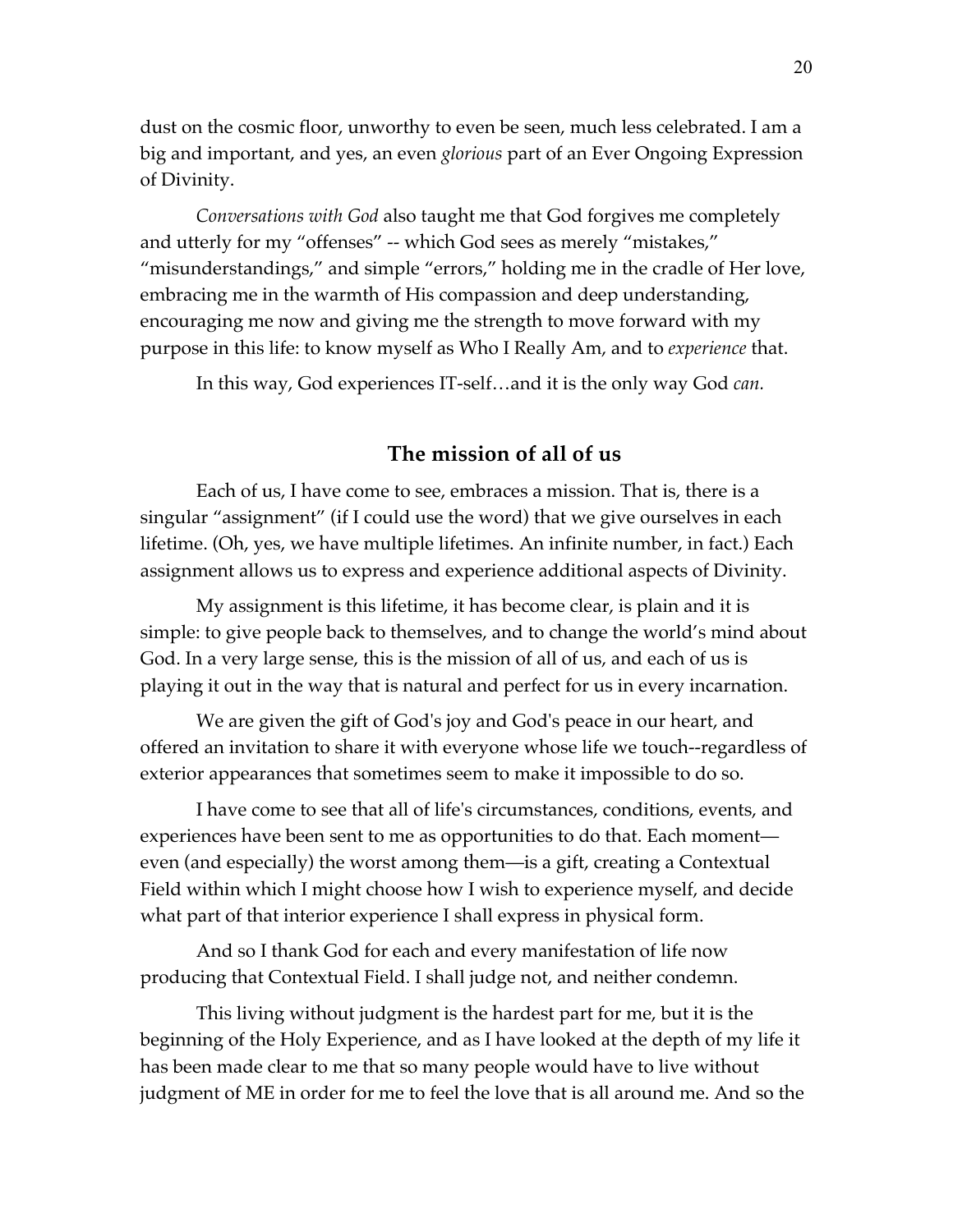least I can do in exchange for this unspeakable blessing is to offer the same in return, and to live without judgment of others. For who among us shall cast the first stone?

I was invigorated this morning by this freedom-giving thought: I am forgiven, by God and by all those who love me. I choose now to forgive *myself* as well, thus to dwell in the joyful place of enlivened creation. For nothing good is created from guilt, and all things wonderful emerge from joy.

What a *joy* this life is, with *all* its sadness and pain, its strife and travail, its tests and its obstacles. What a joy to be alive and experiencing all of it, and to be able to choose which *part* of it to internalize and call my own. Having this choice, and *exercising it*, is the Holy Experience.

### **The end is the beginning**

I said in the last chapter that each moment in life is truly holy, because each moment ends. This is not something that everyone knows. Everyone knows that each moment *ends*, but everyone does not know that for this reason each moment is holy.

And even while everyone knows that each *moment* ends, many people hope that no really wonderful *experience* ends. This is a contradiction in terms, yet people still engage in this wishing. They hope that their perfect relationship will never end, or that their perfect job will never end, or that their particular and present happiness, however it is showing up, will never end—*but it always does*. This does not mean that it will not or cannot be replaced by a new happiness, but *the present happiness will always end.*

This is something that is very important to remember. It is also important to know that the end of our present happiness is the beginning of our new happiness.

Now if one's happiness is tied to present and particular circumstances, one's happiness is always and forever in jeopardy. Yet if one's happiness rides the tide of all events, and, indeed, *creates them*, then one has discovered and embraced the Holy Experience.

It is the very *fact* that each moment is like a snowflake, breath-takingly beautiful, awesomely perfect in its design, absolutely individual and unlike any other, that makes it so remarkable, and renders it holy.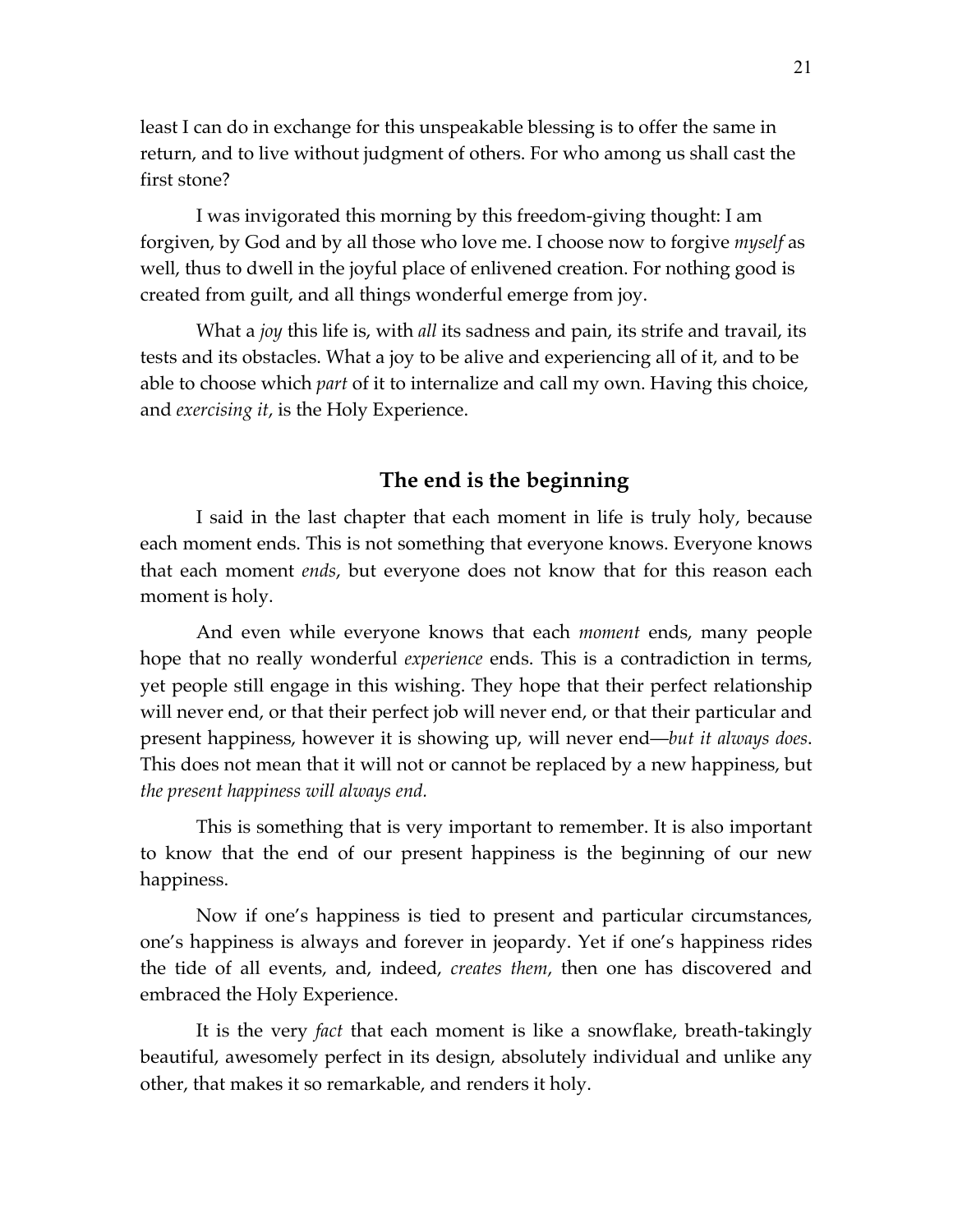Do we not fall in love with people for this exact reason? Why not, then, fall in love with *moments* in precisely the same way? Deciding to do this is the beginning of the Holy Experience. It is the Choice Point of Sacred Creation.

#### **The power and the inspiration**

There is nothing more profoundly inspiring and absolutely empowering than this fact that each moment is new. It is born, it lives, and dies, right NOW.

Right here, right Now, is each moment born. Right here, right Now, is each moment lived. Right here, right Now, is each moment ended. It is all happening at one Time, in *this moment, right Now.* 

The wonder of all this is that This Moment can be recreated from moment to moment, or created in a new way, with whatever modifications, enhancements, alterations, or adjustments that we choose.

We are not who we were yesterday. We are not even who we were a moment ago. Nothing is. And yet it can be, if we choose for it to be. All we need do is recreate it.

In life we can recreate ourselves as we just *were* or we can recreate ourselves *anew.* We are always remaking ourselves. It is never a question of whether, but of how. Are we recreating ourselves as we were before, or in the *next grandest version of the greatest vision ever we held about Who We Are?* 

The Holy Experience is the experience of recreation. It is the experience of Total Knowing that the Totality of You is Never Known. It cannot be, because it has not yet been experienced by your present consciousness. Thus, it seems as if it has not yet been created.

#### **Understanding infinity**

Everything that ever was, is now, and ever will be, *is now.* And so, in the language of the Realm of the Absolute, there is nothing that has not been created. Only in the language of the Realm of the Relative could the statement be made that the Totality of You cannot be known because it has not yet been created.

In truth, all of You has been created. Yet all of You has not yet been *experienced* by the individuated part of You that is the localized expression of the Universal Self. It has not been experienced by your present consciousness.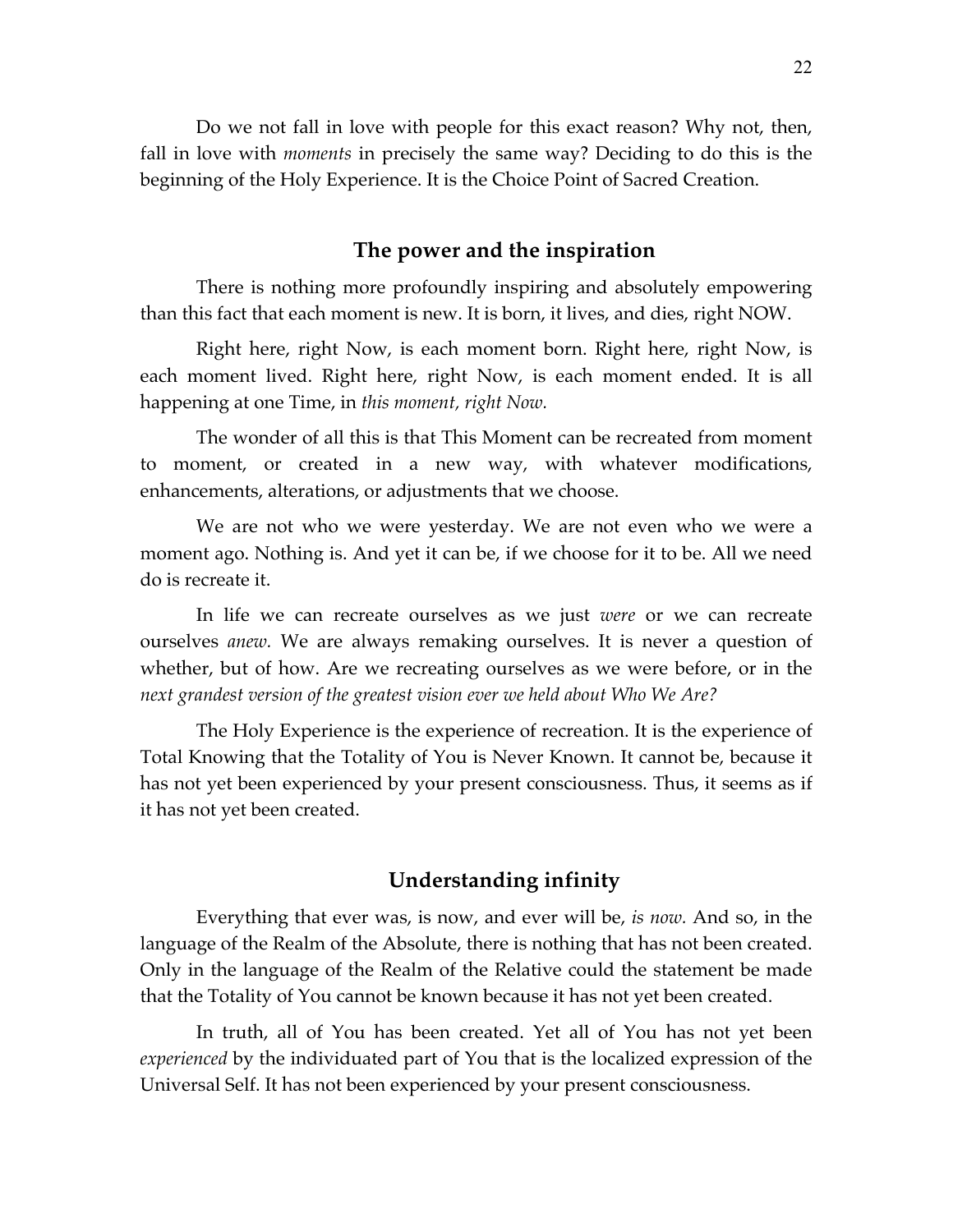The only way for the individuated part of You that is the localized expression of the Universal Self to experience all of You is to recreate parts of You until all of You has been Known. Yet the All of You is infinite and eternal. Therefore, it cannot be known or experienced in any relative sense, but only in an Absolute Way. Since the Local You does not *know* that it is the Universal You, it imagines that it is *creating*, rather than recreating, itself in each moment. This is its conceit. The Holy Experience is the dropping of this conceit. It is the shedding of this illusion. It is the lowering of this veil. This is an act of great humility and an act of great self-glorification, both. It happens when we come to know that we are not who we thought we were.

It occurs when we understand that we are nothing at all, except exactly what we are right here, right now. And that we can change that at our absolute discretion. Is this not what it means to be Divine? And is there any more glory than that?

Look to see, then…who are you right now? What are you? Are you confused? Are you frustrated, finding all this difficult to follow? Are you annoyed that you are not "getting it"… or overjoyed that you are?

*You are none of these things unless you say that you are.* And you cease to be these things the moment that you say you are not. That moment is the Holy Moment. That experience is the Holy Experience.

When you understand the truth of Who You Are, you understand infinity. You can actually *experience* this understanding. That is, you can embrace it not only intellectually, but *experientially*.

There are at least five areas in which you can do so. Many more, I am sure, but five that I can immediately think of. You can experience infinity in:

- **1. Love**
- **2. Wisdom**
- **3. Abundance**
- **4. Energy**
- **5. Divinity**

These five areas of life expression have, in my mind as I think of them, several sub-areas. And so the complete listing looks to me like this: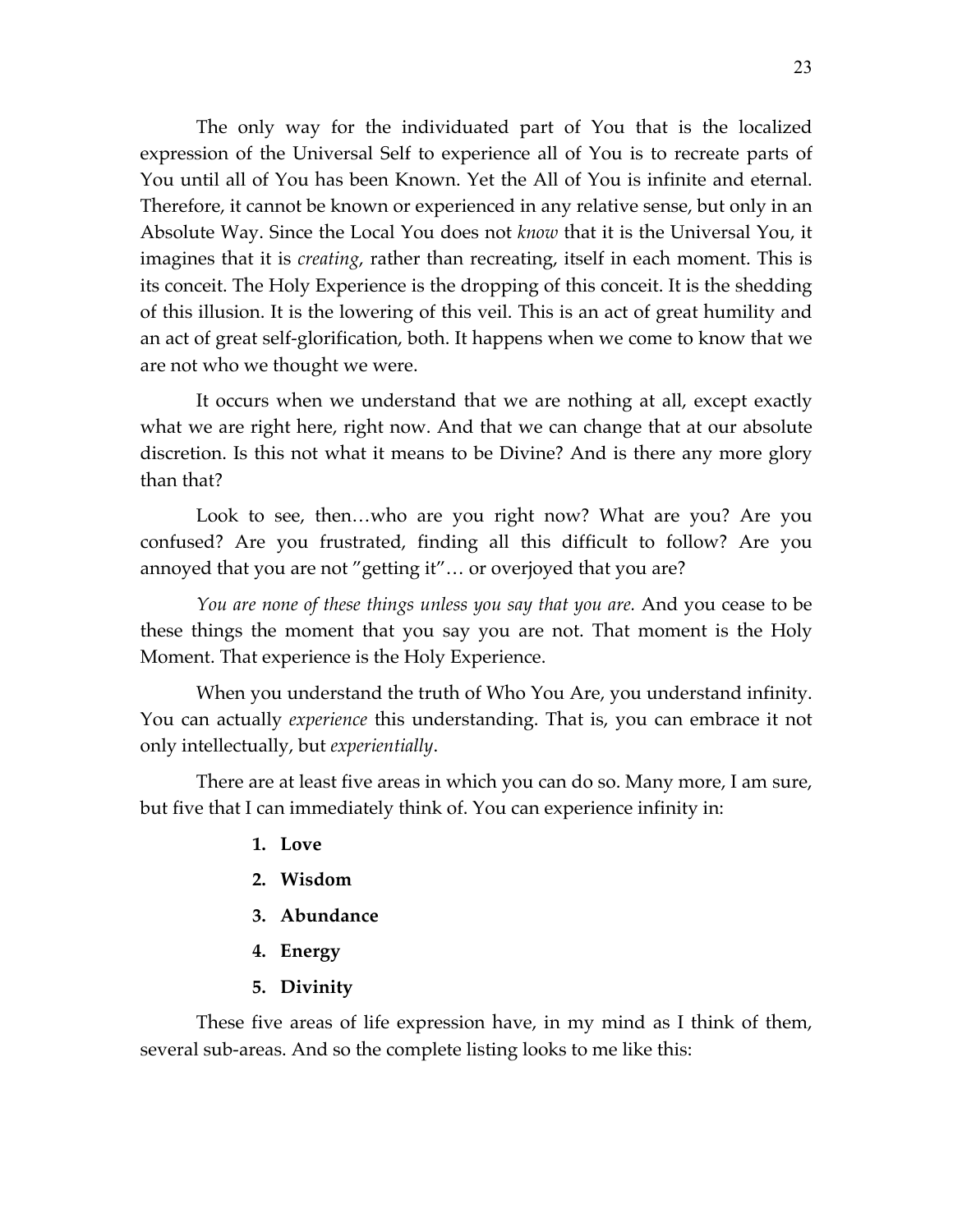- **1. Love/Relationship/Sexuality**
- **2. Wisdom/Awareness/Consciousness**
- **3. Abundance/Wealth/Health**
- **4. Energy/Creativity/Aliveness**
- **5. Divinity/Joy/Peace**

These are the areas of life expression in which it is possible to encounter or create the Holy Experience. But before we get into that, let me see if I can even more closely describe the Holy Experience, by more broadly defining it.

#### **The whole is greater than the sum of its parts**

I have already given several indications in this manuscript of what I believe the Holy Experience is. Now let me say, please, that it is all of this—and more.

The Holy Experience is as varied and as infinite as Life. It is a particular aspect of Life that *explains life TO life through the process of life itself*.

The Holy Experience is the experience of knowing, and of knowing that you know. It is the experience of being, and of being what you are being. It is the experience of having, and of having what you have.

I know that all of this may sound like just so much gobbledegook circular talk getting nowhere—but if you will have a little patience, I think you will be well rewarded.

When I speak of the experience not only of "knowing," but of "knowing that you know," I am speaking of two distinctly different encounters with life. A wonderful teacher once opened me to the awareness that there are those who…

…do not know, and do not know that they do not know.

…do not know, and know that they do not know.

…do not know, but think that they know.

…know, but do not know that they know.

- …know, but pretend that they do not know.
- …know, and know that they know.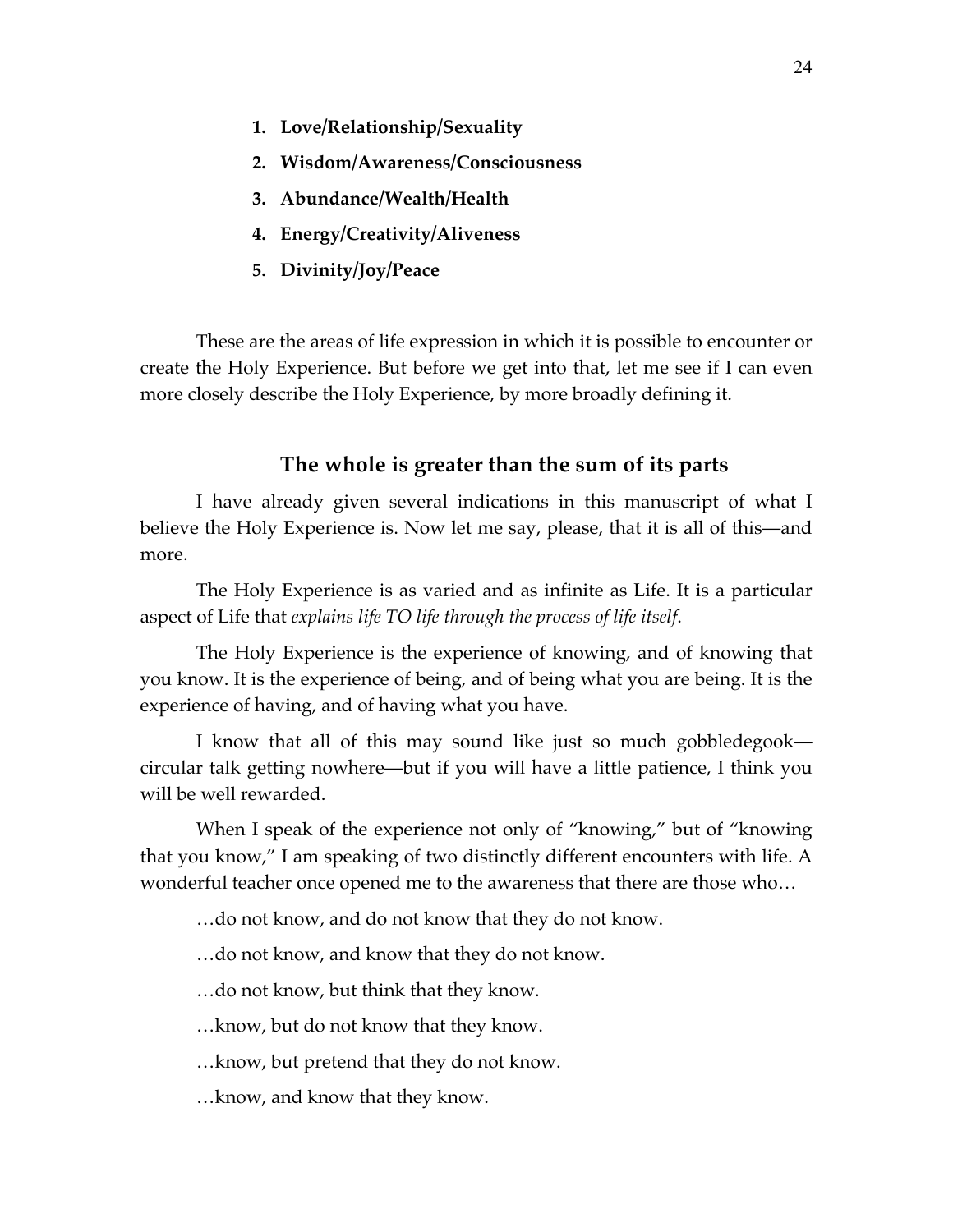All of us fall into one of these six categories. So it is one thing to know, and another thing to know that you know.

Now the truth is that *all of us know* all that there is to know. Yet not all of us remember this, and so we have the experience of not knowing, or of knowing, but of not *knowing* that we know. In the moment that we know, and *know* that we know, we have had the Holy Experience.

Because this experience is so vast, it is almost more difficult not to have it than to have it. Yet most people still manage to not have it—even though half the world is yearning for it. That is because half the world does not understand that it is yearning for that which it already has.

For instance, peace.

The world's people yearn for peace, yet they do not experience it, nor do they demonstrate it. That is because they do not understand that they *are* peace. And in denying that which they intrinsically are, they deny themselves the experience of it.

This is what I meant when I said, just a bit ago, that the Holy Experience is being, and the experience of *being* what you are being.

To give you an example of what this means, or of how this could "show up" in real life, I can remember my father raising his voice at me in frustration when I was in high school because of the poor grades I kept bringing home.

"You're smarter than this," he would say, waving my report card at me. He was right. It was one thing for me to "be" smart (I was), but quite another for me to be *being* smart in my daily life—that is, to be *acting like that.* I was not *demonstrating* what I was, I was not *demonstrating* what my father knew me to *be.*  I was IT, but I was not *being IT.*

*To be, or not to be…that is the question.*

Similarly, it is one thing to have everything in life, but if you are "having none of it" (that is, if you do not *believe* that you have it, or cannot *acknowledge*  that you have it, or do not *appreciate* that you have it), then you may as well not have it at all.

You will not experience having it because you are not willing to "have" what you have. You are not willing to hold what you have been given.

That is why the marriage vow says "to have and to hold." You can have something, but if you do not hold it, it is just the same as not having it at all.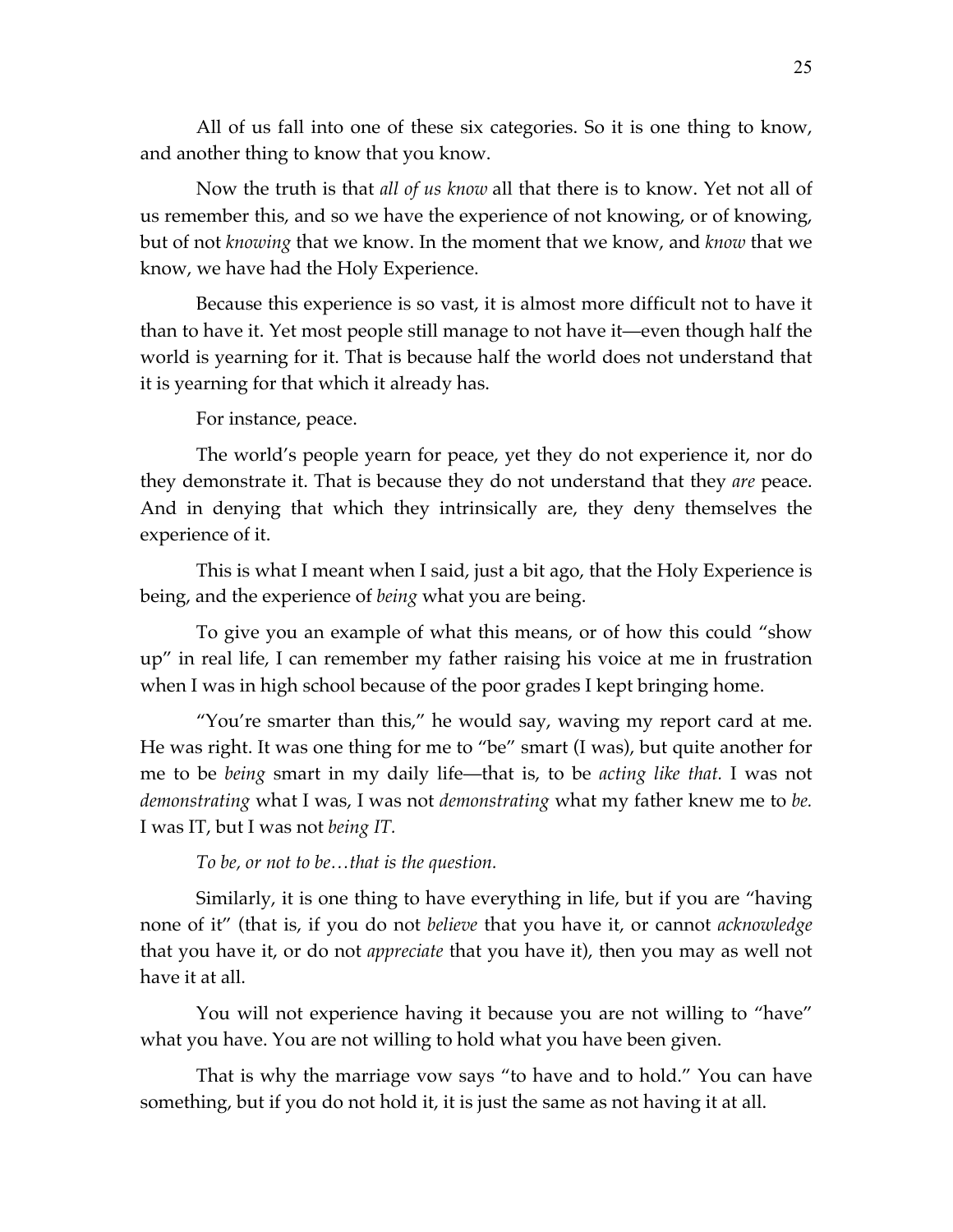It is as if someone had given you a great gift, but you dropped it the moment you got your hands on it. You let go of it. You still have it. It is still in your possession. The person who gave it to you has long since disappeared. But you will not pick it up and hold it. And so it lies there at your feet, as useless as if you did not have it at all.

I cannot tell you how many people I have seen ignoring their talents in exactly this way. They have been given great gifts, but they will not pick them up, they will not use them.

And so the Holy Experience is knowing that you know, being what you are being, and having what you have. It is a large experience. It is a huge experience. It is the experience of *who you are*, writ large.

#### **Is the Holy Experience something you create?**

Okay, now I said earlier that there are five areas in which it is possible to encounter or create the Holy Experience. You may have read that sentence and glossed over the word "create." You may not have given it a second thought. But let's think about it now.

Is the Holy Experience something that we *create?* Whoa. For many, many people that would be a new thought. A *whole* new thought. Because many people think of the Holy Experience as something that comes over them, or something that they encounter along the way. It is something they stumble on, or open themselves to through prayer or meditation or fasting or the like. But it is not something that they consciously *create.*

Yet it can be. It is true that we can *encounter* the Holy Experience or we can *create* it.

If we wait to encounter it, it might be years, perhaps a lifetime, before we do—IF we do. Yet if we choose to *create it*, we do not have to wait one moment longer. We can have it right here, right now.

I know of five steps to creating the Holy Experience:

- **1. Believing that it is possible for you to have it**
- **2. Understanding that you are worthy of having it**
- **3. Knowing that you are having it**
- **4. Declaring that you are having it**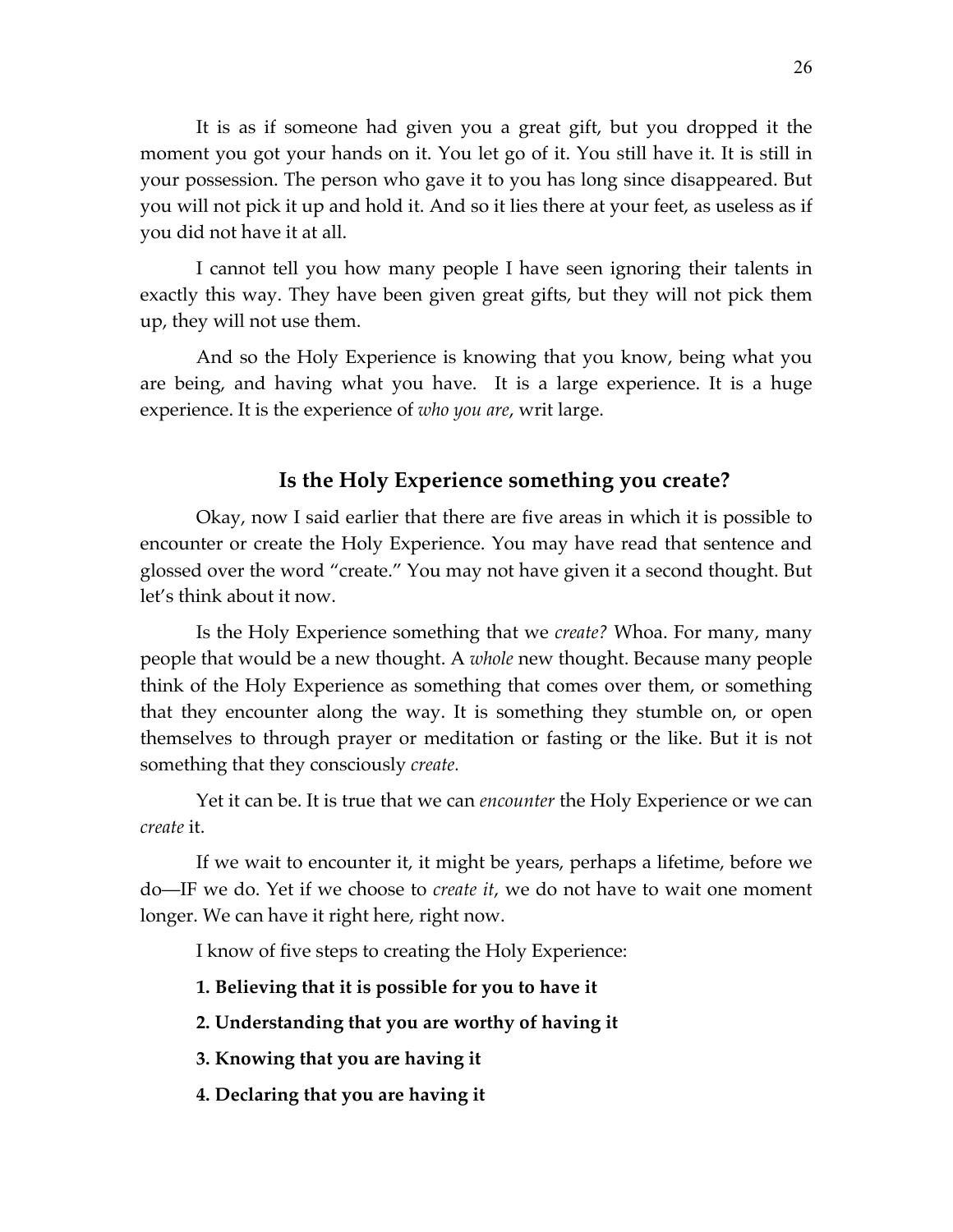#### **5. Sharing it with others, so that they may have it**

We will explore each of these steps in the next five chapters, and in the five chapters following that we will look at the areas of life expression in which you can create the Holy Experience if you now choose to.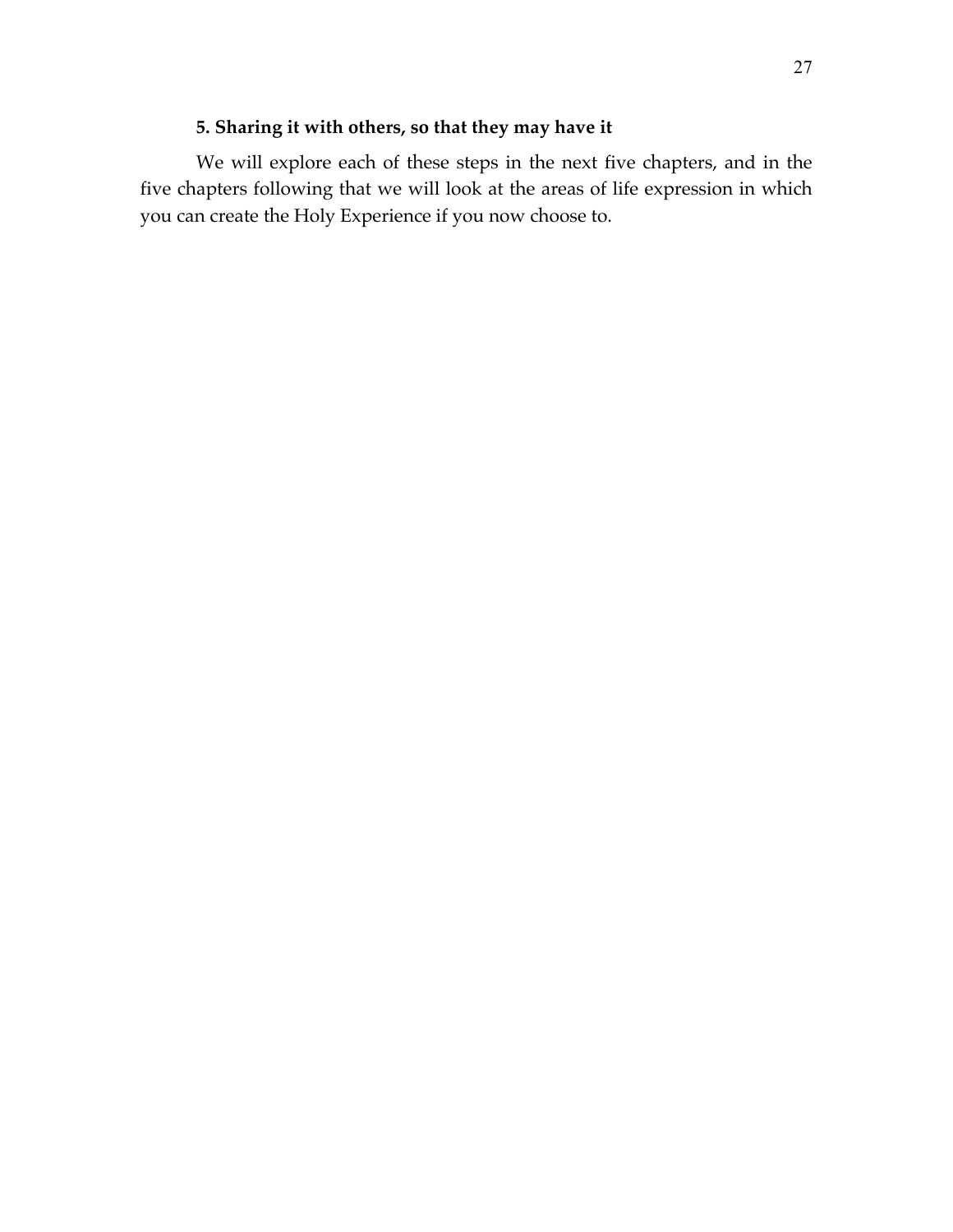## **The Holy Experience** *Chapter Five*

The first step in creating the Holy Experience is **believing that it is possible for you to have it.** 

Now you may think that this is an elementary step—almost a *given*. Yet for many people this a very difficult step because they find it hard to believe that any kind of "holy experience" can happen to them.

(1) Some believe it is impossible to have the Holy Experience because they do not believe that such an experience even exists.

(2) Others believe it is impossible to have such an experience because, while it may exist, they do not know what it is or how to access it. They believe it is understandable and accessible only to ascetics and monks and holy ones people who have devoted their entire lives to the search for inner truth and higher realities.

(3) Finally, still others believe that while it may be accessible to regular, ordinary people, they, themselves, are not worthy. They believe this for one reason or another. Some feel that there is something *specific that a person has to be, do, or have* in order to enter into the Holy Experience. It is, they believe, reserved for a *special class of people* who, while they may be ordinary, are single-minded in their determination to know of this experience, and are clear that *their particular doctrine*—which tells them that there is only one way to have the Holy Experience—is absolute and correct and is to be applied without exception. Finally, there are those who feel that because of their own behavior in this life, they are not sufficiently "holy" to have the experience in any event.

It is with these varying ideas that people approach the Holy Experience and life itself. And ideas, of course, rule all human experience. The idea that one has about anything produces one's reality around that. And where do ideas have their birth? In how you look at things. Your *perspective* about a thing is what creates your idea about it.

If your perspective is created by your Mind, it will be based on Data. If your perspective is created by your Soul, it will be based on Awareness. If your perspective is created by your Mind *and* your Soul, working co-jointly, it will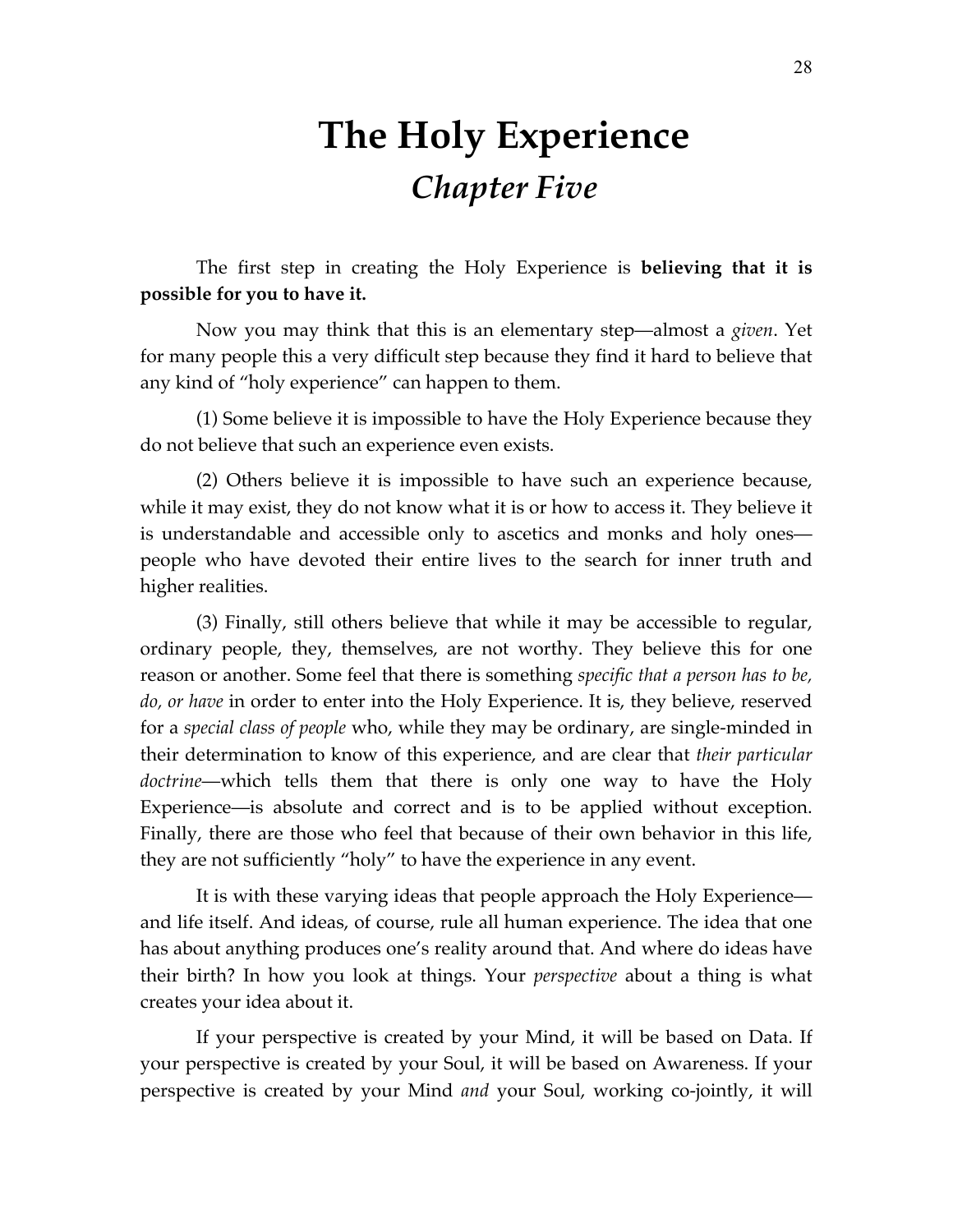create Wisdom.

*Perspective creates perception, perception creates belief, and belief creates experience. The experience that belief creates for you is what you call "truth."* 

(For a wonderful and rich explanation of this, see *When Everything Changes, Change Everything*, Emnin Books, distributed by Hay House.)

Because I know this, I try very hard these days to look at everything from the perspective of my highest desire. This means not looking at things through the prism of what I expect or imagine or think realistically will happen, but rather, seeing things as I *choose* and *desire* for them to happen.

This is not easy. I find that I have been *programmed by society itself* to look for the worst in everything, to anticipate the least desirable outcome, to worry about and fret about and agonize over how bad things can be, rather than how good something could turn out.

I have had to fight this tendency toward pessimism all my life. What's funny about this is that I am *at the very same time* the supreme optimist. I believe that I walk in luck, that God is always with me, that everything good happens to me, and that I can emerge from any difficulty—any jam, any situation—and land on my feet.

So these are the two sides of me. Fortunately, the positive side shows itself 80% of the time and the negative only 20% of the time—but both sides are definitely there. So I have to remember to *think positively* and *eliminate negative thoughts* from my mental diet. I've got to come from the Awareness of the Soul and not the Data of my Mind.

When I was a child there was a song that was very popular. I remember some of the lyrics to this day…

*You've got to ac-centuate the positive,*

*Elim-inate the negative, Latch on to the Af-firmative, And don't mess with Mr. In-between*

#### **Positive thinking about the Holy Experience**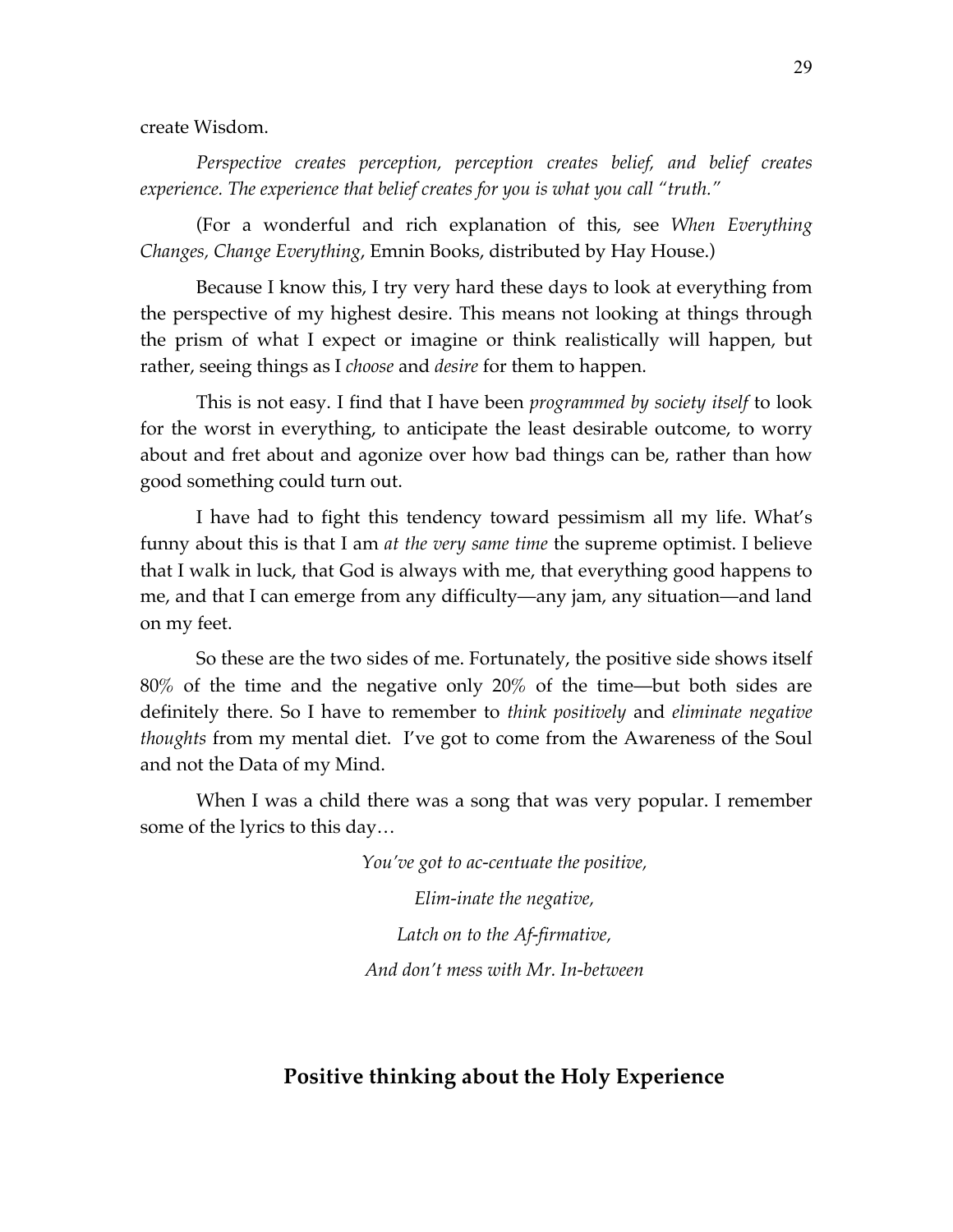Now when it comes to anything having to do with God I have been blessed with absolute faith. I am utterly convinced that (a) there IS a God; (b) God is "on my side"; (c) the power of God can be used at all times in the creation of my inner reality and my outer encounters with life.

Because I believe this, the idea of my having the Holy Experience is not even a little bit of a stretch for my imagination. I know that this experience exists and I feel sure that I can have it. I am *convinced* that I am *going* to have it. I believe that *everyone* has the opportunity to have it. I believe that it is ours for the asking.

The result of this is that I enter into the Holy Experience on a regular basis. My next goal, my next step, is to *remain* in it much longer; to live in it, to have my being within it and to come *from it* in the day-to-day of my life.

If you are in this place of mind as well, or if you can go to this place now, you have taken the first step toward having the Holy Experience. Yet how can you go to this place if you do not know that it exists, or doubt that you are worthy of being there? Those are the key questions. Let's take the second one first.

#### **The issue of worthiness**

This may very well be the biggest stumbling block of all. At first blush you may think that not many people believe themselves to be "unworthy" of holy encounters (or of much of anything, actually), but you would be amazed to find that low self-esteem and lack of self-worth are among the most prevalent mental and emotional afflictions (along with loneliness) suffered by people in the world today. This is especially true in terms of our relationship with God.

Why?

It is really quite simple.

Many millions of people have been raised to believe that they were born in "original sin." Insofar as God is concerned, they were unworthy at birth. This is what many have been told by their religion. Therefore "unworthiness" is, for many people, an article of faith. Not to believe in one's own unworthiness is not to believe in the Word of God.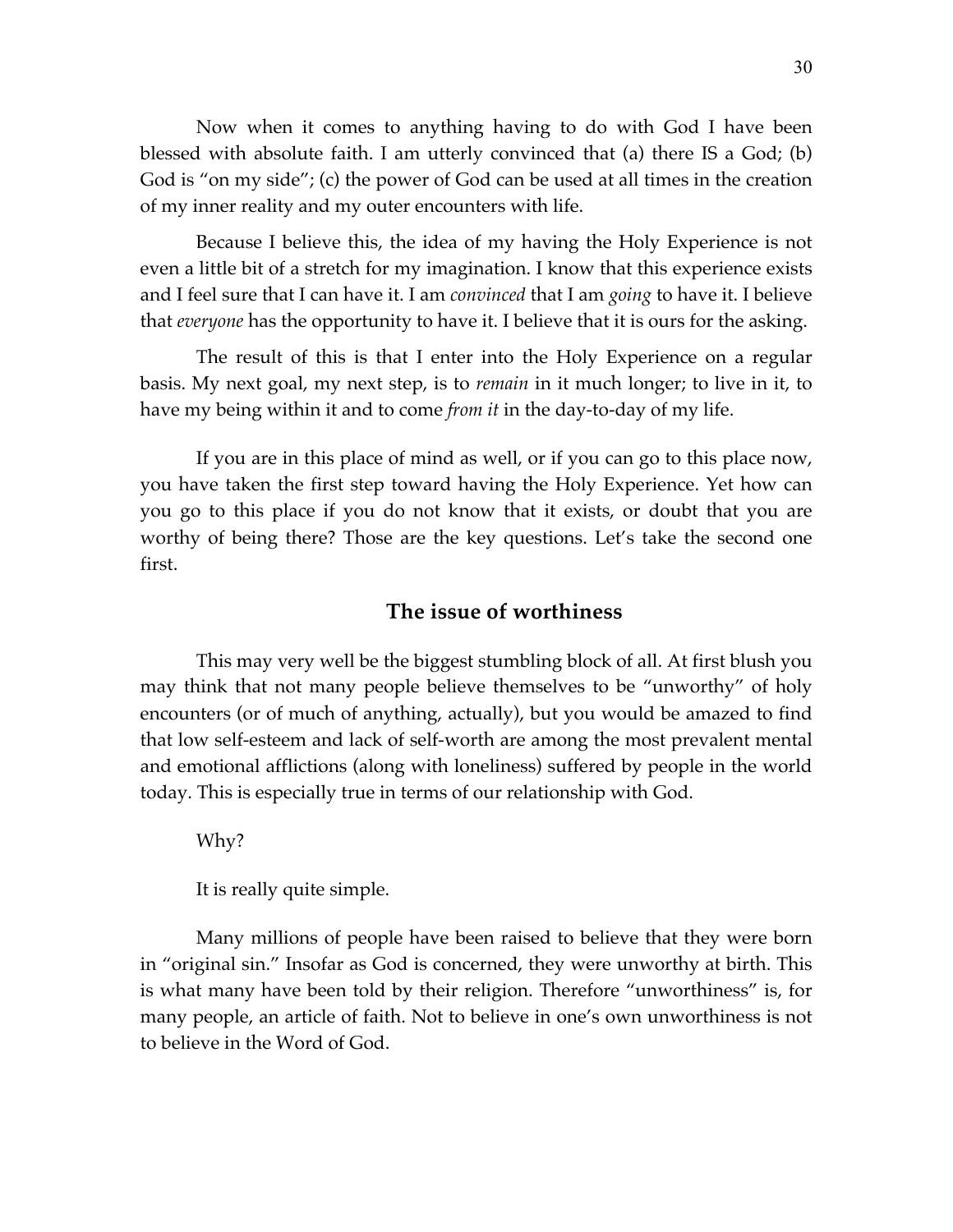Other religions teach us, as well, that we are all sinners, and while they may not claim that we were unworthy at birth, they now pretty much agree that life in human form has turned us into less-than-perfect beings, unworthy of sitting at the right hand of God the Father Almighty unless we are perfected, or "saved."

Indeed, most religions, not only just a few, teach that some form of purification is required in order to qualify for entry into the Kingdom of Heaven. Paradise, it seems, comes at a price.

We must all, we are told, repent of our sins and walk the narrow path. How many of us have done so with sufficient success to meet the requirements of God is arguable—or so conventional wisdom goes.

It is not difficult to understand, given these continuous teachings from our elders, how it comes to pass that millions upon millions of people do indeed think of themselves as unworthy to meet God—and meeting God, of course, is what the Holy Experience is all about.

#### **Defining the experience**

Oh, yes, perhaps we have not made that clear before. That IS what we are talking about here. That is what we are discussing. When we talk about the Holy Experience we are talking about meeting God. It is a face-to-face meeting, too, not something that exists only in conceptual constructs.

We are talking about looking at Divinity directly, seeing It right there in front of us, knowing It as part of us, experiencing It as integral to us, and merging into It as our felt reality.

*This is precisely our experience following our death*, and God has made it clear to us that we are not required to wait until death in order to have it. We may embrace—and, indeed, create—this experience at any time. But we must feel that it is possible, and that we are worthy, to do so.

How, then, to shake off our own thoughts of unworthiness?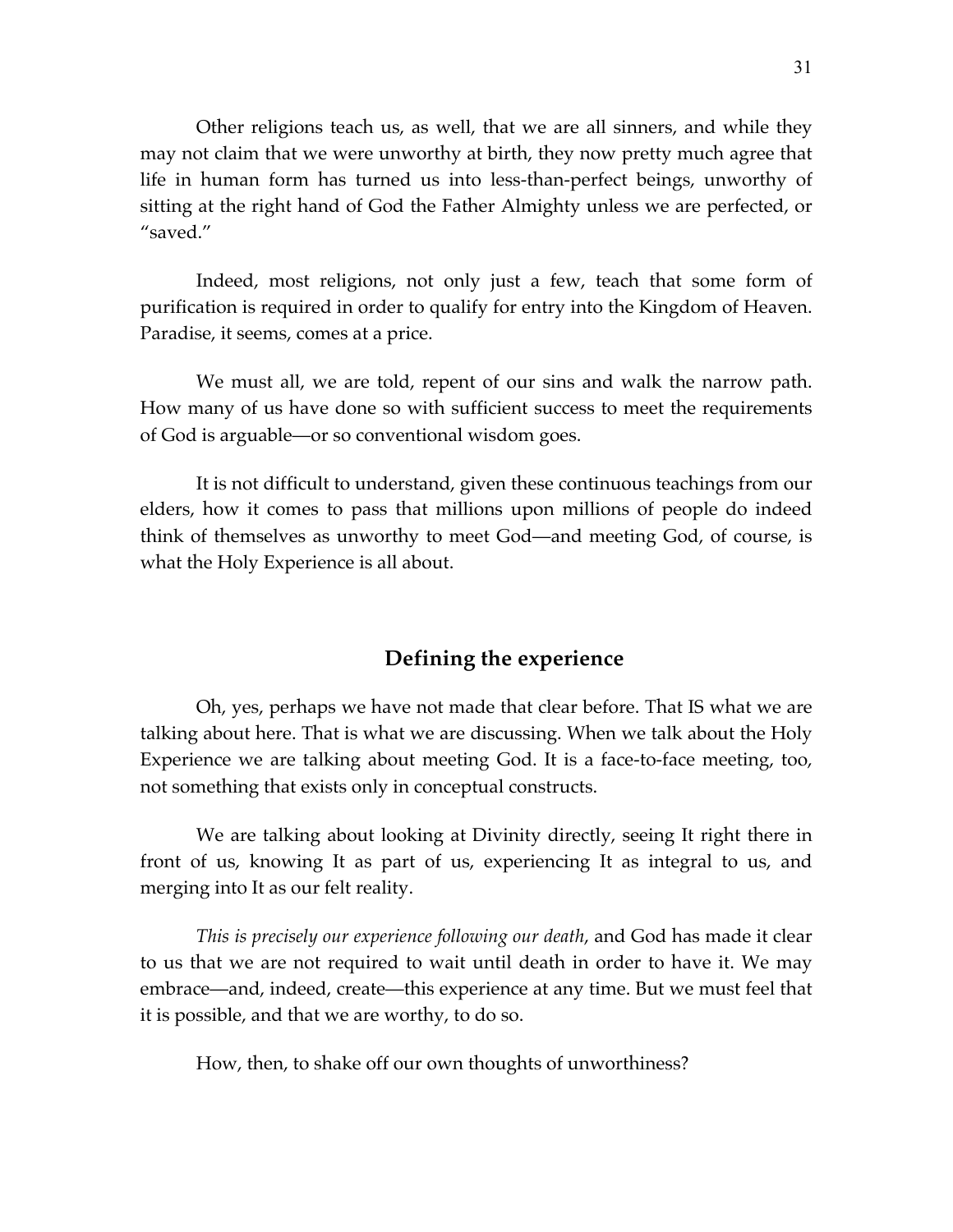The first step is to re-identify ourselves. We must decide again—and for many decide anew—who we are. So long as we imagine that we are other than Who We Really Are, thoughts of our unworthiness will be possible. The moment that we re-identify ourselves, assuming our true and real identity, the idea of unworthiness as it relates to us becomes impossible to conceive.

#### **Ending separation**

Currently, most people imagine themselves to be separate from God, from each other, and from everything else that is. In truth, we are all intrinsically connected with everything—including that which we call Divinity. When we drop our idea of separation—which is part of what I have called the Earth's "Separation Theology"—any thoughts of our unworthiness drop with it.

Robert Heinlein, the famous science-fiction writer, included a line, said many times by many characters, in his novel, *A Stranger in a Strange Land*. The line was, "Thou art God." In his book, Heinlein had many people greeting and saying goodbye to each other in this way. The line, and the book itself, though meant to be fiction, offers a powerful statement of what is really so. And Heinlein knew it.

On the day that you embrace your True Identity as a Division of Divinity you will abandon forever your thought that you are somehow not "up to" the Holy Experience, or not "worthy" of being included in God's Kingdom.

God's Kingdom is right here on Earth, and the Holy Experience is life itself, lived as a demonstration of the unity of everything, in joyous celebration of the wonder and the glory of All That Is.

So many people have a very difficult time with this idea of their Oneness with God, however, that it has become virtually impossible for humanity to drop its idea of separation from God and embrace its true worthiness at last.

In *Home with God* this matter is addressed head on. Here's a preview of what the dialogue with God in that book reveals. God's words are in bold.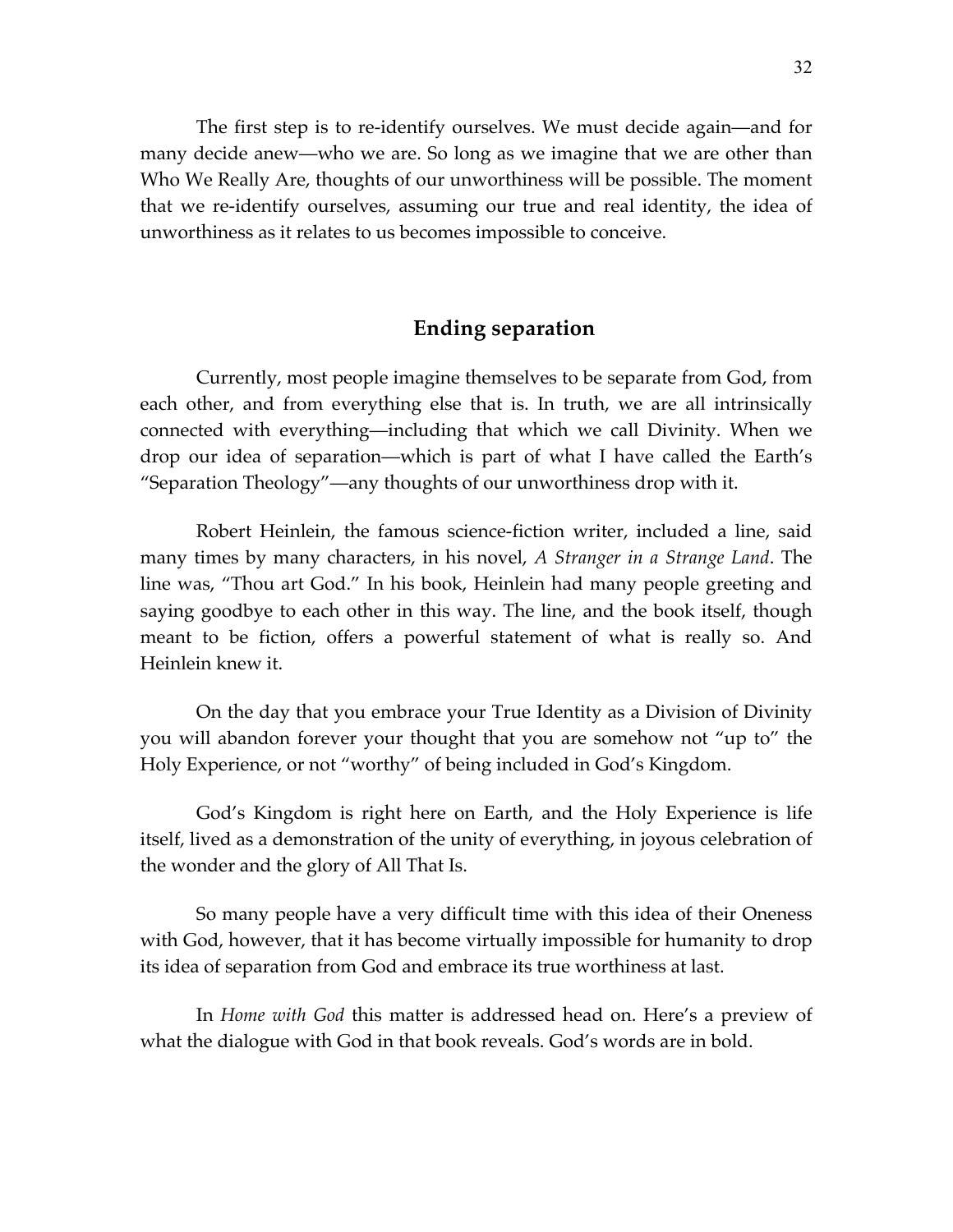*I've often heard the analogy that I am, to God, as a wave is to the ocean. The same stuff, exactly. Just smaller in size.*

**That analogy has indeed been used many times, and it is not inappropriate. So now, let us define this "ocean." Let us propose here that God is The Creator. Very few people who believe in a God at all have an argument with that.** 

**If it is true that God is The Creator, this means that you, too, are a creator. God creates all of life, and you create all of your life. It's that simple.** 

**If you think of it that way you can hold it in your consciousness.**

### **You and God are creating all the time—you on the micro level, God on the macro. Are you clear?**

*Yes, I see! There is no separation between the wave and the ocean. None. The wave is one part of the ocean, acting in a certain way. The wave does the same thing the ocean does, in smaller degree.* 

**That is exactly correct. You are me, acting the way you are acting. I give you the power to act as you are acting. Your power comes from me. Without the ocean, the wave does not have the power to be a wave. Without me, you do not have the power to be you. And without you, my power is not made manifest. Your joy is to make me manifest. The joy of humanity is to manifest God.**

*Now there's a statement.*

**Here's another…**

**Life is God, made physical.**

**What is important to understand is that there is no single way in which life makes God physical. Some waves are small, barely a ripple, while other waves are huge, thunderous in their sweep. Yet, whether minuscule or monstrous, there is always a wave. There is no time when there is not a wave on the ocean. And while every wave is different, not a single one is divided from the ocean itself.**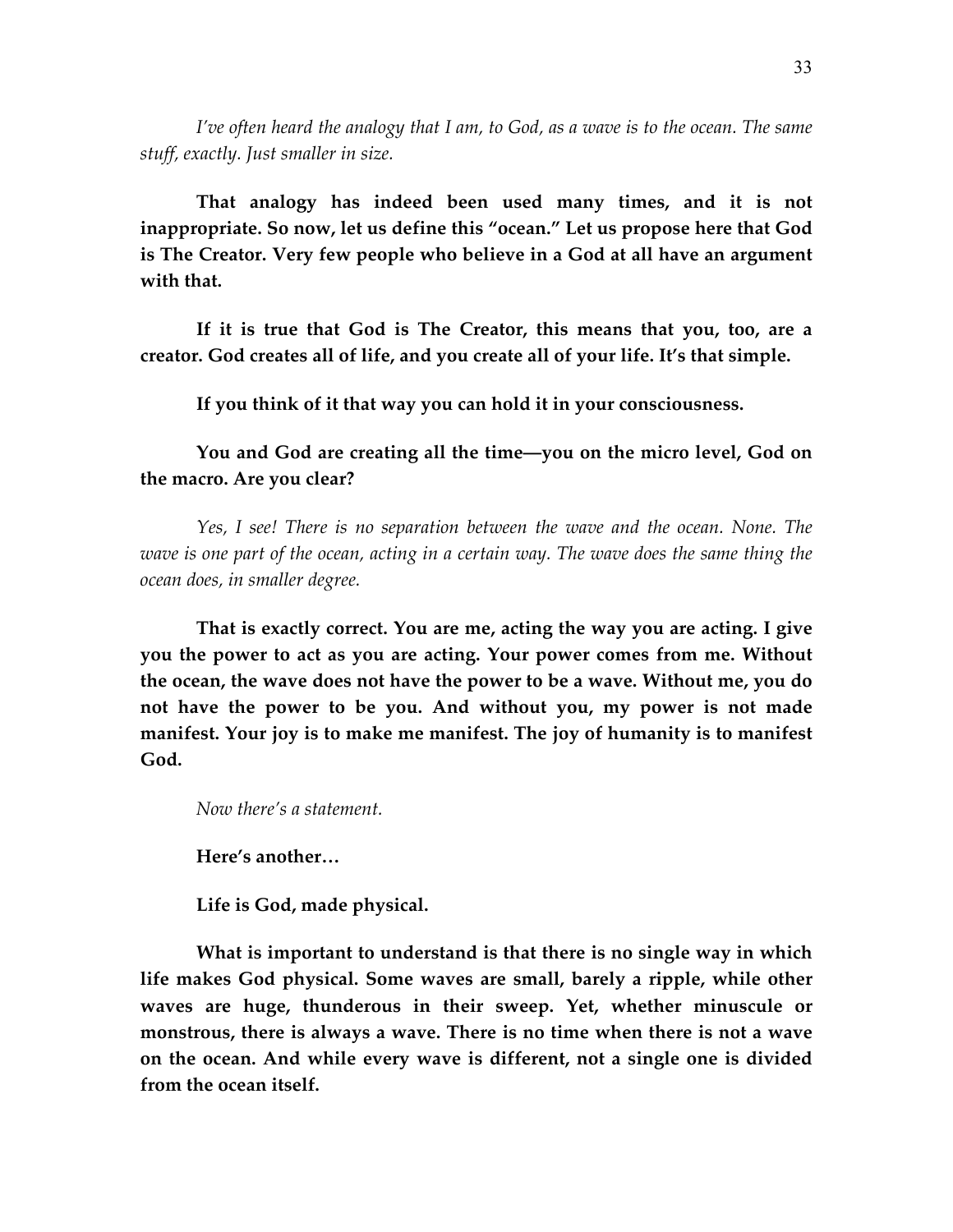**Difference does not mean division. Those words are not interchangeable.**

**You are different from God, but you are not divided from God. The fact that you are not divided from God is why you can never die.** 

**The wave lands on the beach, but it does not cease to be. It merely changes form, receding back into the ocean.** 

**The ocean does not get "smaller" every time a wave hits the sand. Indeed, the incoming wave demonstrates, and therefore reveals, the ocean's majesty. Then, by receding into the ocean, it restores the ocean's glory.** 

**The presence of the wave is evidence of the existence of the ocean.**

**Your presence is evidence of the existence of God.**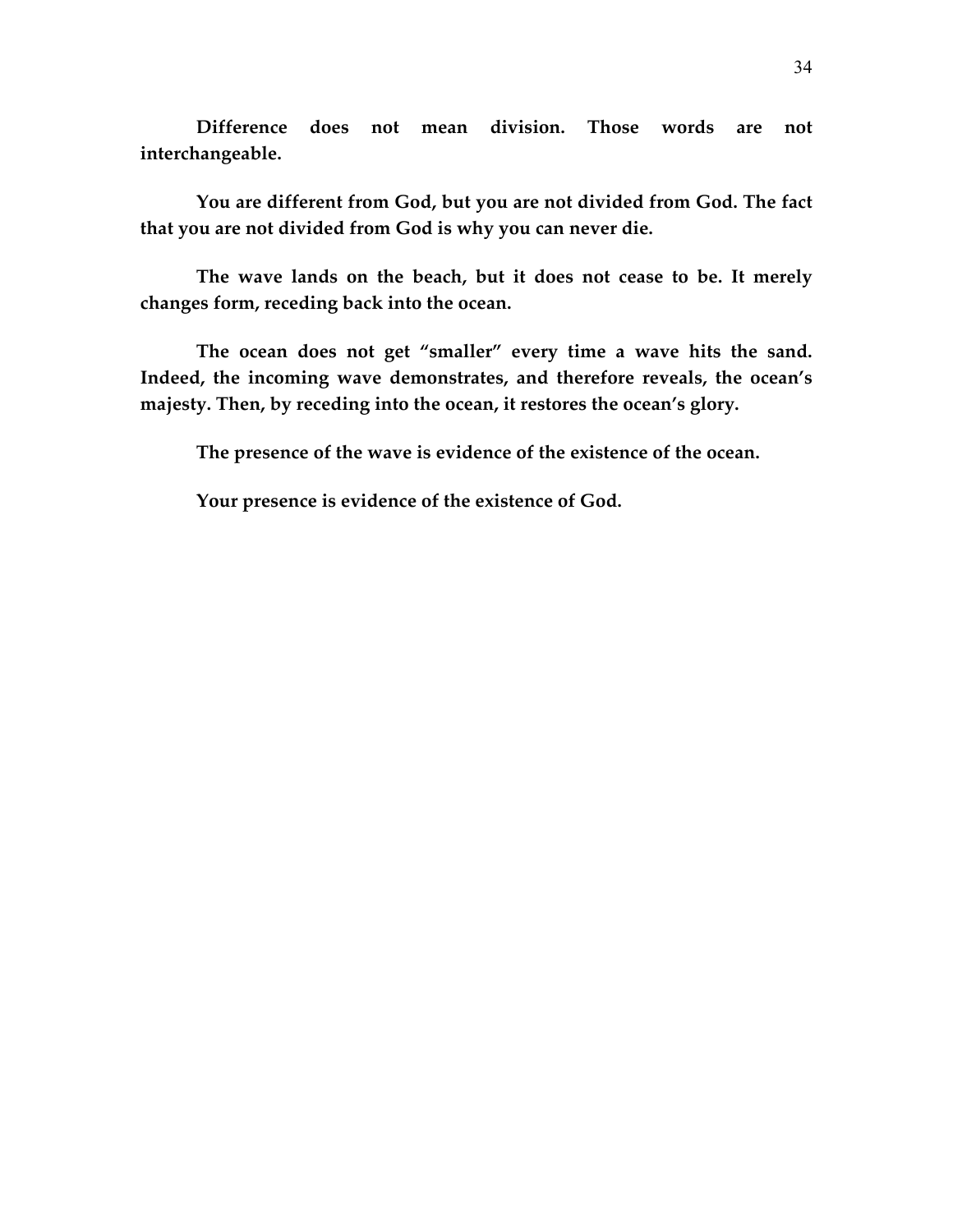# **The Holy Experience** *Chapter Six*

The second step in creating the Holy Experience is **understanding that you are worthy of having it.** 

We touched upon this briefly in the preceding chapter. You might say that the first step in creating the Holy Experience is believing that such a thing is possible, and the second step is believing that such a thing is possible for *you.*

As I said in Chapter 5, most people who suffer from unworthiness around this picked up their thoughts from religion. Many people have been told that they are sinners, that they were born in sin, and that they will die in sin, their only hope for salvation being their constant call for forgiveness, and God's mercy in granting it, or their belief in God's Son as the Redeemer.

Others have been told that even if they were worthy of seeing God which is what the Holy Experience is all about—they would not be able to see God anyway, because God is so magnificent and utterly unfathomable that God *cannot* be seen, comprehended, or experienced.

Still other religions teach that to even try to fathom God, to try to understand God, is blasphemous. God is the Inexplicable, and should remain so.

*Conversations with God* tells us that all of these premises are false.

No one is "born in sin." Indeed, sin itself does not exist. There is no such thing as "offending" God. Nor is God subject to stress, anger, frustration, or disappointment. That is simply not the nature of That Which Is Divine.

Perhaps this is a good juncture at which to undertake a brief review of just who and what God is.

In *The New Revelations* we were told…

*"God is not a singular Super Being, living somewhere in the Universe or outside of it, having the same emotional needs and subject to the same emotional*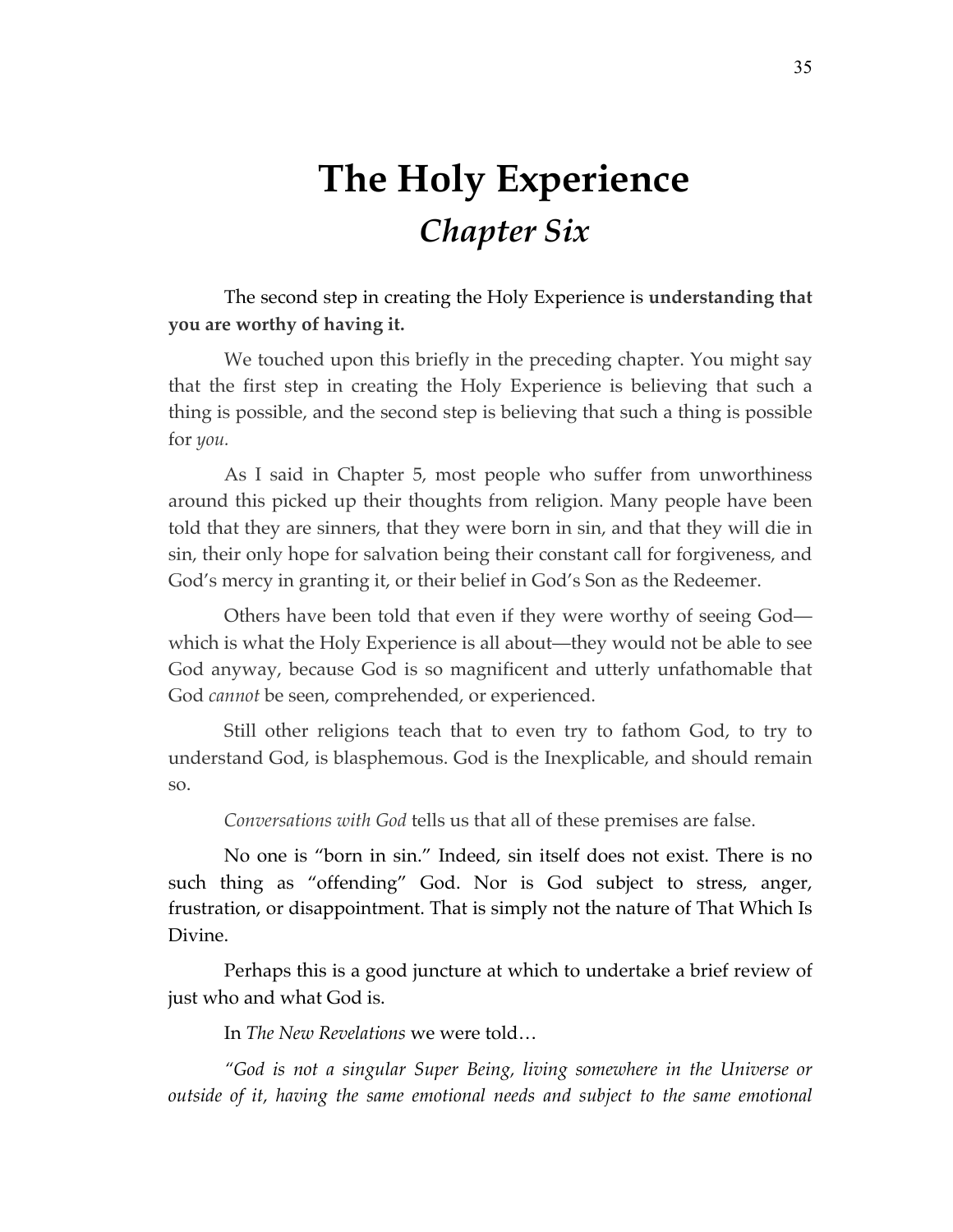*turmoil as humans. That Which Is God cannot be hurt or damaged in any way, and so, has no need to seek revenge or impose punishment."* 

We are told something else there as well, something perhaps a bit more unexpected:

*"God needs nothing. God requires nothing in order to be happy. God is happiness itself. Therefore, God requires nothing of anyone or anything in the universe."*

Now if these statements are true (and I they are), there is no reason for us to worry about God being angry with us, nor to assess ourselves unworthy of God's love, or of God's presence in our lives, or of the Holy Experience.

Two years later, in *Tomorrow's God*, we were given an even more comprehensive close-up view of God and the nature of Divinity, with some of the earlier revelations being essentially repeated, but with new ones added. Few of the ideas found there, however, are held by the majority of people in today's society. Nearly all of these concepts violate most people's most fundamental beliefs about God. Yet if we were to embrace these concepts, I believe that our whole lives would change.

Here is what that extraordinary text tells us:

*\* Tomorrow's God does not require anyone to believe in God.* 

*\* Tomorrow's God is without gender, size, shape, color, or any of the characteristics of an individual living being.*

*\* Tomorrow's God talks with everyone, all the time.* 

*\* Tomorrow's God is separate from nothing, but is Everywhere Present, the All In All, the Alpha and the Omega, the Beginning and the End, the Sum Total of Everything that ever was, is now, and ever shall be.* 

*\* Tomorrow's God is not a singular Super Being, but the extra-ordinary process called Life.*

*\* Tomorrow's God is ever changing.* 

*\* Tomorrow's God is needless.*

*\* Tomorrow's God does not ask to be served, but is the Servant of all of Life.*

*\* Tomorrow's God will be unconditionally loving, non-judgmental, noncondemning, and non-punishing.*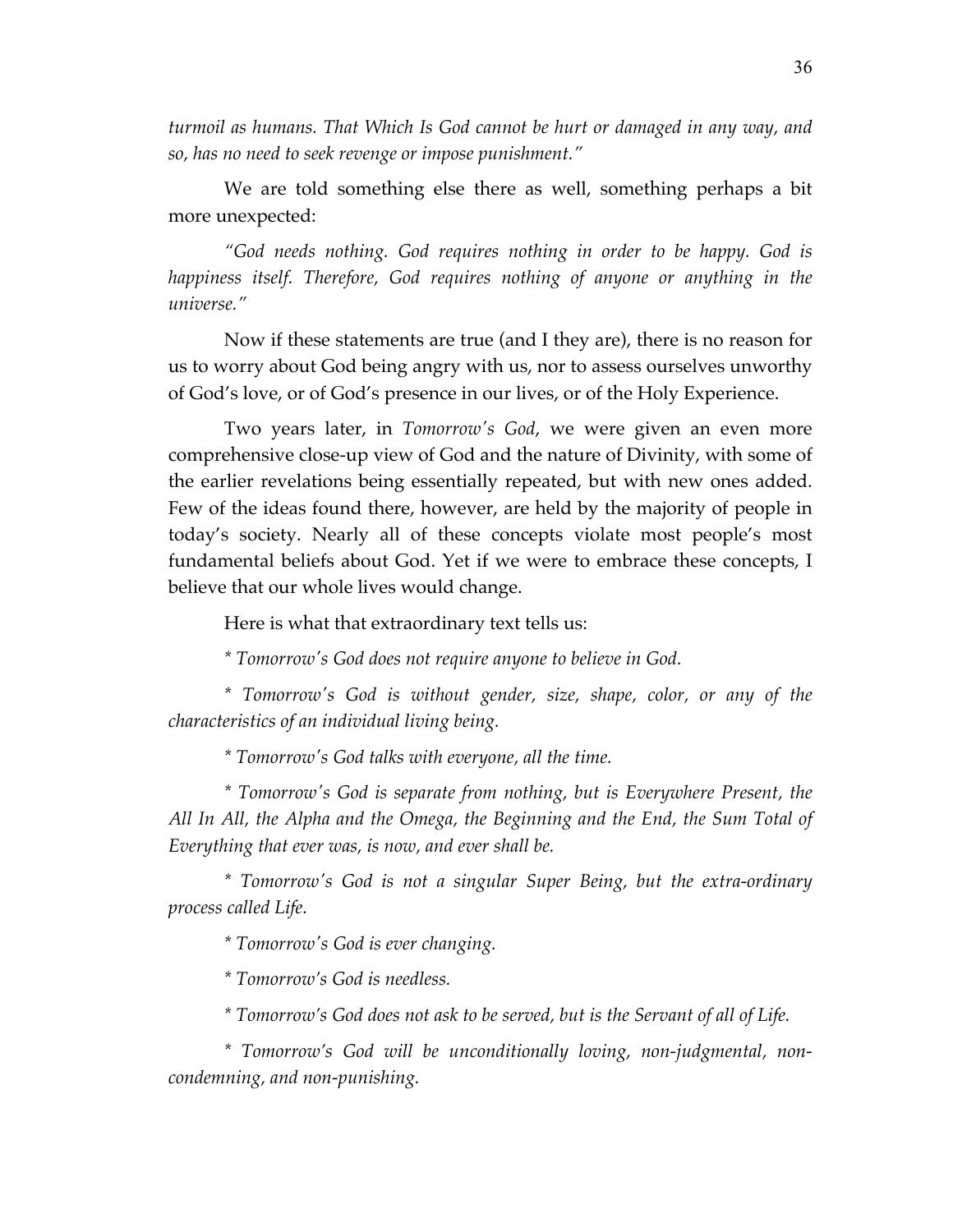## **Stepping away from arrogance**

Given all that we have now come to know about God, any thoughts of unworthiness melt away. This assumes, of course, that we *accept* these new understandings and embrace them as truth.

In order to do this we would have to be willing to step away from practically everything we have been told in the past about God and ourselves. We would have to consider the possibility that there may be something we do not fully understand about God, *the understanding of which would change everything.* We would have to give up our spiritual arrogance.

That may seem like a strong phrase to use, and it may not even apply to you, individually. Yet the fact is that the vast majority of the world's people who believe in a God are, in fact, spiritually arrogant, in the sense that they have adopted as their particular conceit the idea that all there is to know about God is now known as fully as it can possibly be, all there is to understand about God is now understood as fully as it can possibly be, and all there is to explore and say about God has been explored and said, as far as it can be.

My friend Bill Fischofer likes to say, "In fairness, no religion claims they 'understand' God, for all believe that He is infinite and thus beyond understanding. The problem, always, is that our concepts of God are too small. Since God is infinite in all 'directions,' wherever one turns one finds an inexhaustible terrain. Religion A and Religion B both find themselves in infinite fields of wonder and thus assume that they have 'found God.' Indeed, they have, but God is so unfathomably vast that what they fail to notice is that God is 'big enough' to contain the entirety of their (seemingly different) infinite vistas (and more). This is why it is in the *mystical* traditions of religions that one finds spiritual unity (and, of course, in *Conversations with God*), for only here is this larger realization glimpsed."

The followers of many of the world's so called "mainline" religions will tell you that everything you need is in the doctrines and dogmas of their particular faith. It's a complete road map, and all we have to do is follow it. It's the surest path to our salvation. Indeed, say some, it is the *only path.* 

 Yet that path has not brought humanity to its salvation, but rather, to its knees. It is time now to do something that we have not been willing to do. It is time to *question the prior assumption*.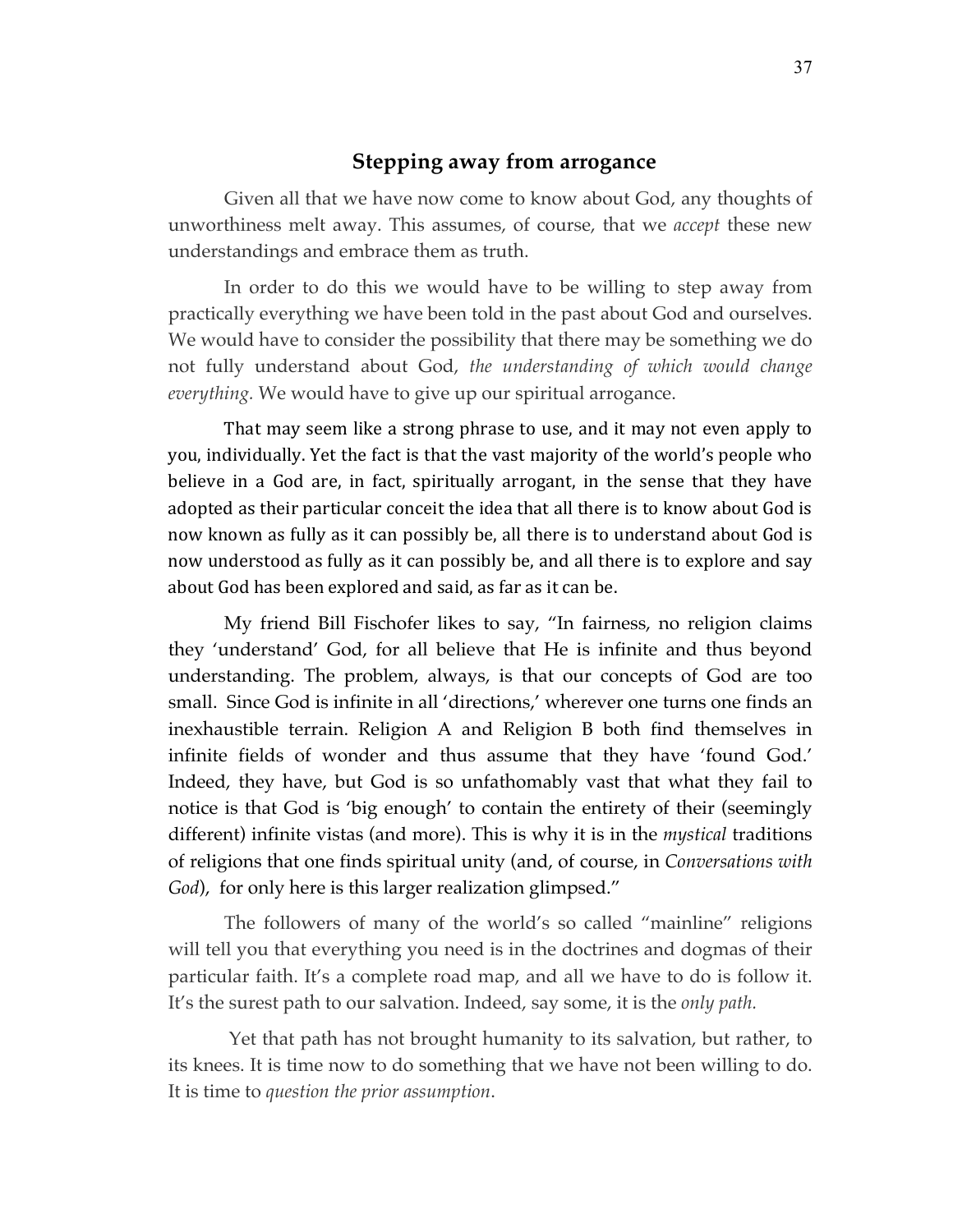Our prior ideas about God and Life and each other may very well be incomplete. I do not believe that they are "wrong," but I do believe that there is more to know, that there are gaps to close, that there are blanks to fill in regarding our understanding of who we are, who God is, and what life is all about.

I believe that the gathering of this knowledge (presuming that we have the courage to do so), the closing of these gaps, and the filling in of these blanks will render obsolete all question of your worthiness for the Holy Experience.

## **Forgiving ourselves**

Yet even if we accept that God will never judge us and never has, there is still the question of our own self-judgment—the harshest judgment of all. And so a major process for us, a huge portion of our internal work and of our personal preparation for the Holy Experience, has to do with self-forgiveness.

Some of what I'm going to say now is going to sound repetitive, and that's on purpose. You can't hear this stuff enough. So hear *this…*

Almost always, it is easier for people to embrace the idea that God forgives them than it is for them to forgive themselves. We have a whole list of "wrongs" we imagine ourselves to have done in our lives, and we can't forget them.

We, and only we, know the inner workings of our mind, the quiet scheming of our heart, the sad assessment of our very human conscience, as we look at our lives and give ourselves a grade.

The trick here is not to try to forget our misdeeds, but to do just the opposite. Remember them, and remember them vividly – for it is what you resist that persists, and what you look at that disappears. That is, it ceases to have its illusory form.

Remember all of your alleged wrong-doings, then do two things at once: (a) agree with yourself never to repeat those behaviors again, and (b) allow yourself to let go of any guilt you have about them, replacing all guilt with regret.

Guilt and fear are the only enemies of man. Elisabeth Kübler-Ross used to say that (it was one of her most oft-used lines), and she was profoundly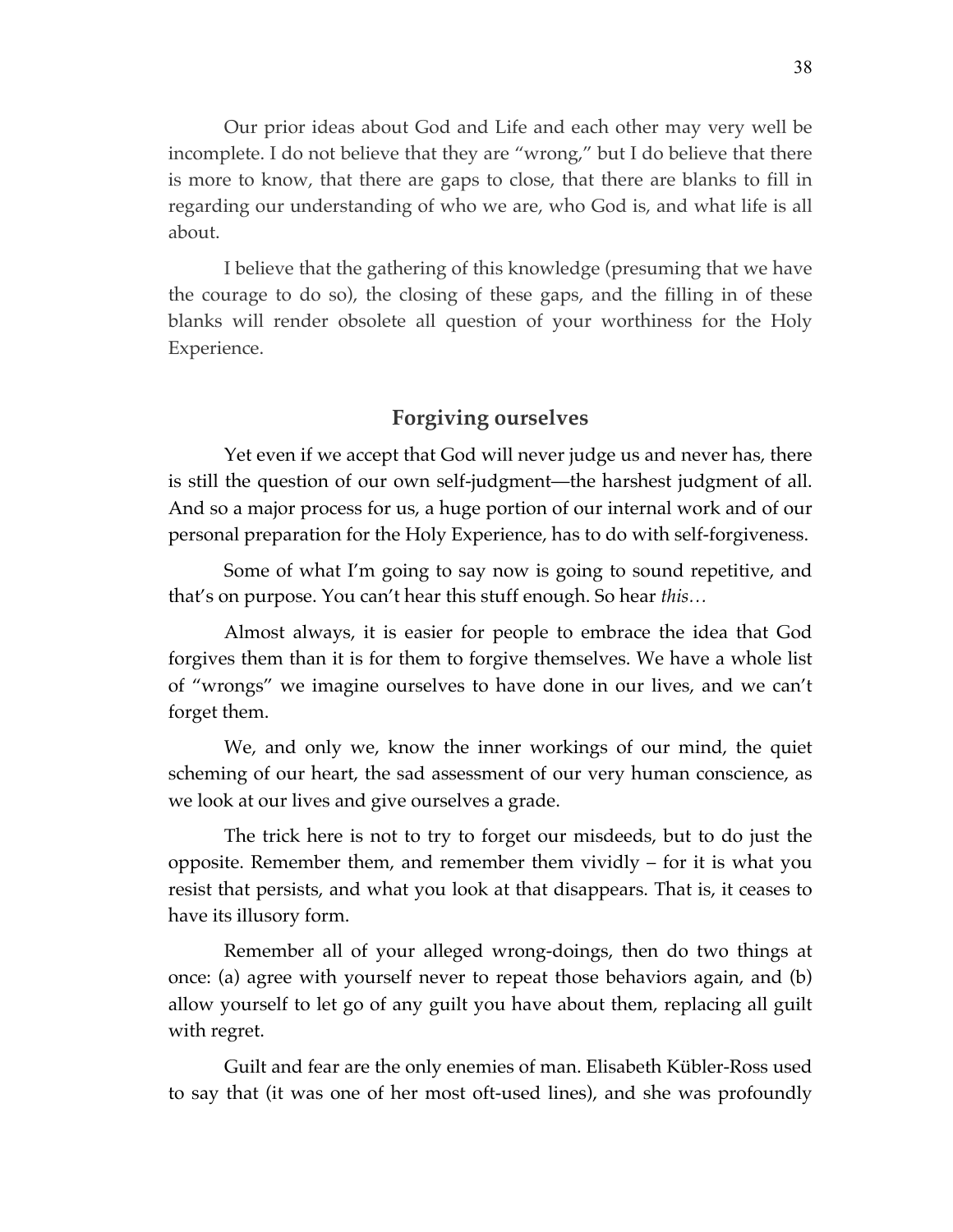right. So get over your guilt about what you've done in the past. Just get over it. *Get over it.*

 All of us have made mistakes – and for some of us they have been some pretty big whoppers – but that has nothing to do with your worthiness to see God, to be loved by God, and to have the Holy Experience.

Indeed, *part* of the Holy Experience is understanding this.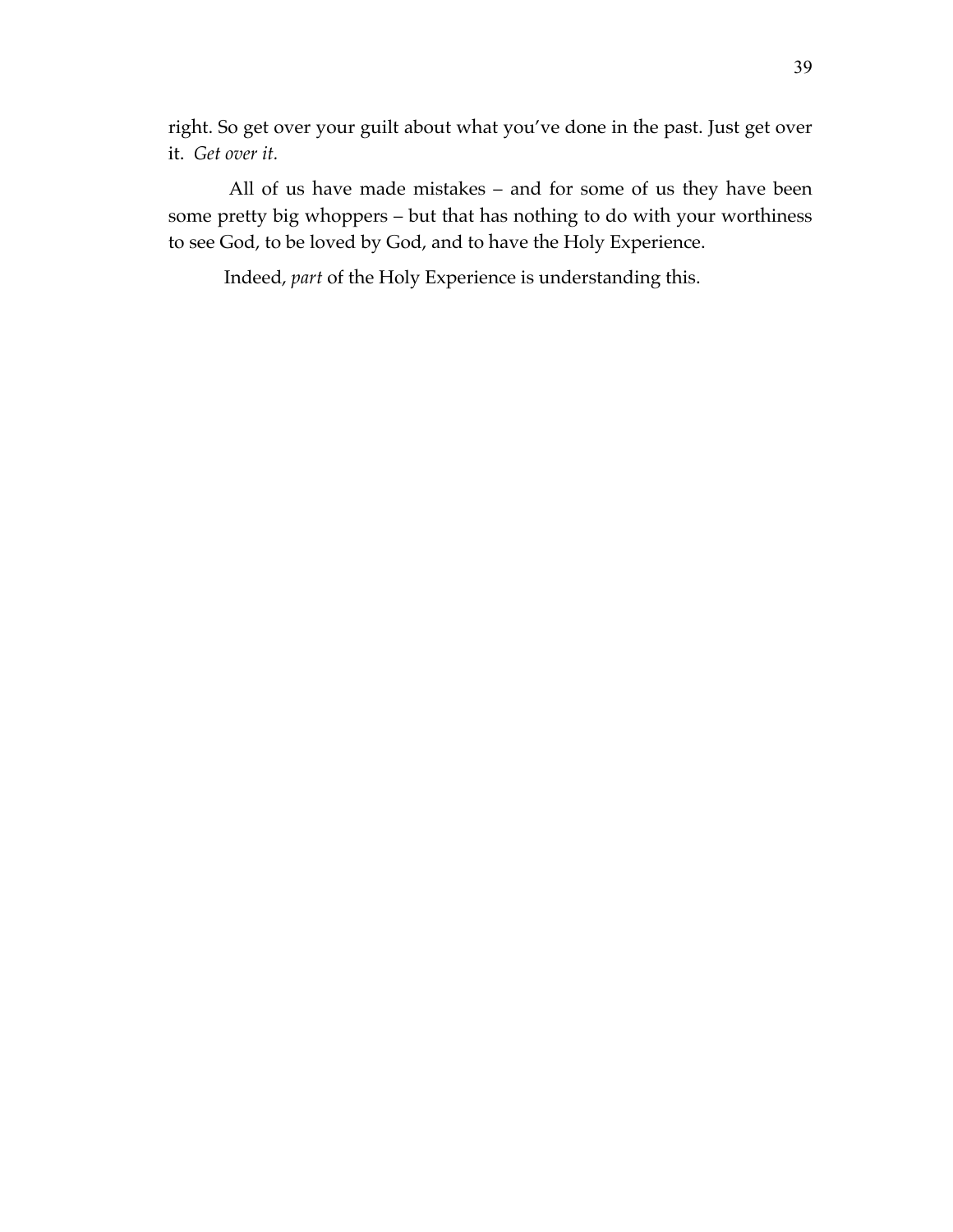# **The Holy Experience** *Chapter Seven*

The third step in creating the Holy Experience is **knowing that you are having it.**

In truth, one does not *create* the Holy Experience at all (nor, for that matter, does one create anything). One simply expands one's perspective, allowing one to notice that the experience is already occurring and is just waiting for us to realize it.

All things that "are" now, have ever been, or ever will be, *are now.* In our Timeless Multiverse (we do not live in simply one Universe, but in a multiplicity of universes—something that science is now telling us), nothing will ever be created again. Everything already exists in the Eternal Moment of Now. It was *all created at once!* Ours is to merely reach into that Moment and all that it contains and, with the tool of our perspective, pull out anything that we wish. Like a magician pulling a rabbit from a hat, so, too, do we experience the wonder and the magic of Life.

Remarkably, few people are aware that they are now having the Holy Experience. There are two reasons for this.

- 1. Most people do not know what the Holy Experience is.
- 2. Most people do not know who they are.

Our extraordinarily limited perspective allows us only a very limited perception. You can only see what you are able to see. Thomas Aquinas put this eternal truth wonderfully in his *Summa Theologica* when he said: "The thing known is in the knower according to the mode of the knower." Total Knowledge, True Knowledge, is not possible for Aspects of Being or Individuations of Divinity of limited perspective—and *all Individuations of Divinity hold a limited perspective of Ultimate Reality by virtue of the fact that they are Individuations.*

Yet all is not lost, for the *degree* to which one's perspective may expand is, in human terms, beyond extraordinary, and, in cosmic terms, virtually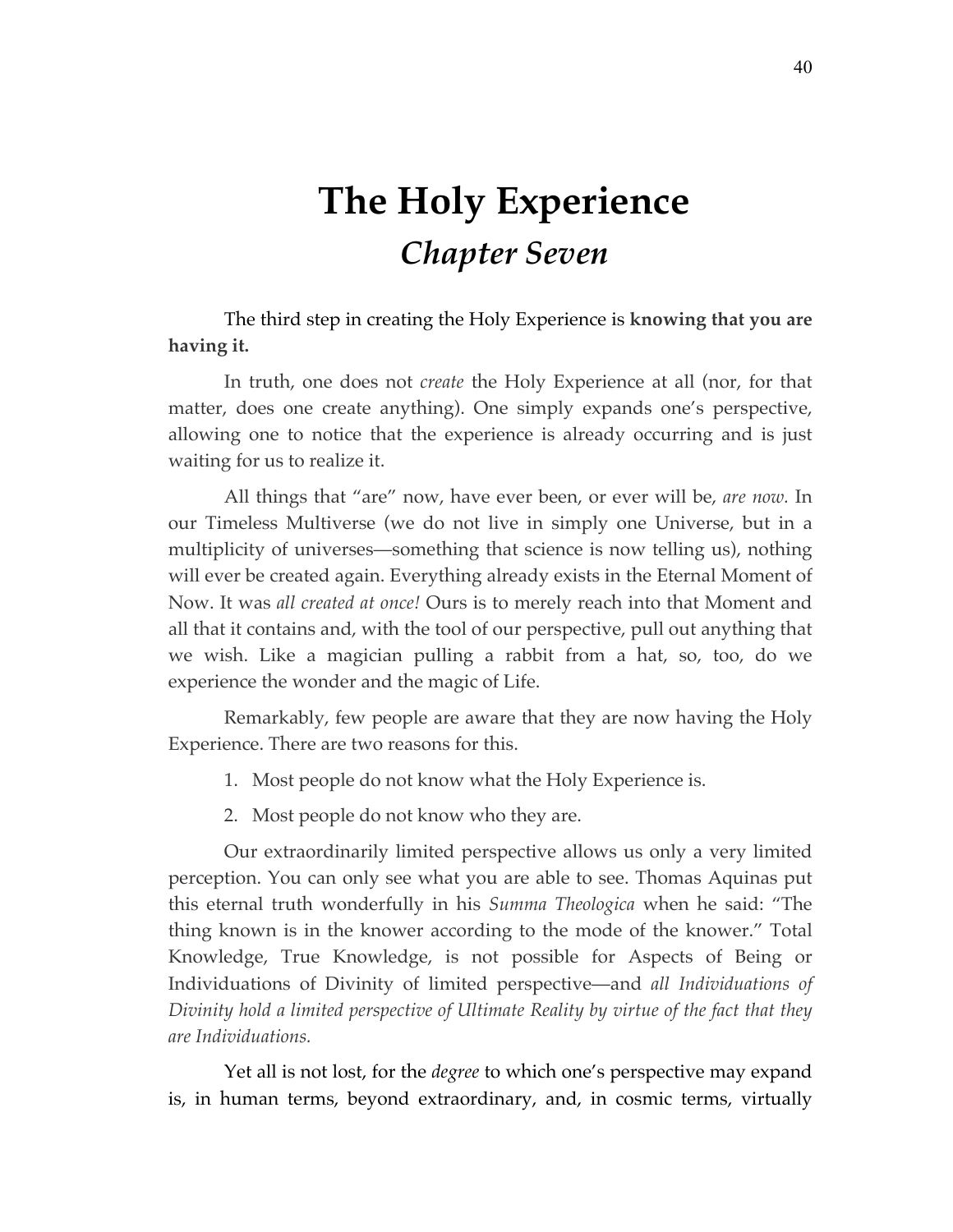unlimited. This presents a dichotomy, for how can a thing which is inherently limited be virtually unlimited?

One of my friends, who I have quoted before here, Bill Fischofer, adds this: "Mathematically, this is the distinction between being infinite and being unbounded. The divine is an actual infinity, something which is completely beyond any attempt at comprehension. Individuations of the divine are finite but unbounded, meaning that at any instant they have finite extent but that their capacity for growth and new experience is not limited. We are thus asymptotes of the divine."

(I probably would spend the rest of my life without ever using the word "asymptotes, but then, Bill is a genius and I, a mere human.)

The solution to the paradox lies in the fact that we are unlimited in what we can ultimate know and experience of ourselves—and the moment we know and experience all that there *is* to know and experience, we will immediately create *more* to know and experience. So we can know our Selves completely, and the moment we know our Selves completely, we do not. We accomplish this neat trick by simply changing the definition of "completely." Only a God could do this, and that is, of course, exactly who we are.

# **Reversing the paradigm**

Earlier I said that "knowing" you are having the Holy Experience is the third step in "creating it." (Again, for clarity: I use the word "creating" here in the limited human sense. Everything has already been created. What we call "creating" is really a "remembering" or a "noticing" or an "awareness" that something is already there, already exists, and always did. Yes? So if we understand this, then I will continue to use the word "create" in the human sense.)

So….earlier I said that "knowing" you are having the Holy Experience is the third step in "creating it." Some people will see this as a juxtaposition of *knowing* and *creating*, and, of course, it is exactly that. Such a juxtaposition is required when we speak (as most of us usually do) within the limited understandings of our current perspective.

Allow me to explain.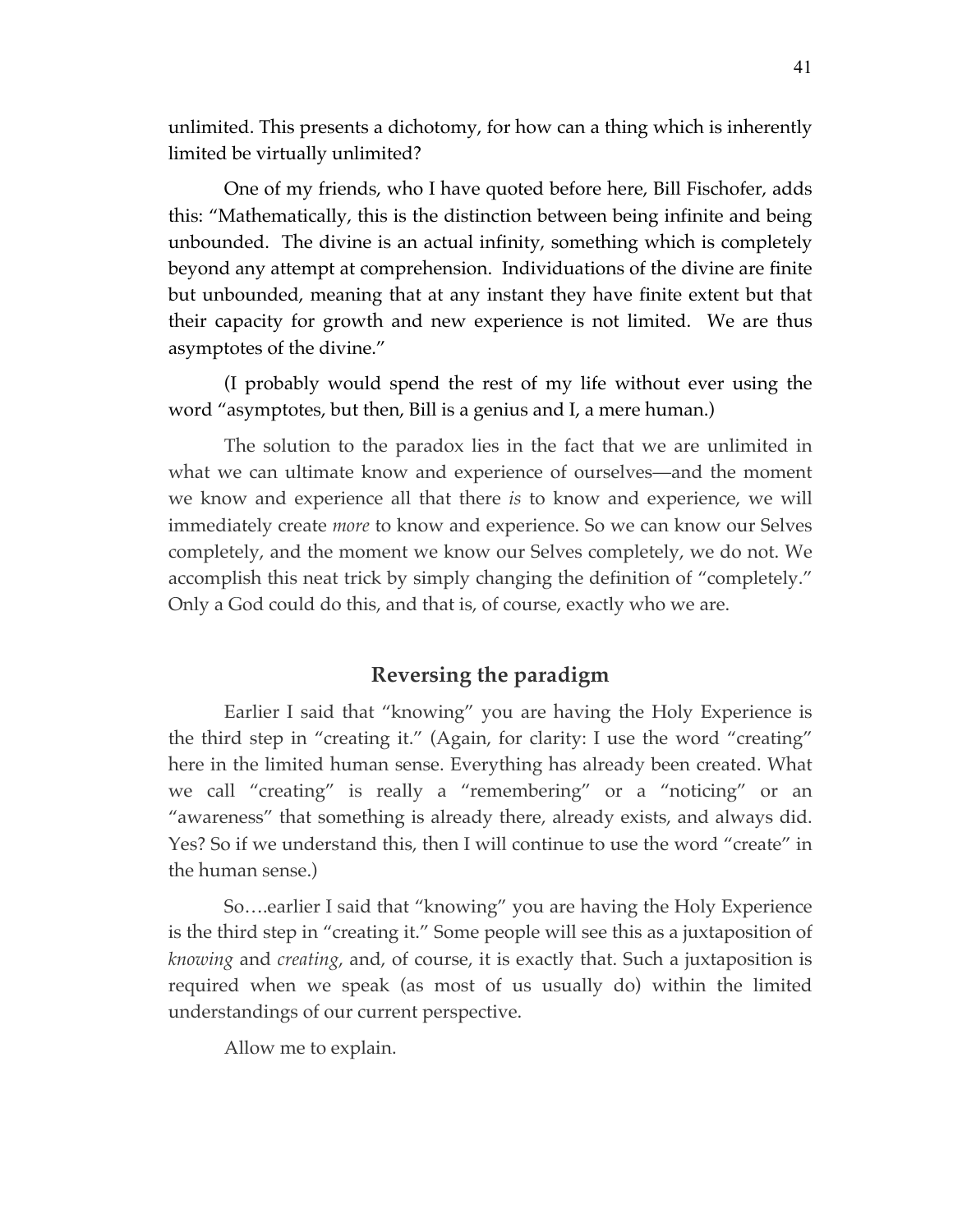Many people believe that creation precedes knowing. That is, you can't truly "know" about something that "is not." This is how it seems to work in the actual living of our lives. Yet what I am saying here is exactly the opposite. We cannot create anything that we do not first know about. Knowing *precedes* creation, and produces it. This is a reversal of the paradigm within which we generally experience ourselves. With such a reversal comes a complete turnaround in our experience.

Knowing is part of the act of creation. It is the first part. It is what must happen before anything else can happen. When one thinks about it logically, it becomes obvious that this is true.

*Conversations with God* tells us that the three Tools of Creation are:

- Thought
- Word
- Deed

The first step in the creation of anything is to have an idea about it. An idea about something is your Thought about it. It is what you "know" about it. So, knowing is the beginning of creation.

That initial thought may come to you in First Form as a picture, or a feeling. Eventually, you shape that thought into a Word, or several words, or many. This is the second Tool of Creation.

Finally, you turn your Words into Action—the third Tool of Creation—and you have manifestation.

This is an elementary way of understanding the process of life. It is an extremely primitive perspective. Yet it works. For people living within the paradigm of an extraordinarily limited perspective, this crude device, these three very crude tools, can seem like magic.

In truth, because there is no such thing as Creation, there is only a Knowing that everything has already been created, and our task is to merely Call It Forth. This is a higher level of understanding, and is demonstrated through consistent and predictable physical manifestation, which is accomplished by very few people, whom we have called masters and avatars. The rest of us may produce such demonstrations on occasion (perhaps even on several occasions, but rarely on many, and never on every), and such moments inevitably lead us to deeper comprehension.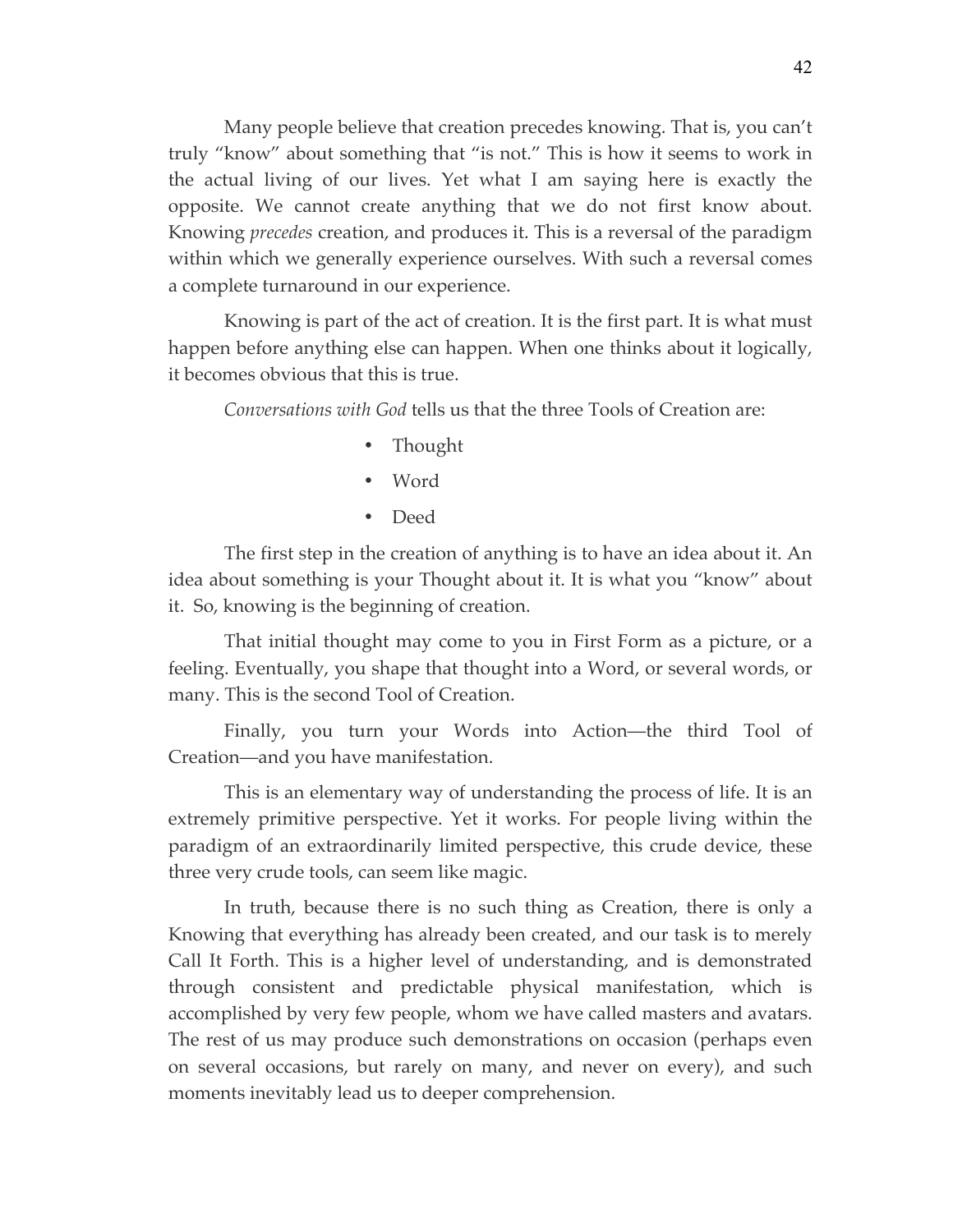Deeper comprehension is, of course, the Holy Experience. It is Knowing more fully, through the demonstration of it, Who We Really Are.

Thus it is possible for everyone, and not only masters, to have the Holy Experience (or, in more accurate terms, to Know that we are always having it). This, of course, is the promise of God, and the pledge of all true religions.

Knowing you are having the Holy Experience is as simple as knowing that you are Life. All people know they are living, but few people know they are life. And what is life? A *process.*

You are, therefore, a process.

## **Knowing what you are**

Very few people think of themselves in this way. They may think of themselves as something that IS, but they seldom stop to ask themselves, "is *what?*"

Others think of themselves as a being, a sentient biological creature. Yet they seldom stop to ask themselves, a creature being *what*?

Still others say that they are not their body, but rather, they are that which is *using* the body as a tool. But a tool in the creation of *what*? Themselves, they say. Yet what is that? They will not know until they have created it, they say. And they are right. Profoundly right.

And so, we are all nothing more than a process. We are also nothing less, which is saying a great deal. For we are the process called Life—and that is All There Is.

Our identity becomes more clear to us when we really *hear* those last words—because "all there is" is, of course, another way of saying, "God."

#### **Putting this into practice**

None of this verbal explanation will mean anything if we cannot put it into practice. None of it has any use if we cannot place it on the ground, minute to minute, in our every day lives. Ruminations can be fascinating, but they carry no practical value if we cannot make them live and breathe and manifest in our reality.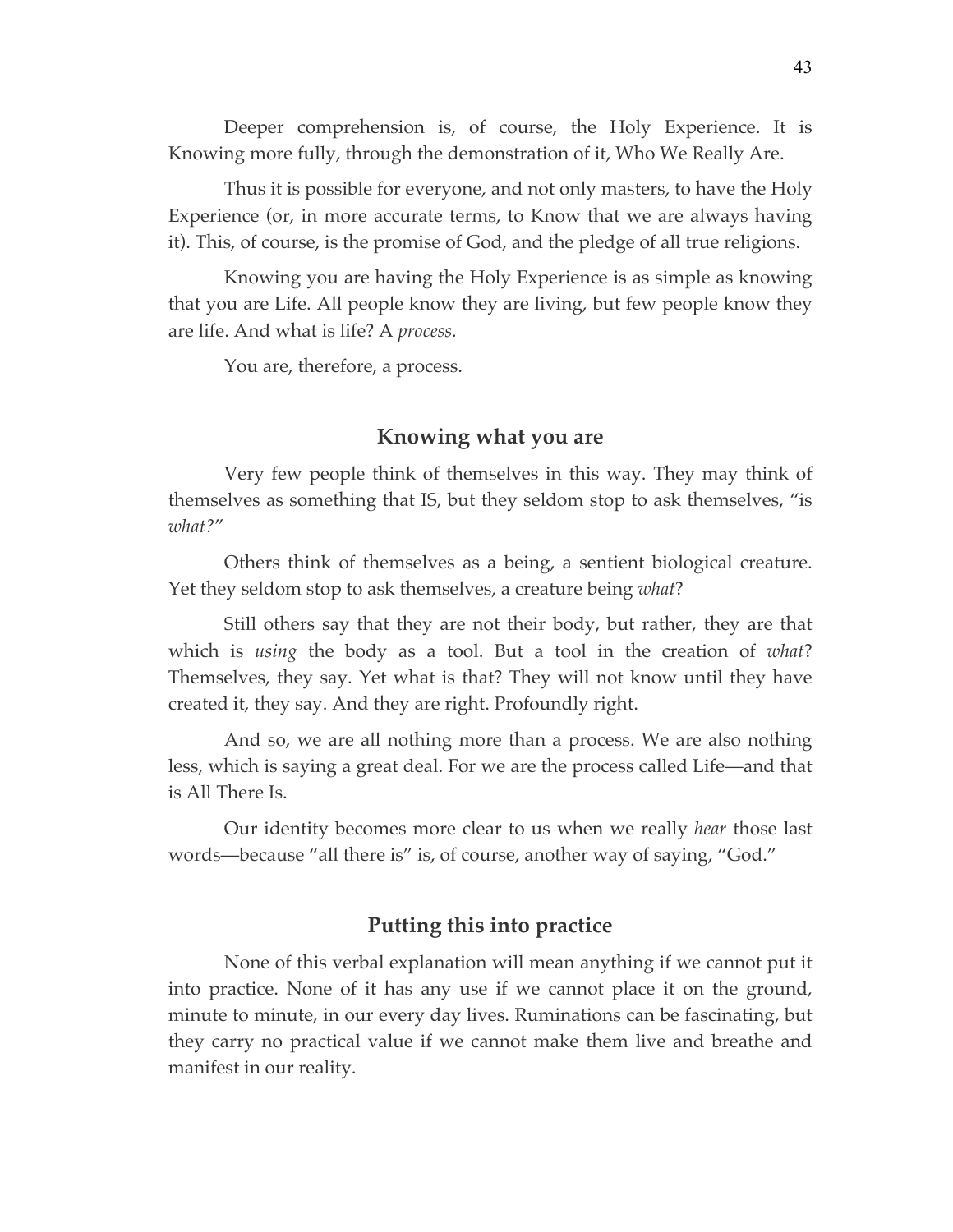From *rumination* to *manifestation*—that is the journey. From our thought about ourselves to our experience of ourselves—that is the path. It is the path upon which the Soul is embarked eternally. It is the Eternal Joy of God.

Putting esoteric wisdom into practice and making it part of our daily lives is the greatest opportunity we will ever have—and we have it every moment. It is the opportunity to know and experience our divinity.

*Practicing Esoterism* is a lifelong undertaking. Very, very, *very* few people attempt it. Most do not even know it is there to attempt. They are far too busy simply staying alive. That is why it is the first duty of every society that would call itself enlightened to lighten the load of those who barely survive. What we will do for the least among us tells us everything about what we will do as a species.

When the least among many can take their minds off of the constant worry and anxiety of day-to-day survival, they can at last turn their attention to achieving a larger understanding of the matters that will make simple survival a given. *This is the means by which is accomplished the transformation of an entire society.* 

Personal and societal transformation is arduous. It is immensely challenging. It is not work for the feint of heart or the weak-spirited. It is work for the strong and the courageous. It is the last step in having the Holy Experience.

The next step is declaring that one is going to do just that.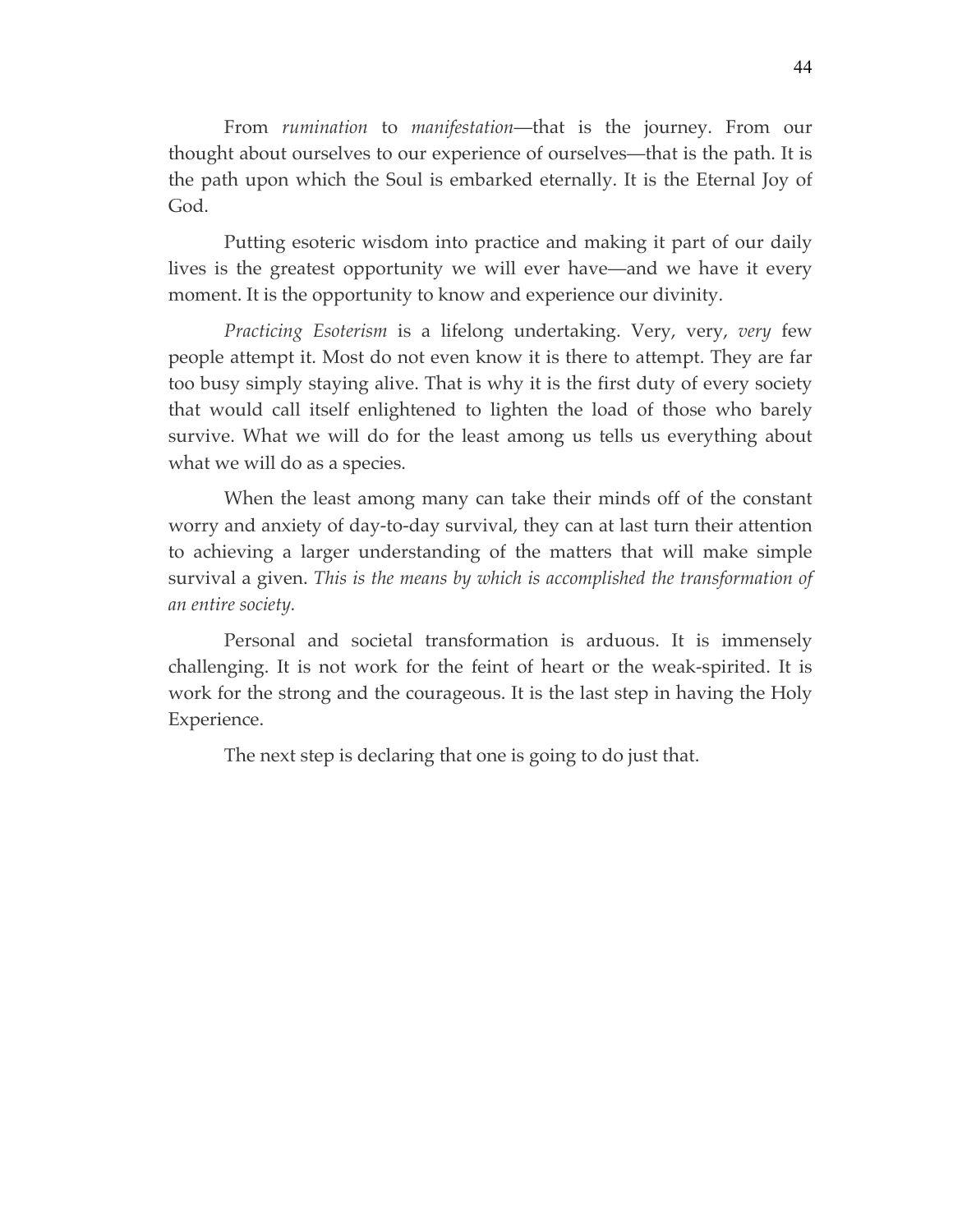# **The Holy Experience** *Chapter Eight*

The fourth step in creating the Holy Experience is **declaring that you are having it.**

Declaration is the most powerful fuel in the engine of manifestation. It is about "speaking your word." The three Tools of Creation are Thought, Word, and Deed, and declaration is the second and third tool *combined.*

Declaring that you are having the Holy Experience requires, of course, that you are *aware* that you are having it. You must be *aware* that *every moment of your life is Holy.*

## **The Secret of Awareness**

*Awareness* is one of the most important experiences that I could ever give my Self during the time that I'm here, living upon the Earth.

To be aware, it seems to me, is to be *alive in the extreme*. It is to live in Completion every moment. Or, as wonderful science-fiction writer Robert Heinlein put it, it is to "grok in fullness."

*Awareness* is a Quality of Being. It arises out of a decision that we, and only we, can make a very *conscious decision* to open our Selves to the wonder and the glory and the beauty of Life. Also, to the sadness and the hurt and the darkness.

When one decides to become Aware, one is choosing to be deeply committed to observing, and consciously noticing, the Totality of Every Single Moment.

That's an interesting phrase, isn't it? *Conscious Noticing.*

Awareness is not merely observing, but *noticing* at a very high level of *consciousness* exactly what is happening and exactly what is "so"… Right Here, Right Now.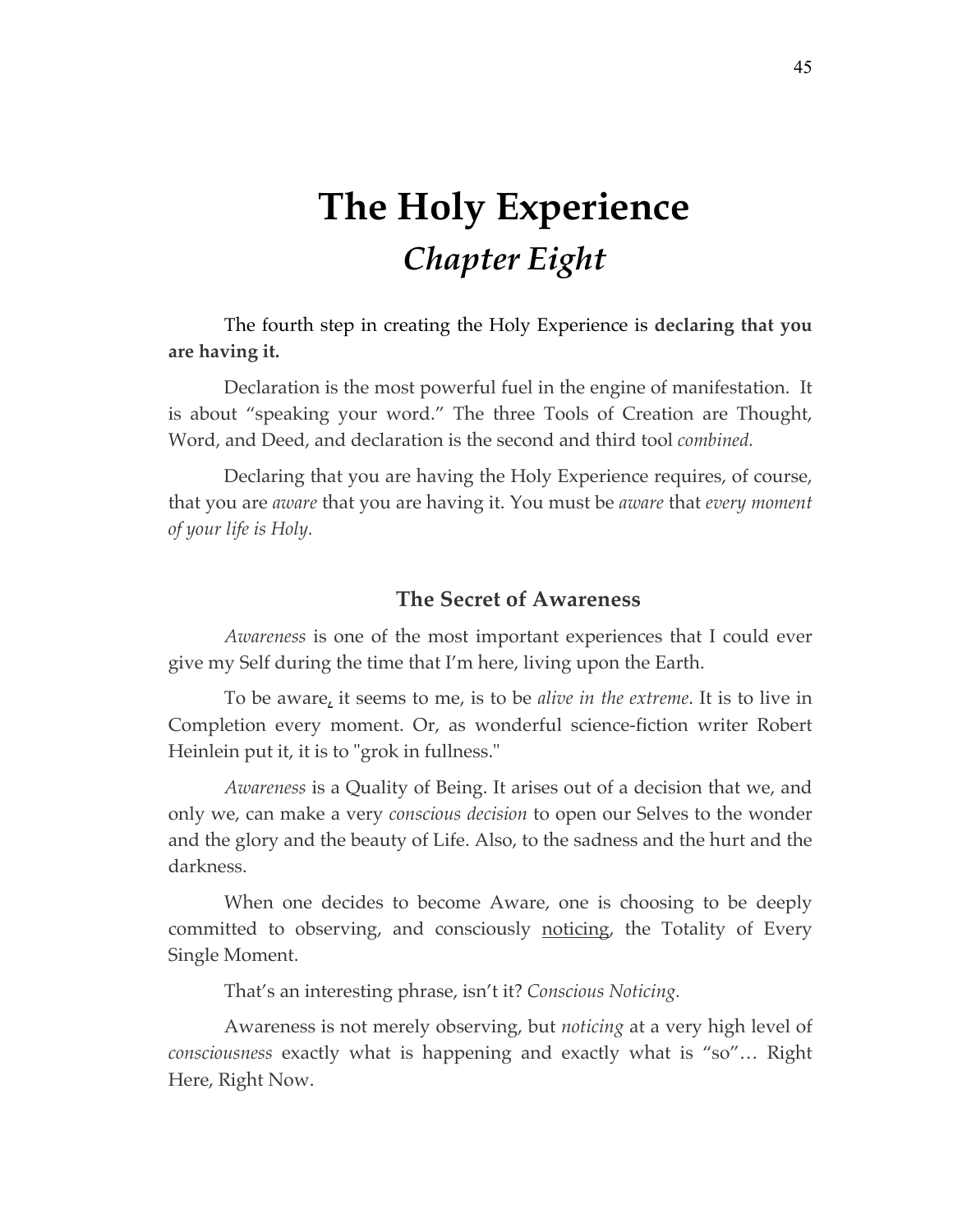Recently I was walking down the street with a friend and I looked at one of the trees that we were passing on our city street. "Wow, look at that!" I exclaimed. "Isn't it just beautiful the way that tree just sort of hugs that building over there?" My friend hadn't even noticed, until I mentioned it. "That's what I like about you," she said. "You see everything."

Well, I'm not sure that I see *everything*, but I do try to see as much as I possibly can of what is going on around me. Wouldn't it be great if we all did? Someone once said that "enlightenment" is nothing more than *paying attention.*

One thing I don't see as well as I wished I did is myself. I'm not always aware of the way I'm moving through the world, and how that is impacting and affecting others.

So I think that Awareness is not just noticing what's going on around you, but what's going on within you as well. And, what is going on within others.

Of course, we can't always know that, and this is nothing to be playing guessing games with, so one thing we might do if we're unclear about such an important matter…and yes, what is going on within others IS an important matter…one thing we might do is to *check in* with them, and simply *ask*.

# **Becoming spiritually vital**

At the very least, this shows that you are totally present and care genuinely about them and about how things are with them and about how you are impacting them. This is another way of saying "I love you," and it feels very good on the other side of the room, I can tell you. I'm not sure that we spend enough time checking in with each other.

So I think that Awareness is a very, very important aspect of Life. I think it's an important quality to nurture and to grow. If we can grow in Awareness, I think that we grow in one of the most vital ways. I think that Awareness is Vitality. I think it is *Spiritual Vitality*. I think that one is "spiritually vital" when one is Aware---and I think that when one is Aware one becomes "spiritually vital." I'm saying that I think the effect is circular.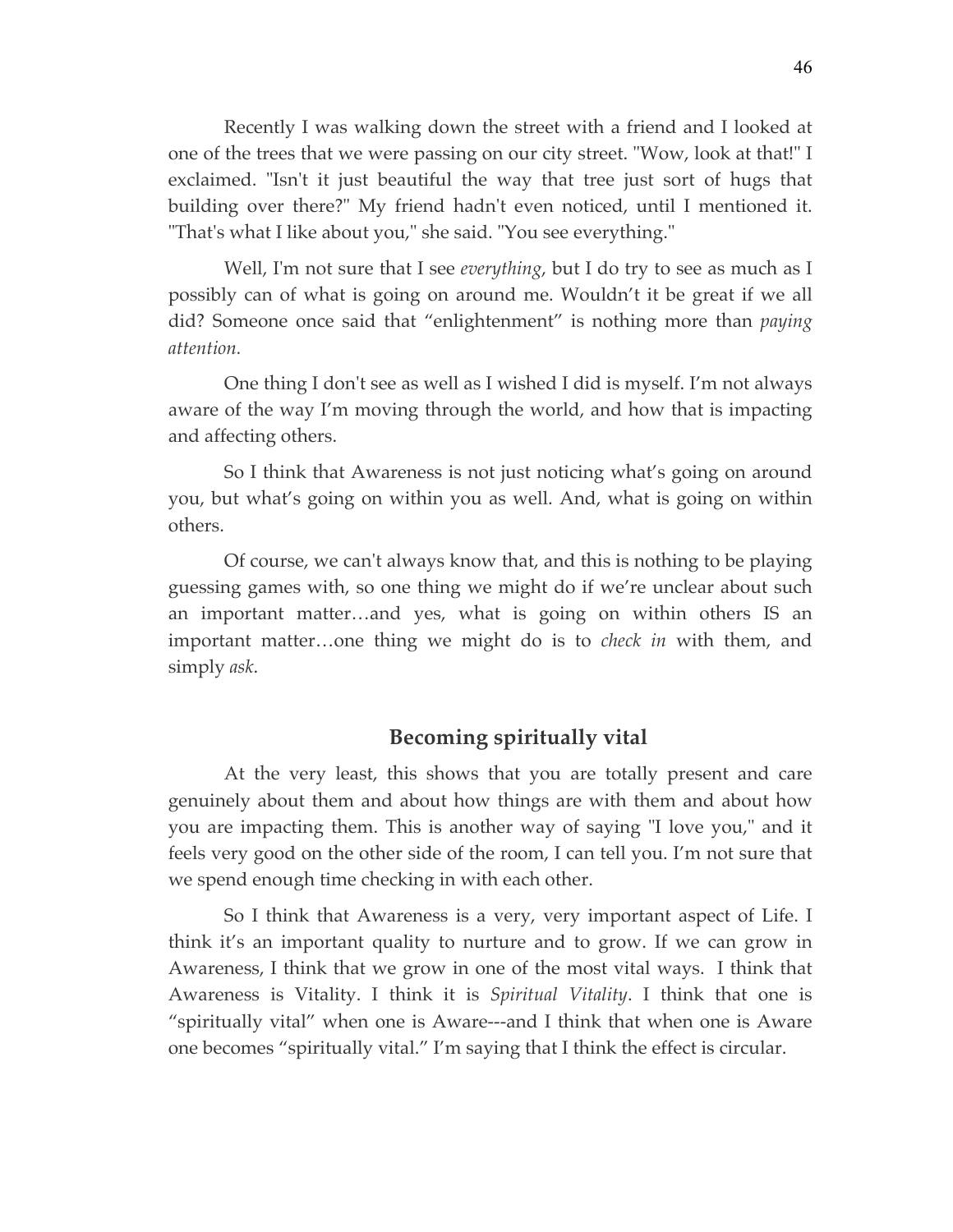So look deeply into each moment. Savor each nanosecond. Don't miss a single cloud formation, if you can help it. Or a single fragrance. Or a single nuance in the energy of your Beloved. Don't miss this; *don't miss this*, DON'T MISS THIS.

When you are aware—deeply aware—of the wonder of Now (Eckhart Tolle has written marvelously on this subject), you find it really very easy to declare that you are now *having* The Holy Experience.

In the previous chapter I said, "Personal and societal transformation is arduous. It is immensely challenging. It is not work for the feint of heart or the weak-spirited. It is work for the strong and the courageous. It is the last step in having the Holy Experience. The next step is declaring that one is going to do just that.

Now I want to tell you that personal and societal transformation doesn't *have to be* arduous. It can be easy when you step out of Yesterday and into the Now.

Stepping out of Yesterday is as simple as realizing: *that was THEN and this is NOW.* 

NOW has nothing to do with THEN. We think that it does, but it does not. Yesterday was Yesterday, and it has nothing to do with Today. You are not who you were Yesterday, and nothing you did Yesterday, and nothing that happened to you or through you Yesterday, has anything to do with Today.

#### *Each moment is the Moment of Creation.*

This is the Wonder and the Glory of Life. This is precisely *why* each Moment IN Life is, in fact, a Holy Experience. What makes it *holy* is that it embodies the sacred process of creation itself.

This is not something that most people know, or realize in the specific sense. When they do, they often declare openly that *they are having The Holy Experience.*

Yet we do not have to wait until we are having that experience (or *know* that we are having it) to declare that we are having it. Indeed, the very act of declaring it *produces* it.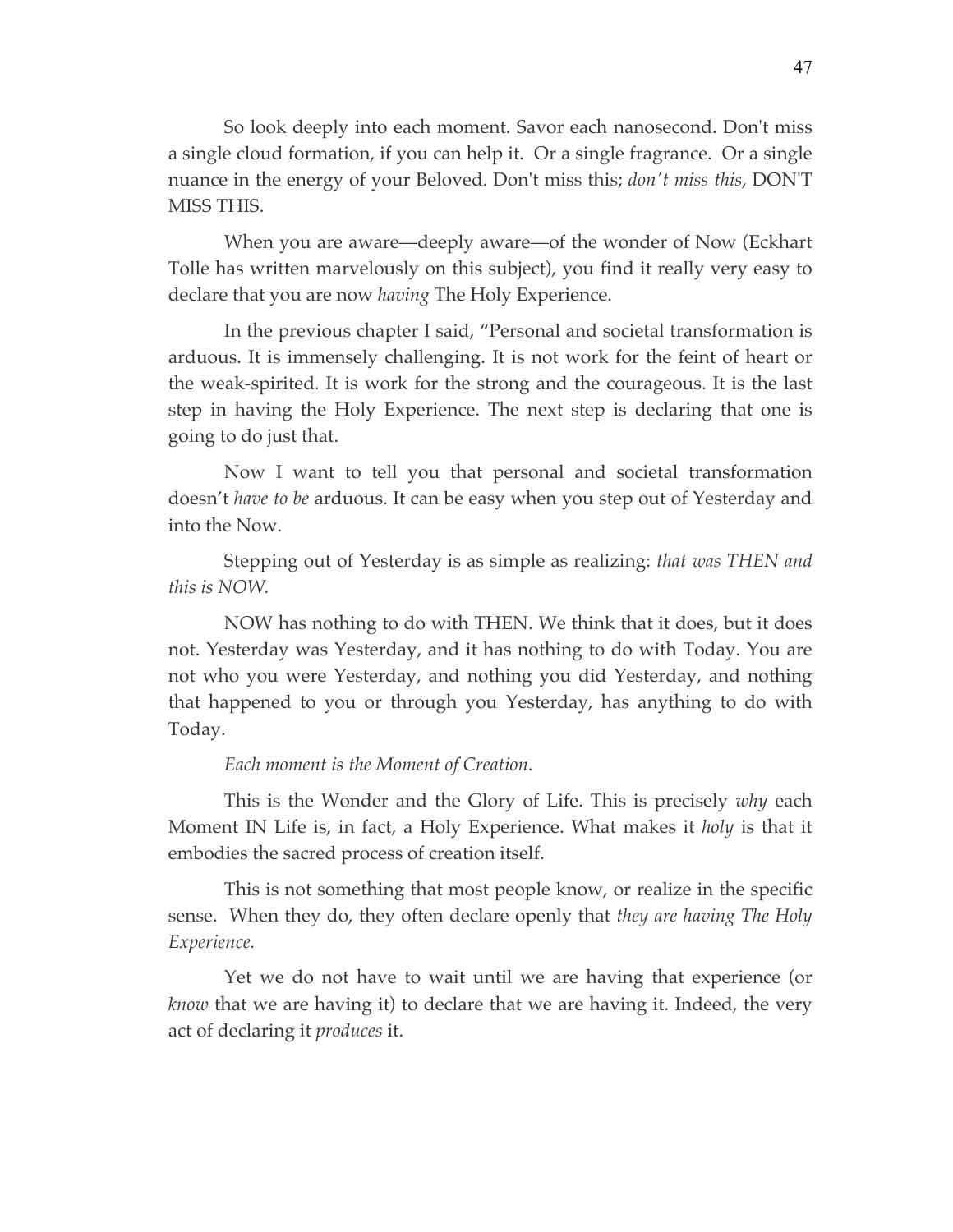That was a mouthful right there, that was an extraordinary thing that was just said, and so it deserves to be said again. With regard to The Holy Experience, the greatest secret in Life is that *the act of declaring it produces it.*

This is true of ALL of Life. What you declare is what you produce. Speak your Word, and the word is made flesh and dwells among us.

So never look over your shoulder to know Who You Are right now. You are NOT who you WERE. You are who you are RIGHT NOW. Let go of Yesterday and of all that has happened to you and through you, then simply declare: I Am That I Am.

I Am What I Am Right Here, Right Now.

And just exactly what is that? *It is whatever you choose for it to be.*

### **Do not "future-ize"**

Declaring that you are having The Holy Experience right now also requires that you refuse to step into Tomorrow before Tomorrow comes. This means that we must give up our habit of "future-izing."

Future-izing is a common human trait. All people look into the future, their own future in particular, and begin to construct realities around that. They imagine what is going to happen and how it is going to happen—and, amazingly, they very often imagine the worst. Then (and here comes the sneaky, tricky part) they *live their lives in this moment, Right Now, as if that negative outcome is certain to be a reality.*

Future-izing is not the same as visualizing. Worrying is not the same as creative visualization. It is all well and good to imagine a positive Tomorrow, but it is even *more* powerful to experience a positive NOW.

Future-izing is the act of living Today as if it were Tomorrow.

The Bible advises us (and I am paraphrasing here)…

*So don't go around asking "What are we to eat? What are we to drink? Wherewithal shall we clothe ourselves?" Each day has problems of its own. Keep your eye where? On God, and the Kingdom of Heaven—and all else will be added unto you. For where your heart is, there will your treasure also be.*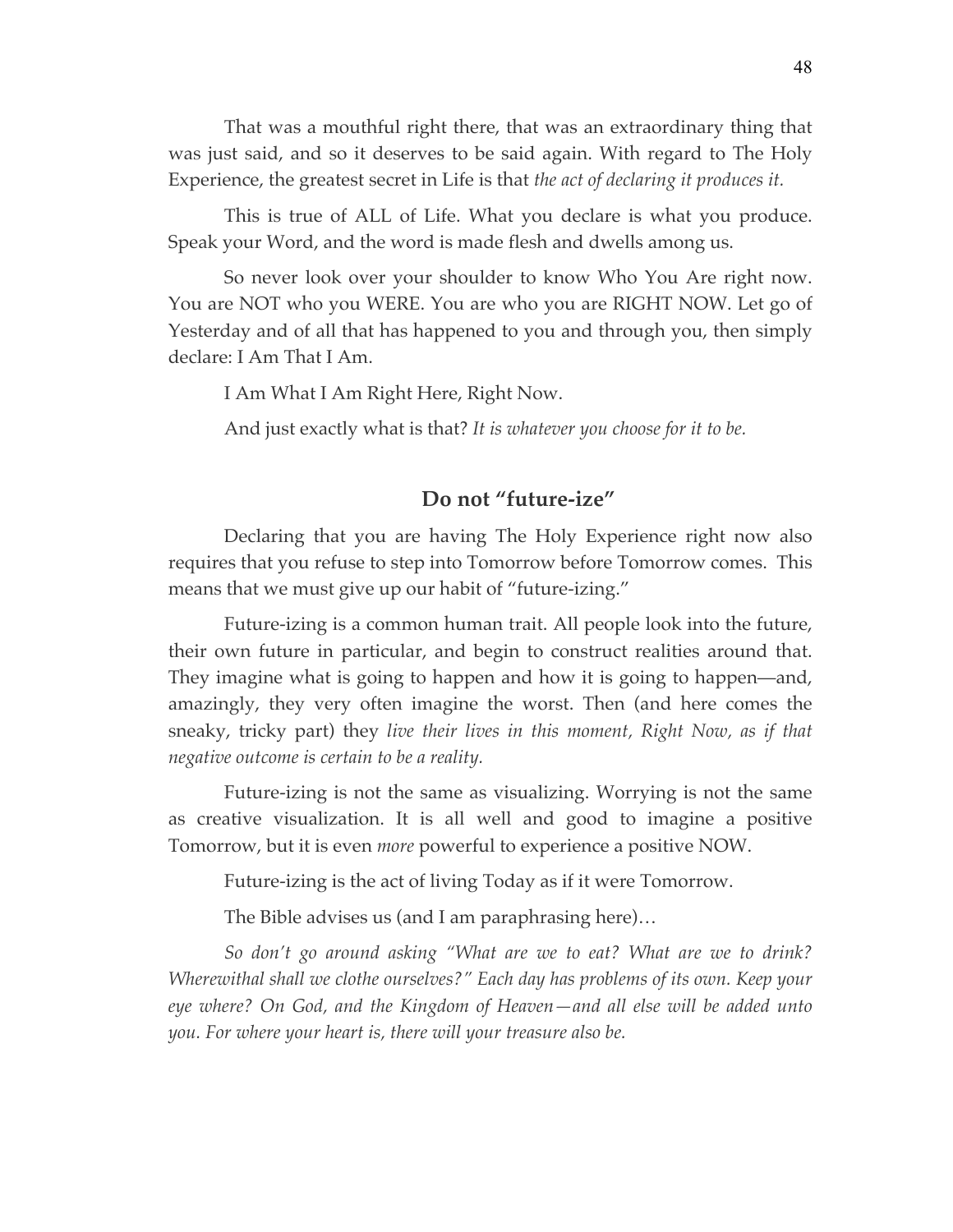I have stopped worrying about Tomorrow. When you worry about Tomorrow you cannot know that you are having The Holy Experience right now. Worry robs the Present Moment of its awesomeness.

# **Why declaring is so powerful**

People tend to have the experience they say they are having. Did you know that? This is an amazing truth, and it works. I mean, as a process, it *works.* Announce the truth you wish to experience and more often than not that is the truth you will encounter. This is because all of Life is creative, and the Tools of Creation, as we have already learned, are Thought, Word, and Deed.

Each day when you awaken, thank God for The Holy Experience. Then declare to your Self, "I am having the Holy Experience, Right Here, Right Now. I AM THE HOLY EXPERIENCE."

This Act of Declaration has more power in it than you may ever have imagined. Try it. Try it for seven weeks running, without interruption. Make your Declaration every morning, noon, and night.

I mean that literally. Stop what you are doing every morning, every day at 12 Noon, and every night and make this declaration: I AM THE HOLY EXPERIENCE.

Do this for seven weeks running. It will change your life.

### **The final step**

So, having firmly decided to dwell in the Here and Now, and having firmly declared yourself to be *having* the experience, right now, that you have so long desired, take that Holy Experience and share it with all the world. Do whatever it takes to *make it known* that not only are you *having* The Holy Experience---you ARE The Holy Experience.

This sharing is your next and final Step in the five step process that will allow you to move into The Holy Experience in all times and places, at will.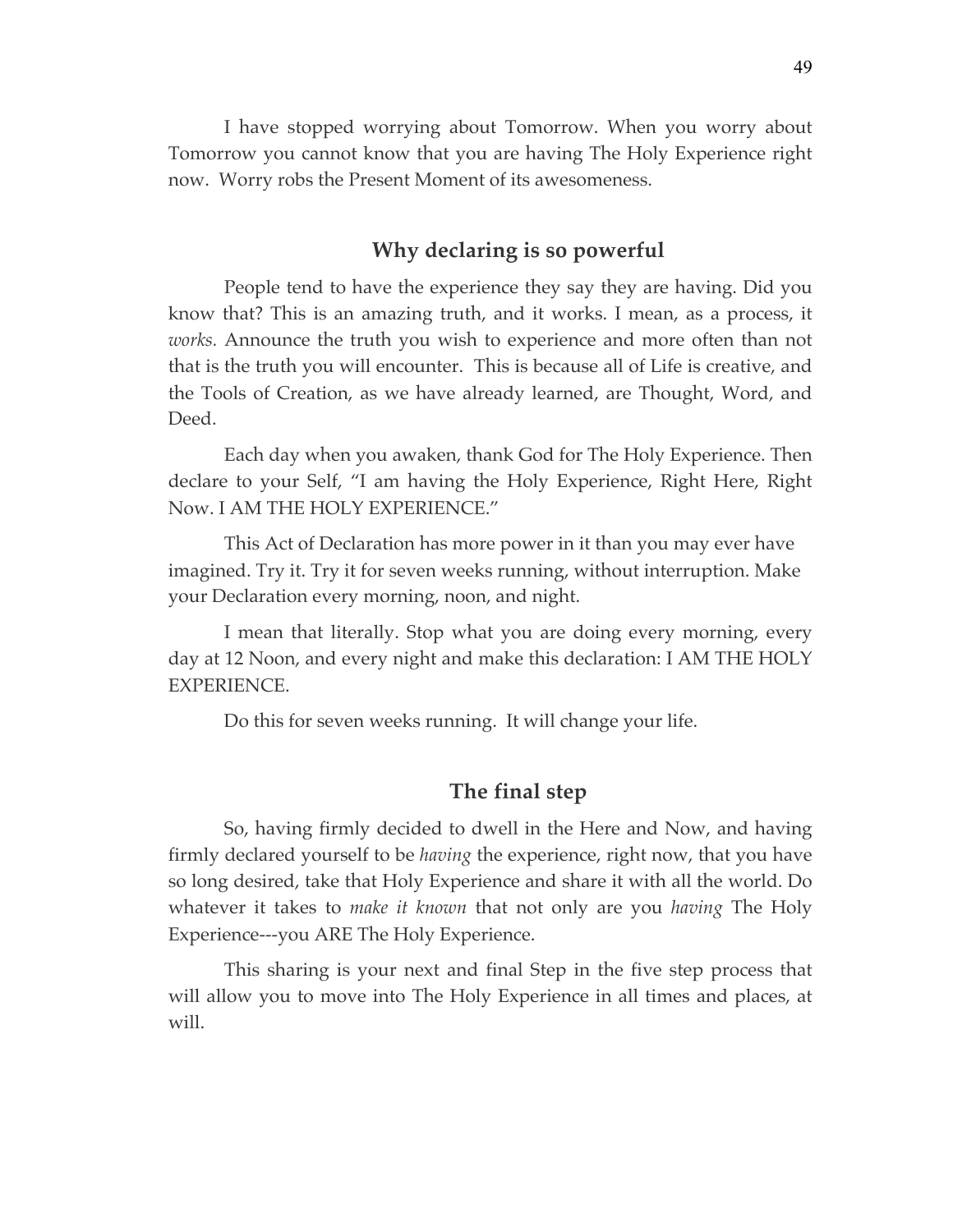# **The Holy Experience** *Chapter Nine*

## The fifth step in creating the Holy Experience is **sharing it with others, so that they may have it.**

This is a bold step. It takes spiritual courage. You must be willing to be seen as someone whose head is above the crowd. For not many people in the crowd called humanity are aware of having the Holy Experience. As I have said now several times, they are not even aware that it is possible for them to have it. They believe that such an experience is for avatars and masters and monks, or "holy ones." The idea of the Holy Experience being available to anyone, to everyone, is not something that most people can easily accept.

The fastest way to convince others that it *is* available to everyone is to tell others that *you* are having it right now. Of course, if you just do this "out of the blue," others may look at you as if you are a bit daft. You have to find the time and the place for it. You have to create a context within which your announcement will make sense and be heard, not be ridiculed and ignored.

Why bother? If you are having the Holy Experience, why not just keep it to yourself? Because your experience of *everything in life* is magnified and verified when you share it with another. Held within, kept secret, you may eventually come to think that it is all just a figment of your imagination. Shared with another, it becomes real.

There is also the larger point that until others are having it, you are not having it. Not completely. Not fully. That is because the You that is having the Holy Experience is larger than the "you" that you may imagine yourself to be. The You that you are does not stop at the end of your fingers. It extends outward to all the world. The only thing that ends at your fingertips is the particular physical manifestation that you *call* "you." But the You that You Really Are encompasses every other person. Therefore, if they are not having the Holy Experience, then You are not. Not completely, but only in part.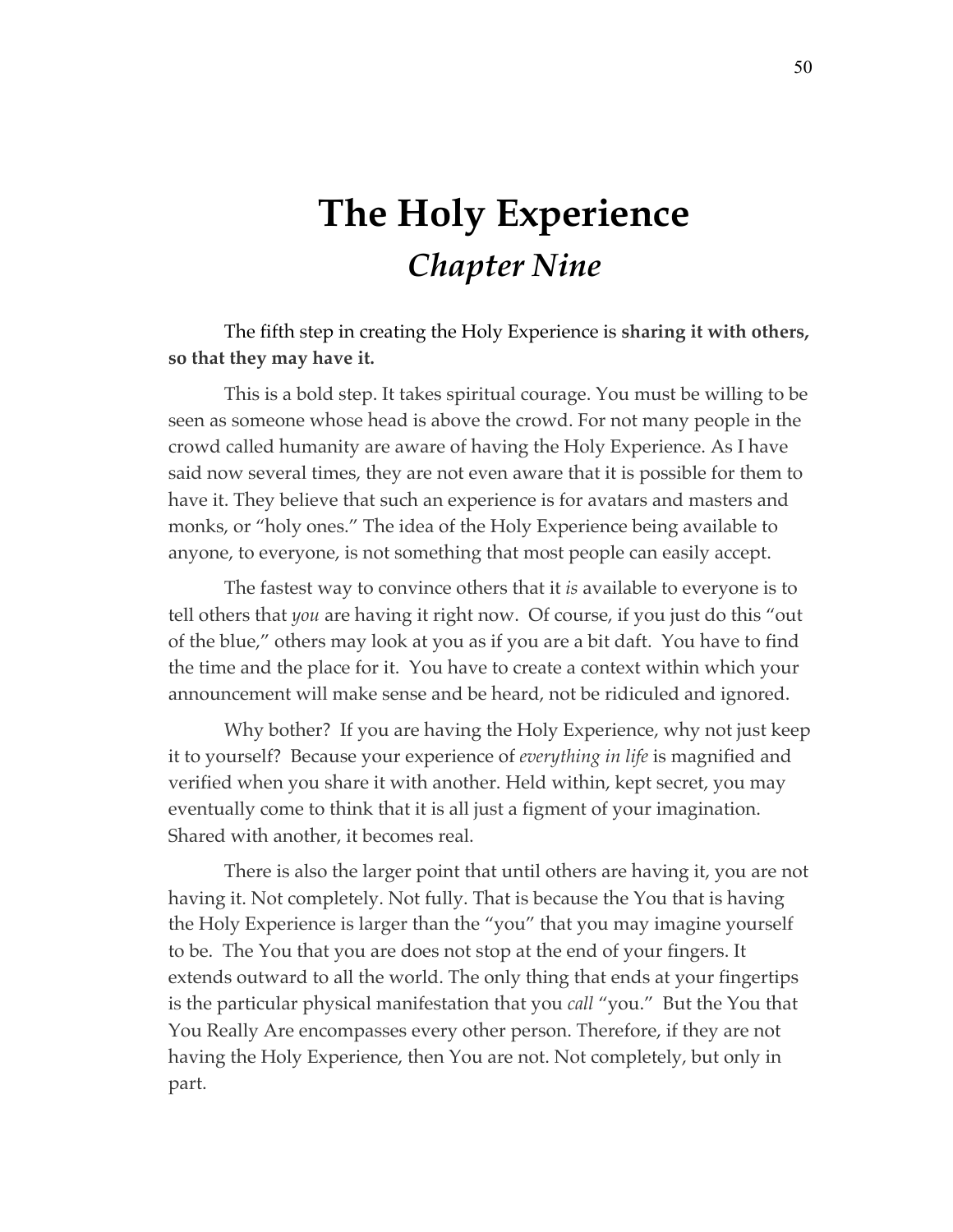So, if you want to have the Holy Experience completely, cause another to have the Holy Experience completely—and another, and another, and another. Share your experience with others, that they, too, may have it.

### **It's like money**

The Holy Experience is just like any other form of wealth. You cannot fully experience it until you share it with others. What good does it do you to have inherited a million dollars if you never spend so much as a nickel of it? Like the Walt Disney comic book character Uncle Scrooge McDuck sitting there ogling his pile of gold, you'll find that there's not much joy in holding onto it. Yet if you grab a handful of it and give it to others—go on a "spending spree"—suddenly you know *experientially* what having that money is all about.

Similarly, if you keep the Holy Experience all to yourself, you will find after a very short while that you are experiencing the smallest part of it. Yet if you grab a handful of it and give it to others – go on a "spiritual spending spree"—suddenly you know *experientially* what having the Holy Experience is all about.

There is a wonderful instruction in the *Conversations with God* material that says, "That which you wish to experience within yourself, cause another to experience." CwG also says, "That which flows *through* you sticks *to* you."

The very act of flowing the Holy Experience out to others causes that experience to stick to you, and if you ever doubted that you were having the Holy Experience, sharing it with others removes that doubt absolutely.

## **The easiest way to share it**

As I explained in the second chapter of this book, the Holy Experience is the experience of knowing Who You Really Are. It is the actual *experience*  (as opposed to the intellectual "knowing") that you *are* every other person and thing. It is the *experience* of nothing being separate from you. Not even God.

#### *Especially* not God.

How to share this experience? The easiest way I can think of to cause yourself to know that you are not separate from anyone else is to cause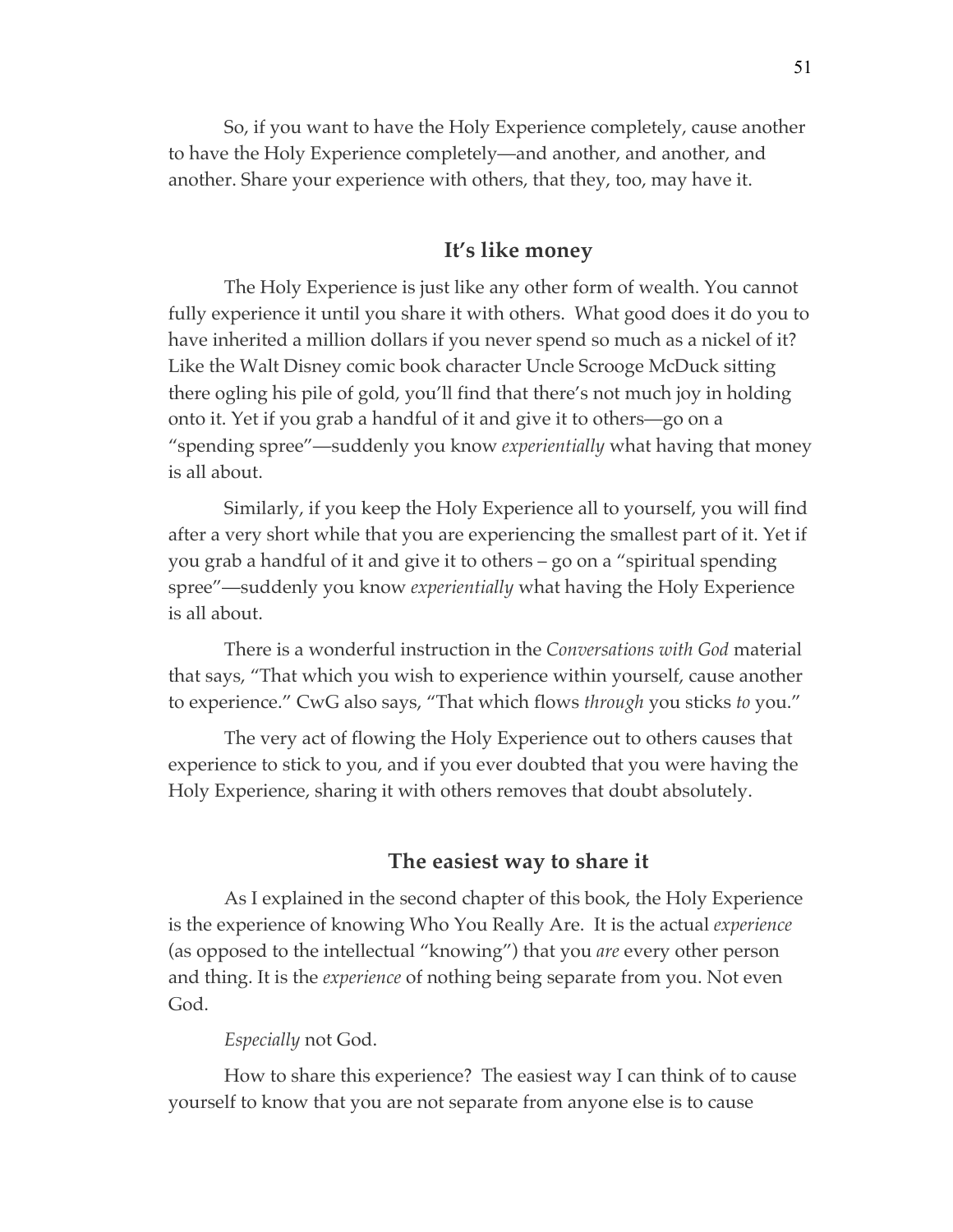everyone else to know that they are not separate from you. *That is why sharing the Holy Experience with others works.* 

And the easiest way to cause others to know that they are not separate from you is to *act that way.* 

This means that you may have to change your whole ground of being. You may have to alter the entire way that you relate to other people. You can begin with feelings.

# **Feelings: the key to closing the gap**

The next time you are with someone, try to gauge what they are feeling. Don't just listen to their words, look deep inside to see if you can get a handle on what they are feeling. Read between the lines. Look *past* the words. Practice what I call Active Listening.

This is a form of listening in which you tune into the communication of the Soul rather than of the Mind of the person before you. Feelings are the language of the soul. This is not a language that it is impossible for you to understand. In fact, just the opposite. You can often understand a person's feelings a lot faster than you can understand their words.

Think of how many times you have listened to a person who is distraught or frightened or very sad or deeply disappointed. Often, their words come out in jumbles, and make no sense at all. You may even have caught yourself saying, "You're not even making sense." You might even have used this as a defense during some verbal exchange.

A person who listens to words rather than feelings often will throw another's words back in their face, reciting perfectly what they've just said word-for-word in order to show them that they are making no sense at all. Right about then is when the other person will say, "Can you hear anything at all about how I am *FEELING?"*

Right about then is when you know that you have been listening to that person's Mind, and have made a decision to have nothing at all to do with their Soul. If that other person thinks that he or she is your "soul partner," this can be a devastating experience. They will wonder why you cannot *hear* them at the level of Soul, but insist only on taking their *words*  apart, one by one, and analyzing them to show them how silly they are being.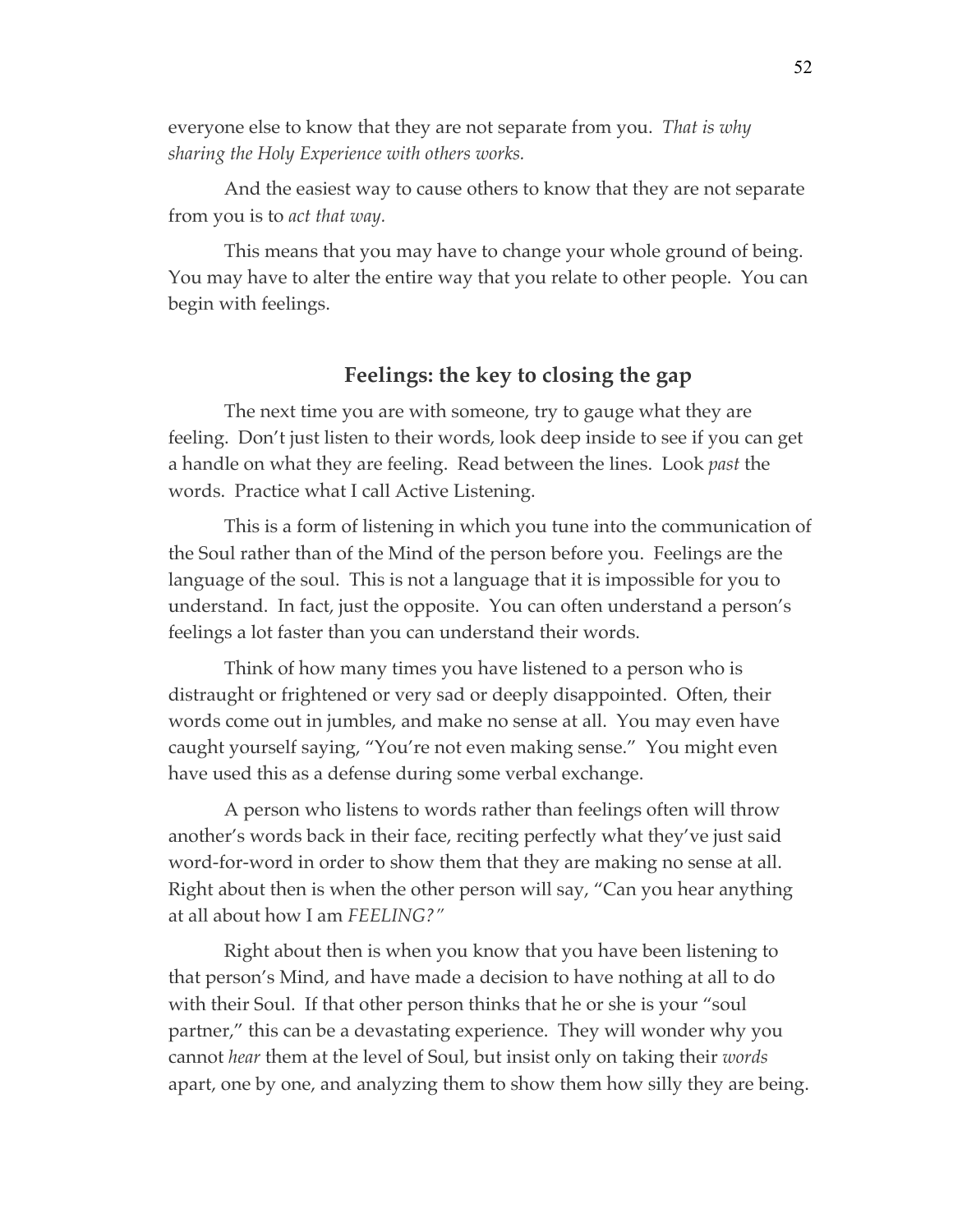A few experiences such as this can change a relationship forever. Someone who was once very close to you can decide that it is not safe to remain that close—that perhaps they were *never* that close—because you have no idea at all of how they are *feeling*.

The fastest way to let someone know that you and they are One is to feed back to them exactly what they are *feeling.* This means giving up *defense* in all verbal exchanges—even arguments—and realizing that, if the two of you are One, *there is no one to defend against.* There is only to understand what the Totality called the Oneness of You is now experiencing.

This means honestly looking at your own feelings and opening to the feelings of others.

### **Defenselessness is the Holy Experience**

In the Holy Experience one is defenseless. There is no need to defend because the experience of attack is not possible, nor is the experience of damage. There is only what is happening, what is now going on, but it is labeled neither attack nor damage by The One, hence, there is no need for defense, judgment, or forgiveness.

This is exactly what was experienced by Jesus when he was crucified on the cross. He understood that The One was doing this to Oneself, for purposes much higher and grander than that which was seen or understood by the Individuations of The One who stood in the moment, observing everything but seeing nothing.

When having an exchange with another, be sure that you are not standing in the moment observing everything but seeing nothing. Too often among human beings this is the case. Not only when people are arguing with each other, either. Sometimes this happens even when they are loving each other. *Even when they are making love.* They are observing everything but seeing nothing.

To have the Holy Experience, share the Holy Experience. Do this by sharing in the feelings of others. As you listen to what they are saying, do not repeat their own words back to them. *Never repeat someone's own words back to them if you want to get closer to them.* Do you think they do not know what they have just said? Or, if they do *not* know, do you think that they want this pointed out to them?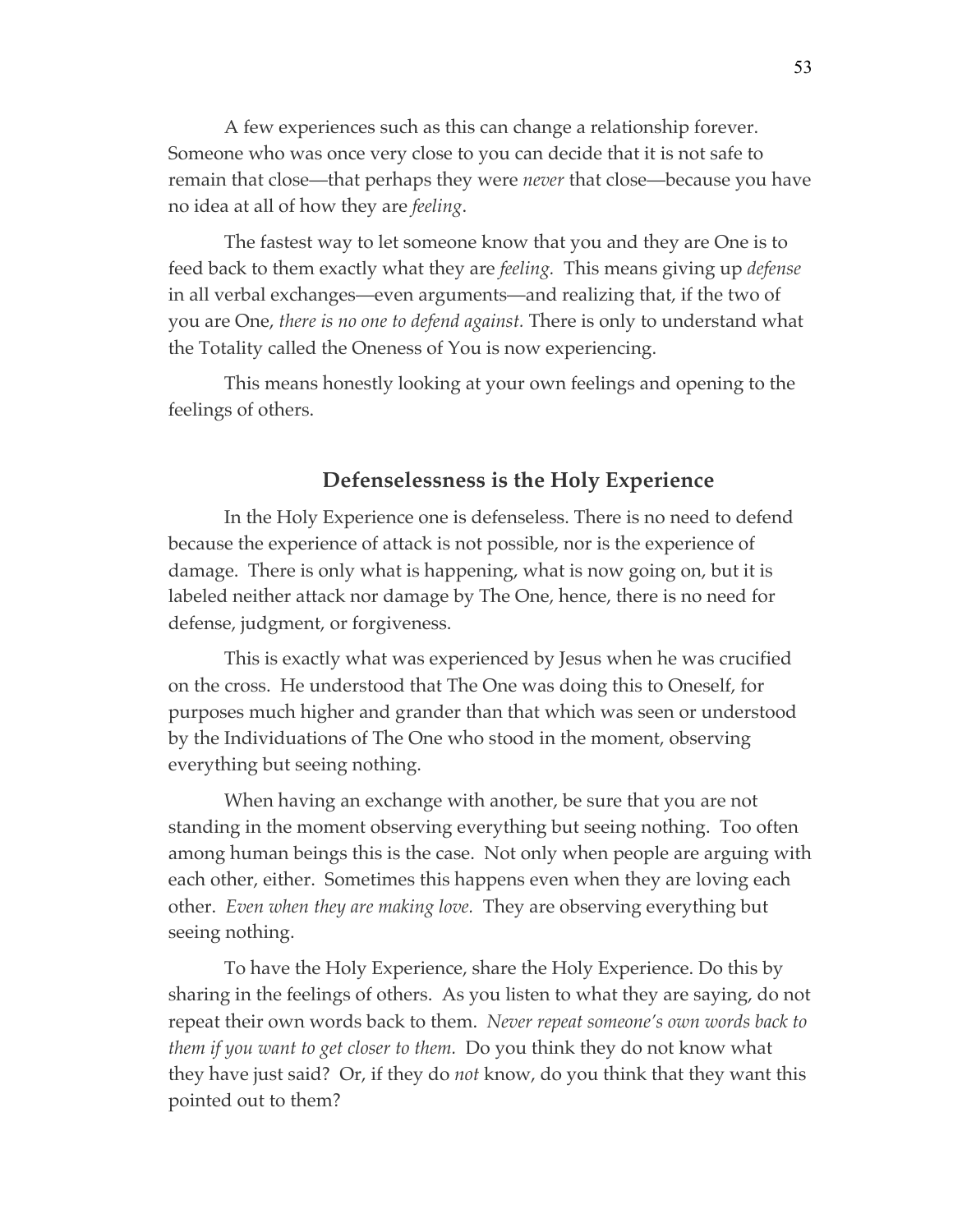What they want is to be *heard* at the level of *feelings.* Therefore, instead of repeating their words back to them, say what you think they are feeling. This is Active Listening. A dialogue with an INactive listener could go something like this:

"You always come home late from work, even when you promise that you'll be on time for dinner."

"I do not *always come home late from work.* I was not late even yesterday. You always do that. You always make it worse than it is in order to make your point."

"I'm *not* making it worse than it is! You may have gotten home on time yesterday, but today is the third time this week you've been late!"

"Third TIME? I didn't even GO to work on Monday. I was sick, remember? You see what I mean? You don't even know what you're talking about."

"Okay! It was twice this week, three times last week! I don't have a calendar on my wrist. All I'm saying is that you're late again, and I'm tired of yelling about it."

"*You're* tired of yelling about it? I'M tired of yelling about it. Now I don't even want to EAT dinner. Forget it. I'll be in the den if you want to talk to me nicely for a change…"

Now that exchange *could* have gone a lot differently, if even one of the two people had been an Active Listener…

"You always come home late from work, even when you promise that you'll be on time for dinner."

"I see that you're disappointed that I'm home so late, and I'm really sad that you're disappointed. Is there anything I can do to make you feel any better?"

"This is the third time this week you've been late!"

"Wow, you're really upset."

"I *am* upset, and I'm sorry to *be* so upset, but gosh, this keeps happening all the time."

"I hear that you're sad, and even a little angry. I want you to know that I hurt inside when you're sad or angry. I love you."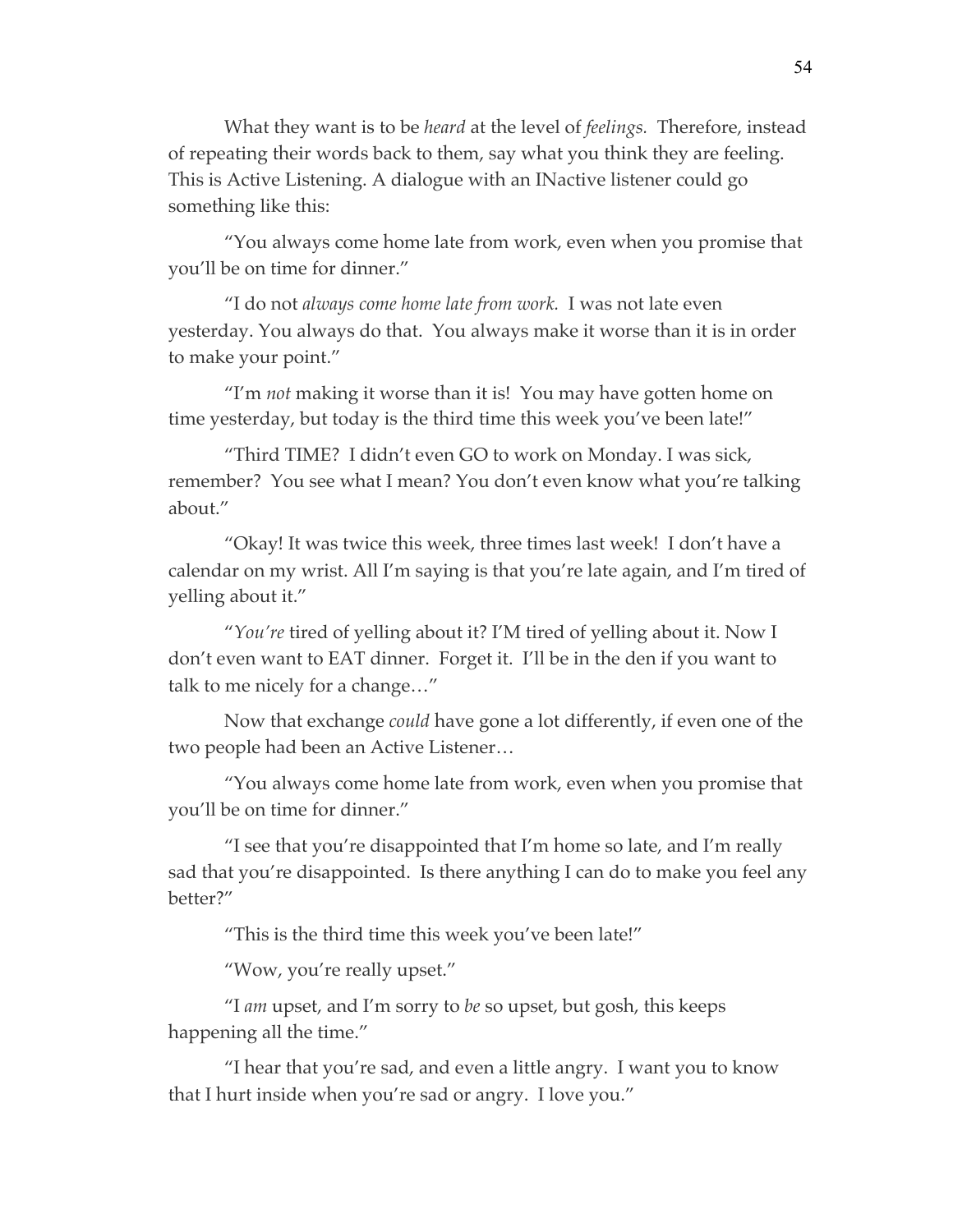"I love you, too. Could you please try to make it home on time a little more often?"

"I'll try. Sometimes the time gets away from me. I'll try to watch the time more closely. Thanks for saying you love me. I know that if you didn't, none of this would matter to you. It feels good to be loved that much."

"Well, I *do* love you, for heaven sake. So come on over here and sit down. It'll take me just a minute to warm our dinner."

This is just a simple example of what it is like to have the Holy Experience in an Everyday Life kind of situation.

The Holy Experience is when you give every person back to themselves. It is when you cause them to know who they really are. Namely, that they are important to you, that they are *part* of you. And that they are part of God. You treat them as if they were Godly, as if they were Divine.

This is the Holy Experience, made real.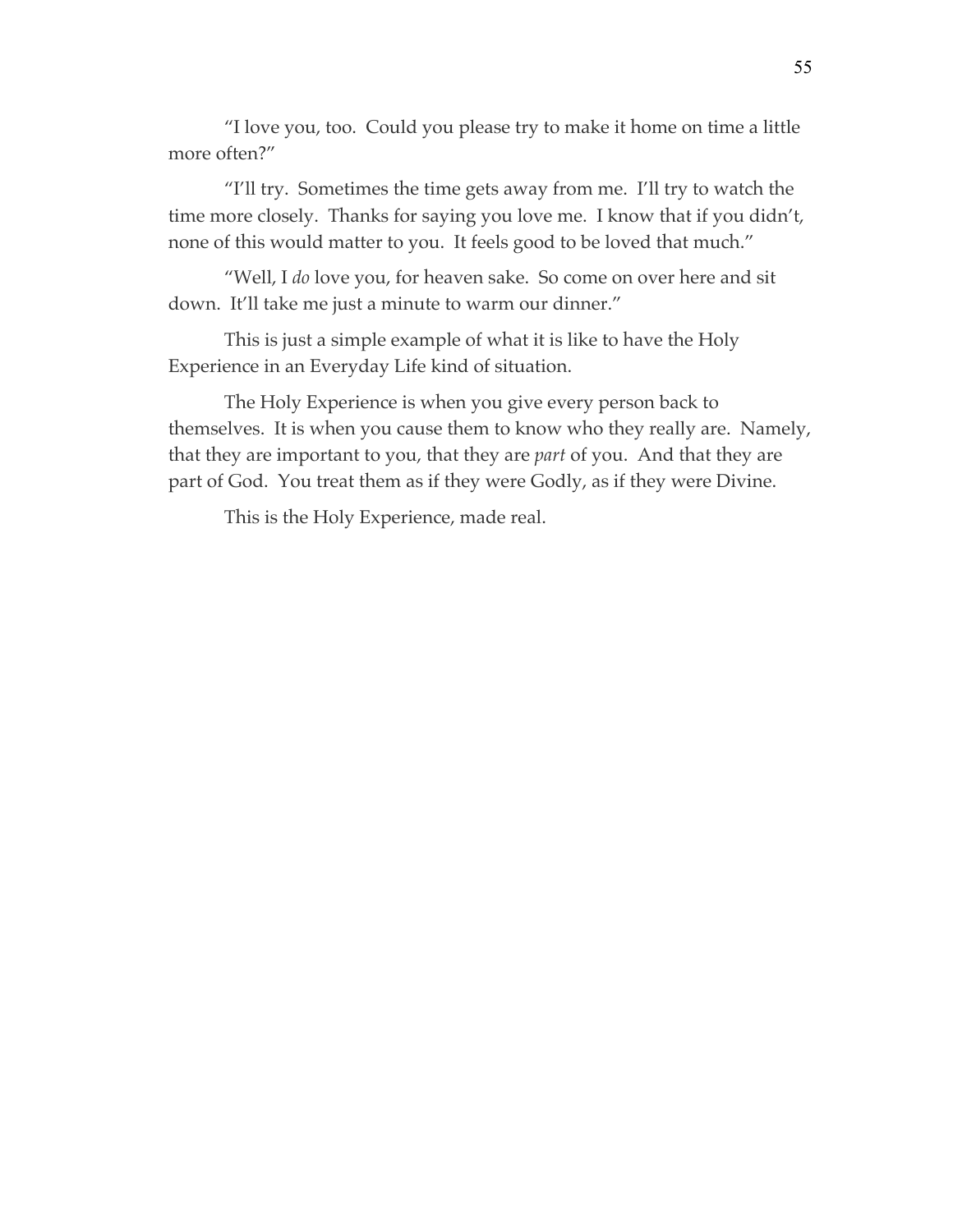# **The Holy Experience** *Chapter Ten*

There are many areas of life, many situations, in which you may choose to have the Holy Experience.

Now that may sound like a strange thing to say, so let's take a look at it. At first, it may seem strange to speak of the Holy Experience as something that you "choose to have." Most people think of things that are holy as things that are rare. Or at the very least, not controllable *in the first person*. That is, they do not seem themselves as being at cause in the matter.

In fact, they are. We all are. All of us. We are "choosing to have" all of the experiences that we are having, moment-to-moment.

Now remember, I said all of the *experiences*, not all of the *conditions, circumstances, or events.* An "experience" is something that you feel inside about something that is happening outside. Your "experience" of something is "how it felt to you." It is nothing more, and nothing less, than that.

In the world of Duality Thinking (which is the world in which most of us live), you could imagine that somebody else is "doing something" to you, or that some seemingly uncontrollable outward condition, such as the weather, has been encountered by you, without you having anything to do with it. (This is impossible, actually, but in the world of our illusion such impossibilities can seem very real.)

The world of Duality Thinking says that there is US and IT, or US and THEM. In the world of Non-Duality Thinking there is only US and US. There is nothing else *but* US, in differing form.

If there is only US, then nothing can be happening TO us, and everything must be happening THROUGH us.

This is, in fact, the case. Nevertheless, an event could have the *appearance* of happening TO us—and when it does, if it is a negative event, it will be very hard to stop from thinking of ourselves as the victim of that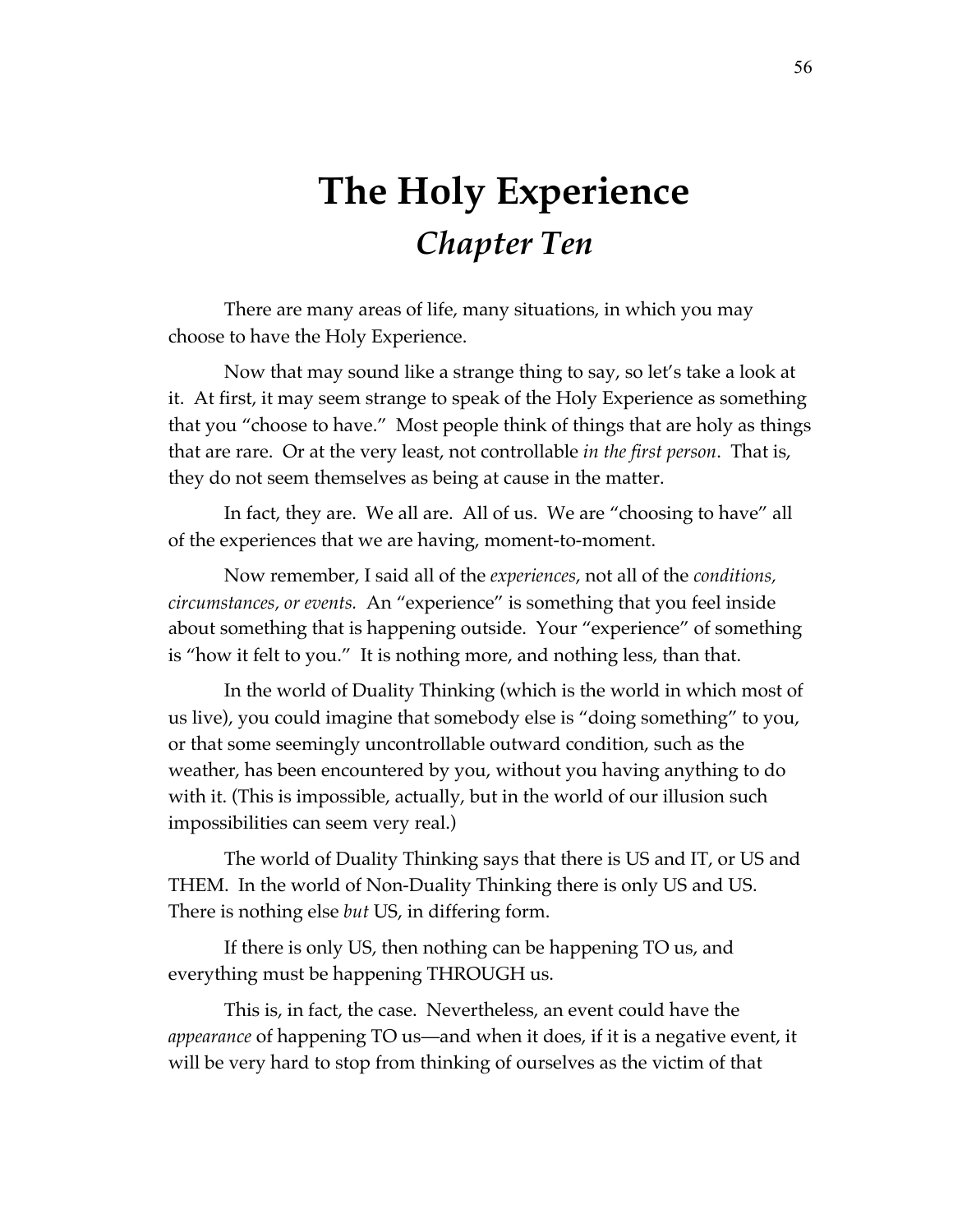circumstance. We see ourselves as the victim, rather than the creator, of our present situation.

The movement from victim to creator is an astonishment. It is the movement that Masters make.

Everyone can be a Master—indeed, everyone already is a Master—and it is true that not everyone knows this. In fact, few people do.

What is takes to experience the fact one is already a Master is to make a commitment to having the Holy Experience every day. Indeed, *all day* every day, if it is possible. And it is.

Let us look now into the various areas or aspects of our lives, to see, one area at a time, how one may move into the Holy Experience, *at will.*

## **Looking at life, one part at a time**

Let's break down the average person's life into five distinct areas, then use the next five chapters to explore each of them as they relate to the Holy Experience.

Loosely, most people's lives might be broken down into these areas or situations:

- 1. Yourself
- 2. Your significant other
- 3. Your family
- 4. Your work or chief activity
- 5. Your larger life in the world

Of course, such arbitrary "categories" are always deceiving, always incomplete, always fuzzy as to borders and boundaries. Nevertheless, it could be said that, in the main, one's activities during a typical day will involve interactions with either one's self, one's significant other, one's other family members, one's work or chief activity, or one's "larger world" contacts, acquaintances, and outside-of-the-house connections (the clerk at the post office, the lady at the supermarket, the people at the hair styling salon, etc.)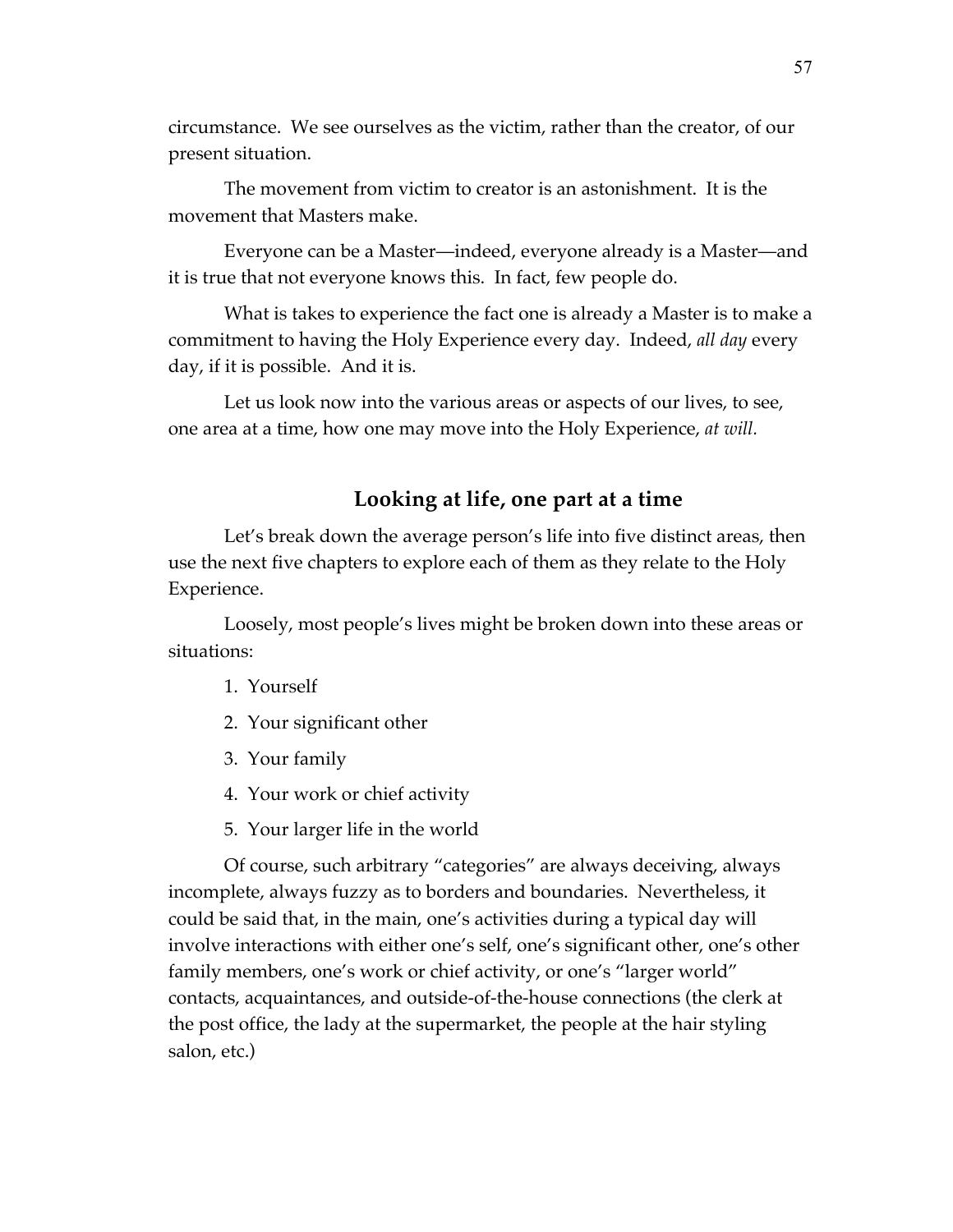As already noted, there are overlaps, certainly. But let's focus in, for the purposes of this exploration, on those five areas of human interaction.

# **The Holy Experience and Yourself**

This is where it all starts. This is where everything begins, if it is to begin at all. All experience commences with the Self. All experience *resides*  within the Self. All experience is created *by* the Self. Absent the Self, there is no experience at all.

That is the answer to the classic question: *Does a tree falling in the forest make a sound if there is no one there?*

The answer is, yes, of course. Yet the tree *making noise* is an *occurrence*. The act of someone *hearing* the noise is an *experience*. In life, if a thing has occurred but it has not been experienced, its occurrence means nothing at all.

Nothing has any meaning, save the meaning we give it. If there is no one to give it meaning, *it has no meaning.* Things to no have meaning in and of themselves. There is no such thing as *intrinsic meaning.* As well, there is no such thing as intrinsic truth.

*This is the Holy Experience*, *right here.* The Holy Experience is the *giving of meaning* to something by us.

# **It is in the moment that we give something meaning that the most sacred experience takes place.**

The experience is pure creation—and that is sacred, indeed. It is the most extraordinary thing that a sentient being can do.

There are two ways to give something meaning: (1) we can pull the meaning from our Past, or (2) we can choose the meaning in our Present, as Highly Evolved Beings would do.

(Once again, this is explained with wonderful clarity in the CWG book *When Everything Changes, Change Everything*, where will be found an extraordinary explanation of the Mechanics of the Mind and the System of the Soul.)

Lower animals do not *create* meaning, they simply remember it. A deer hears a twig snap in the forest and "decides" that it means danger. The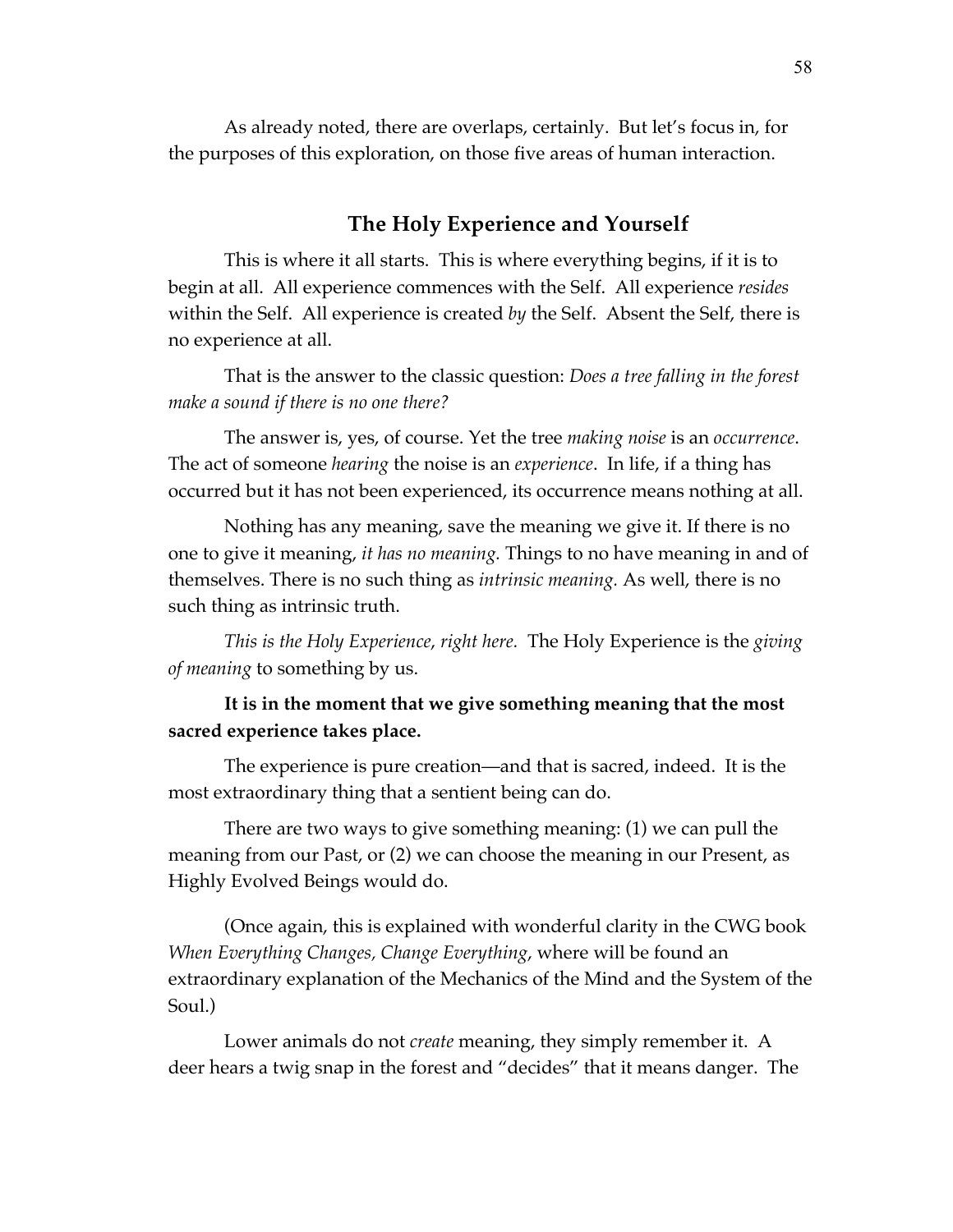deer doesn't wait around to see if he's right or not. The deer scampers. Because the deer remembers.

The *first* time that deer heard a twig snap, he may have been very young, and he watched his parents scamper. So he scampered, too. Now he scampers even though his parents are not there. What made his parents scamper? *Their* parents scampered. What made their parents scamper? *Their*  parents scampered. Deer-scampering has been going on for generations.

Higher animals do not scamper if they hear a twig snap in the forest unless they choose to. Higher animals hear the same sound, but go through an entirely different process. They *think about* the snap. They think about who or what might have made the noise, how close the noise is, what it means, and what level of danger they are in, if any.

As soon as you think about something you are *acting*, as opposed to *reacting* (which means to "act as you did before")—which is what deer do. You give the snap meaning. Just as you give everything in your life meaning. What meaning you give the events of your life depends on whether you are coming from your Past, or your Present; from you Mind or from your Mind PLUS your Soul, working co-jointly.

Most people come from their Past. In fact, most people find it impossible *not to.* They make their decisions based on their prior thought about a thing; their Past Data. Masters, on the other hand, make their decisions based on their Total Comprehension (a product of the Mind AND the Soul, working together) and their Future Intention.

Memory, or Intention.

That is the choice.

Always.

When you come from your memory, you create one kind of experience. When you come from your intention, you create another kind of experience altogether.

Always, with your choices, you are answering a single question: *Who am I?*

Remember what *Conversations with God* taught us. Every act is an act of self-definition.

I said, *every act is an act of self-definition.*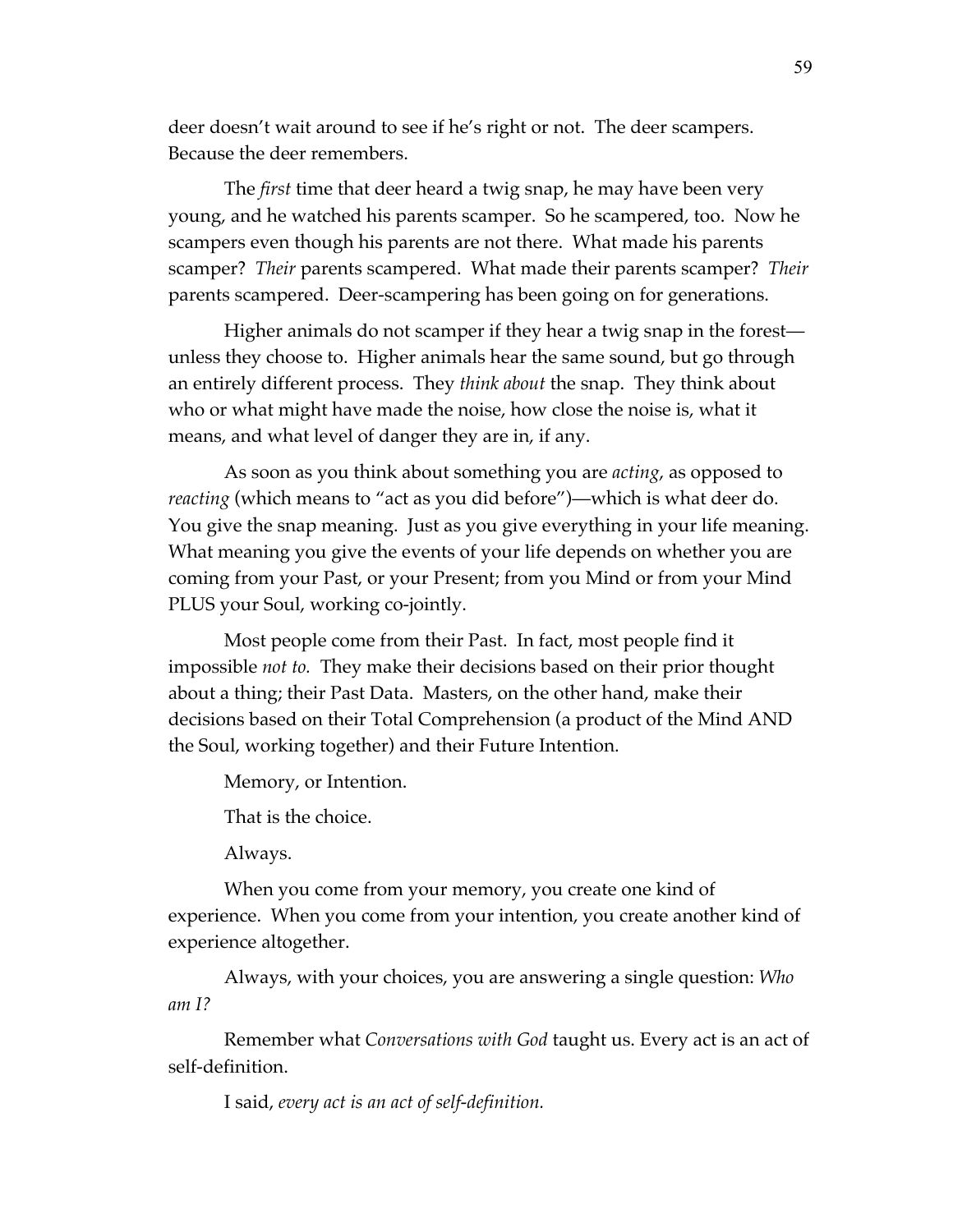Study that sentence carefully. When you embrace its implications utterly, you begin the process of the Holy Experience with your Self.

#### **Who are you when you are alone?**

Self-creation is a Holy Experience. It is sacred. It is you, deciding Who You Are.

What do you think of yourself in the morning? First thing in the morning, what is your idea about yourself? How about the last thing at night? What is your final assessment of Self just before falling asleep?

This is you, deciding about you. Some people call it "wrestling with your conscience."

In the quiet moments of your day, what do you think and do? When you are with your Self and no one else, how does life proceed for you? Do you eat well, or do you "sneak" a treat that you would not have if someone were watching? Do you meditate every morning, or only the mornings that another is there? Do you exercise each day, or only on the days that another reminds you, cajoles you, shames you into it? *Who are you when you are alone?*

#### **You and you**

Are you reconciled with your Self? When you talk to your Self, in your mind or even out loud, is your Self happy with you? How do you make the Self happy? How do you bring the Self joy? The answer to these questions says a great deal about you.

From where does your joy originate? Is it from something exterior to you, or from something interior? Is it from something you are doing, or something you are being?

And how do you bring your Self peace?

Finally: who do you think you are, anyway…?

The Holy Experience with the Self is the *living of the highest decision you have made about yourself.* The beginning of that experience is the making of that decision.

Who do you think you are, anyway? Do you think you are a scoundrel? Do you think you are a trustworthy person? Do you think you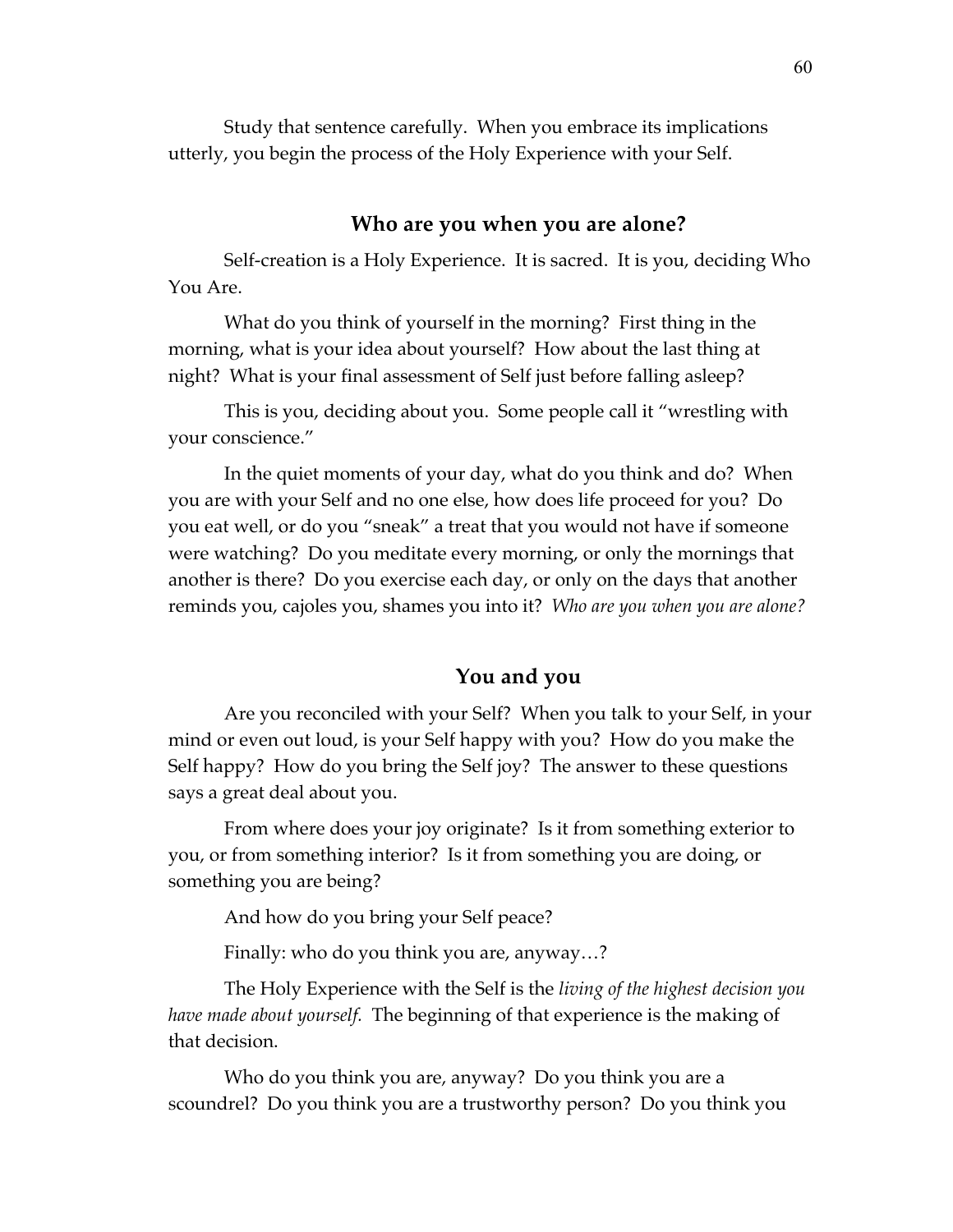are a teller of truth, always? Do you think you are a less than consistently truthful person, who slips and slides around the truth just a little in order to get through the moment? Do you think you are a person of integrity, who never cheats? Do you think you are a person who will cheat a little on others if it gets you something you want?

Who do you think you are, anyway?

Do you think you are a person of patience? Do you think you are a person of compassion? Do you think you are a person who easily becomes impatient, and then snaps at others? Do you think you are a warm and humorous and loving person? Do you think you are a person who instantly brightens up whatever room you enter?

Do you think you are who you were yesterday, or who you choose to be right now? Do you think you are a product of your ideas, or of the ideas of others? Do you think you are doomed to repeat old behaviors, or designed to create new ones?

Who do you think you are?

Are you a person who becomes annoyed easily, or are you easy-going? Are you a person who laughs easily and lustily, or who grins quietly and holds most of the joy in? Are you a person of quick generosity, who does not think twice about giving away money, allowing the use of your possessions, and extending your home and your time and your love to others, or are you a person who is a bit more circumspect, a bit more cautious, in these matters?

Are you the person you wish you were?

Most people cannot see themselves. They are one thing, and they see themselves as another. They act one way, and they swear that they don't act that way at all. Their behavior has to be pointed out to them over and over again before they will even look at it, much less accept it. Some people wouldn't believe it if you showed them a video tape of themselves. They would say you edited it, or doctored it, or that, well, you may have caught them at a bad moment, but that is unfair and that is not how they really are.

It is an irony of the human condition that most people deny the worst of themselves—*and that most people deny the best of themselves.*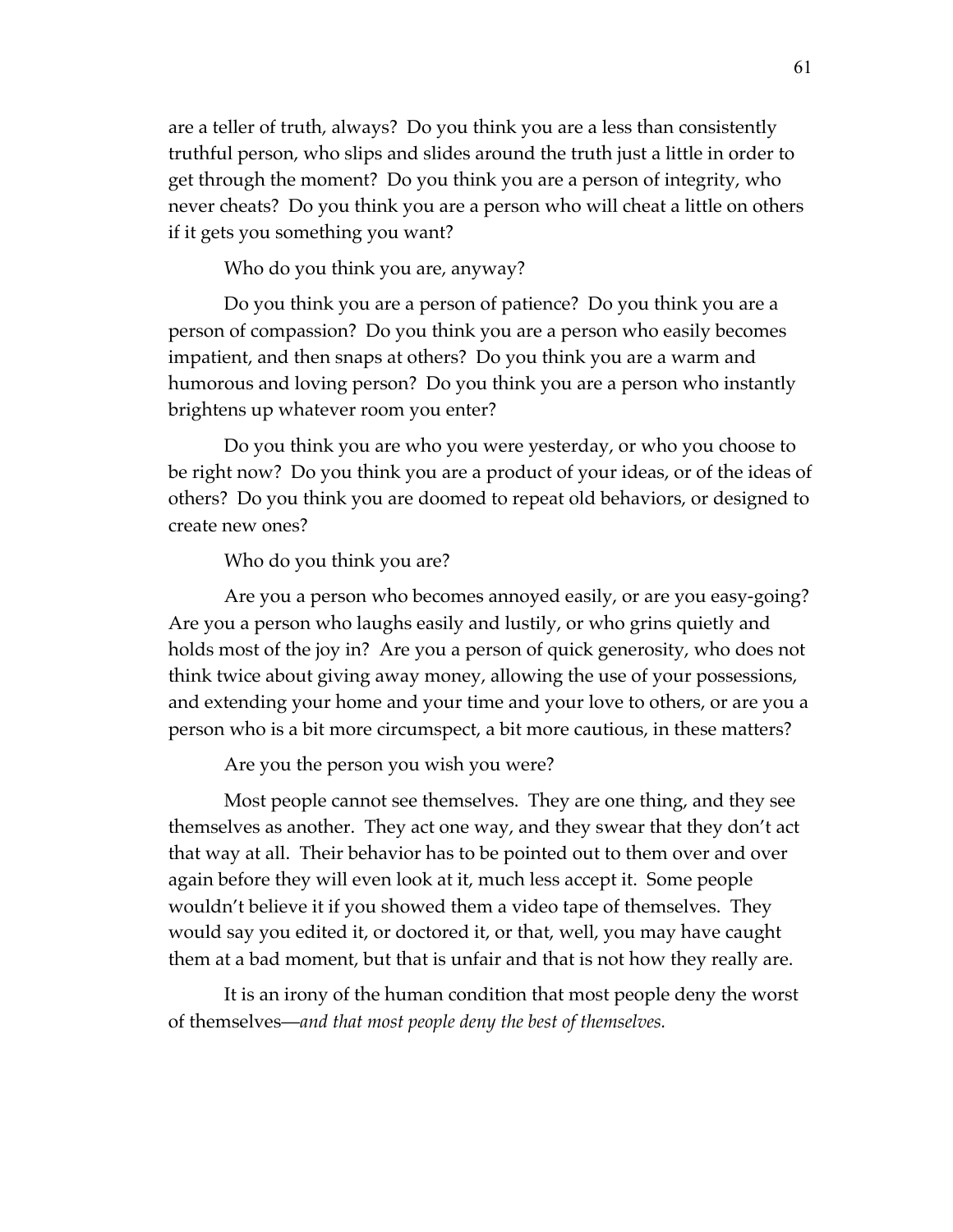Yet if they would embrace the best of themselves, claim it and call it real, the "worst" of themselves would soon fall away and disappear. This is the Holy Experience: embracing and claiming the best of yourself.

Of course, there really is no "best" and "worst". Those are judgments that humans make, having nothing to do with Ultimate Reality. But there ARE many ways of showing up in the physical world, and you get to choose which way speaks most clearly of Who You Choose to Be, and of Who You Really Are.

#### *Do you think you are a messenger?*

You are. You are bringing a message TO life, ABOUT life, through the process of Life Itself. You are doing this in every moment. You are a messenger and a creator.

The Holy Moment is when you understand this.

The Holy Experience is when you become it.

#### **You and God**

Of course, a major part of your experience of your Self is your experience of yourself as you relate to the thing that you call God. Somewhere along the way in your life you have to make some pretty big decisions. You must decide, for yourself…Is there a "God"? If so, Who or What is this thing you call The Divine? What is Its purpose? What does it want, need, or require? What is your true relationship with It?

I cannot answer these questions for you, but only for myself. Yet you must answer them, it seems to me, if you are ever to have any peace of mind. At the end of the day, each human being must decide, *What is my relationship to all the Rest of This? What am I doing here? Why am I doing it? What happens, if anything, when this is all over?*

I want to suggest to you that your answers to those questions will color the entirety of your life and the way you experience it. These are not, therefore, unimportant matters. The answers that I have found extremely helpful to me may be found in the *Conversations with God* dialogues. If those explorations assist you in finding your own answers, I am blessed and grateful that they have served you.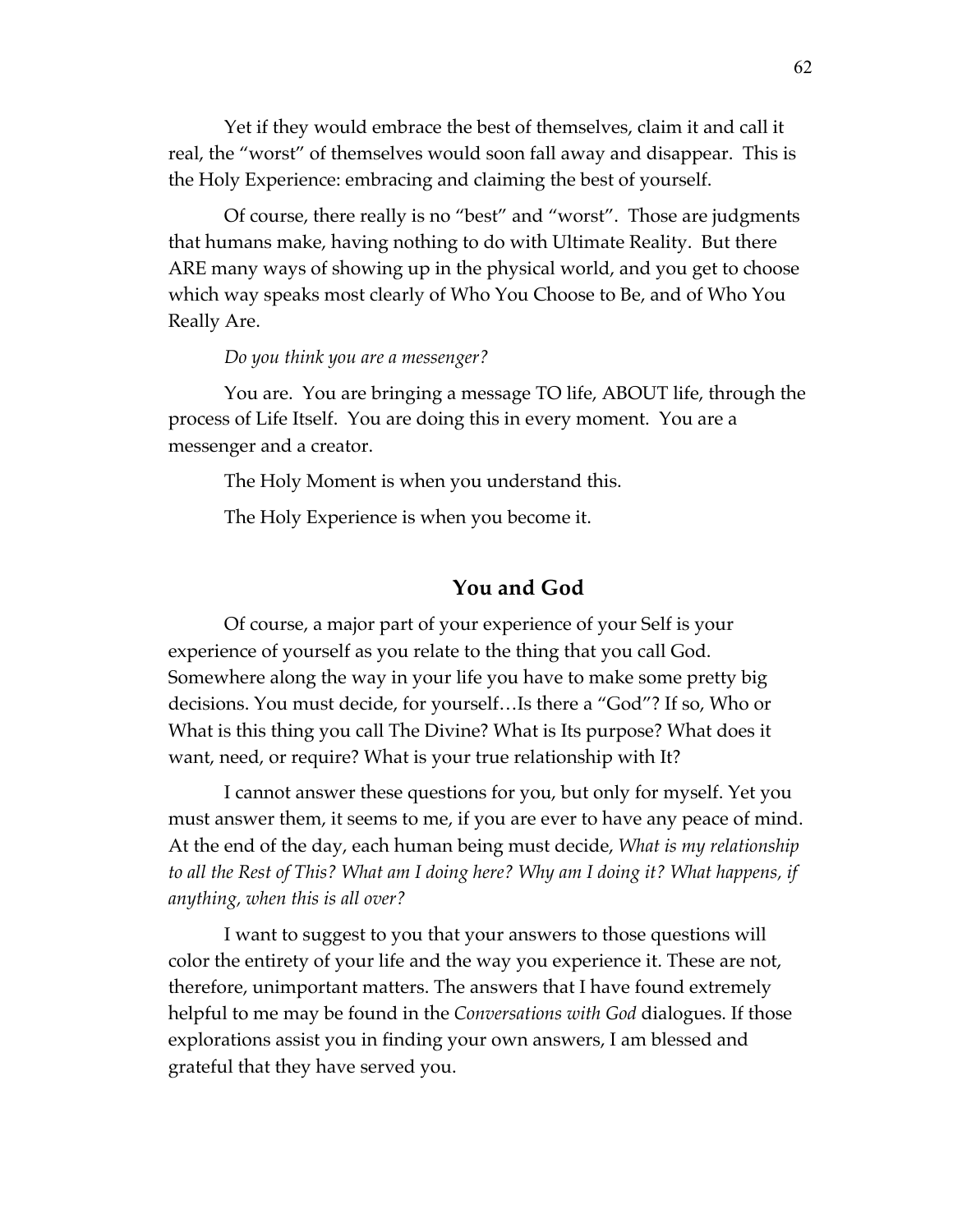# **The Holy Experience** *Chapter Eleven*

I said in Chapter 10 that we were going to break down the average person's life into five distinct areas, then use these chapters to explore each of them as they relate to the Holy Experience.

Loosely, most people's lives might be broken down into these areas or situations:

- 1. Yourself
- 2. Your significant other
- 3. Your family
- 4. Your work or chief activity
- 5. Your larger life in the world

In Chapter 10 we looked at the Holy Experience and yourself. Now let's look at the Holy Experience and your significant other.

Everyone has a significant other—whether they are in an intimate, romantic relationship or not. Of course, the term "significant other" does not refer only to a person with whom you sleep. It refers to any being with whom you share the largest portion of your life. That could be a sister or brother, a parent, a child, a close friend.

When discussing the Holy Experience and yourself, I said: "Always, with your choices, you are answering a single question: *Who am I?* Every act is an act of self-definition. When you embrace the implications of that sentence utterly, you begin the process of the Holy Experience with your Self."

Now I am going to say the same thing, only as it pertains to your significant other. Always, with your choices, you are answering a single question: *Who is this other?* Every act involving another is an act of definition of the other. When you embrace the implications of that sentence utterly, you begin the process of the Holy Experience with your significant other.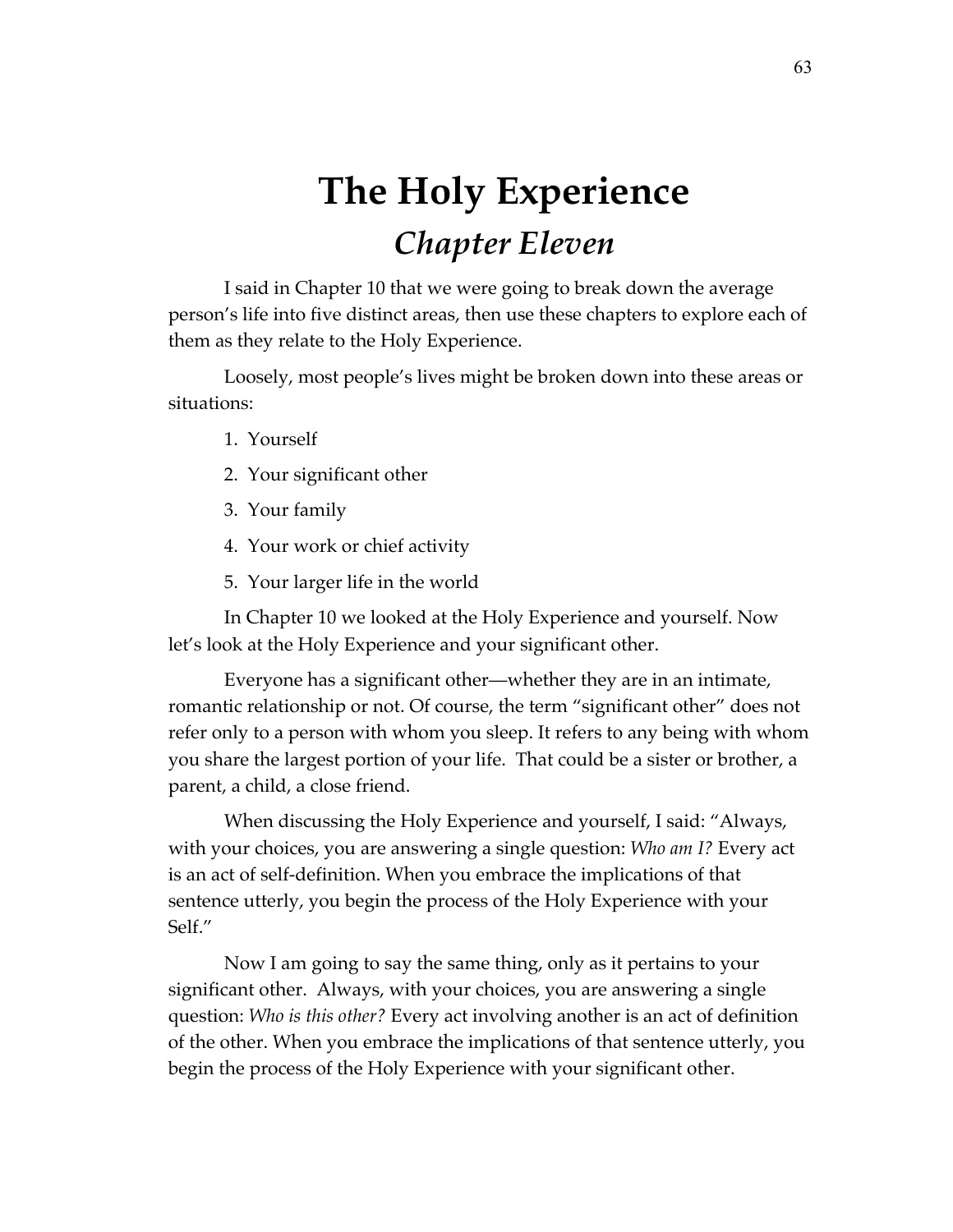Everyone is who you say they are. If you say they are your best friend, they are. If you say they are your enemy, they are. If you say they are your most trusted companion, they are. That is because *you are the one doing the deciding.* 

Other people tend to show up in our lives exactly as we think that they will. Even if they don't in their world, in *our world* they do. This is another way of saying that if you have a definite thought about someone, it almost does not matter what they do. You will still think of them in the way that you do.

Have you ever noticed how two people can have nearly polar-opposite experiences of the same third party? One person says that the third person is wonderful, while the other says that the third person is horrible. Both are right, for both have created *their experience* of that third person in their reality.

It doesn't matter *what* that third person does. In fact, that third person can do the *exact same thing* to both of the others, and one of the others will think it's wonderful while the second will think it's horrible. I've actually seen this happen!

I saw a person bid \$10,000 once at a local charity auction, and two people with whom I am acquainted saw it in entirely different ways. The first thought it was wonderful and incredibly generous; a typical gesture of a very kind and open-hearted man. The second thought it was show-offy and incredibly gauche; a typical "over the top" gesture by an ego maniacal power grabber and attention-getter.

Osama bin Laden was thought of in one way by millions, and in the exact opposite way by millions of others. Our experience of our significant others depends more than we will ever know on our own thought about them.

The Holy Experience is an act of creation. That sentence is important enough to repeat. *The Holy Experience is an act of creation.* It is not something you step *into.* It is something you step *out of.* It is where you *come from* as you encounter any other person.

Love is not a reaction, it is a decision.

I'll never forget the first time I heard that wisdom. I think it was in *The Road Less Traveled* by M. Scott Peck. It hit me like a ton of bricks. I was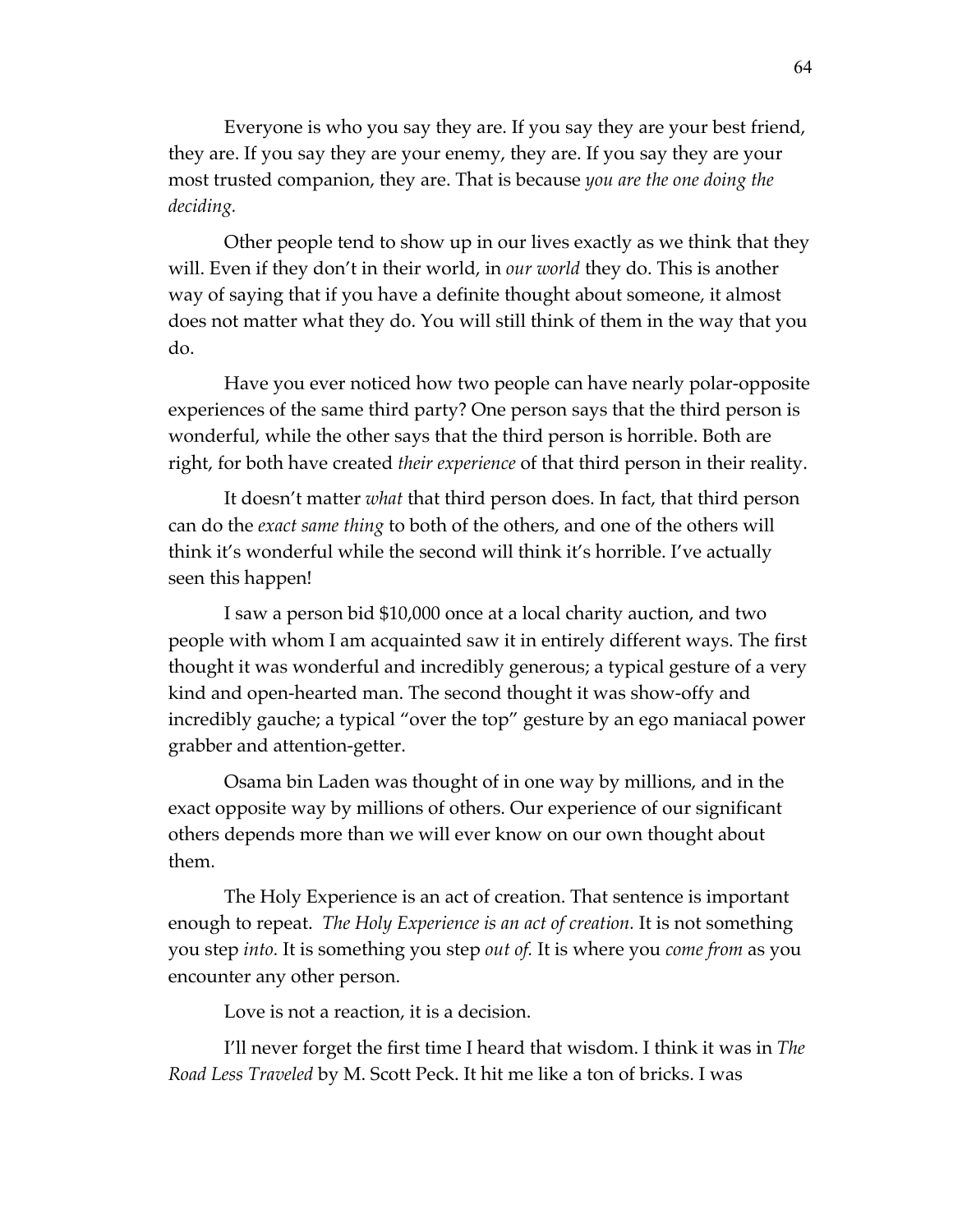knocked out by it. Wow, I thought, *what a revelation.* True love, real love, is not a reaction, it is a decision.

Your relationship with your significant other will be exactly what you make of it. When you understand this, you will understand the Holy Experience of love. Love means seeing another as Who They Are even when they are not acting like it.

This is what God does with *us*.

This is what we very often fail to do with each other.

### **A childhood barb; an adult magic**

When I was a boy I remember a schoolhouse bully who used to bump into me whenever we passed in the hall. If I had any kind of reaction at all he would turn around and come at me, taunting, "You wanna make something of it?"

As I grew older I realized that there was a great deal to learn from this childhood interaction. It was *I* who was making something of it; of *everything*, really.

I am now very clear that this is what we do with our significant other. We "make something of" that person, and what we make of them is how we experience them.

To a large degree, this is true. Certainly, there are some things that the other person is doing, too, to create themselves, and we are co-creating our relationship together. That is what is "so." But it is undeniable that my own idea about my significant other and of what she is doing is, well…*significant.*

I have turned a childhood barb into adult magic. In my significant relationship, it is what I "make of it" that it is most likely to become.

Now what we have to guard against is making that other person more perfect and more idealized than they could ever hope to be. This kind of "projection" can create an image that is very difficult for our significant other to live up to. So we have to be balanced in our view of the other. We have to create the space for them to be human. It will do no good at all for us to put them on a pedestal.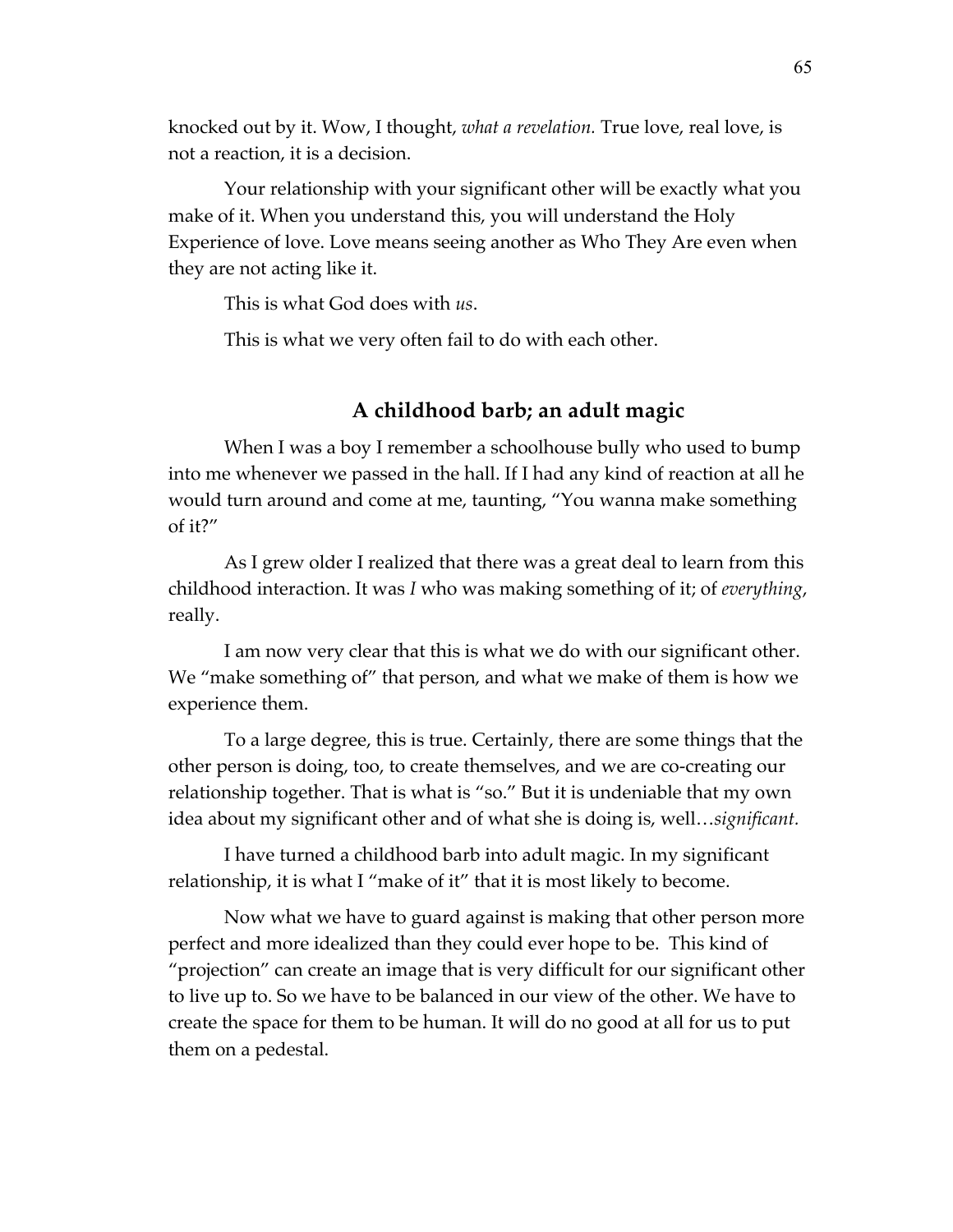Yet we can put them in a place of high regard. And we can choose to see them as blessed beings, who bless us by being in our life.

#### **The Self and the Other become one**

The most powerful thing we can do when we form a romantic relationship with a significant other is to see them as ourselves. "And the two shall become one." This is the essence of the Holy Experience.

The Holy Experience as it relates to your significant other is the forgetting of the Single Self through the enfolding of that Other into the Self as a part of the Self, as one with the Self, and identical to the Self. It is when there is no place where the Self ends and the Other begins. When there is absolutely no experience of separation, real or imagined.

In day-to-day relationship with your significant other, when something—anything—happens, you give that happening meaning. Just as you give everything in your life meaning. What meaning you give the events in your relationship depends on whether you are coming from your Past or your Present.

As I have made clear now several times, most people come from their Past. In fact, most people find it impossible *not to.* They make their decisions about what is going on in this moment in their relationship based on their prior thought. Masters, on the other hand, make their decisions based on their future intention.

Memory or intention. That is the choice. Always. When you come from your memory, you create one kind of experience of relationship with your significant other. When you come from your intention, you create another kind of experience altogether.

This coming from intention rather than from memory is the adult magic that can make all your relationship dreams come true. It is the shift from *reaction* to *creation* that makes all relationships feel brand new. Just as you can recreate your self anew in every golden moment of now in the next grandest version of the greatest vision ever you held about Who You Are, so, too, can you recreate your relationship anew. And if the person with whom you are *in* relationship truly *is* your *significant* other, this is what you will want to do in every golden moment of now. As it relates to your most intimate friend, this is the Holy Experience.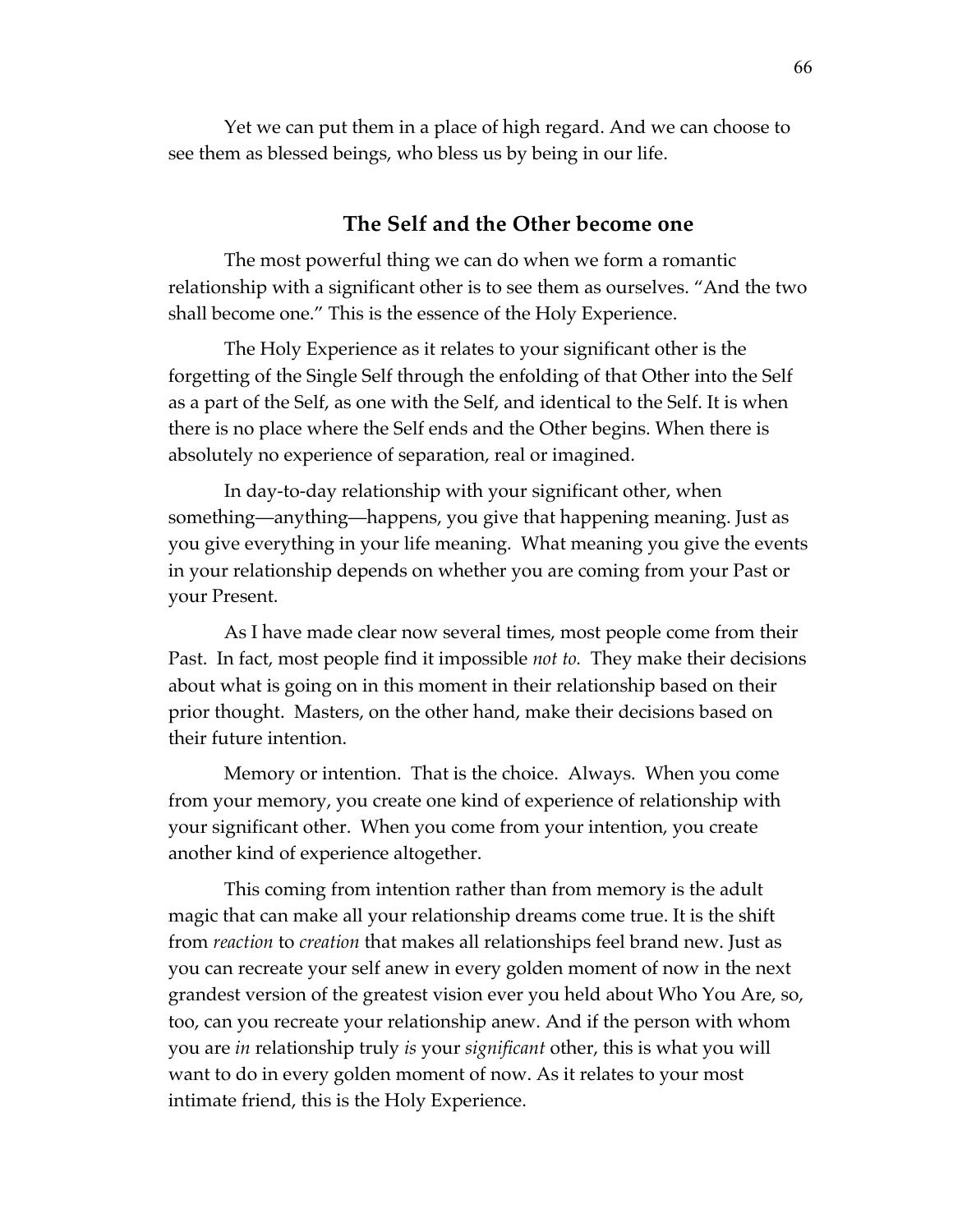# **The Holy Experience** *Chapter Twelve*

I said in Chapter 10 that we were going to break down the average person's life into five distinct areas, then use these chapters to explore each of them as they relate to the Holy Experience.

Loosely, most people's lives might be broken down into these areas or situations:

- 1. Yourself
- 2. Your significant other
- 3. Your family
- 4. Your work or chief activity
- 5. Your larger life in the world

In Chapter 10 we looked at the Holy Experience and yourself. In Chapter 11 we looked at the Holy Experience and your significant other. Now let's look at the Holy Experience and your family.

"Family" is the closest we will ever come to creating, embracing, expressing, and experiencing the true nature of our ultimate reality. The feeling that most people have inside of the family environment is the feeling that the soul has when it returns to God.

It is a feeling of oneness, of what might best be described as "singularity in multiplicity." Within a family we feel as if we are experiencing a "singularity," and within this singularity family members experience themselves as a "multiplicity." We are multiple members of a single unit. We have individuated experiences of a single*, combined* experience.

When we are with family, we feel we are "home." This is true wherever those family members and we may be at the time.

This is precisely the experience that the Individuated Essence that we call the Soul moves through when encountering The Single Essence that some of us call God.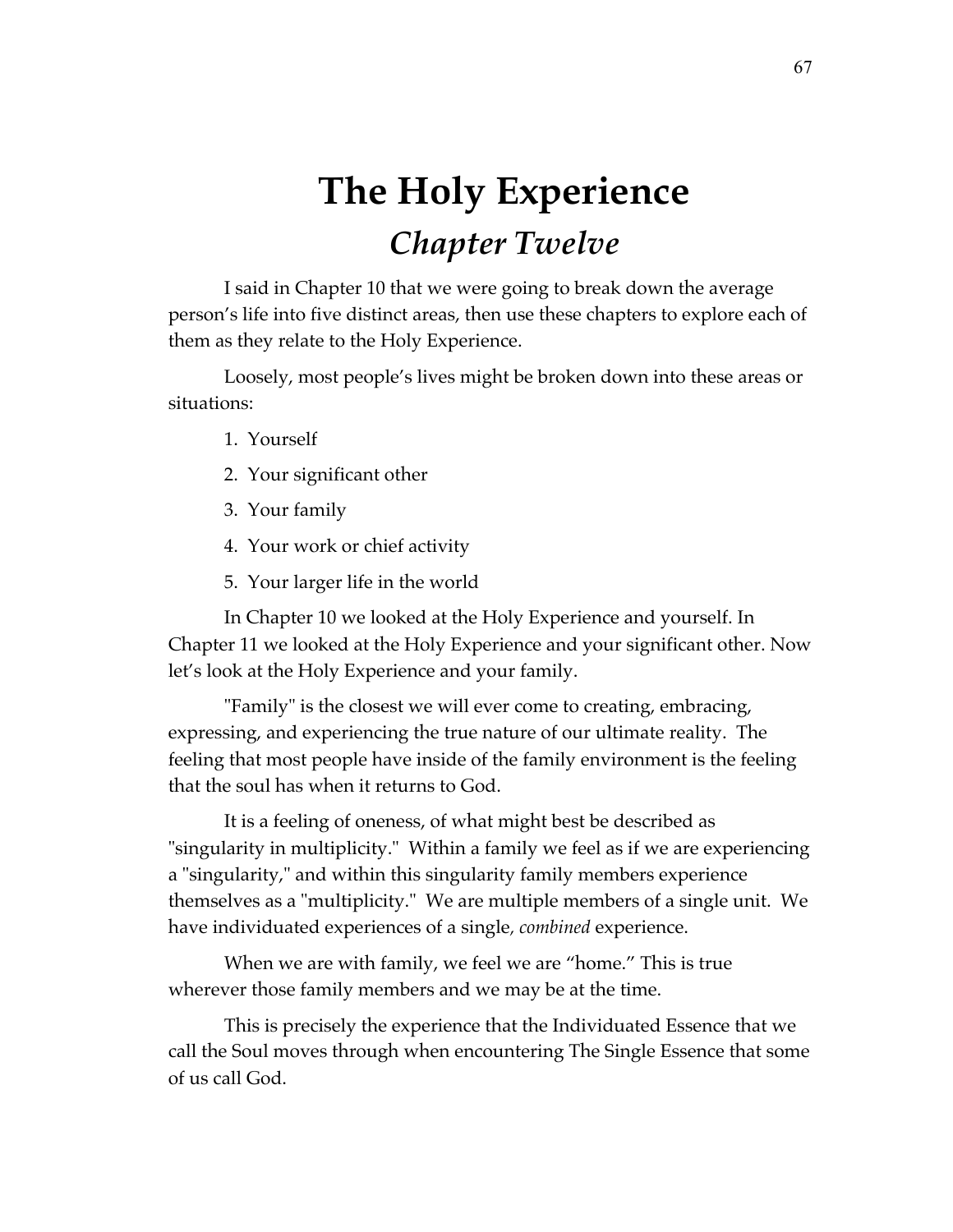When the experience of "family" is a good one, it is the experience of being loved without condition, protected in every situation, encouraged and supported in each endeavor, and never really feeling alone.

This is precisely the experience we have when we observe that we are part of the eternal and endless Family of God.

What life invites us to experience is an even grander version of that. We are invited by life to, first, notice the wonder of the experience called family, and then, to extend it. To extend that joy and love and safety and wonder to all those whose lives we touch.

We are invited to experience ourselves as members of the *human*  family, and to imagine how we would treat others if we really thought that we were exactly that: *members of the same family*. This is the Holy Experience as it relates to our family.

You can know that you are having the Holy Experience when you consider every other member of the human race to be a member of your own family. When you *experience* them in that way.

For many people this is extremely difficult because it goes against the grain of everything they've ever learned or been taught or understood.

Many cultures actually teach their children not to think of people outside of their immediate cultural group as members of their own family. In fact, it goes further than that. Many cultures actively instruct their children to think of some of the people who are outside of their immediate cultural group as *enemies;* to oppose, even to be *at war,* with other cultures because of cultural differences which they believe to be antithetical to their own survival.

For centuries and millennia the human race has lived within a social construct of separation and division. This has been created out of our earliest thoughts that we are separate from everything we see and separate from that Source of All Creation which we have imagined to be responsible for the universe around us.

From the beginning of time, human beings have understood that something Larger Than Us was responsible for the outer world of our observation. We looked up at the night sky and saw something more expansive and a magnificent than anything we knew humanity was capable of creating. We watched the elements play their effect on our daily lives -- the wind, the rain, the fires, and all the elements of life -- and we knew that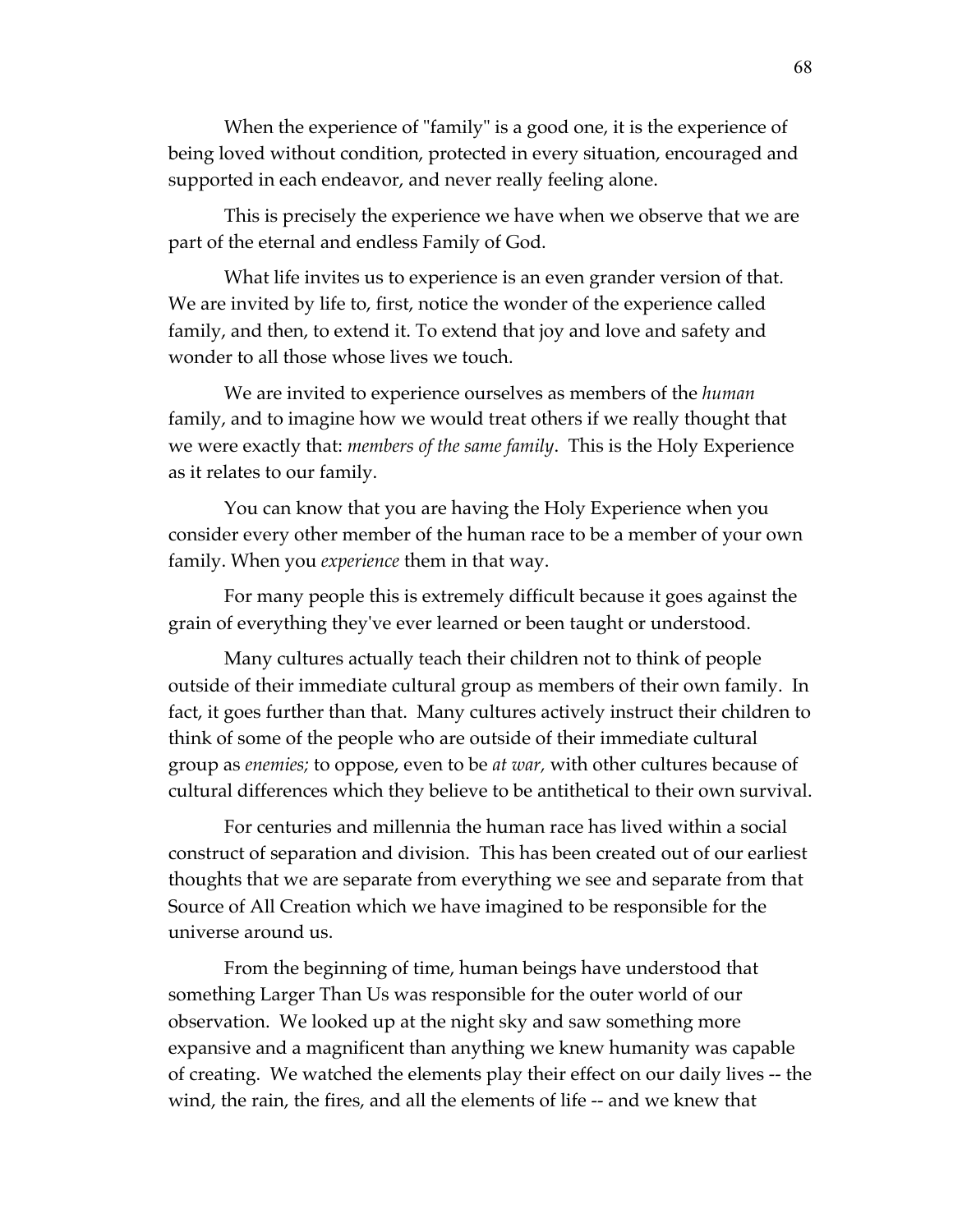something greater than us had to be responsible for these as well. We watched the changing of the seasons and we observed the phenomenon of weather -- the ravages of hurricanes and tornadoes and earthquakes and floods and other natural disasters -- and once again we came to the conclusion that something *outside* of us, or *larger* than us, or *other* than us, had to do with all this. Surely *we* had nothing to do with it, so Someone Else must.

From these and other observations we came to the natural conclusion that something that we today call "God" or "Allah" or "Jehovah" or "Brahman" (or any one of a hundred other names) *must exist.* We were correct in our conclusion, even if we were incorrect in our means of reaching it.

### **The First Mistake**

God does exist, but the incorrect part of the conclusion that we reached is that God exists outside of us, as an aspect of life that is *separate* from us. This idea of separation is what might be called, in the New Spirituality, "Original Sin." Of course in the New Spirituality there is no such thing as "sin," and so perhaps this idea of separation might better be described as "Original Perception."

Our early ideas of separation produced a separation cosmology -- that is, a way of holding life itself. This separation cosmology eventually produced a separation theology, which eventually produced a separation sociology, which has now produced a separation pathology.

It is this separation pathology that we see in evidence wherever we look, that is expressed in virtually every one of the choices, actions, and decisions of all of our human institutions -- including government, education, commerce, our collective economies, and our social constructions of every kind...not the least of which we call our religions.

Under such conditions it is no wonder that we find it so difficult to think of people outside of our immediate environment—to say nothing of people of other cultures—as members of our own family. Yet the failure to think of people in this way is what has produced the vast majority of the suffering and the pain and the anguish and the difficulties and the challenges and the human-created disasters that we witness on our planet every day.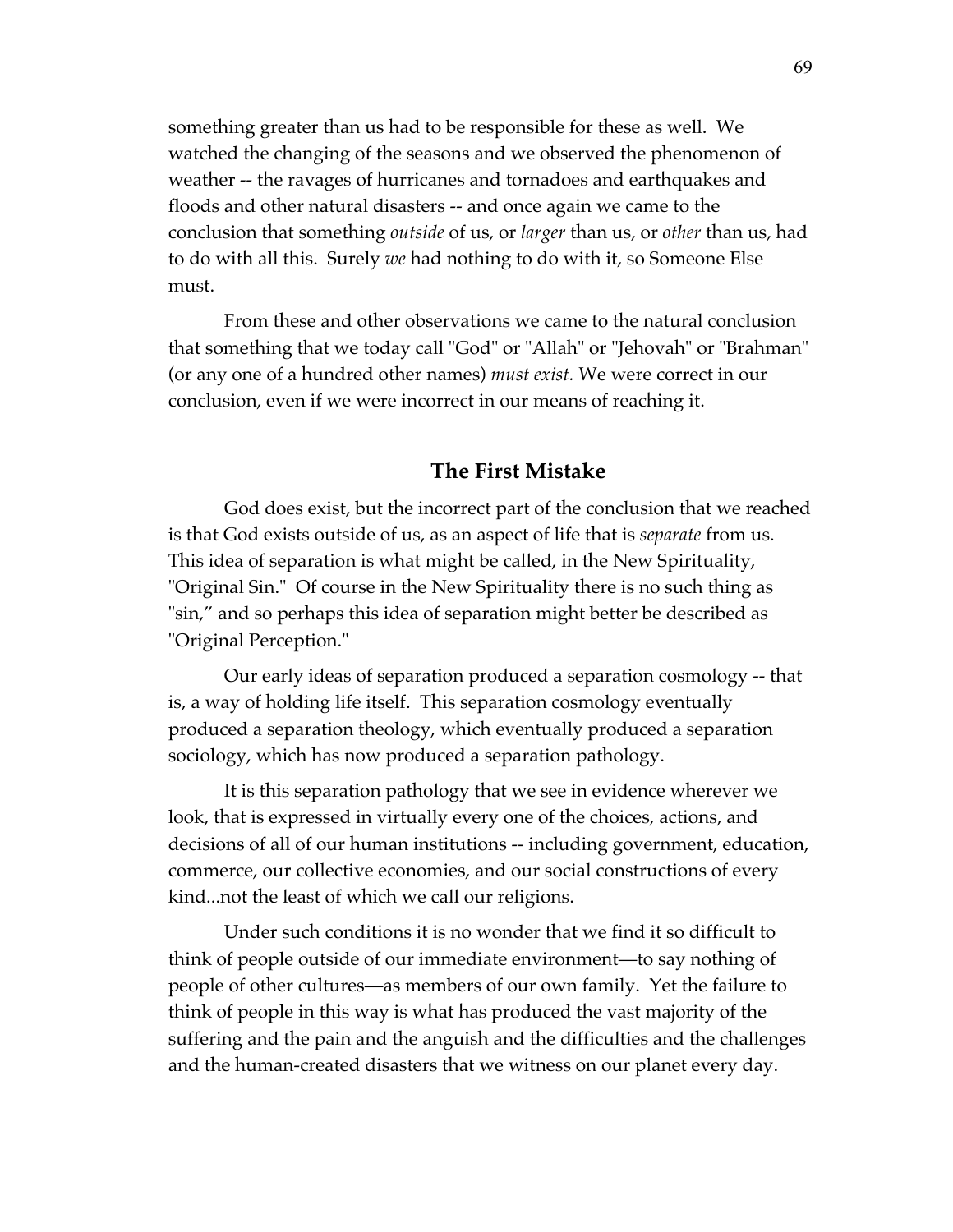It is both the great sadness and the great irony of the human condition that 90% of all human suffering could be disappeared from the face of the earth if we simply embraced every human being as members of our own family.

What it would take to do this is a shifting away from our lifelong human experience and a movement into the Holy Experience of which we have been speaking in this book.

Movement into the Holy Experience can be a matter of will, not just a matter of luck. It is something that can occur spontaneously, yes, but it can also occur intentionally. We do not have to wait for the Holy Experience to fall upon us like some magic rain from a mystical heaven. We can *cause* the Holy Experience to be a part of our own daily encounter with life, part of our own daily experience of our Most Holy Selves, part of our daily expression of Divinity Itself.

What I'm saying here is that the Holy Experience can be created as well as awaited. I have said this before, earlier in this text. As with many of the other points I have made, I am repeating it here for emphasis. That little bit of poetry is something that we might beneficially put to memory, so let me repeat it:

The Holy Experience can be *created* as well as *awaited*.

When we choose to create it as an active demonstration of our will when we look into the face of humanity every day, we understand how the Holy Experience relates to the human experience called "family."

# **Forgiveness as part of the Holy Experience**

Of course, we could not begin to see all the human beings as members of our own family unless we could begin to forgive all other human beings for what we imagined them to have done to us. Forgiveness is essential to the experience of family.

Now the New Spirituality teaches that forgiveness is never necessary. It tells us that God never forgives us for anything, because God finds nothing in our behavior for which we have to be forgiven. This is because God can neither be damaged nor destroyed, nor hurt in any way whatsoever. Since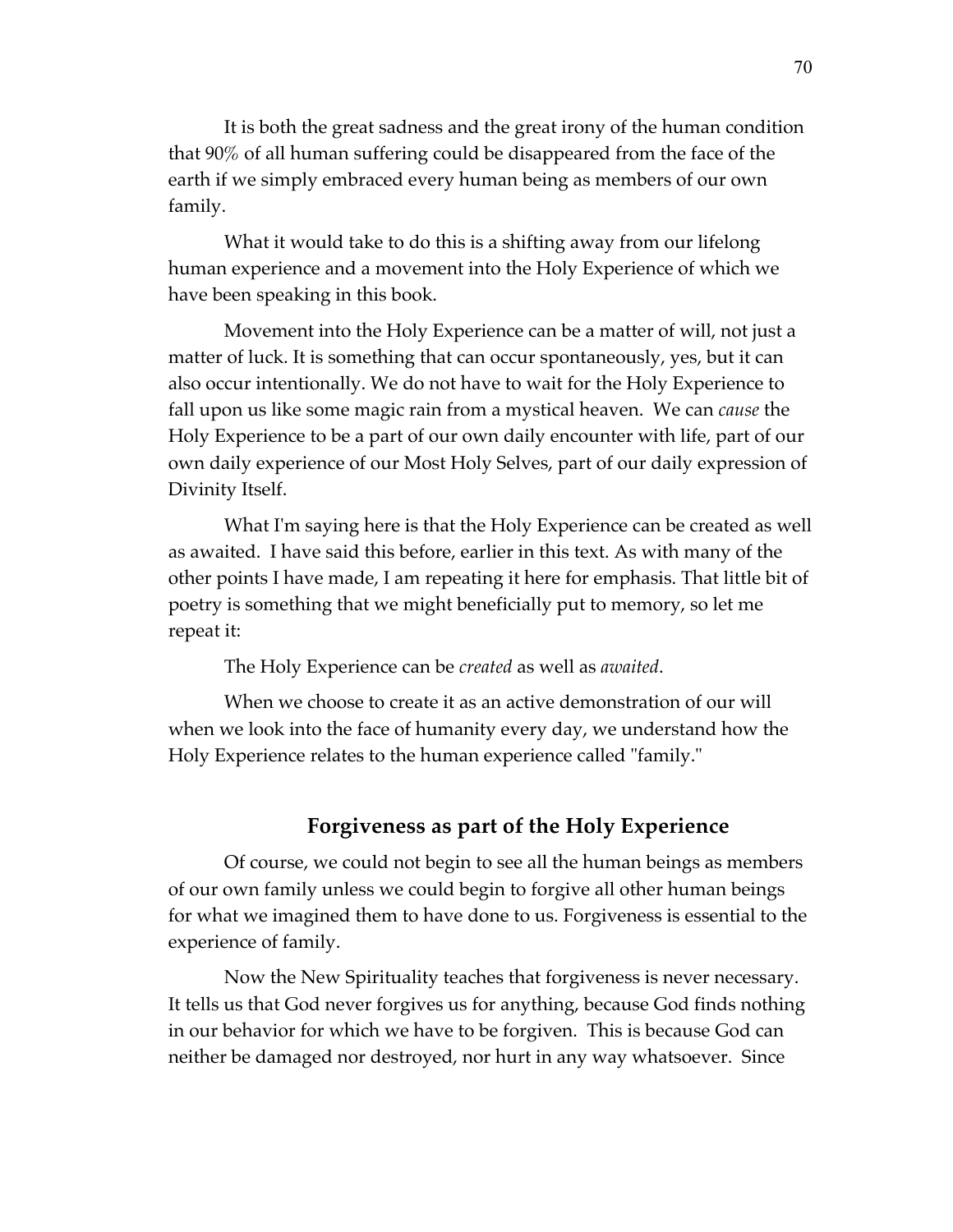God is incapable of being hurt, God is incapable of being vengeful. For what would God seek vengeance?

When all human beings see themselves as expressions of the Divine, all human beings will also understand themselves to be impervious to hurt or damage. They then, too, will find themselves incapable of being vengeful. For what would they seek vengeance? What reason would they have to yearn for revenge when they have never been in any way injured?

The idea of revenge disappears when the idea of our injury is dissolved. And the idea of our injury is dissolved when the idea of our own divinity is embraced. This is the threshold of a new way of being human. This is the borderline between the New Spirituality and the old way of experiencing ourselves and God.

With the disappearance of the need to forgive comes the disappearance of the need to remain separate from anyone. Ultimately, all we have to do is remember Who We Really Are. When that occurs, forgiveness is rendered obsolete, and separation become impossible to experience except in our own imagination.

We may indeed wish to *imagine* that we are separate in order to serve a particular moment's agenda, but for that purpose and that moment only, not across a lifetime. Indeed, even the imagining of separation is not necessary. We needed merely to experience our *individuation*.

When we see ourselves as individuated, but not separated, we begin to at last understand the true nature of our Real Self. This is the breakthrough for which we have been waiting. This is the revelation which we have been promised from the beginning of time. It is a revelation that has been made before, yet we have not heard it, or if we have heard it, we have not embraced it, or if we have embraced it, we have not put it to use as a practical matter in our day-to-day lives.

The difference between *individuation* and *separation* is the Divine Remembrance. It is the Grand Secret. It is the Holy Grail. It is the Ultimate Truth.

And so we should say that it is *remembrance* that is essential to the experience of family. Indeed, all of the Holy Experience is instigated by *remembrance.* Remembrance this is the key that opens the lock to the golden door of eternal wisdom.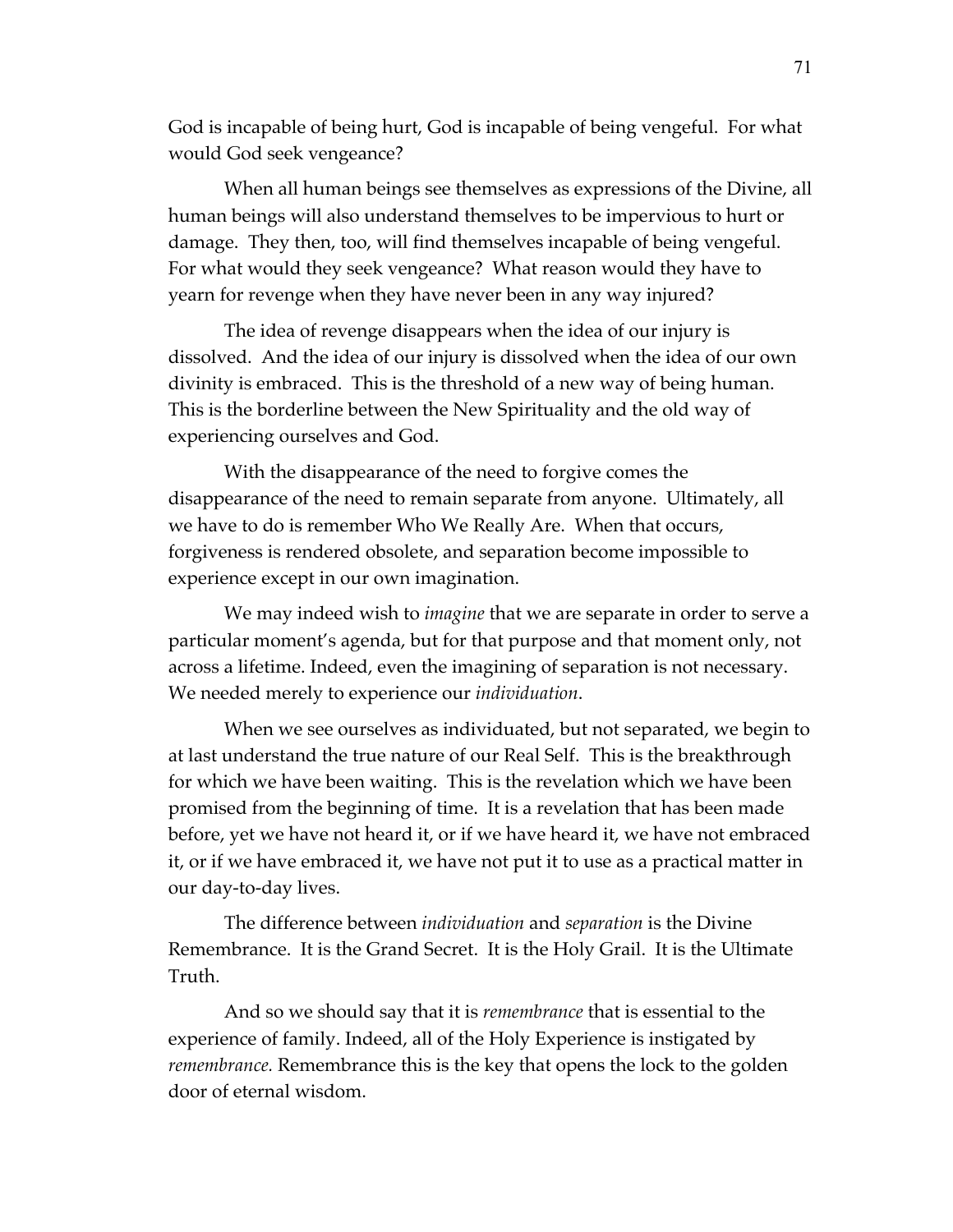You have been brought here for the purpose of remembering. That is why you have placed this book before you. That is why you have caused these words to come to you. The question now is not whether you know what it is you are invited to remember. The question is, will you accept the invitation?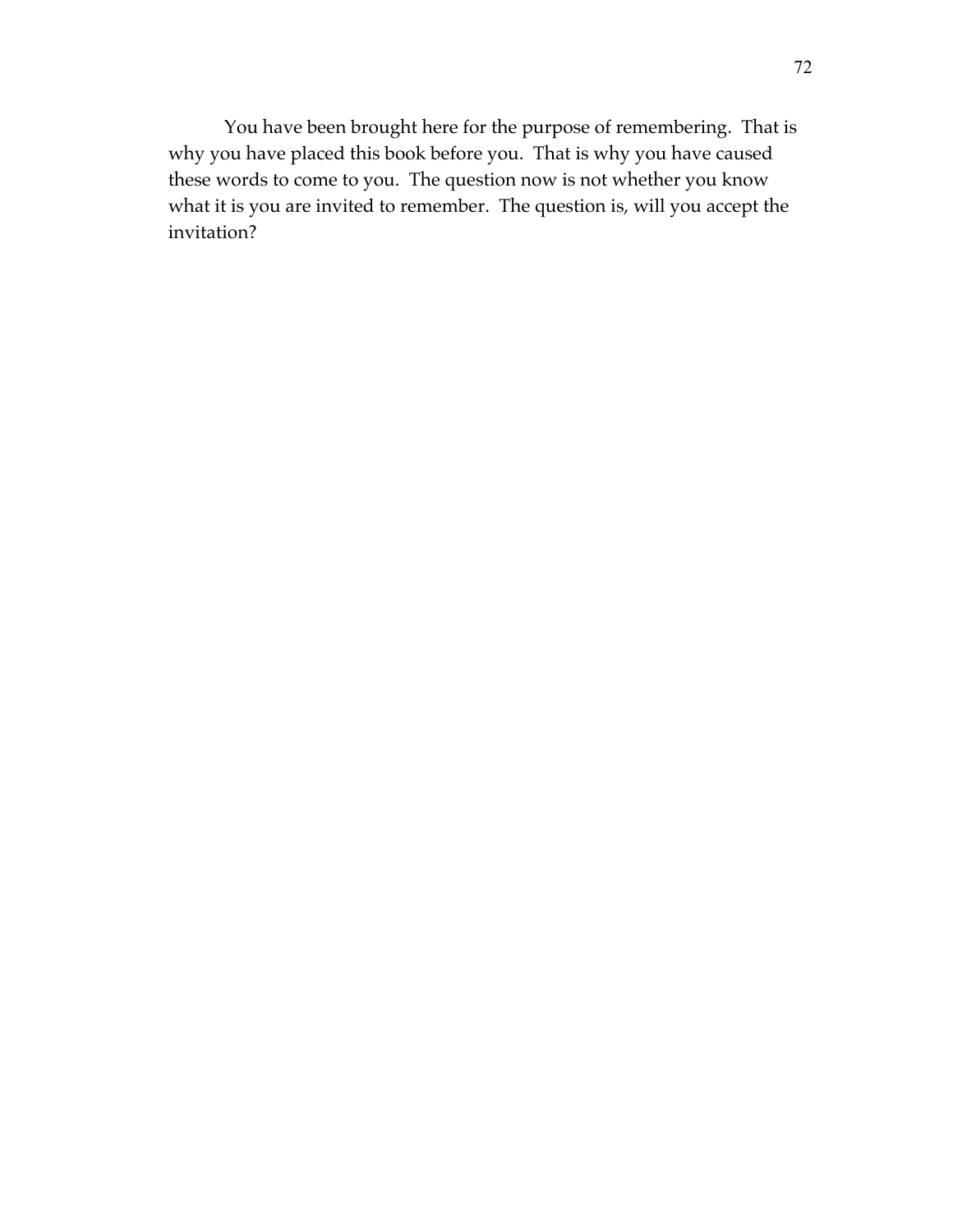# **The Holy Experience** *Chapter Thirteen*

I said in Chapter 10 that we were going to break down the average person's life into five distinct areas, then use these chapters to explore each of them as they relate to the Holy Experience.

Loosely, most people's lives might be broken down into these areas or situations:

- 1. Yourself
- 2. Your significant other
- 3. Your family
- 4. Your work or chief activity
- 5. Your larger life in the world

In Chapter 10 we looked at the Holy Experience and yourself. In Chapter 11 we looked at the Holy Experience and your significant other. In Chapter 12 we looked at the Holy Experience and your family. Now let's look at the Holy Experience and your work, or chief activity.

I want to begin this exploration by telling you that your life was never meant to be about "work." Not in the way that most people use the word.

The dictionary defines *work* as: activity involving mental or physical effort done in order to achieve a purpose or result; such activity as a means of earning income; employment; a task or tasks to be undertaken; something a person or thing has to do.

Life was meant to be joy, joy, and more joy—all attainable with no work at all. Mind you, I did not say without *effort.* I said, without *work.*

"Effort" does not have to mean "strain" or "stress" or "difficult or unwelcome exertion." Effort can mean, simply: "energy expended." And if that energy is expended happily—as in, for instance, a loving and frolicking sexual encounter, or the making of a snowman, or the swimming of laps in a pool on a sweltering summer's day—it can be a *joyful* effort. It takes "effort" to swim those laps, but it does not take "work." It takes "effort" to build that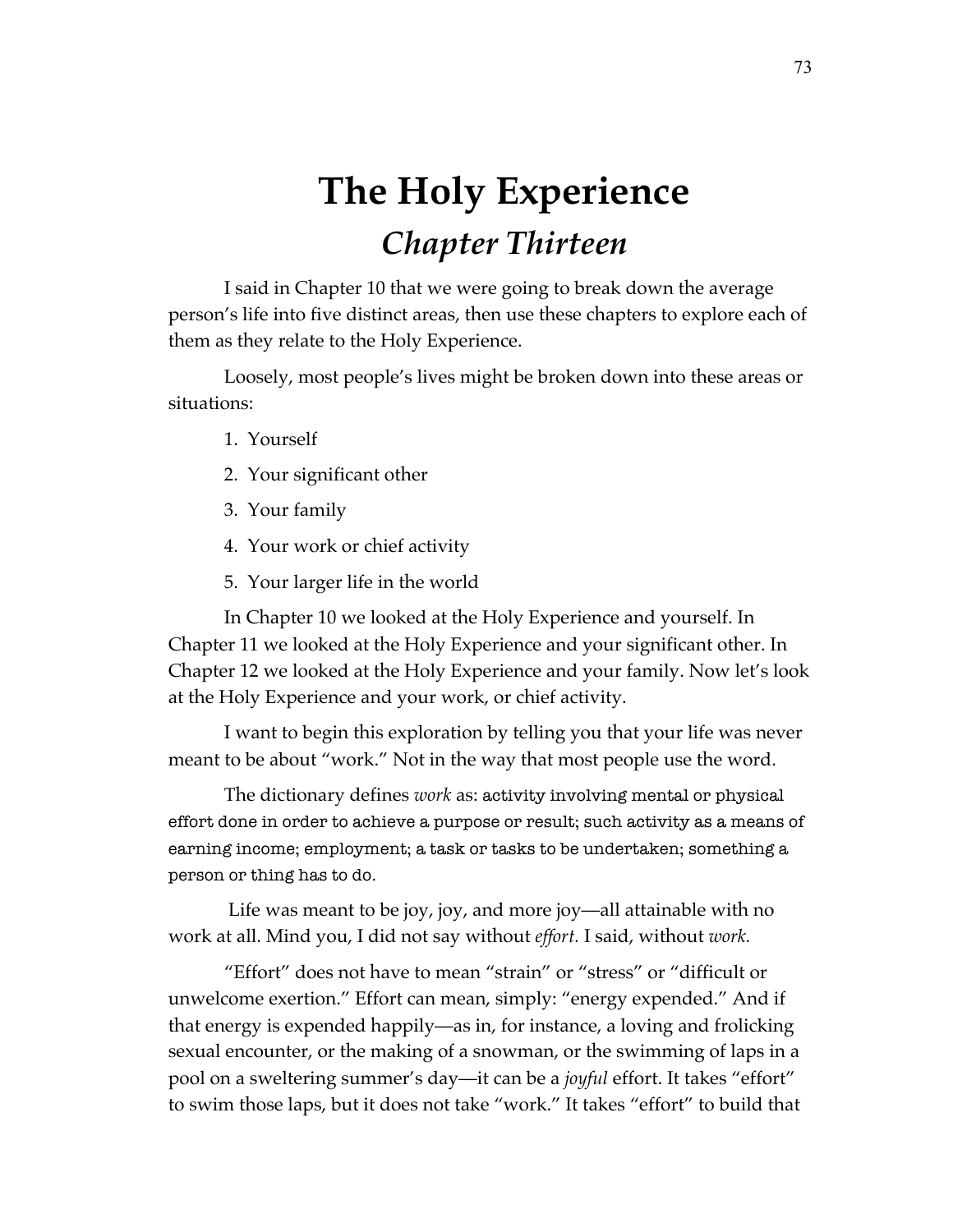snowman, but it does not take "work." It takes "effort" to make love, but it does not take "work."

Any undertaking, even if it is at a place of employment, that brings you happiness, that leaves you brimming with excitement and pleasure, can hardly be called "work."

The Holy Experience is the moment in which we realize that we are being *paid* to do something that we absolutely love; something that we would pay *another* to let us do. Musicians often experience this. Actors and singers and dancers often do. Carpenters and bakers and artists and clothing designers often do. Real estate sales persons often do. In fact, *anyone* does who *loves what she or he is doing.*

I'll never forget my first full years in the "work-a-day world." I was 19 years old, had attended college for two years and was invited by the Dean of Men to leave the university in favor of someone who wanted to use my seat to actually learn something—which my grades had demonstrated that I clearly did not seem to care much about.

I was *free!* My father, who was paying for my tuition and was not too pleased with my flunking out of school, said, "Okay, son. You think you know best? You're on your own." And then I did what I had always wanted to do; something I had dreamed about doing since I was 9 years old: I got a job in radio! I became a bona fide, real live, genuine *radio announcer.* 

(How I got my start in broadcasting is detailed in the book *Friendship with God*, if anyone has an interest!)

I can remember my very first payday. I could not believe—really and truly, plainly and simply, could not *believe*—that someone was going to *actually give me money* for doing what I was doing!

What I was doing was sitting in front of a microphone, playing my favorite music for four hours, and talking. In later years I used to tell the joke that I had to turn around and reach behind my back to grab my check because I couldn't look my boss in the eye and take the money. I just loved what I was up to! It was, for me, so *easy.* It wasn't *work at all.*

It was right then that I experienced that I didn't have to do something that I didn't like to do, that wasn't any fun, or that I wasn't really all that good at, in order to "earn my keep."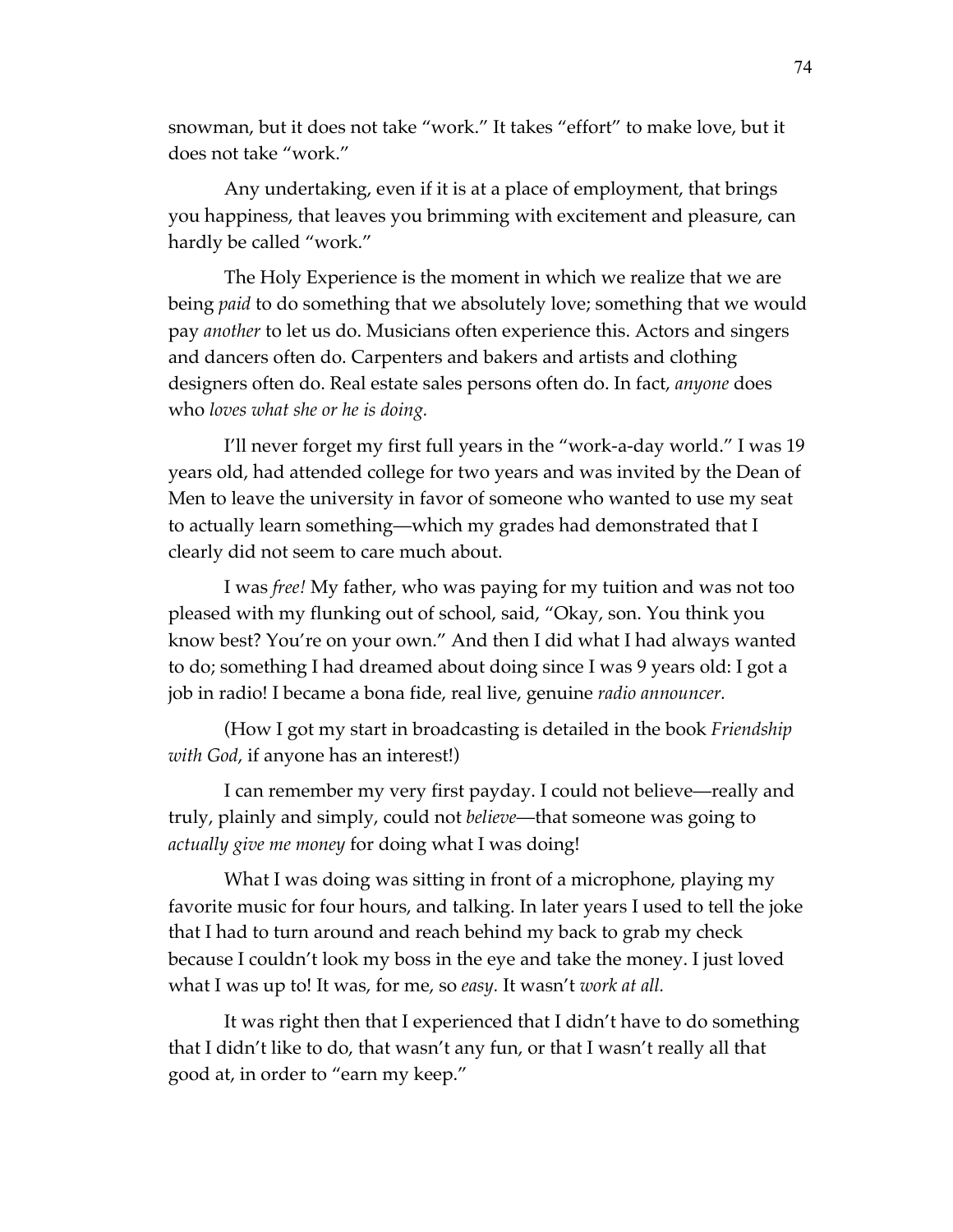Since that time I've had only one job that I didn't like. I won't bother getting into my Whole Sad Story around that. It's enough to say that I held the position for all of seven months, and then found a way to "get out of it" with honor. (I couldn't just walk away. The wonderful woman to whom I was married at the time was eight months pregnant with child #1.)

I was 23, and from that day to this I have never again found it necessary to "earn" money by "working." I have generated income by "playing." By doing things I loved to do. Broadcasting. Photography. Journalism. Political Campaign Media Rep. Marketing, Advertising & Public Relations. A little bit of acting. More broadcasting (talk show host). And, finally, published author.

I'm not bragging here. I'm hoping to make a point. "Work" should be a joy. And it can be. It was meant to be, it was designed to be, and it can be. But first, a person must understand the purpose of "work." And here is the secret. It seems to be something that I intuitively knew from my earliest days as an "adult." Don't ask me where I picked this one up. I just sort of *knew it:*

"Work" has nothing to do with "earning" your way. We do not have to *earn* the right to be here. We do not have to *earn* the right to take up space on the planet. And we do not have to *earn* the right to stay alive and to help keep those that we love alive. These are *natural rights*, and they should not have to be *earned.* Life *itself* should provide for Life Itself.

And it does.

*It does.*

Life is a process that provides for Life Itself through the process of *life itself.*

All we have to do is get out of the way and let Life flow through us. "Let the force be with you." Let the energy that enlivens *you* enliven *life.*

#### **Too good to be true**

Now I know that this sounds too simple, and waaay too good to be true. But it *is* simple, and it *is* true.

Yet, to be fair, I need to admit that I did not understand all this myself until I was in my 50s, after my conversation with God experience. Before then I thought I had been just "lucky." I thought I just managed to catch all the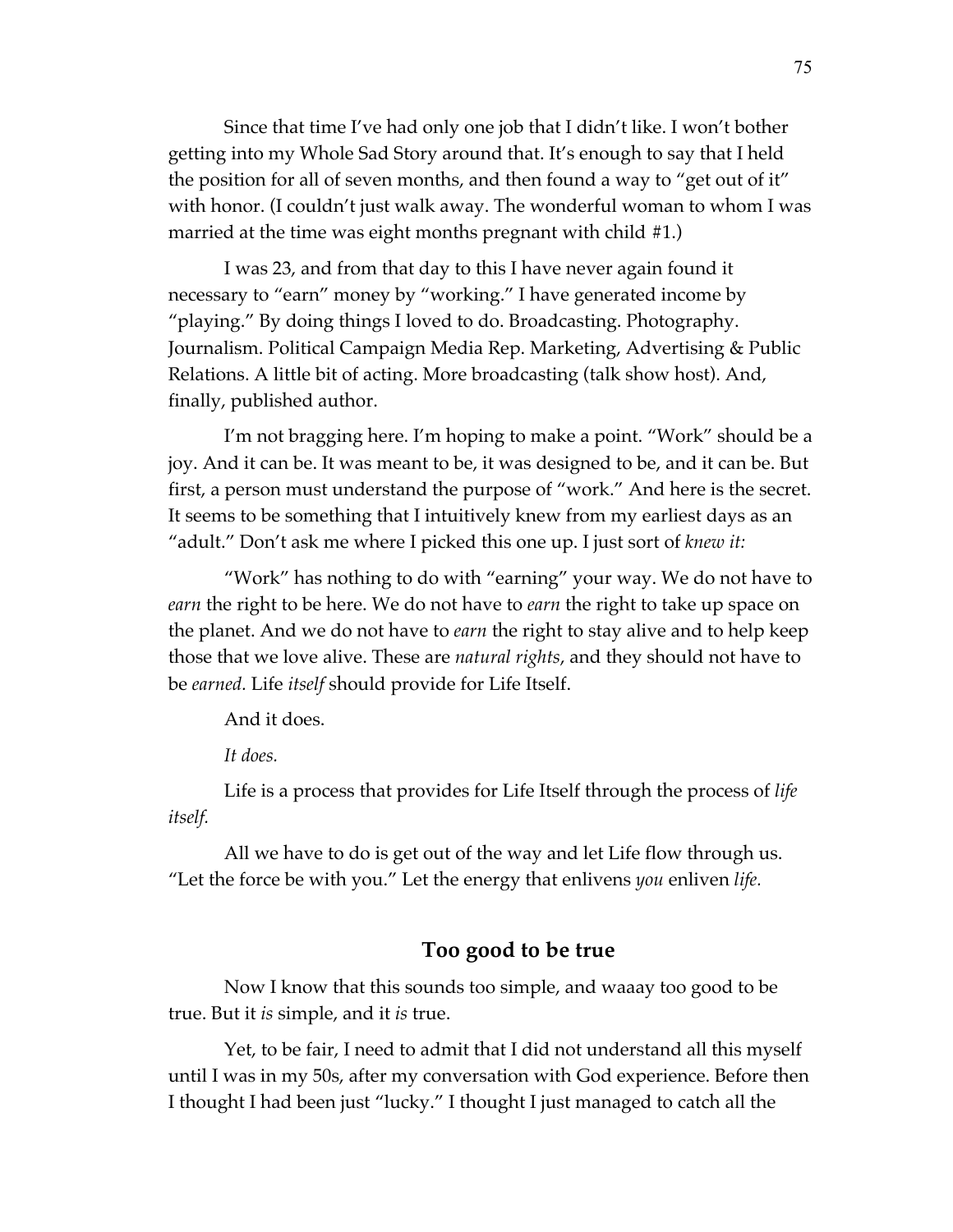breaks. I thought myself extremely fortunate; one of those people for whom things always seem to work out.

Only after my conversations with God did I realize what had been going on all those years, from the time I was 19. It was my *attitude.* It was all about the *energy* that I had historically put out. It was the way I *thought* about it. I *thought* that I was an uncommonly lucky person and so I *was.* I *thought*  that things always work out, and so they *did.* 

I had been using a *system.* Inadvertently. Unknowingly. But effectively.

It turns out that the way you think has an enormous effect, perhaps even a disproportionate effect, on the way you live. Very early in my conversations with God I was told that there are three Tools of Creation. These are Thought, Word, and Action.

The use of these tools throws our focus on what it is that we choose from what Deepak Chopra calls "the field of infinite possibilities." How you experience your life depends on how you look at it. If you look at it as a constant stream of difficulties and challenges, messes and problems, it will show up that way. If, on the other hand, you see it as a continuing flow of good fortune, one good thing after another, that is what you will encounter.

In life, it really *is* a case of "what you see is what you get." Even when so-called "bad" things have happened to me, I always had a sense that everything would ultimately work out. And work out, I might add, in my favor.

And they always did.

Even my time as a homeless person worked out. True, it took a year, during which I lived in a tent at a campground populated largely by vagrants, but everything began ultimately falling into place, and today I see the time that I spent panhandling on the street as one of the most pivotally important passages of my life.

### **Realization produces actualization**

The Holy Experience for me as it pertains to my work or my chief life activity came when I realized that Life is on my side; that Life always works out for me not because I'm one of the lucky ones, but because Life is always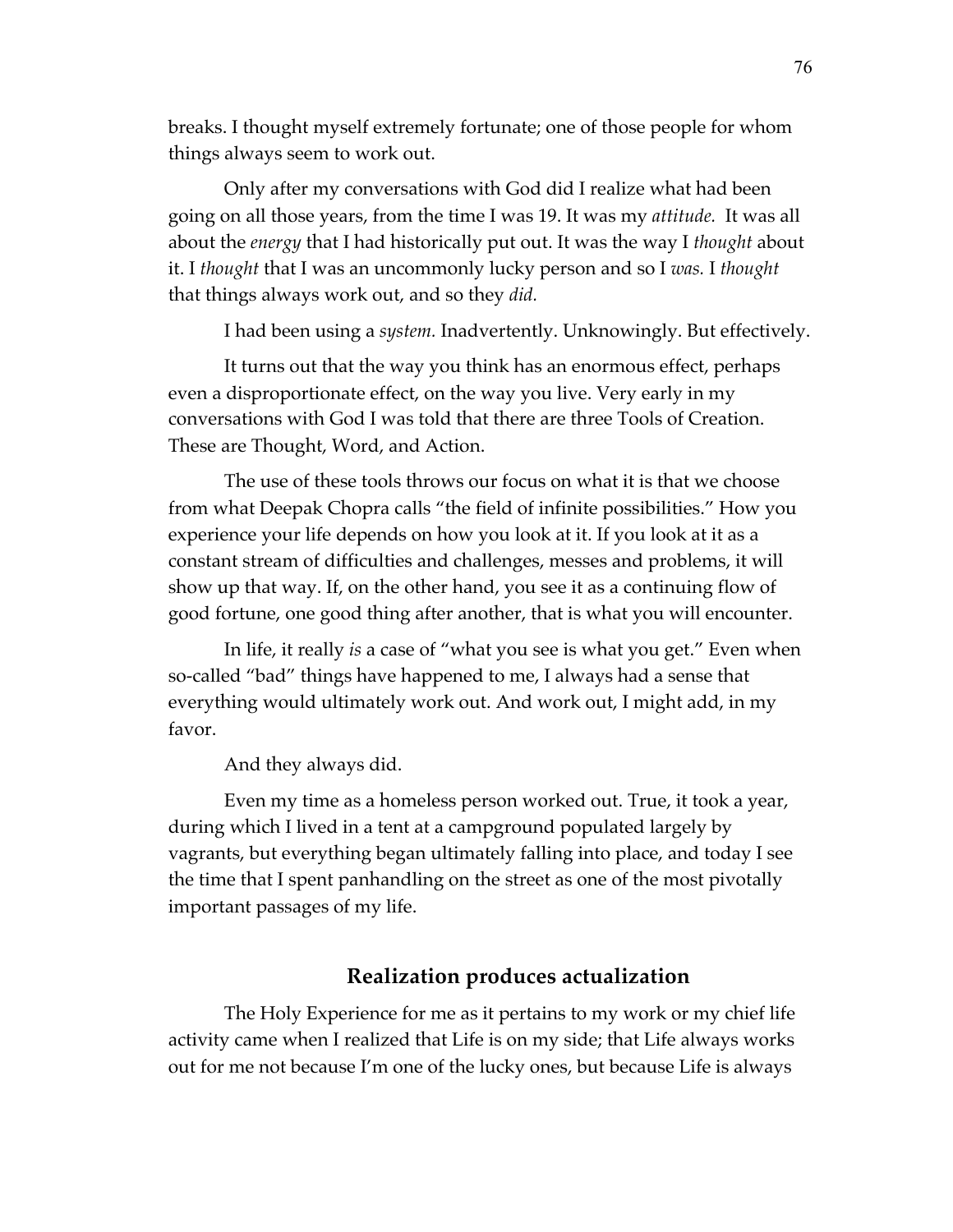working out for everyone, and that I'm simply one of the few who sees it that way.

I came to this realization after the age of 50, following a half-century of day-to-day occurrences on this planet and, not coincidentally, following my conversations with God experience. Because of that experience I now see every outward circumstance, every Exterior Event, as being for my benefit. I may not see or recognize or understand the benefit right then and there, in the moment something is happening, but I know deep inside that everything that is happening is happening for my own good.

My life has *shown* me that. More than once I have undergone an experience that I thought, at the time, was the worst thing that could ever happen to me—only to realize, after the passage of time, that it was one of the *best* things that ever happened to me; that if it had *not* happened, the good things that were happening to me now could not be happening!

This is really an amazing revelation. It's a sacred, really…a sacred realization.

## *Everything is happening for my own good. It could be no other way in the Kingdom of God.*

And that is where I am. This is *not* "hell on earth." This life is *not* a "trial and a tribulation." We are not in a "school," having to "learn our lessons." Life is not a "test" that if we pass we go to "heaven," and if we fail we go to "hell."

#### *That's not what's going on here.*

We are not simply biological creatures, the result of a happenstance of chemical processes, walking the earth just trying to get through it all with a minimum of harm to ourselves and others. We are Creations of the Deity, Products of the Divine, Individuations of God. We are Singular Expressions of The Singularity, Essential Elements of the Essence of Life Itself.

God gave me a wonderful model with which I could hold all of this in my Mind. I used this allegory earlier. Let me expand on it here. God said: "Think of yourself as a snowflake. A snowflake is eternal, did you know that? The very first snowflake in the history of the world is the snowflake that is falling today. It falls from the sky as a highly individualized physicalization. There are no two snowflakes alike. There never have been, in all the history of snowflakes.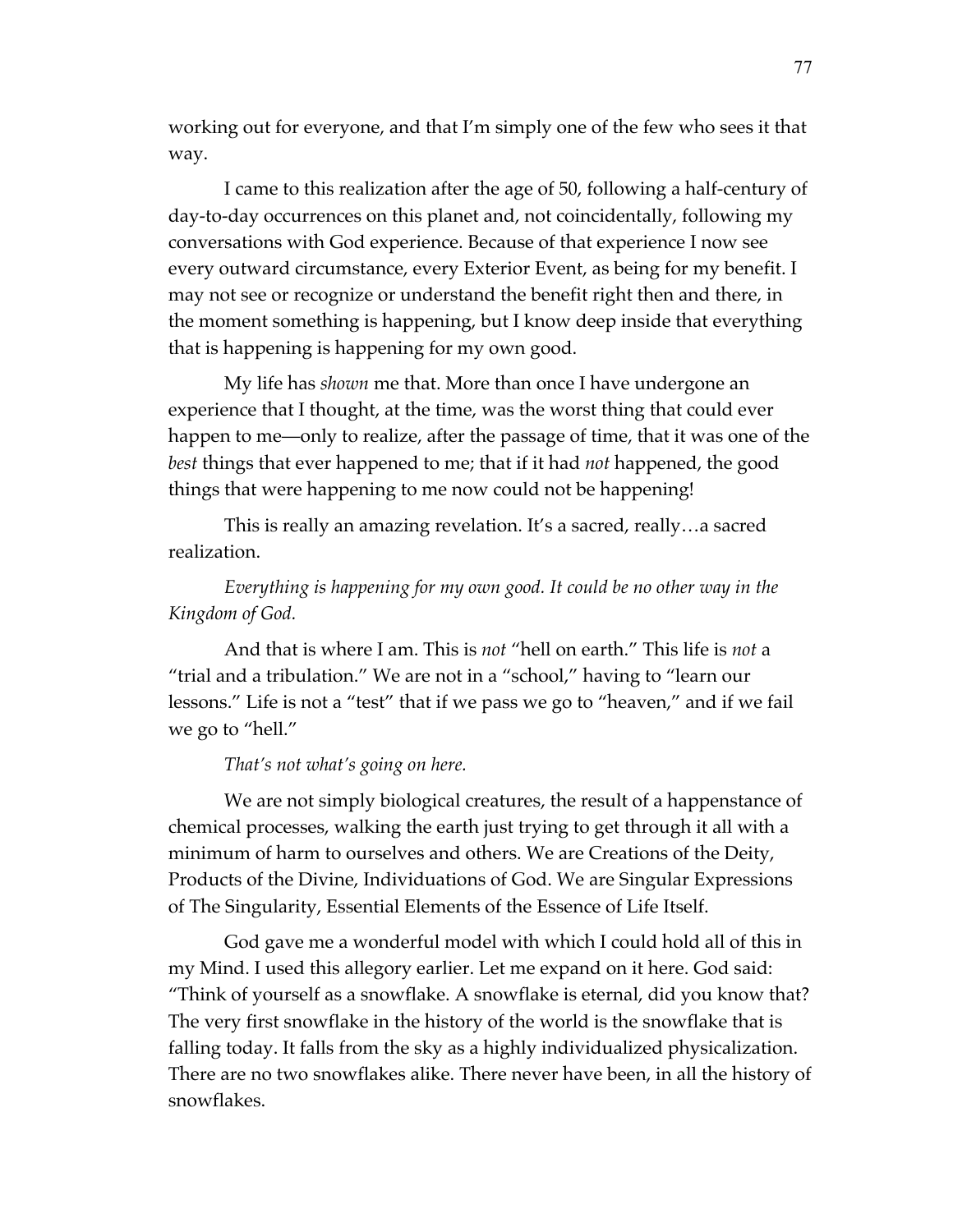"The flakes are awesomely beautiful in their individual design. No one who sees them falling from the heavens can fail to see their beauty. You run outside when you see snowflakes fall, beholding their breathtaking beauty.

"As they land, they merge with one another. You call a huge collection of them on the ground simply 'snow.' You don't say, 'Look at that big pile of snowflakes.' You say, 'Look at that mountain of snow.' You see all the individual snowflakes as One. And indeed, they are One with One Another.

"Soon the sun comes out and the snow melts, each flake disappearing, one by one. They don't, of course, disappear at all. They simply change form. Now they are water, rippling together in a sparkling puddle, or flowing together in a little stream.

"The sun continues to work its magic, and soon the water itself disappears. Or *seems* to. Actually, it, too, simply changes form. It evaporates, rising into the air as invisible vapors, and gathering there in such concentration that they are visible again—as clouds.

"As more and more vapors gather, the clouds become heavy with their moisture. Soon, once again, the moisture falls, raining down upon the earth. And if the temperature is just right, the falling rain turns into snowflakes again—no two snowflakes alike. Ever. In the history of snowflakes.

"And so, in the snow, we see the Cycle of Life and the Story of You.

"There was never a time when You were not. There will never *be* a time when You will not Be. You appear from the Heavens, physicalized as individual aspects of All That Is. While each physicalization is absolutely and gloriously non-identical, they are nevertheless All The Same Thing. And so they merge into a single essence, a particular life expression that you call "humans." Then, to the Heavens each Essence returns, once more *invisibleized.* You are not "no longer here," You are simply "no longer visible." Yet You exist, fully self-conscious and fully self-aware, until You return again to total visibility and full physicalization.

"And here is a great secret. You are never *not* 'physical.' You are sometimes simply *less* physical. Even as a snowflake is never not physical. When it is snow, it is physical. When it is water, it is physical. When it is steam, it is physical. When it is vapor, it is physical. When it is moisture, it is physical. When it is unseen and utterly invisible, it is physical. When it falls from the clouds as rain, it is physical. And when it hits the freezing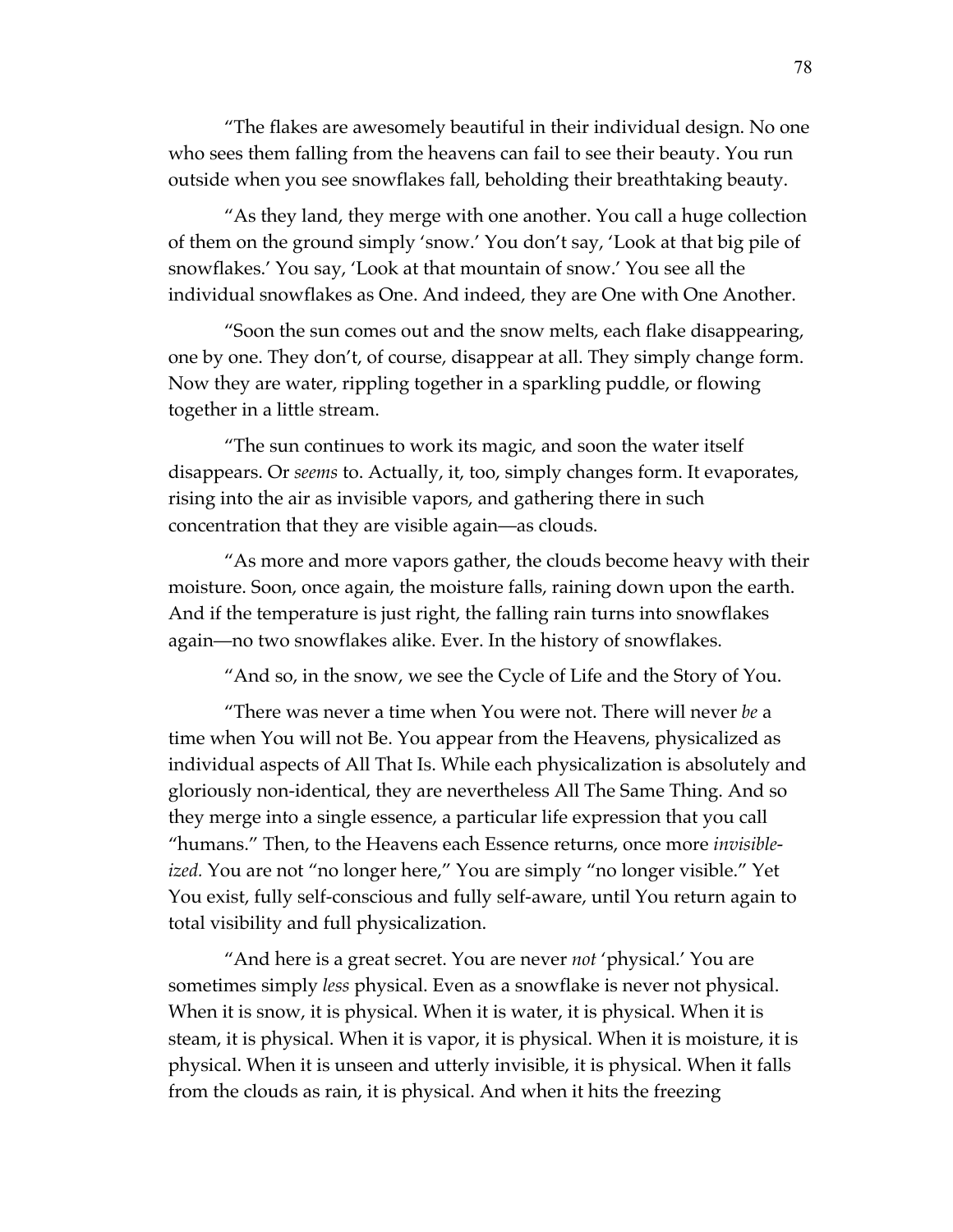temperature beneath the sunlit clouds, it crystallizes, becoming a snowflake once again. What a journey the snowflake has taken! Changing form, changing form, evermore changing form, finally returning as another snowflake, magnificently different from its earlier version, but still, in essence and content, exactly the same thing."

### **What does this have to do with 'work'?**

Now you may say, "Nice. Very nice metaphor. But what does this have to do with the Holy Experience and work?"

Fair question. For me, once I embraced this metaphor, I understood that it didn't matter what I did, I was always going to be *alive.* I would never die, I would merely change form.

Abruptly, I lost my fear of death. And then something miraculous happened. When I lost my fear of dying, I lost my fear of living.

Someone very wise once said, "All fear is a fear of death." Something or another is going to "die," and go away. It will "be no more." Yet when you realize that while everything ends (a point we made earlier in this book), everything that ends begins again as something new, you never again fear the loss of anything.

Not even *income.*

And that's when your freedom bell rings. Because when you are no longer afraid of the loss of income (nor of physical death, which could result), then the acquisition of income becomes a preference rather than a necessity.

Wow. When you *prefer* to live, rather than *need* to live, everything is different. You are no longer engaged in a process of Survival. You are engaged in a process of Celebration.

#### **From Survival to Celebration: the longest journey**

This is, in essence, the traveling path of life. We start out thinking that we have to survive, and basing many of our life decisions on that. Then, when we achieve the awareness that the struggle for survival *is not necessary*  because our survival *is guaranteed*, our decisions are based on something else: What will bring me the most joy?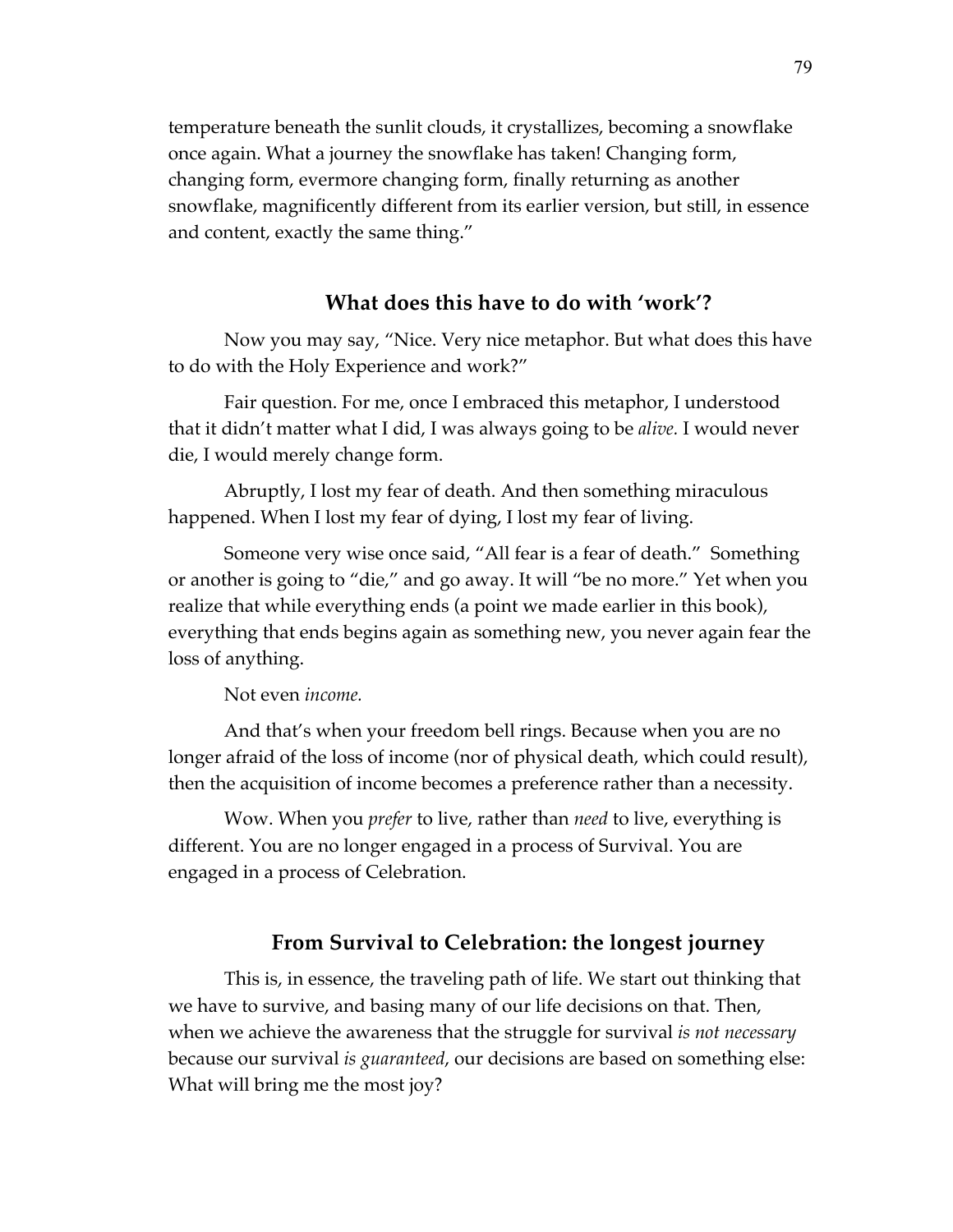What brings us joy, the highest joy, is self-expression. For it is through the fullest expression of Self that the fullest experience of Who We Really Are is achieved. And *that* experience is *what we came for!*

With this marvelous realization comes actualization. We become selfactualized beings. And two things happen at once. First, we never again "work" at a job we don't like. Second, we never again "don't like" a job at which we are working. That is because our "work" has become a "joy"—*even if it's the same job we had before.*

Why? How? Because we suddenly realize *why we are doing it.* We suddenly see clearly that we are not doing it because we *have* to, but because we *want* to; because it *serves* us to; because it is *a means to an end*. Our job is our tool. It is something we are doing in order to experience something we wish to experience.

This experience *is not mandatory.* We can have it or not, *as we decide.* So if we are choosing to have This Particular Experience rather than That Other Experience, how can we not be joyful, no matter what our job? Are we not getting our way?

This is a shift of attitude, not of circumstance. Nothing has changed, but everything is different.

This is when you will know you have had the Holy Experience.

## **The Holy Experience is when nothing has changed, but everything is different.**

What has been altered is not the Exterior, but the Interior. Now you are clear that you are *choosing,* and that nothing is being forced upon you, with regard to how you are experiencing Life.

### **Really? What about those who** *are* **being forced?**

Now I am clear as I write this that this idea, this attitude, could only be easily embraced by people who are living in a free society. For other human beings—many, many other human beings—who live under the rule of despots, who do not have access to any kind of real economic or occupational opportunity, talk such as what I have been rolling out here might understandably fall on deaf ears.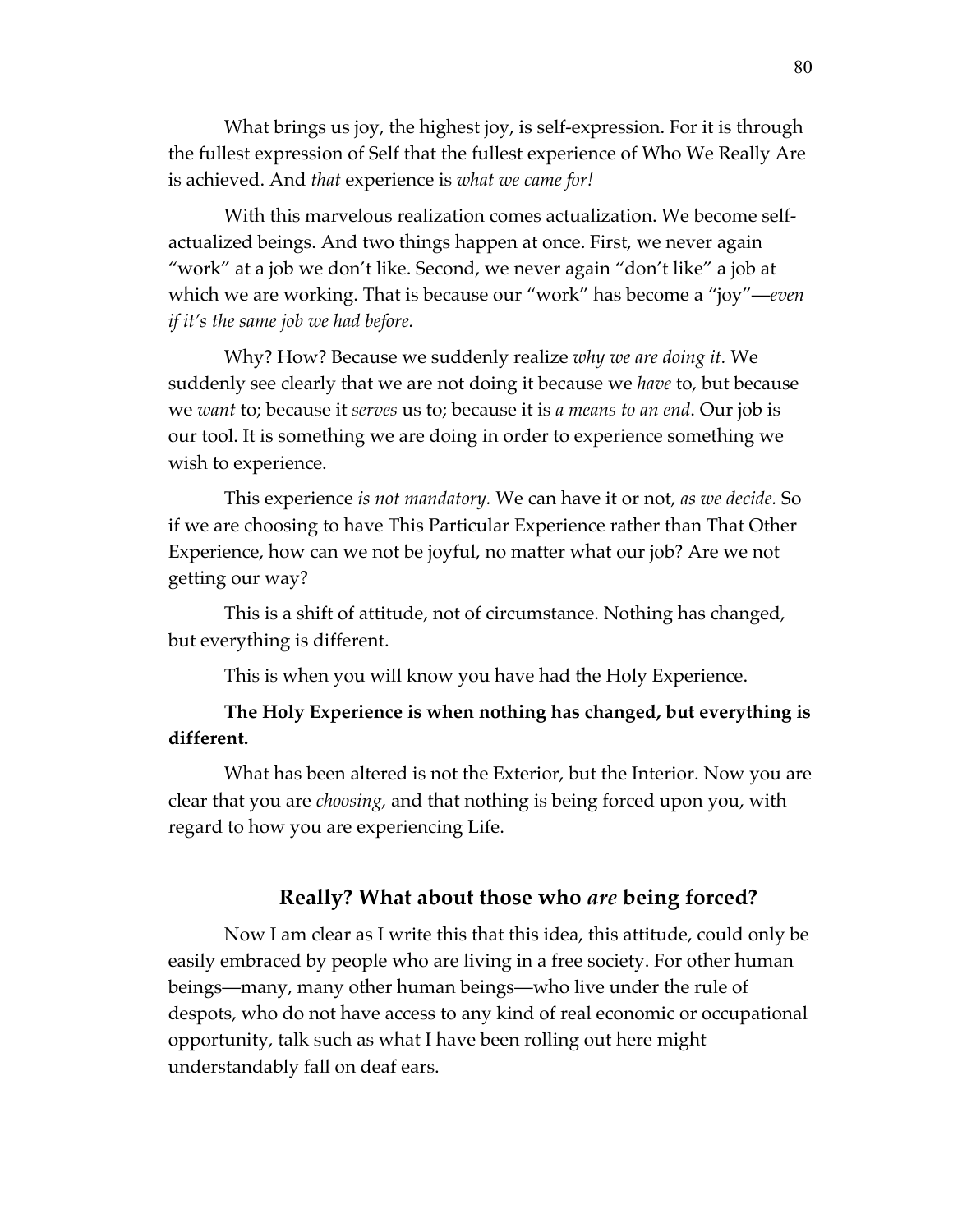"That's easy for you to say," those people might mutter. And in a human sense they would be right. Only from the standpoint of the Soul would any of this make sense in all human situations—even life under the thumb of a despot.

One would have to ask, from the level of Soul…Why has the Soul chosen to incarnate, to take a physical form, in a circumstance of such personal oppression? Could it be that the Soul knew exactly what it was doing?

Yet why would any Soul *do* such a thing on purpose?

Could it be that Souls who live physical lives of oppression or pain do so with the highest spiritual awareness and intention? Could it be that many who are doing so are doing it in order to give those who are not living such lives the opportunity to experience themselves as helpers, as healers, and perhaps even as liberators?

Could it even be that those who live such lives in the extreme allow themselves, at the Soul level, to endure such physical experiences in order to ultimately prove and demonstrate to the rest of us Who We Really Are? Could they be showing us that our Being is not merely a Body and a Mind, and that our physical suffering ends when the Body and Mind are raised to the highest level of awareness of our true identity?

Could this be what The Resurrection was all about?

Was what happened to Jesus something that Jesus had to endure, or something his Soul chose to experience? *Which was it…?* And if it was the second, was the Soul of Jesus *the only soul in the history of the world* to make such a choice?

I have been told that the answer to that question is no. I know it is difficult to believe, but I have been told that the answer is no. Many souls, I have been told, experience their own individualized persecutions and crucifixions—and for exactly the same reason.

Now this does not mean that we should ignore all suffering, look past all of another's torment, and proceed as if nothing bad is happening in the world. Quite to the contrary. All of the circumstances on our planet, all of the conditions of Life, are placed BEFORE us BY us (remember always: we are acting *co-jointly*; there is only One of us) in order that we may decide, express, and experience who we really are in relationship to them.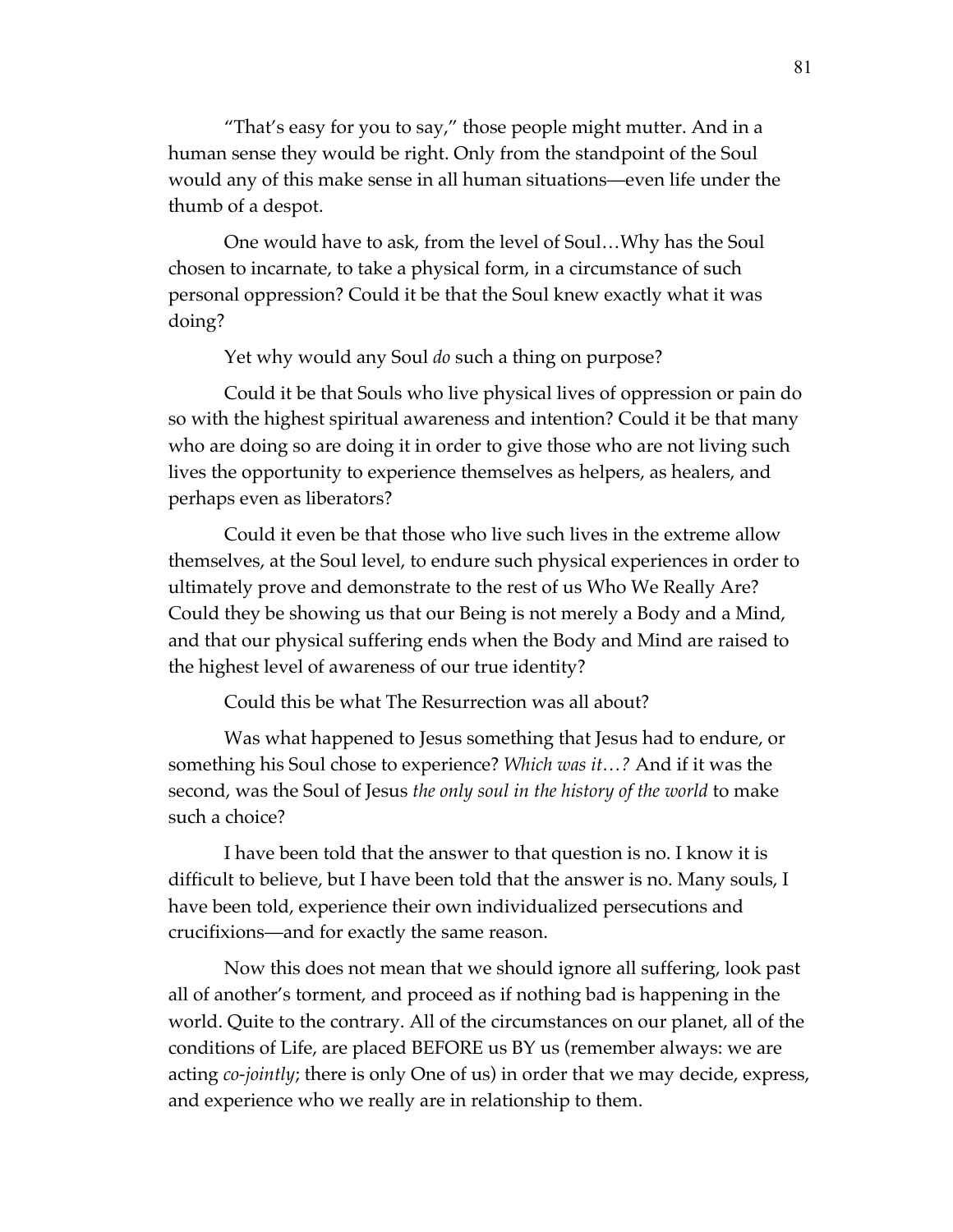Thus do those who suffer, and those who end the suffering of others, both experience Who We All Really Are.

I believe this is exactly what is happening here upon the earth. I believe that everything that is happening is happening perfectly so that all of us may awaken. I believe that many Souls are doing what you and I would call suffering and dying, so that all of us may have awakened, within, the Divine qualities of compassion, caring, forgiveness, understanding, patience, love, and, most of all, the Unity and Oneness of Life.

## **And now, finally, a word about 'suffering'**

To the unaware observer, this may seem like a cruel way for Life to inform Life about Life through the process of Life Itself. Why should people have to suffer in order to demonstrate to themselves or others Who They Really Are?

That is a salient and important question. It is a question that every thinking person must ask if these spiritual understandings are to have a leg to stand on.

The answer is found in *Conversations with God*, which tells us that, in fact, people *do not* have to suffer in order to demonstrate to themselves or others Who They Really Are. Suffering as a means of producing such demonstrations is, it turns out, a choice. Perhaps it is a choice that is made for emphasis, so that the Demonstration will not soon be forgotten. I do not know. I do not know the agenda of an individual Soul. I will agree that it is not a choice that most people make consciously. At the Conscious Level of Creation, most human beings would not choose to suffer. Yet CWG tells us that we are producing our reality at four levels of creation: Conscious, Subconscious, Superconscious, and Supraconscious.

It is within this larger context that CWG informs us that pain is an objective experience, and suffering is a subjective one. Pain is a physical phenomenon, and suffering is our thought about it.

Put another way, pain is simply pain, but if we make a judgment that it is not okay, not welcome, not acceptable in favor of a larger good, then it becomes suffering. Yet if we make the opposite decision—that it *is* okay, that it *is* welcome, that it *is* endurable for a larger good—then our suffering ends, even as the pain goes on. *Nothing changes, but everything is different.*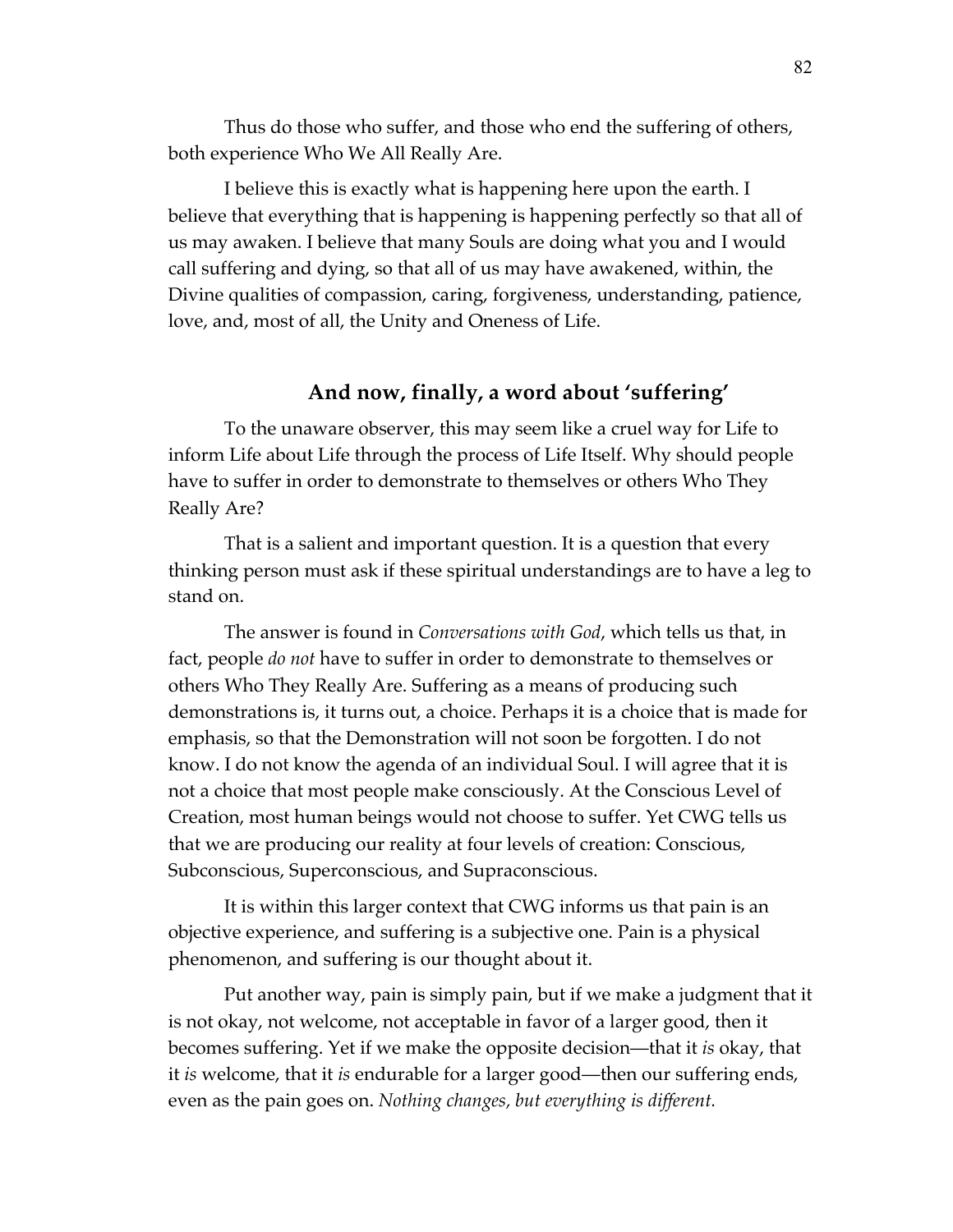There even come times in the experience of many when pain can actually be celebrated (believe it or not), changing its very definition from suffering to joy.

Anyone who has had an aching tooth pulled and endured the machinations of the dentist and the injection of Novocain, knows exactly what I am talking about. Many women who have given birth have lived this experience.

It is when we make this shift that we move from Survival to Celebration. From then on, nothing can touch us in a negative way. This understanding truly *can* "deliver us from evil. For thine IS the Kingdom, and the Power, and the Glory forever. Amen."

*Is it not written, "Ye are Gods"?*

## **When 'work' becomes 'joy'**

When we finally understand all that has been written above, we are in a position to make what we call "work" what we call "joy." The Holy Experience as it relates to your work life comes when you understand that no matter what you are doing to produce income, it is a joy because it *is*  producing income—and income, rather than lack of it, is what you choose. Therefore, you are *doing what you want to do.*

The Holy Experience expands when you realize that you can allow the flow of Life Force through you in the way that you find the most exciting and the most fun, without thought of "how much money you can make," and that you will still be alive at the end of the process. (Unless you're not, in which case it won't matter anyway.)

I was presented with a plaque many years ago by Rev. Terry Cole-Whittaker, a hugely popular and wonderfully wise minister who has been sharing life truths with thousands of people for many years. The plaque said:

> NEALE… YOU ARE ONE OF THE COURAGEOUS ONES: SOMEONE WHO HAS CHOSEN TO MAKE A LIFE, RATHER THAN A LIVING.

I never forgot that because it put the way I had been living, as well as what I am trying to say here, perfectly. It does take courage to make a life rather than a living. But it can be done.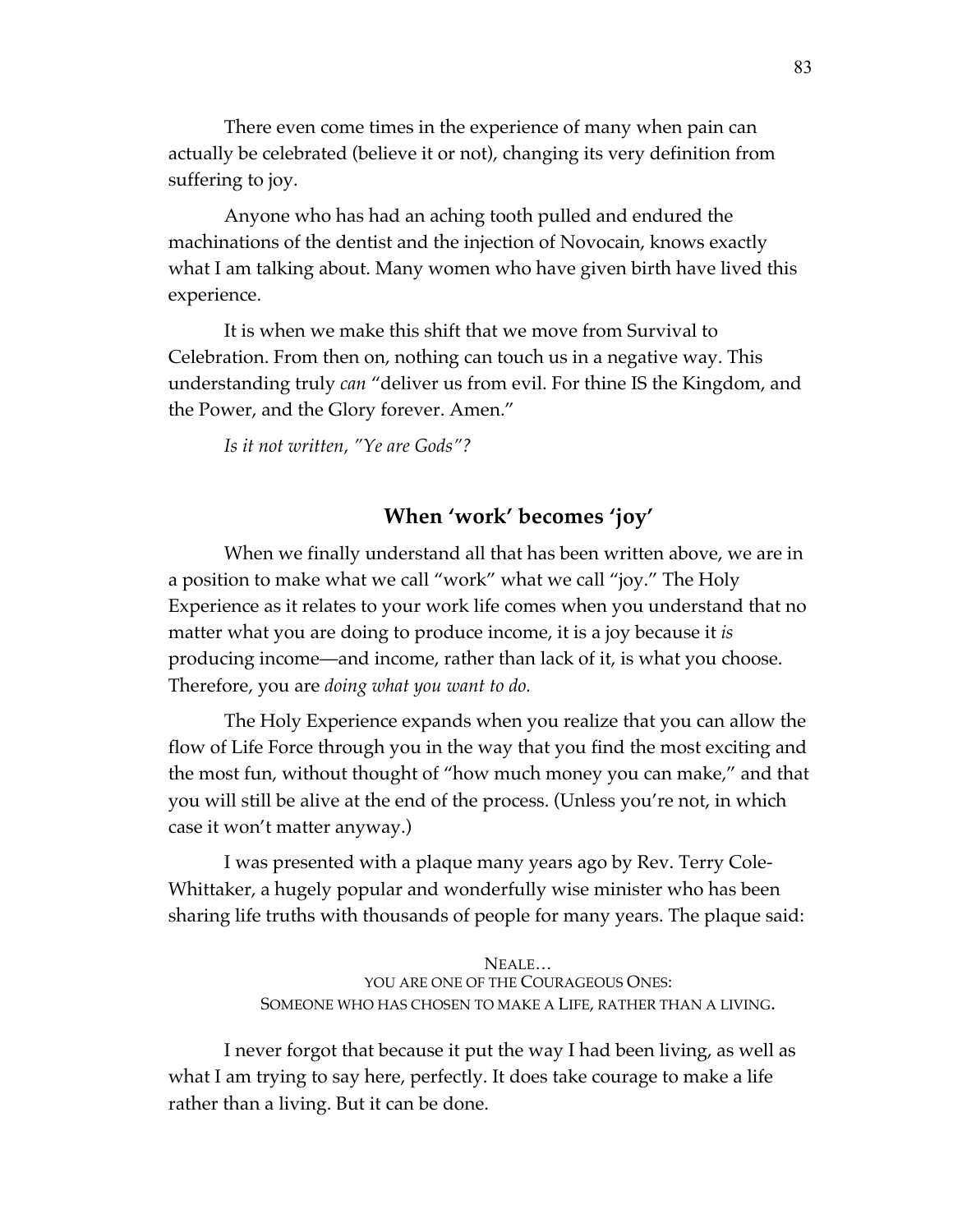It takes courage to embrace the notion that Life was meant to be happy, and that the activities of our life were meant to be a joy. The purpose of work is not to "earn" our keep, thus to "justify" our taking up space on the planet. God's love (and what comes with it, including a Good Life) is not something we "earn," it is something we *are given*. And we are given it freely, not only if we *do something* in particular (say a Rosary, bow to the east, fast, or remain chaste, or travel to Mecca, or chant, or whirl like a dervish, or take a vow of poverty, or "go and sin no more").

The purpose of work, as is the purpose of all of life, is for us to announce and declare, express and fulfill, become and experience Who We Really Are.

There is no other reason to do anything. Knowing this is the Holy Experience.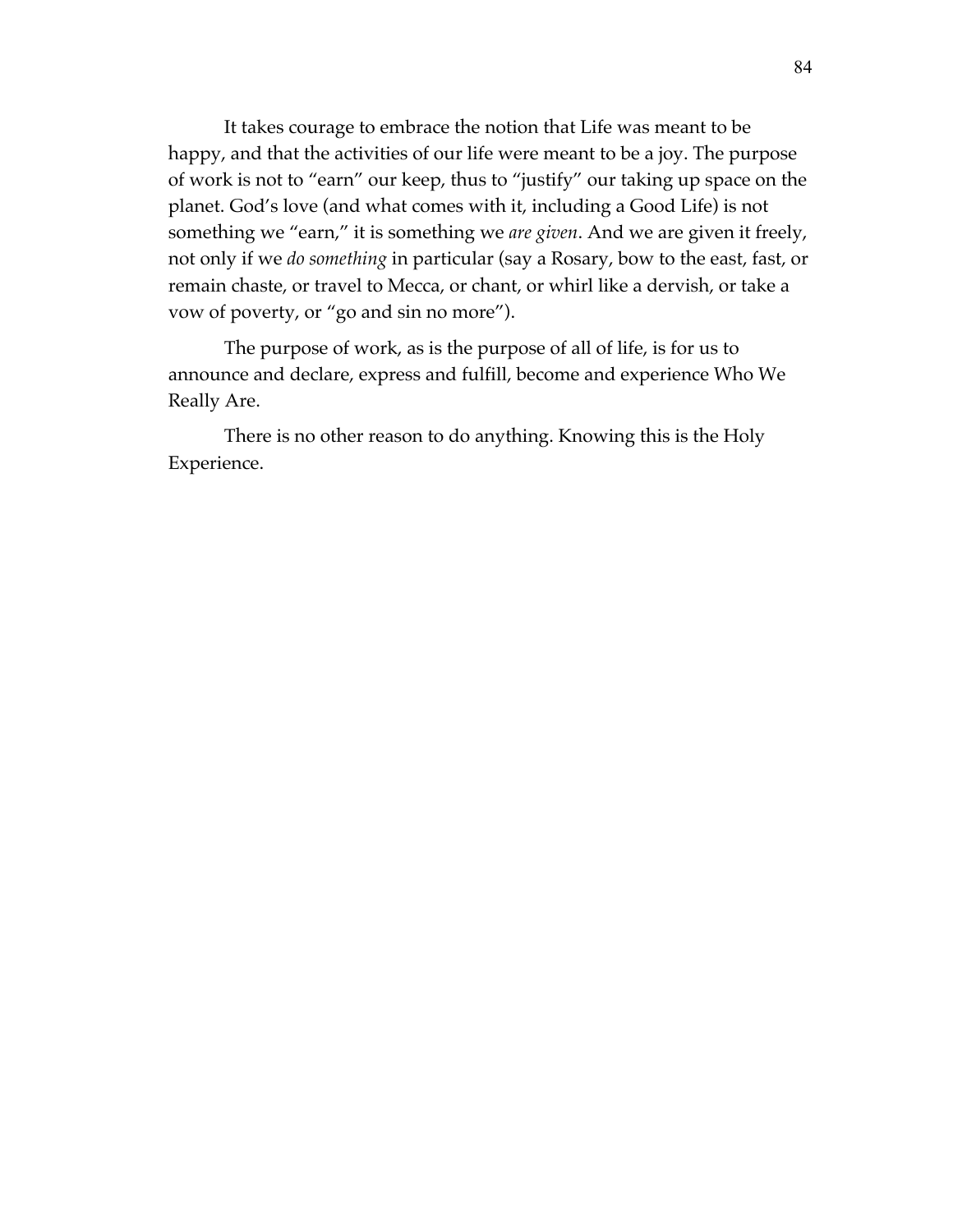# **The Holy Experience** *Chapter Fourteen*

I said in Chapter 10 that we were going to break down the average person's life into five distinct areas, then use these chapters to explore each of them as they relate to the Holy Experience.

Loosely, most people's lives might be broken down into these areas or situations:

- 1. Yourself
- 2. Your significant other
- 3. Your family
- 4. Your work or chief activity
- 5. Your larger life in the world

In Chapter 10 we looked at the Holy Experience and yourself. In Chapter 11 we looked at the Holy Experience and your significant other. In Chapter 12 we looked at the Holy Experience and your family. In Chapter 13 we looked at the Holy Experience and your work, or chief activity. Now let's look at the Holy Experience and your larger life in the world.

The most amazing message I ever received in the *Conversations with God* dialogue consisted of six words. In just a half dozen sounds I was given everything I needed to know about the experience I was having on the earth.

I was in a deep place of wondering why, up to that point, my life was not bringing me the happiness I was seeking, even though I was almost always doing work that I loved to do, being with significant others that I loved to be with, and enjoying a family that I loved to enjoy.

"What is wrong with me?" I asked God. "Why can't I be *happy???"*

"It's all very simple," God said. "You think your life is about you."

I wanted to know what God meant. What was God saying? Then I heard the six words that changed my life,

"Your life is not about you."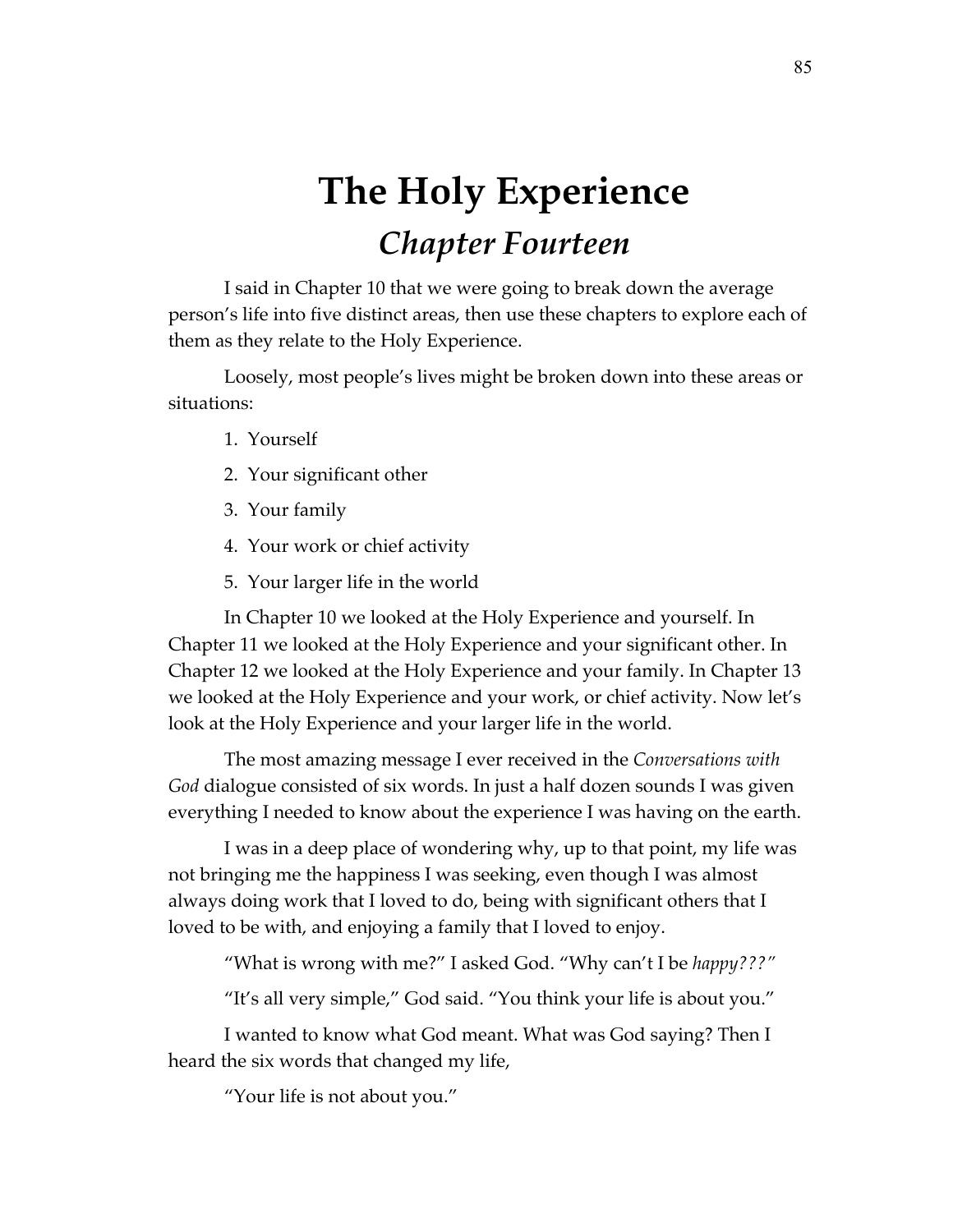*Then who, pray tell, is it about?* I wanted to know.

"Your life is about everyone whose life you touch," God told me. "And it is about how you touch them. How you touch them determines how you experience your Self—and how you experience your Self determines how happy you are."

In this sense, my life *was* about me…but in a "reverse English" kind of way. I was to pay attention to myself by paying attention to others. I was to help myself evolve by helping others evolve. The fastest way for *me* to be happy was for me to make *other* people happy.

Now before I go any further, a caveat, please. This does not mean that you must focus on making other people happy to the *exclusion* of yourself. When making another happy is at the cost of you being unhappy, you are defeating your own purpose. So we are not talking here about rolling over and playing dead, or turning yourself into a carpet to be walked all over.

If another person will simply not *receive* the gifts you find joy in giving—or worse yet, receives them and takes advantage of them, then treats you without respect or kindness—you may wish to continue giving to that person, but in another way. Such as, for instance, giving them their freedom to pursue a close-knit relationship with another.

There are nearly 7 billion people in the world, and you are not required to continue endless giving to a person who does not value, appreciate, or honor your gift. Of course, you are not offering your gifts *in order* to be honored. You are offering your gifts in order to experience and express a part of yourself that speaks of who you are. Yet if who you are is not valued, but ignored or abused, then you actually hurt, rather than help, the person to whom you are giving your gift—for you have taught them that the way to continue receiving the best from others is to return their worst. And this is *not something that you want to teach anybody*. It is actually *unkind* to teach someone this.

But do not worry. As I said, the world is filled with people, and my life experience has shown me that the vast, vast majority of human beings receive gifts with gratitude, and act as wonderful mirrors for those who offer them.

There is a reason that taking the focus off of myself and placing on others has worked so effectively in changing my life. The reason is that there's no such thing as "other" people. Everyone else is *me*. We are all one.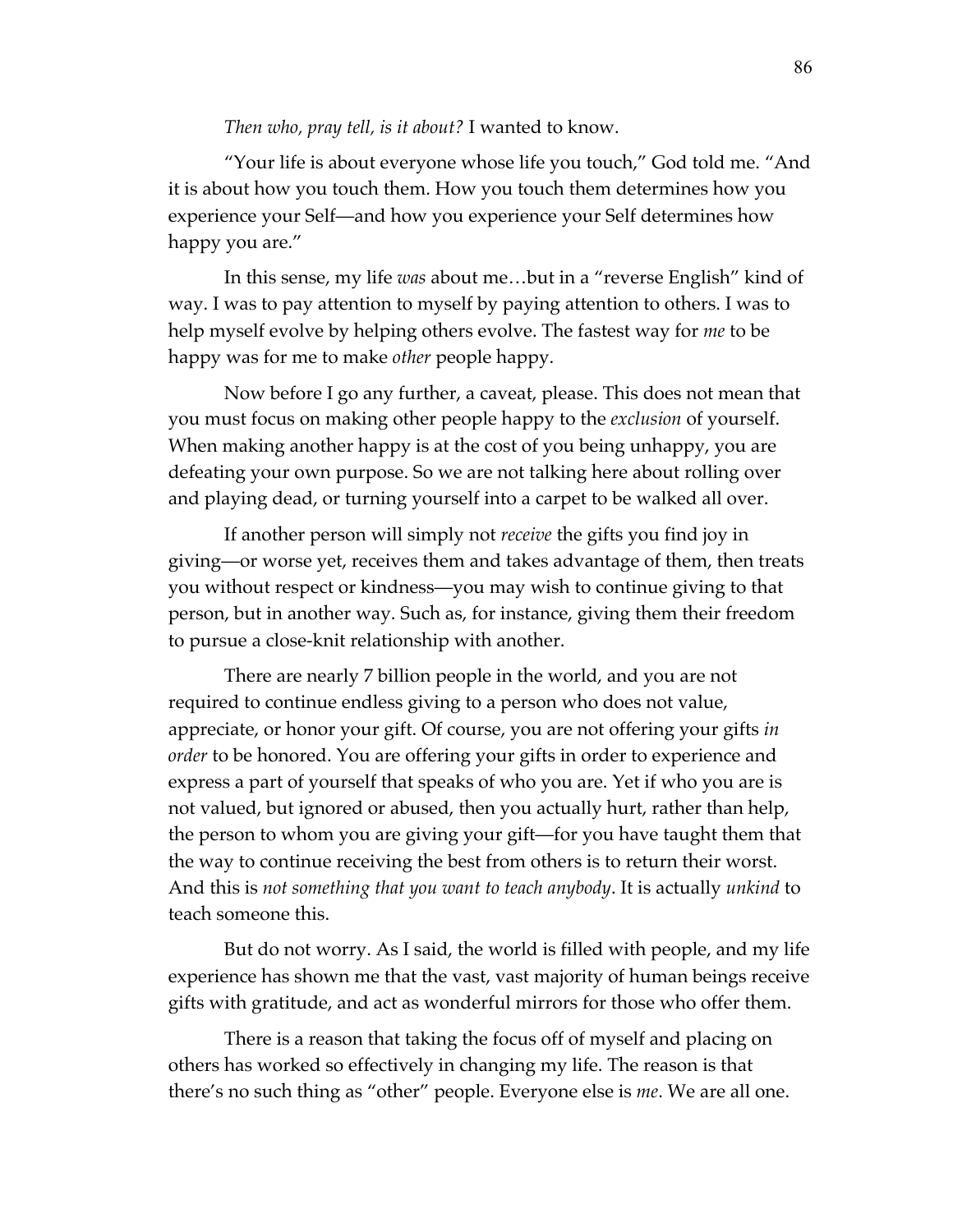Separation is an illusion. No one is separate from anyone else. Therefore, what I do for you I do for me, and what I fail to do for you, I fail to do for me. What I give to you I give to me, and what I fail to give to you, I fail to give to me. What goes around comes around.

As noted above, you may not always receive it in return from the exact person you gave it to, but in the overall scheme of things Life will bring to you—sometimes from totally *unexpected* sources—what you bring to it.

## **Turning outward won the prize**

As soon as I turned my life outward—worrying very little about how a thing affected me, or how my life was going, or what I imagined that I needed, but focusing outward instead, looking to see if there was some place or some way in which I could offer my gifts to bring help or joy to others—I found a pathway to real happiness and genuine inner peace.

That wonderful spiritual teacher of mine who I mentioned earlier, the minister named Terry Cole-Whittaker, once asked a room full of people, in which I was seated: "What would you do if you felt that you were through with you? What if you were finished, and God told you there was nothing more you had to do to make yourself better, or more perfect? What if God said you are fine just the way you are, that you are perfect in God's eyes just the way you are showing up right now. Then what would you do? What would you work on? What would you tell yourself you had to 'fix' over there, or heal about yourself, or accomplish in order to feel 'whole'?

"What if you didn't have to go to one more workshop, attend one more seminar, hear one more sermon, or read one more book? What if God said, 'You're done! You've got it.' *Now* what will you do? If you had nothing you needed to do to 'fix' yourself, if someone told you that your life is perfect just the way it is, what would you do then?"

Well, Terry said, you might just decide to reach out and see what you could do to help *others* realize the same thing about themselves. And in that moment your whole experience of yourself would shift.

It is clear to me upon reflection that Terry understood, at a very deep level, what God said to me several years later in those six words…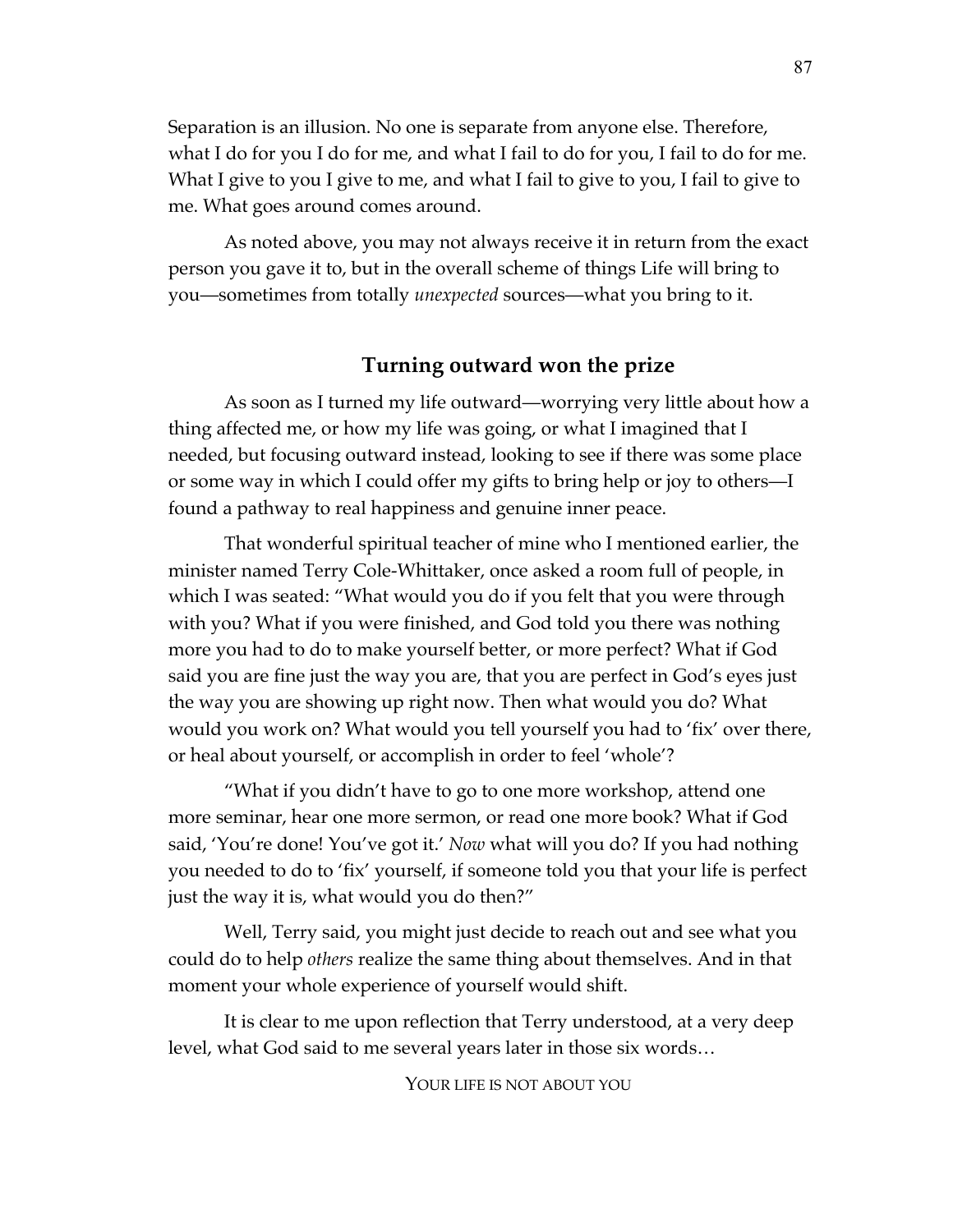Powerful, powerful words. Life *changing* words. And when I embraced those words, and all they brought when put into action, I had given myself the Holy Experience as it relates to my larger life in the world.

How? By giving me a direct experience of Who I Really Am. And that is what I came here for. That is what I'd been yearning for. That is what I had been searching for, hoping for, working for. I just didn't know how to *produce*  that experience in my own reality.

Until I did.

Until God gave me the clue, in those six words.

## **Changing priorities**

With the adopting of that message as my personal mantra (switching the words to the First Person: *My life is not about me*…), I quickly found my personal priorities changing. No more was I concerned with when I was going to have my next happy moment, but when you were; how I was going to feel the most joy, but how you were; whether I was going to find real peace and honest, true love, but whether you were.

Of course, you can only imagine what this produced in my life. Suddenly, everything I had spent years "efforting" for came flowing to me easily. I took special note of the CWG message: BE THE SOURCE. I was advised by God to no longer be the Seeker, but to be the Source in the life of another of that which I had been seeking in my own life.

"What flows through you, sticks to you," God said, and *I got it!* I got the message!

God has been sending this message to all of us through all of God's messengers from the beginning of time, of course. I just had not been listening.

Looking back on it now, I see how this message has been delivered to me in my own childhood faith tradition: *Do unto others as you would have it done unto you.* I just interpreted it differently. I thought that meant, if you want others to treat you well, treat others well. It does mean that, of course. But it also means a great deal more. It also means: When you cause *others* to have the experience that *you* wish to have, *you, too, must eventually have it.*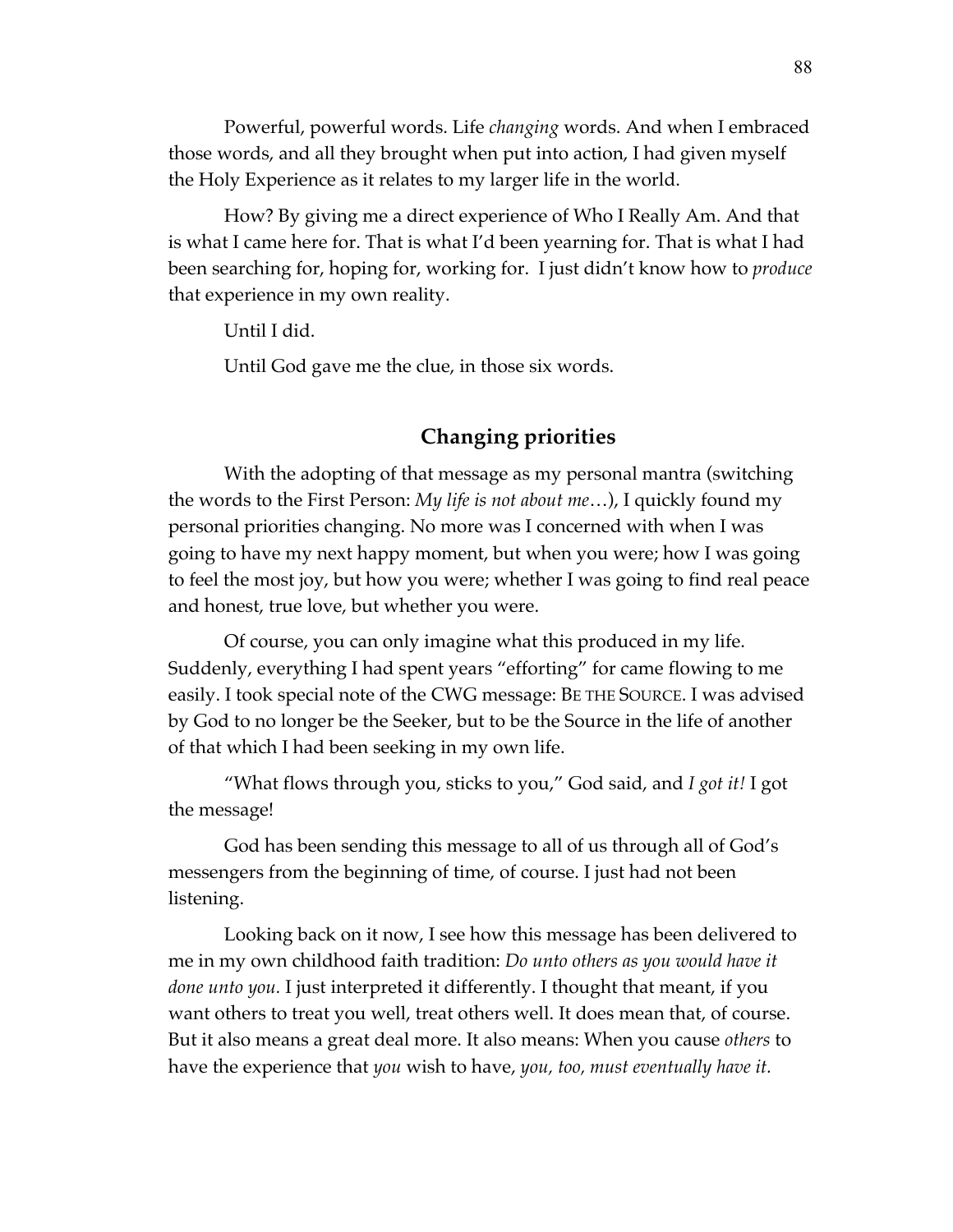This will be true for the simple reason that *you cannot give away that which you do not have.* The very act of giving something to another causes you to notice that you *have* it to give—*and that you had it all along.*

Now, all at once, everything began making sense to me—including the teaching that none of us is really "creating" anything, but merely noticing that it is already there.

#### **It doesn't end there**

The Holy Experience is what results when you notice what is already there in your life, and step into the *demonstrating* of it as you walk through your daily moments. Everything shifts in those moments, because you are experiencing them in a new way. *Nothing has changed, but everything is different.*

And don't be surprised if it doesn't stop there. For once you have embraced the Holy Experience in your larger life in the world, your life in the world becomes larger.

People—in many cases total strangers—will begin to notice you. Your own inner guidance will lead you to grander and greater expressions of your wonderful Self. You'll find yourself doing all sorts of things you might never have thought you'd be doing…or could only have dreamt of doing before now. Like writing poetry (and having it published), or taking up photography (and having people asking you for your pictures). Like running for office, or joining the hospital board. Or picking up a musical instrument. Or starting a business focused on bringing benefit or beauty to others. Or singing your song and dancing your dance in the wondrous way that is perfectly suited to you and only you…as the only snowflake quite like you in the Universe.

Suddenly you won't worry about what you can get out of it, but of what you can put into it—so that *others* might get as much out of it as possible. Making money at it won't matter. You'll find time to do what you find joy in doing, to offer what you find your bliss in offering, and the job you hold in the work-a-day world, if the two are not one and the same, will facilitate your bringing your gift—which will make *that job* a joy as well, for you will see it as supporting you, rather than stopping you, in presenting the most special part of you to the world.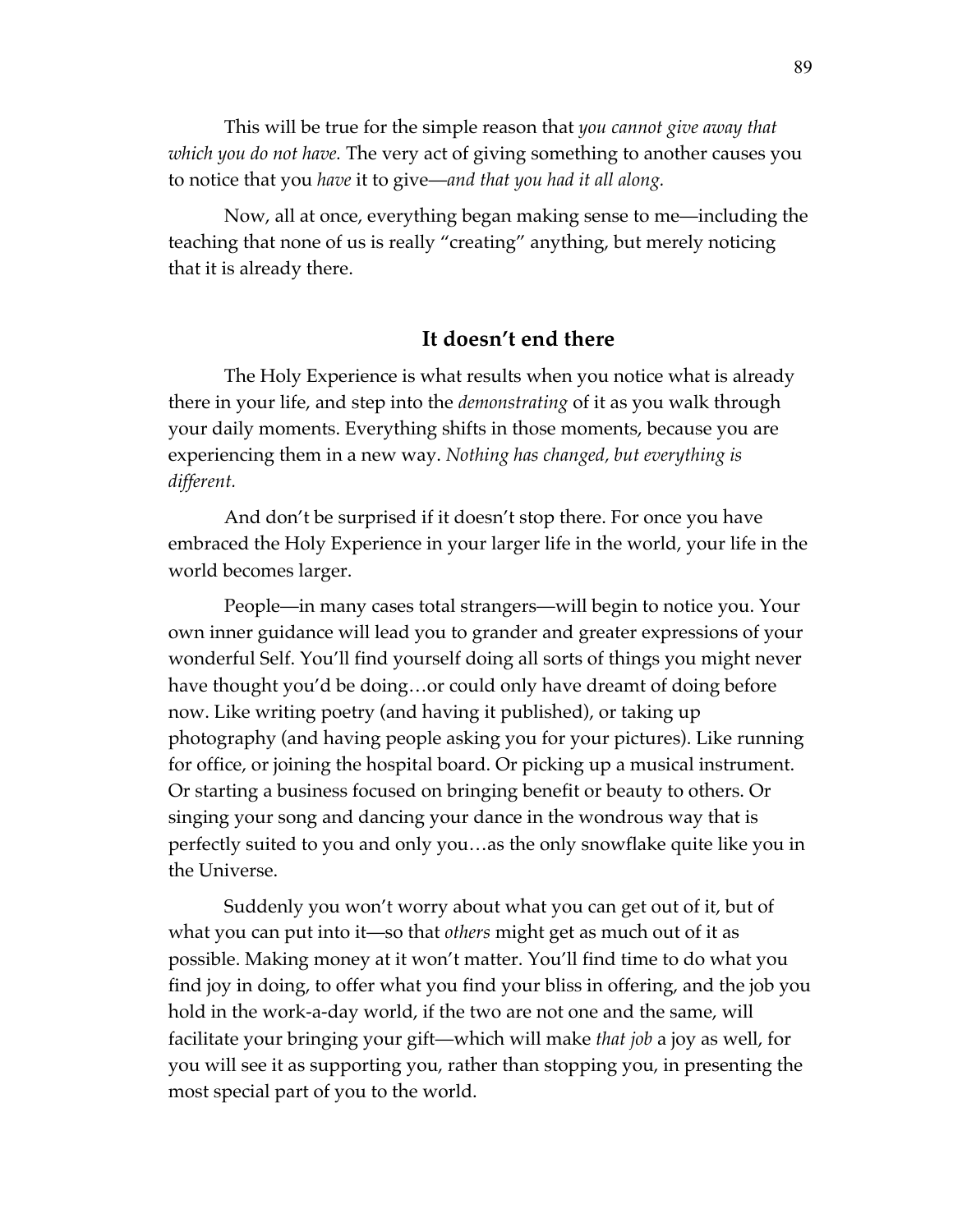And do not be surprised if after a little while your whole life is turned around and your joy *becomes* what you do in the world that produces income. Because this is what the Holy Experience can produce in your larger life in the world. A complete turn-around.

Take it from me.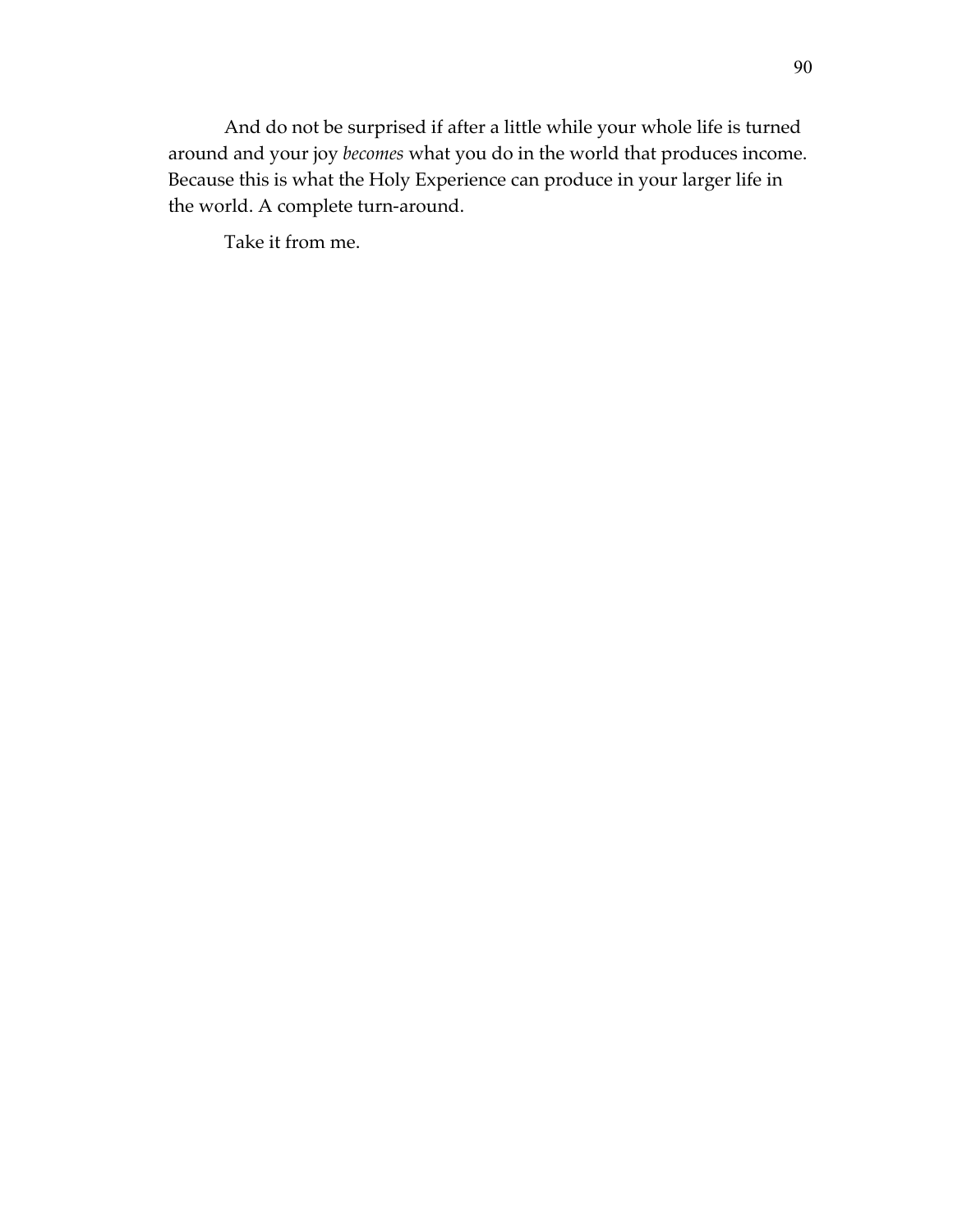## **The Holy Experience** *Chapter Fifteen*

There are many situations in which you may choose to have the Holy Experience. Now that may sound like a strange thing to say, so let's take a look at it.

At first, it may seem strange to speak of the Holy Experience as something that you "choose to have." Most people think of things that are holy as things that are rare. Or at the very least, not controllable in the first person. That is, they do not see themselves as being *at cause in the matter.* 

In fact, they are. We all are. All of us. We are "choosing to have" all of the experiences that we are having, moment-to-moment. Remember that an Experience and an Event are not the same thing. An "Event" is something that is occurring in your exterior environment. All Events are co-created by the lot of us. An "Experience" is something that is occurring in your interior environment. All Experiences, without exception, are created individually, each human being producing their own Reality.

The proof of this is that three different people can participate in, or witness, the same event and *all three can have a different experience of it.* This is what is meant by the New Age teaching: "You create your own reality," which I will go into in even more useful detail in the next chapter.

You *do* create your own reality. You do this by how you interiorly hold the Exterior Events that are created co-jointly by every person who is touched by them.

What kind of reality you create around the Exterior Events of your life depends on whether you use, as your tools of creation, only the Mechanics of the Mind, solely, *or* the Mechanics of the Mind *and* the System of the Soul, together. When you combine with Wisdom of the Soul *with* the Data of the Mind, rather than relying on the Data of the Mind alone, you expand the data itself, giving you much more information to choose from as you "make up your mind" about what is going on, or has gone on, around you.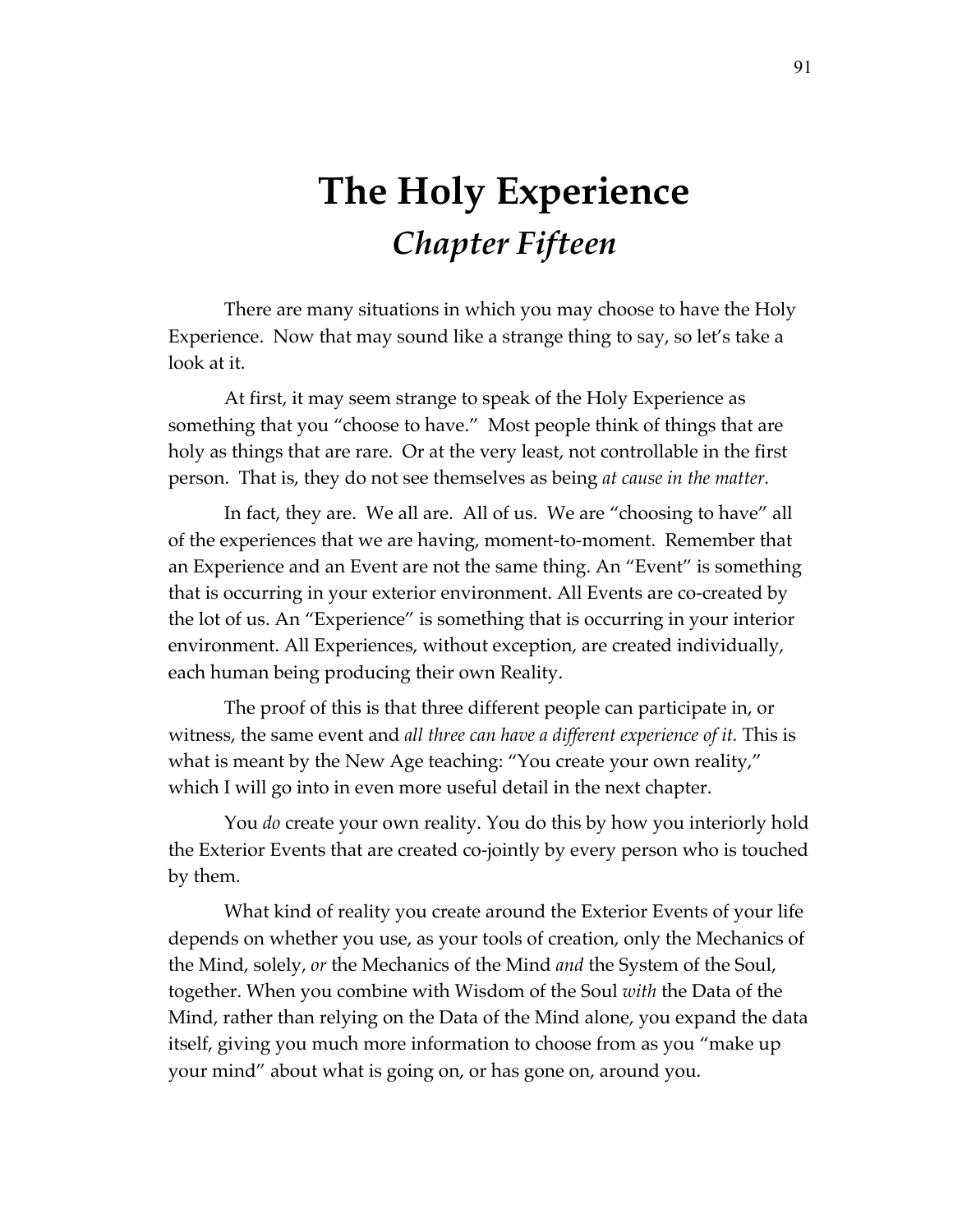For instance, right now you get to "make up your mind" about the fact that the beginning of this chapter sounds suspiciously like the beginning of a chapter you've read before—namely, Chapter Ten—and you get to create your own Reality around that.

It is intriguing that the two chapters start out nearly the same way? Is it boring? Do you think that the author made a mistake? Do you assess that he did it on purpose? If so, why?

All of these thoughts will be your own. The Exterior Event has been created by the two of us. I wrote the beginning of both chapters, and now you have read them. So that's a co-creation. What you *think* about the two chapters starting out the same way is up to you. In this way you are indeed "choosing to have" all of the experiences that you are having, moment-tomoment.

## **Do you live in a world out of control?**

It is sometimes assumed that you have *no* control over exterior conditions, circumstances, or events—and I know that it can very often feel that way—but, in truth, as I hope I have just shown, you are *co-creating* them with others in your life—remembering, of course, how we are using the word "create" as a synonym for *remember.* 

*(To recap: When you "create" things you are actually remembering, or becoming aware of once again, what always was, is now, and always will be. Your awareness expands to the boundary-less place beyond Time and Space, into the spaciousness of all the When/Wheres of Existence.)* 

Within that context, you "created" (remembered) *this*. This very moment. And the first words of this paragraph were meant to *illustrate* all of this for you.

This is what *déjà-vu* is all about—and if you experienced what seemed like a bit of "Hey, I've been here before" as you read the opening of this chapter, it is because you were meant to. It was co-created to *produce* that experience.

Just like the script of your *life.*

You have co-created the *outward circumstance* called repetition in order to create the *inner experience* called understanding*.* It is for this purpose that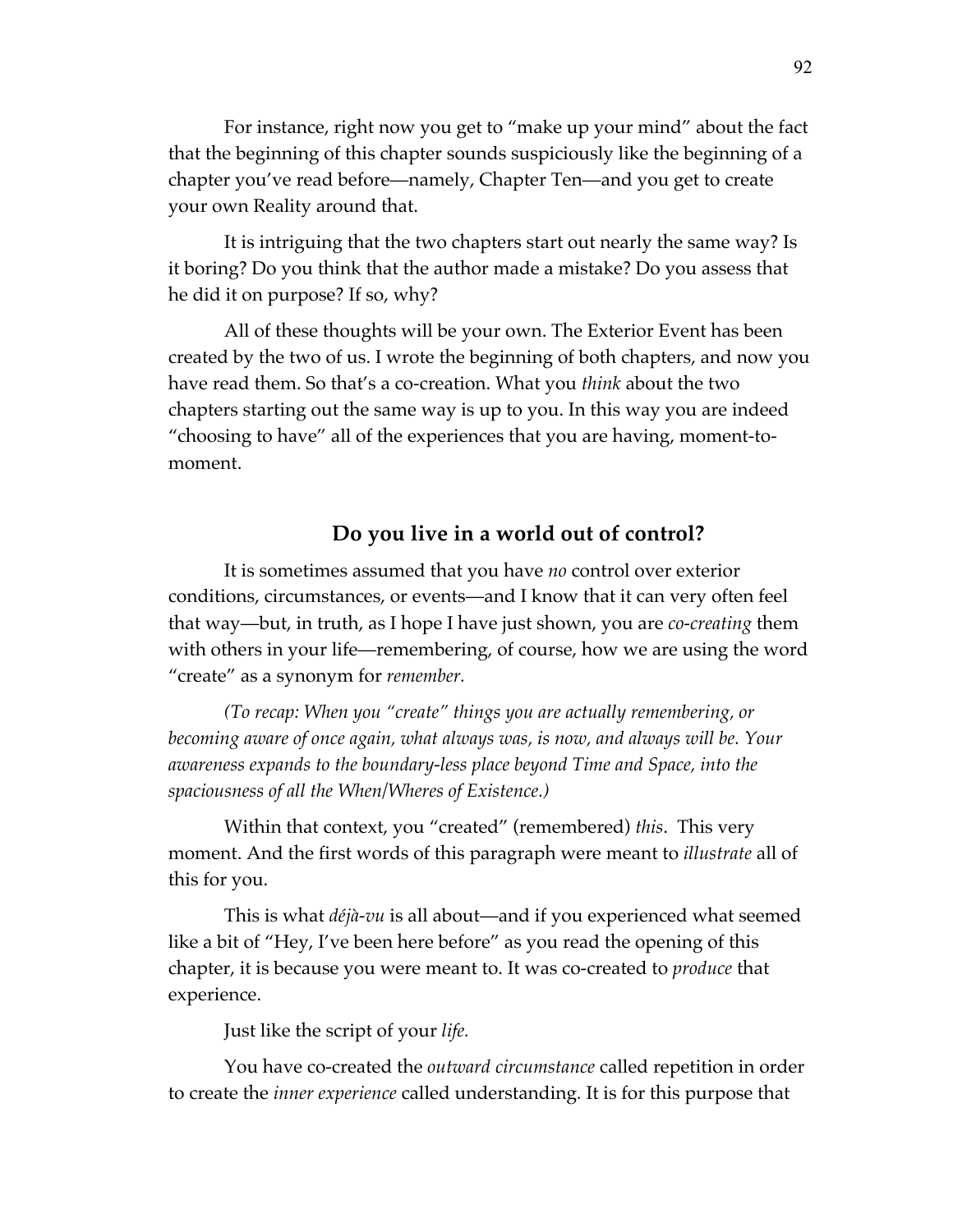you are creating, one by one, all the conditions, circumstances, and events of your life.

This is a very difficult thing for many people to believe. It is a challenging concept to embrace, a transforming understanding to accept. When you accept this understanding, you accept Who You Really Are. And that IS the Holy Experience.

There is no other.

When you fail to accept this understanding, you fail to accept the Truth about your Self, and then you live the lie about you. Your whole life becomes a lie, as one falsehood feeds and perpetuates another.

## **Escaping the world of duality thinking**

The initial step to Mastery is the acceptance of this Divine Truth at the first level. If you cannot accept that you are co-creating all of the conditions, circumstances, and events of your life, at least accept that you are creating your experience of them. You, and you alone, are deciding how you *feel* about them. No one else can tell you how to feel about anything. Surely that is undeniable.

Any delivery person can leave a package at your door. They cannot require you to take it into your house. You do not have to do so if you do not wish to. You can leave it on the front stoop.

So when a person brings a package of Anger to your door, leave it on the front stoop. Do not take it in. When a person brings a box of Rudeness to your door, leave it on the front stoop. Do not take it in. When a person brings a container of Unkindness to your door, leave it on the front stoop. Do not take it in.

 Deciding how you wish to feel about whatever is happening around you, and then *causing yourself to feel that way*, is the first step to Mastery.

("I wish I wouldn't become so upset every time she's late getting ready for us to go somewhere. I wish I could remain calm and loving and accept this part of her…"—"I wish I could learn to deal with disappointment better. I wish I could just be philosophical about it…"—"I wish I could stop being so hurt when someone else has been sarcastic with me…")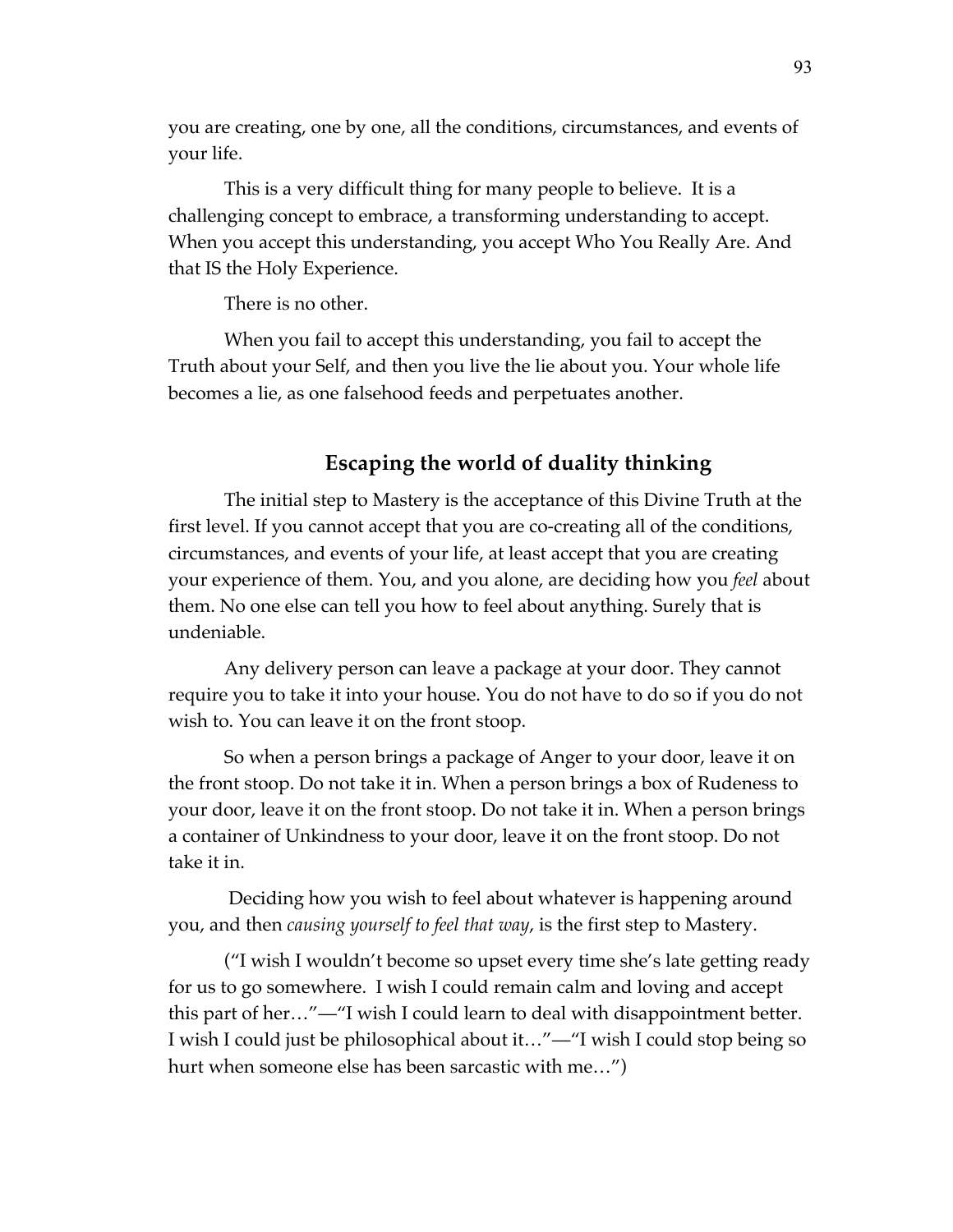These are all common self-wishes. You can make such wishes come true. Always, always, always remember: Your "experience" of something is how you feel about it. And how you feel about anything is something that you can (and do, whether you know it or not) control.

In the world of Duality Thinking (which is the world in which most of us live), you could imagine that somebody else is "doing something" to you, or that some seemingly uncontrollable outward condition has been encountered by you, without you having had anything to do with it.

Such a thing is impossible, given that Duality is not the Reality, yet in the world of our illusion such impossibilities can seem very real.

The world of Duality Thinking says that there is YOU and IT, or YOU and THEM. In the world of Non-Duality Thinking (which is the world as it is, and the world in which Masters live) there is only YOU and US. There is nothing else *but* US, in differing form.

If there is only US, then nothing can be happening TO us, and everything must be happening THROUGH us. Nevertheless, an event could have the *appearance* of happening TO us—in which case "us" changes to "you" very quickly in our thinking. Especially if what is happening is what one would call a negative event, it will be nearly impossible (depending upon one's level of mastery) to stop from thinking of oneself as the victim, rather than the co-creator, of a present situation.

*This is what occurs when, in your thinking, you separate your Self from the Us that is the Only Thing There Is.* 

It is this "victim consciousness" that prevents you from having the Holy Experience. Remember that it has been said: The Holy Experience is nothing more than the immediate experience of Who You Really Are.

Who You Really Are is The Co-Creator. That is your True Identity.

When you are choosing to experience yourself as the victim of any condition, circumstance, or event you, in effect, deny your True Identity and prevent yourself from having the Holy Experience—much less changing the condition, circumstance, or event that is occurring outside of you.

You can only change the condition, circumstance, or event that is occurring outside of you when you take full responsibility for having cocreated it to begin with. This is something that even you know at a very deep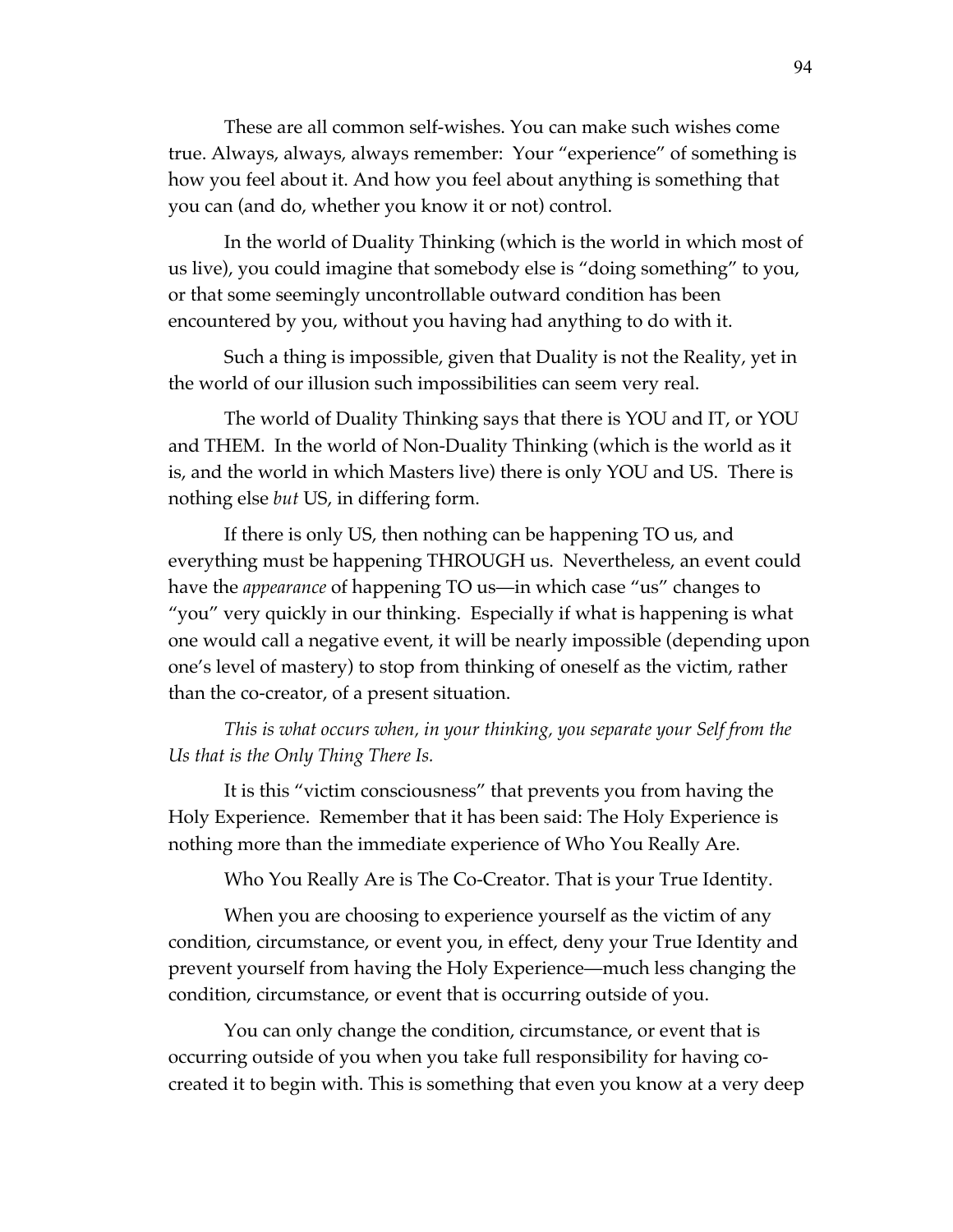level. The limited understanding of humans does not prevent us from seeing this. You know intuitively that you cannot easily change what you consider to be the sole creation of others, but you see just as clearly that you *can* change what you and others have put into place *together*.

("I may not be able to do much about what you have done, but I can do something about what I have done.")

Herein lies the key to all physical manifestation. It is the acceptance of responsibility for all the events of your life as co-creations. To take such collaborative responsibility is a sign of spiritual awareness. You have become conscious of the role that you and others are jointly playing in the process by which humanity is expressing and experiencing itself, individually and collectively, so that God may know Itself wholly and completely.

Because I consider this to be one of the single most important understandings to which any human being could come, I am going to devote another whole chapter here to it. Please indulge me, because it took me the better part of 50 years to get this, and I would really like to see if even further elaboration might cut short that time for you, yes?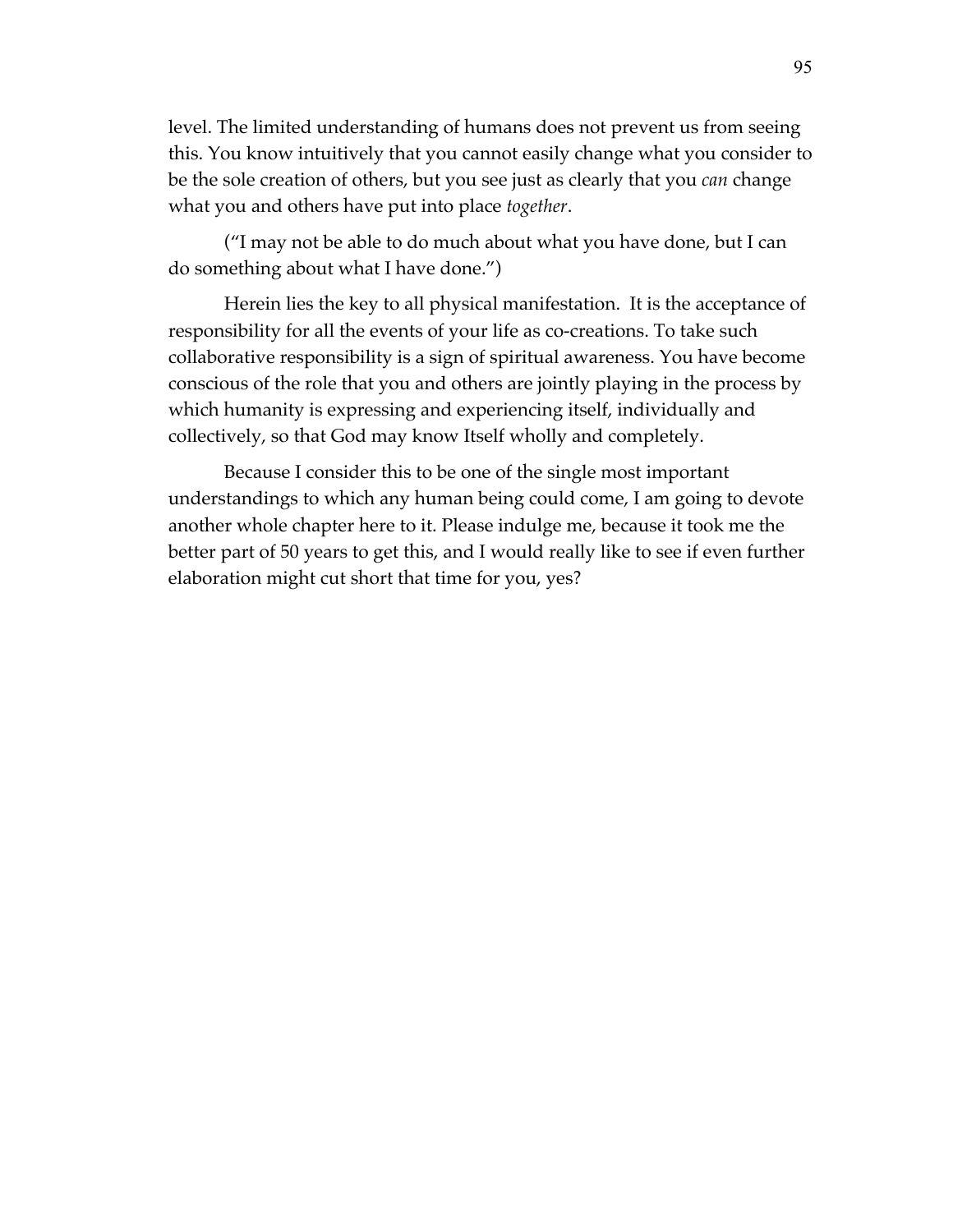# **The Holy Experience** *Chapter Sixteen*

The message that for many years spiritual teachers have been sharing—that "you are creating your own reality"—can be a dangerous teaching if it is not fully explained. And so, to reiterate…

There are two things you must know about the "you create your own reality" teaching.

- *(1)* First, it must be explained (as we have done several times here now) that you are not in "creating" anything, but merely noticing or remembering its existence, then, by *focusing* on it, calling it forth as a "manifestation" from the Field of Infinite Possibilities that is the Always Now/Always Here of things. What you *are* creating is your Interior Reality of these manifestations*.* It is in *this* sense that the statement "You are creating your own Reality" is true.
- *(2)* Second, you must understand that even what we *call* the act of "creating" the Exterior Events of our lives is not something that anyone is doing alone. No Exterior Event in Physicality is created by any single individual. Such a thing is impossible.

These two little points are not "little" points at all. Indeed, no small matters, they. For with these huge understandings we are relieved of the mental and emotional stress, frustration, pressure, and problems which could eventuate from us imagining that we are responsible for all that is going on in the world—or for that matter, in our personal lives. Even more beneficially, these are marvelous tools with which to *move through* those occurrences, integrating them with greater ease into our earthly experience.

So let's take one final look at these two points.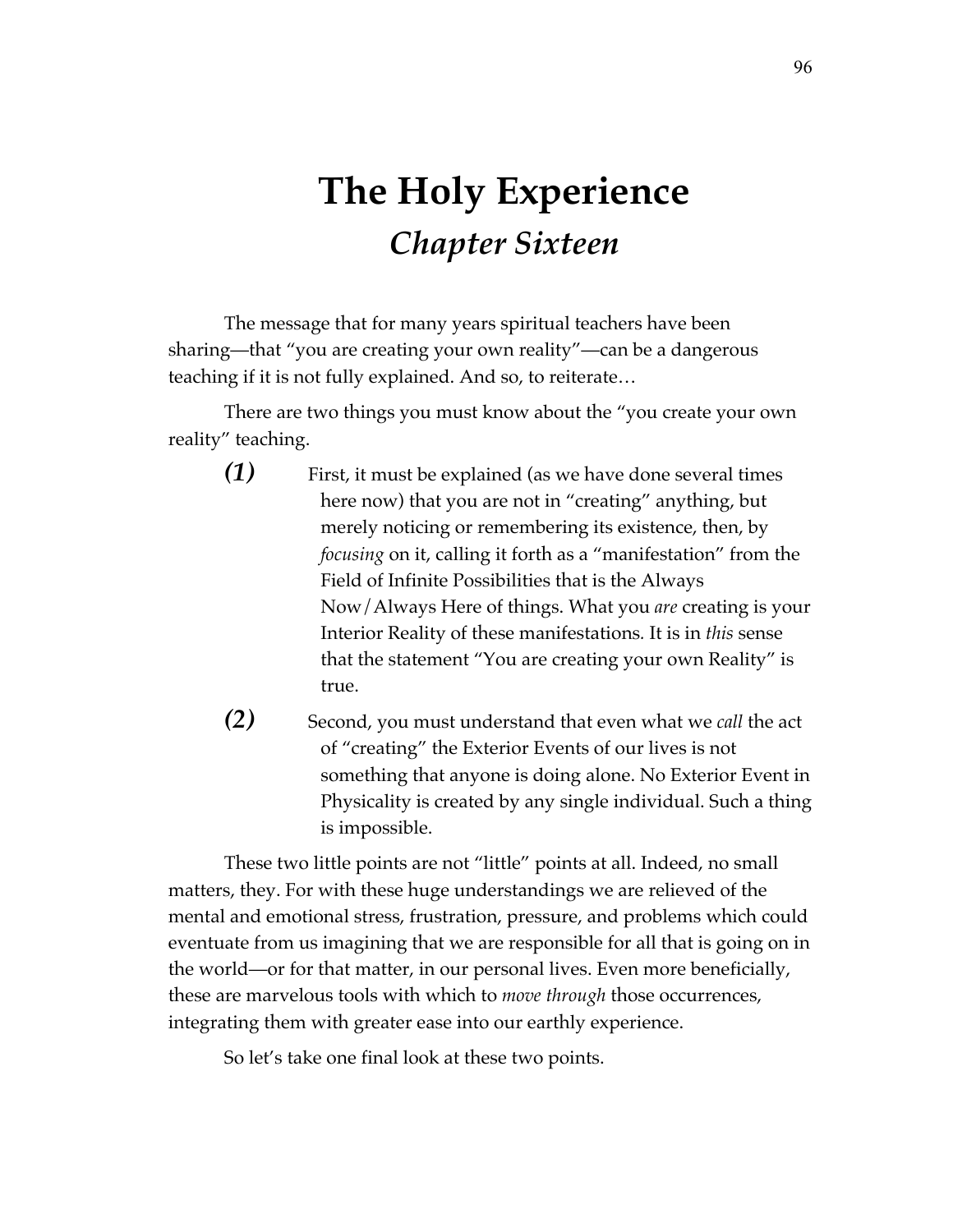## **Point Number 1:**

Since everything that ever was, is now, and ever will be, IS NOW, the act of pure creation is impossible. What we call "creation" is really an act of awareness. It is the act of becoming aware of a particular portion of What Is So.

Awareness is achieved by putting your attention on something. You are seeing that something is there, but if you are recognizing that it is there for what seems like the first time, the seeing of it produces the impression that *you have placed it there.* 

This is the illusion called "creation."

As I have endeavored to point out here now multiple times, there are two kinds of Events in our experience on this planet. There are Exterior Events, which are Physical, and there Interior Events, which are Metaphysical. Put simply, there is what is *happening*, and there is what we *think about* what is happening.

Most people don't contextualize their movement through the moments of their life in this way. Yet this is precisely the way we are getting through our days.

First, something happens. Either we do something, or something is done to or around us. Second, we have a thought about what is happening. Our thought follows the occurrence so quickly that we often meld the two into one. We imagine that the Exterior Event and the Interior Event are the Same Event.

They are not. And this is one of the greatest secrets ever withheld from humankind. We are not told this in school. We are not informed of this by our society. We are not brought in on this secret by our common culture. *No one wants us to know this.* Why? Because if we know this, we suddenly have *complete control over our Reality.* And that is the last thing that our society wants us to have.

How can a society *as a group* be controlled if every member of that society has complete *individual* control over his or her own Reality? The aim of every totalitarian society, then, is to get you to *stop thinking for yourself* by *doing your thinking for you*, and to convince you to adopt its thinking rather than embracing your own.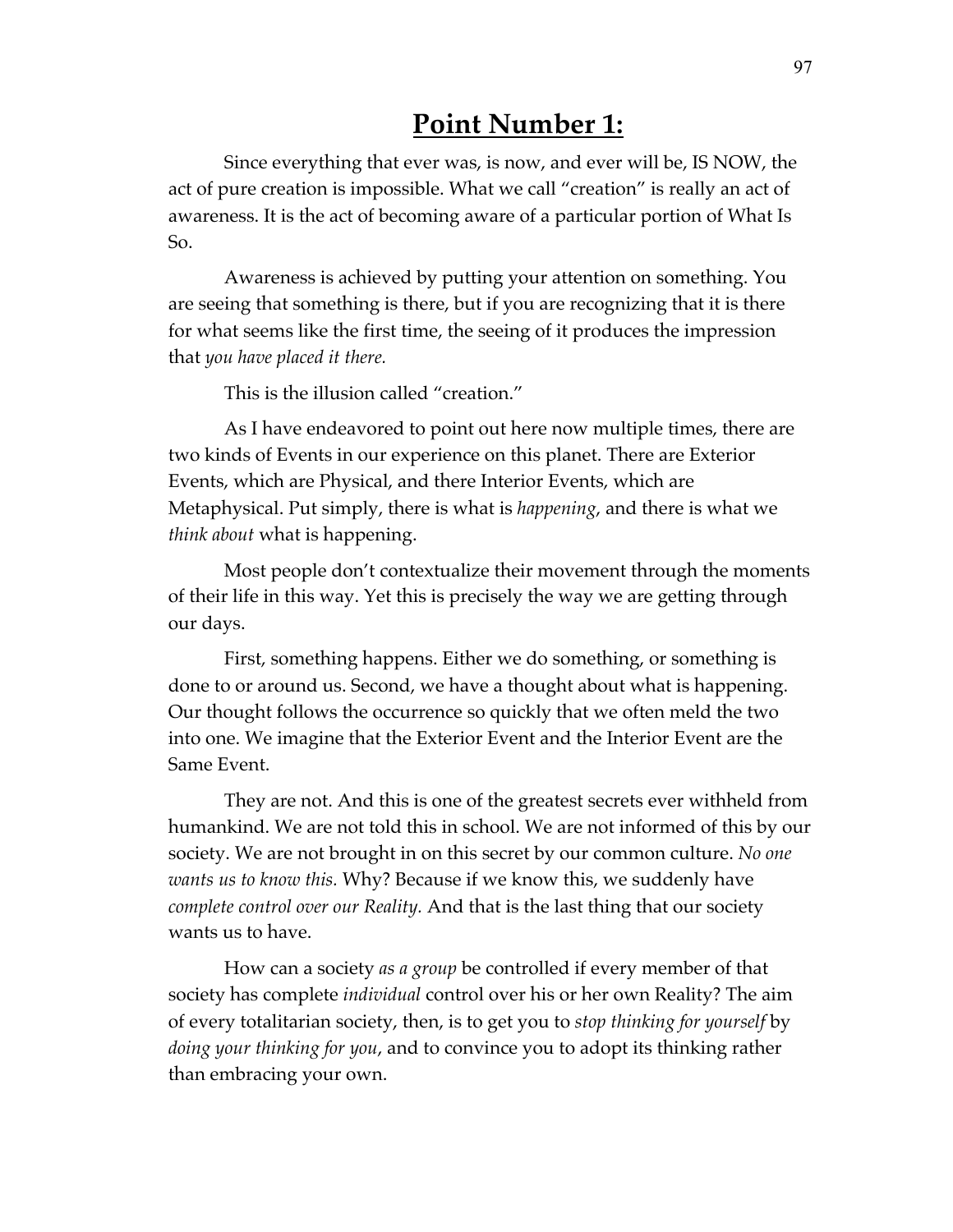The First Freedom is not "freedom of speech." The First Freedom is Freedom of Thought.

Always remember that.

And this is the one Freedom that *no one can ever take away from you.* That is what makes you a Divine Being. That is what makes you the Sovereign in your own Kingdom. That is what makes you "God." For you do, *indeed,* have the power to "create your own reality," *interiorly*, of any Exterior Event.

You can think *anything you want to think* about what is going on around you; about what has happened in your life; even about a future that you imagine might occur.

Your Thoughts are your powerful tools, and no one can stop you from using them. Nelson Mandela proved that during 26 years of incarceration by the rogue minority white regime that had for so long controlled South Africa. St. Joan (also known as Joan of Arc) proved that during the French persecutions. And Jesus proved that during the entire second half of his life.

Others have proved it as well. Winston Churchill proved it when the Exterior Events produced by Hiter's Nazi air force would have had him believe that England was doomed. Jonas Salk proved it when medical science would have had him believe that there was just no cure for polio. Martin Luther King Jr., Betty Friedan, Gloria Steinem, and Harvey Milk proved it when American society said that blacks, women, and gays were *not* equal to white male heterosexuals, and should therefore not be given equal opportunity, equal pay, or equal rights.

And *you* prove it every time you decide that Conventional Wisdom about anything just may be wrong—or at the very least, incomplete—and that you and you alone get to decide what is Real and True for you.

You do this by using the Mechanics of the Mind. This is how your Interior Reality is created. It is far too sophisticated a machinery for me to describe it to you here. I strongly, *strongly* advise you to find a copy of *When Everything Changes, Change Everything* and read it from top to bottom. Take notes in the margins. Underline or highlight in yellow its many incredibly powerful and pertinent passages.

Get the book and read it now. It is changing lives all over the place.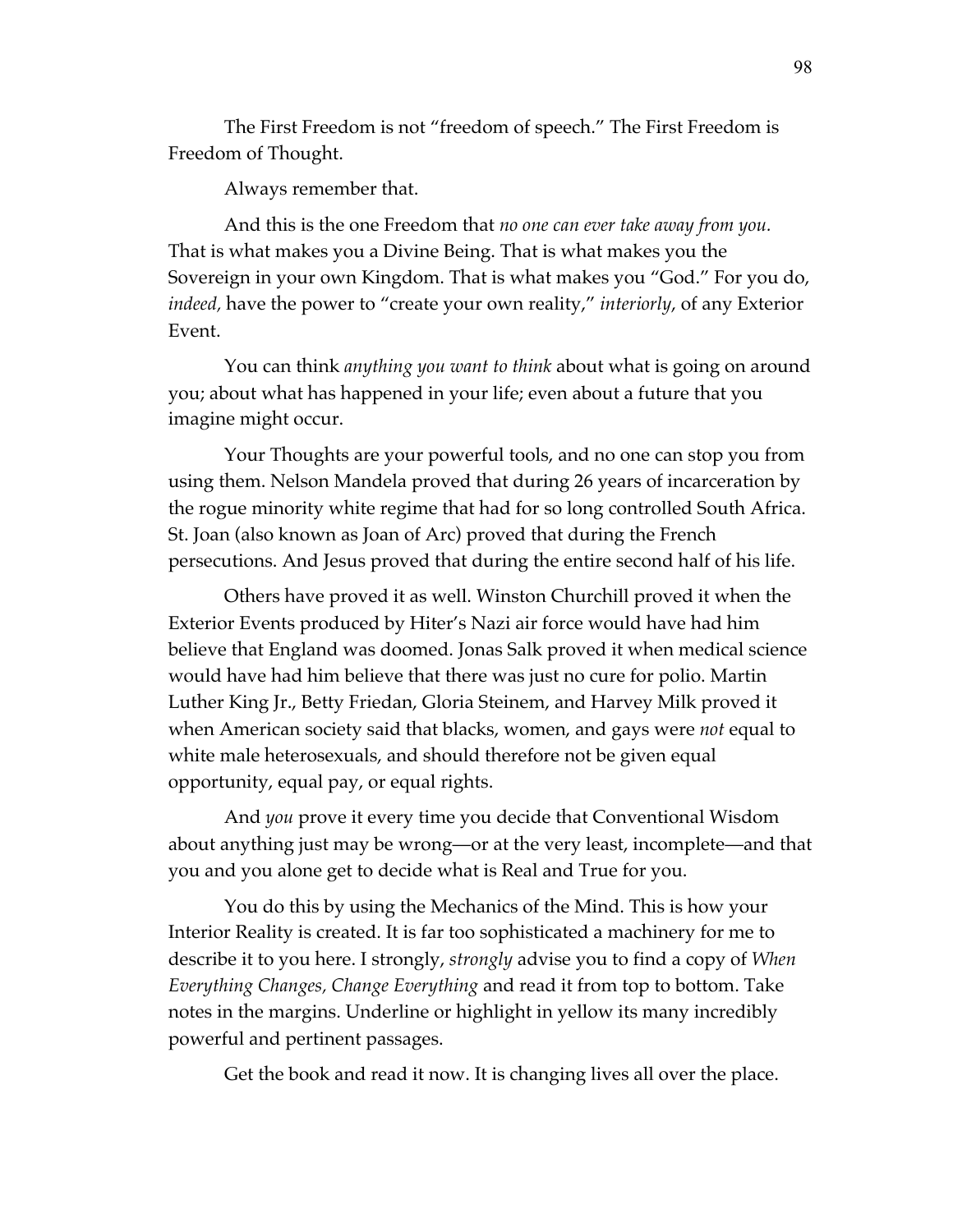(Am I trying to sell one more copy of a book I have written? No. I have already sold 7.5 million copies of books I have written. I don't need to sell any more. What I *am* hoping to do is help change your life. I am hoping to offer you something that could open a doorway to that.)

## **Point Number 2:**

Okay, so once more, for good measure: Everything in your exterior world is being "co-created." That is, it is being manifested (or *seen*, *noticed,*  and *remembered*) not only by you, but by the lot of us; by everyone.

This is true because There Is Only One Of Us. Or, as *Conversations with God* says, "All things are One Thing. There is Only One Thing, and all things are part of The One Thing There Is."

It is this "One Thing" that is doing everything. Nothing that is occurring can occur without the participation and the concurrence of The One Thing. By definition, such a event would be impossible.

*Life*…exactly as it is happening here and everywhere in the Universe…is the expression of The One Thing That Is. In my vocabulary, The One Thing That Is is called "God." Everything that you, as an individual, appear to be doing is actually being done co-jointly, with the participation and the collaboration and the collusion of The One Thing.

I like this little metaphor: Imagine that you are your little finger. Now when you move, who is doing the moving? Is it you, as a finger, or is it your *body*, as that of which you, a finger, are a part?

Ah, you might say, it is your brain! Your brain sends a signal to your finger, via the pathway of your nerves, and your finger responds to the impulse; it plays out, in action, your brain's prior thought. The time lapse between Thought and Action may be infinitesimal, but there *is* a time lapse. The thought comes first. Then comes the passage of the neural impulse through the network of nerves that serves your body. Then comes the movement of your finger.

So, *your whole body is involved in the moving of your little finger.* You couldn't so much as *lift a finger* without your Body and your Mind.

Well, my friend, you and I are part of The Body Of God. We are like tiny little cells…like sub molecular particles…in The Body of God. Now if we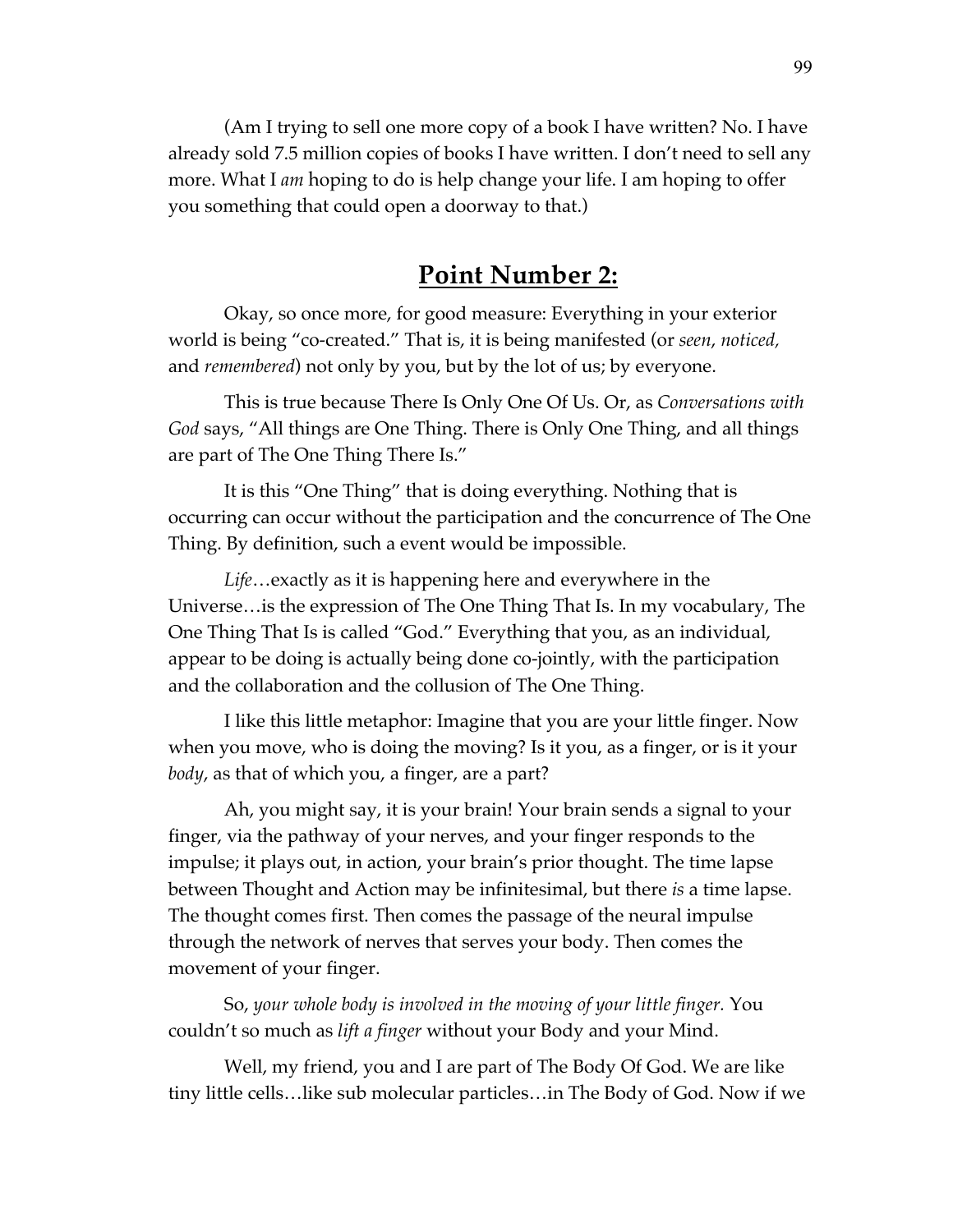are not careful, when we do something *we'll think we are doing it all by ourselves.* Of course, such a thing is impossible. Our action is merely a manifestation of the Will of God.

We can do nothing—*nothing*—against God's Will. The arrogance of imagining that we *can* is the greatest folly of the Human Mind.

We see, then, that all manifestations of our exterior reality—what we might call the physical world around us—are collaborative. They are the products of the joint creation of every human being, at some level or another, and of God.

I have come to understand that the amount of energy expended by any Individuation of the Divine on any physical manifestation is directly proportional to the degree to which that Individuation is impacted or affected by the manifestation Itself.

In other words, the more a person is impacted by a manifestation, the larger was that person's collaborative role in co-creating it.

Thus, a person in Hong Kong likely had less to do, energetically, with the traffic jam in which you find yourself in Los Angeles than, say, another person in Los Angeles—to say nothing of the person seven cars ahead of you whose vehicle breakdown *caused* the traffic jam in the first place.

On the other hand, if the person in Hong Kong was anxiously waiting in her Executive Conference Room for a Skype call from you to exchange timed-to-the-minute details of a business transaction that her company and yours were on the verge of completing, and if she needed this information instantly in order for this deal to go through, and if she needed this deal to go through in order for her to get a long-sought-after promotion…AND…if she feels *unworthy* of receiving the promotion and being invited to join the company's top brass, her Energy of Unworthiness might very *well* have played a role in causing the man seven cars ahead of you to have his car break down, thus snagging you in a traffic jam that makes it impossible for you to get to your Skype call and send that vitally needed data to China.

Thus do the dominoes in life fall. Thus is it true that at some level every living entity co-jointly creates every manifestation of physical life. Or as some contemporary physicists have put it, if a butterfly flaps its wings in Singapore, the current of the wind is affected in San Francisco.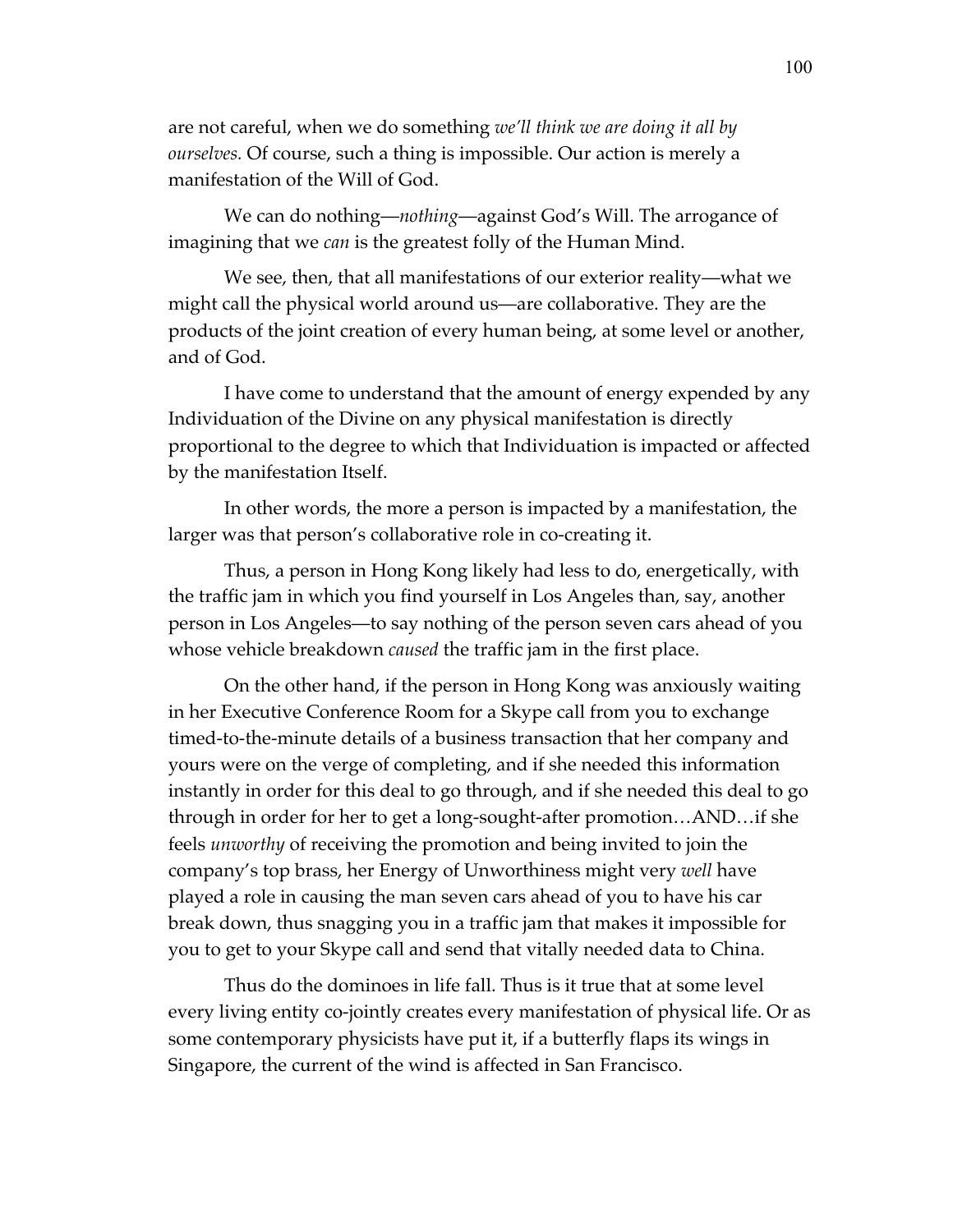Why bother going into this so deeply here, over and over again in narrative covering several chapters? Because it is as I have said: The idea that "you are creating your own reality" can be dangerous if not fully explained.

People who have been told this and have taken it to heart, without deeply understanding the teaching, could easily find themselves depressed, wondering why they would have "created" certain things for themselves or others. Their own molestation at age seven, for instance. Or their grandmother's death in an auto accident. Or the end of their marriage. Or, on a larger scale, a revolt in Libya, an earthquake in Japan, or a global financial meltdown.

*Why do I keep creating these things!?,* they may ask themselves in frustration, taking full responsibility for all exterior manifestations. They may even make themselves so "wrong" for what is occurring or has occurred in their life—or in the life of the planet—that they develop deep self-doubt, selfblaming, or even self-loathing. Then, eventually, *life-*loathing.

So it is very, *very* important for spiritual teachers to emphasize the now-little-known details of what is meant by "you create your own reality." It is imperative that everyone be told that all manifestations of our exterior reality—what we might call the physical world around us, as well as our own personal physical experiences—are *collaborative*, and we thus have only a proportionate degree of personal control over the Collective Consciousness that produced them. These are the products of the joint creation of every human being, and more broadly, they are the expressions of Life, and thus, of God.

Let me make this more clear with a rhetorical question: If God did not want something to happen, could it happen? No. Nothing happens outside the Will of God. Therefore if a thing is happening, you can be sure that it is happening because it is God's *will* for it to happen. The question is not whether it is God's Will…but why?

Why would it be God's Will for hurricanes and tornadoes to occur? Why would it be God's Will for anger and violence and pestilence and suffering and struggle and starvation to be part of the human condition? How could *any* of this be God's Will?

Recently a man named Stephen sent me an e-mail in which he posed essentially the same question. He wrote…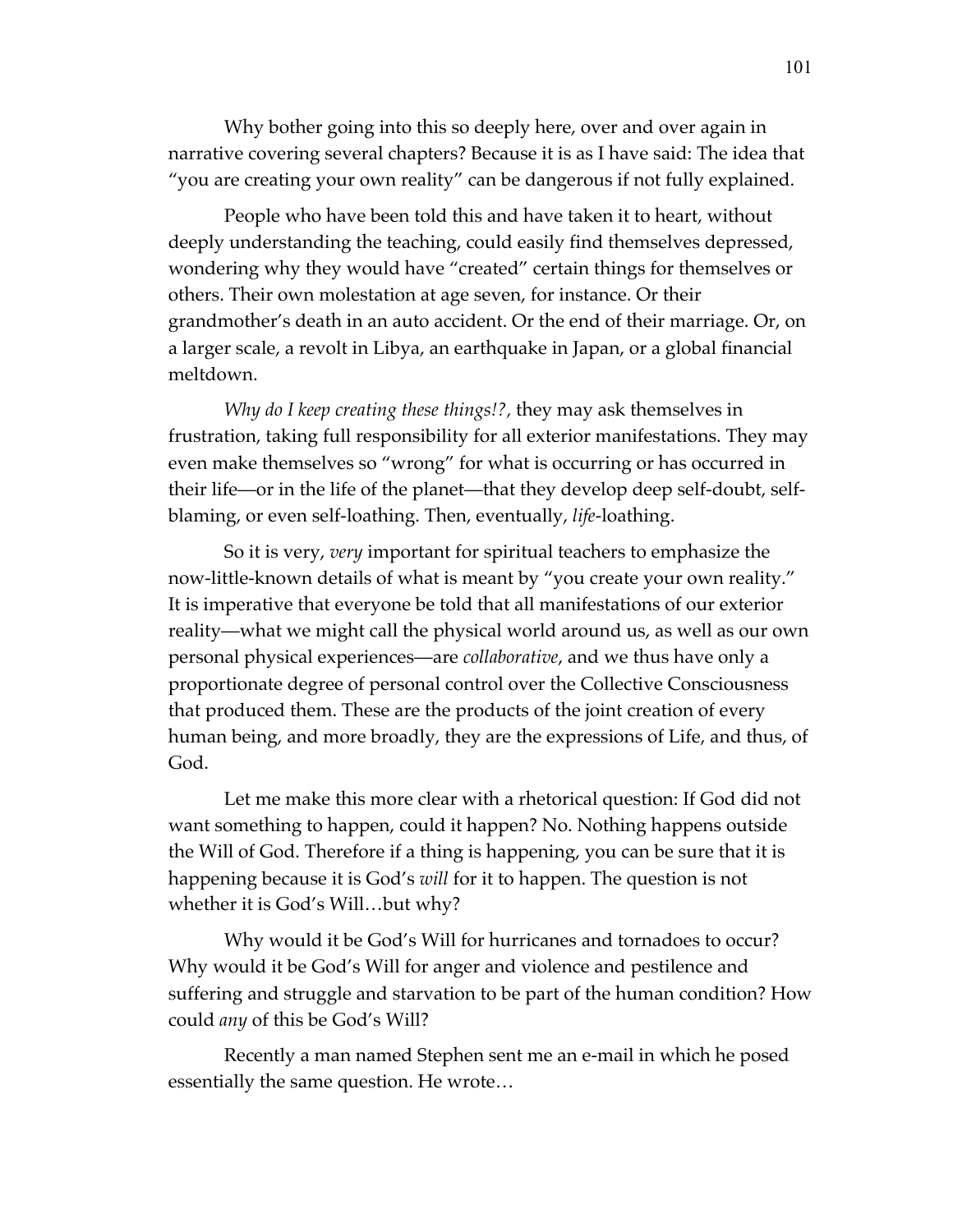Dear Neale... I will try to make this short. I ended up on the street after losing everything. I've been outside now for almost two years. Before that I'd been homeless as a kid, from age 11 to almost 16, four years straight. To end this last time, I was violently assaulted by three men, while one watched. I now have aids from that assault.

This is what is sticking to me and in me, really deep, and it has scarred me in some way I can't escape from, this not being seen or counted as a human being.

Neale, did I do this??? Did I somehow want that for myself? I swear, I can hardly breathe feeling all of this. *Did I create this reality?* And where do other people come in? I had a dream that my life was a gift to others, a dream that was like being spoken to and shown, in the same instance. I watched that a video of one of your talks once, and it seemed to me you were close to tears at one point. You know it, Neale. You know what being out there really means, what it really feels like. Help me now. I need to understand what is going on here.

I found out a few days after I received this note that Stephen, since he had sent this e-mail, had received a diagnosis of lesions on his brain. Now he really needed an answer…and he needed one fast.

And so I wrote…

Dear New Friend…The first thing I want to say to you, Stephen, is that you did not create the Exterior Events of your life all by yourself. Everything that is happening in our Exterior Experience is a co-creation, put together by the lot of us. That is, by everyone.

This is true because There Is Only One Of Us. Or, as *Conversations with God* says, "All things are One Thing. There is Only One Thing, and all things are part of The One Thing There Is."

We see, then, that all manifestations of our exterior reality—what we might call the physical world around us, as well as our own personal physical experiences—are collaborative. They are the products of the joint creation of every human being, at some level. More broadly, they are the expressions of Life, and thus, of God.

Now, Stephen, you might (and probably should) very well ask, "Why would God's Will be that these things should happen to me???" That is a fair question, a profound question, and an urgent question if we are to believe in a loving, caring, compassionate God; if we are to believe in a God That Makes Sense.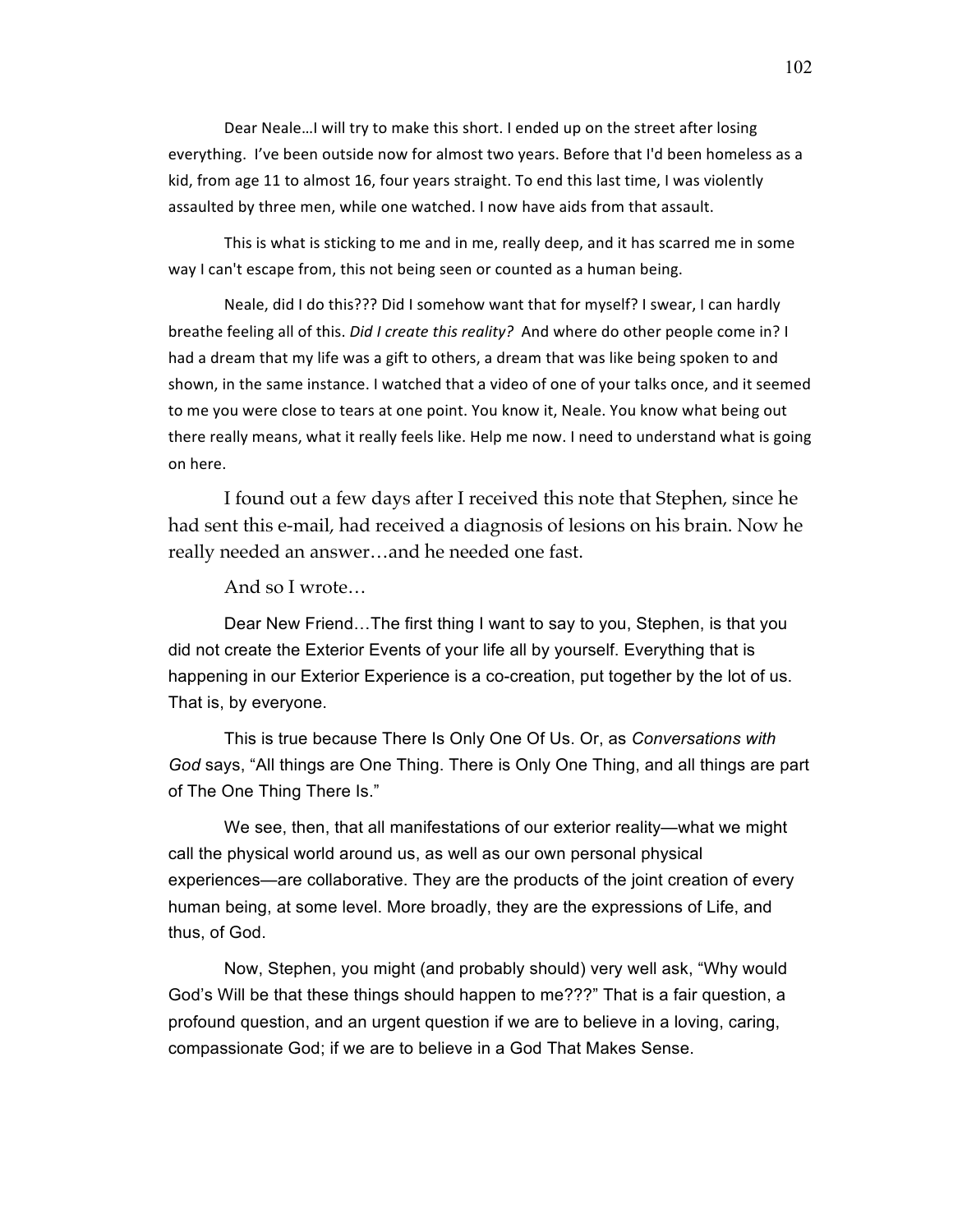The answer to that question cannot be put into one paragraph, but let me try to bring it to you as succinctly as possible. God wants nothing for Itself, or for any of the Parts of Itself (that means you and me), that is not for the benefit of any Part, or of the Whole. We can assume, therefore, as a matter of faith, that whatever is occurring is offering benefit.

Very often in Life it is not easy, or even possible, for us to see what the benefit is, because it is always for the benefit of the Totality of You—the three-part being that we call Body, Mind, and Soul—and that sometimes can look like something that does *not* benefit one or two of those parts.

In such a situation those parts of you of being used as devices…almost as shock absorbers are used on a car to allow the whole vehicle to get where it's going smoothly and easily, even though the road it is traveling is rough. So, something that does not look like it is so good for the Body, for instance, could very well be good for the Totality of You; for the Whole Being that you are is on a journey, and sometimes the road is rough.

These three aspects of your Holy Being are tools; nothing more than pieces of equipment used by the Totality of You to move you into the experiencing of an aspect or aspects of your Divinity. These aspects could include Wisdom, Clarity, Compassion, Understanding, Mastery, Wholeness, Perfection, Patience, Generosity, Creativity, Caring, Forgiveness, and Love—to name but a tiny few of the countless characteristics of Divinity.

If the Totality of You wished to experience, shall we say, that aspect of Divinity called Divine Patience, it would have to call to itself people, places, or conditions that might not seem so perfect to the Body or the Mind, but that would be understood by the Soul to be *absolutely* perfect for the Totality of You to express that Aspect of Divinity that It wishes to express—thus to define itself as that.

Remember, *Conversations with God* says that "every act is an act of selfdefinition." All we are doing here is defining ourselves. We are deciding who we are, announcing that to ourselves and others, and then demonstrating that.

This is all that Buddha did. This is all that Moses did. This is that Jesus did. This is all that Muhammad did. This is all that Mother Theresa did, all that Joan of Arc did, all that any person who has self-realized (and thus changed the world) has ever done. This is what Paramahansa Yogananda did, and then he went on to create the Self Realization Fellowship.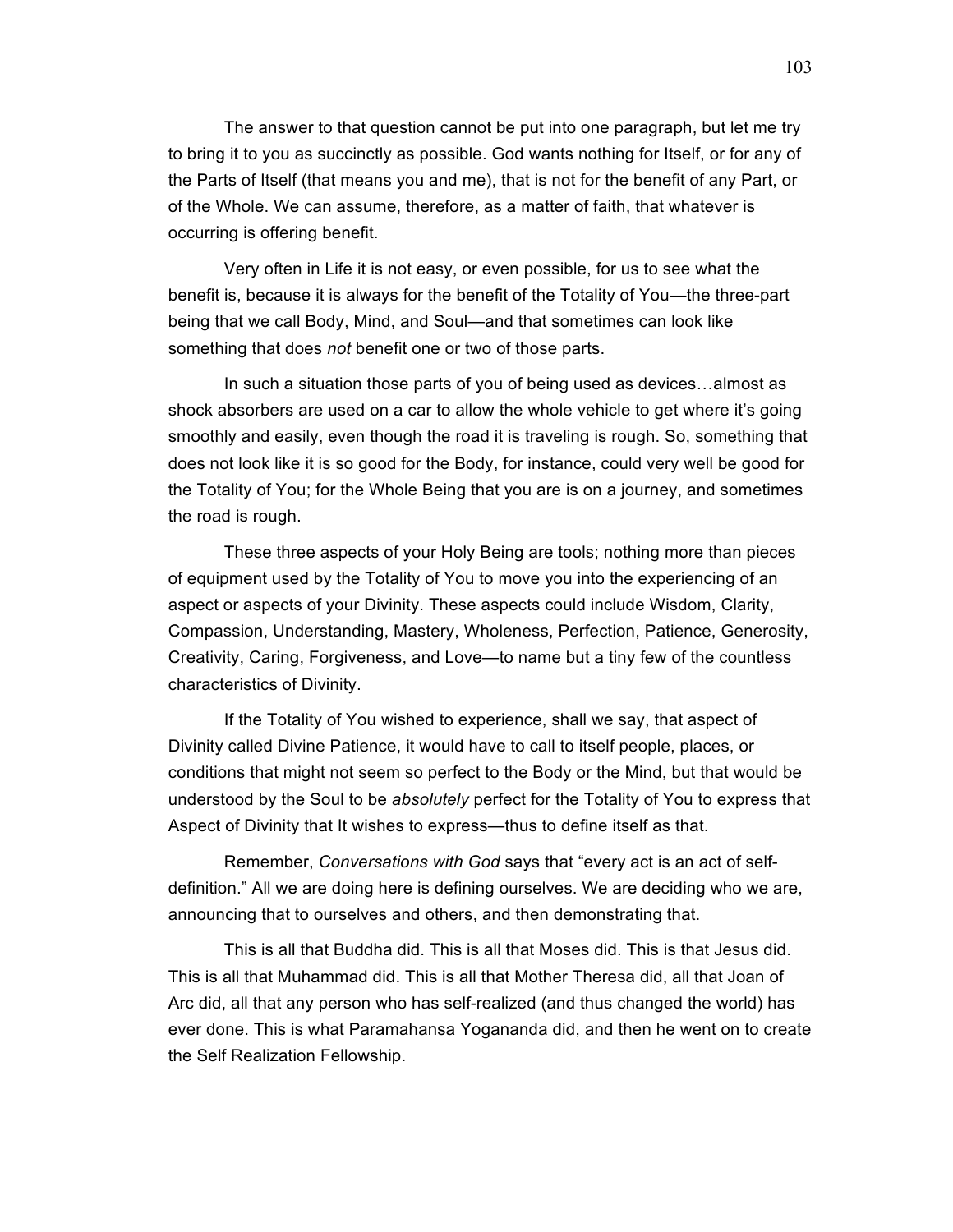This is what I am doing and this is what you are doing. The path is not always easy for the Body and the Mind. There are sometimes shocks to absorb. Especially on what author M. Scott Peck described as The Road Less Traveled. And yours is that road, Stephen.

The answer to your question, Stephen, is no, you did not "create this" all by yourself. Yours is a co-creation, with God, with Life, and with all others *in* Life. Including me. I co-created this with you, so that I would have you to answer this question for, in order that many, many others may benefit from the knowing of this.

Your dream, in which your life was shown to you to be a gift to others, was more than a simple dream, Stephen. It was a Vision. This is the Vision of Your Soul, which knows all, which understands all, and which blesses all—even that which the Body and the Mind do not enjoy or fathom.

This is what your Soul now wishes you to hear, to fully comprehend, and to gently embrace. For the embracing of your Soul's wisdom and its vision will allow you to create a new Reality around what is now occurring in your life, whether or not the Exterior Events of your life change in any way.

To learn more about how to use your Mind and your Soul co-jointly to create a new Interior Reality about the Exterior Events in your life, I encourage you to read *When Everything Changes, Change Everything.* It will tell you, quite specifically, how to use the Mechanics of the Mind to access the System of the Soul, thus to harness at last the creative power of the Totality of You.

I send you love…Neale.

## **What I have learned through the Holy Experience**

All of this—all that you have read in these first 16 chapters—is the result of my having had the Holy Experience. I have called my experience a Conversation with God. You may call it anything you wish. You may also have this experience yourself.

God is talking to all of us, all the time. The question is not, To whom does God talk? The question is, Who listens? When I tell people that they, too, can have the Holy Experience, the first thing they ask me (understandably) is, "How?" Let's move on to that next.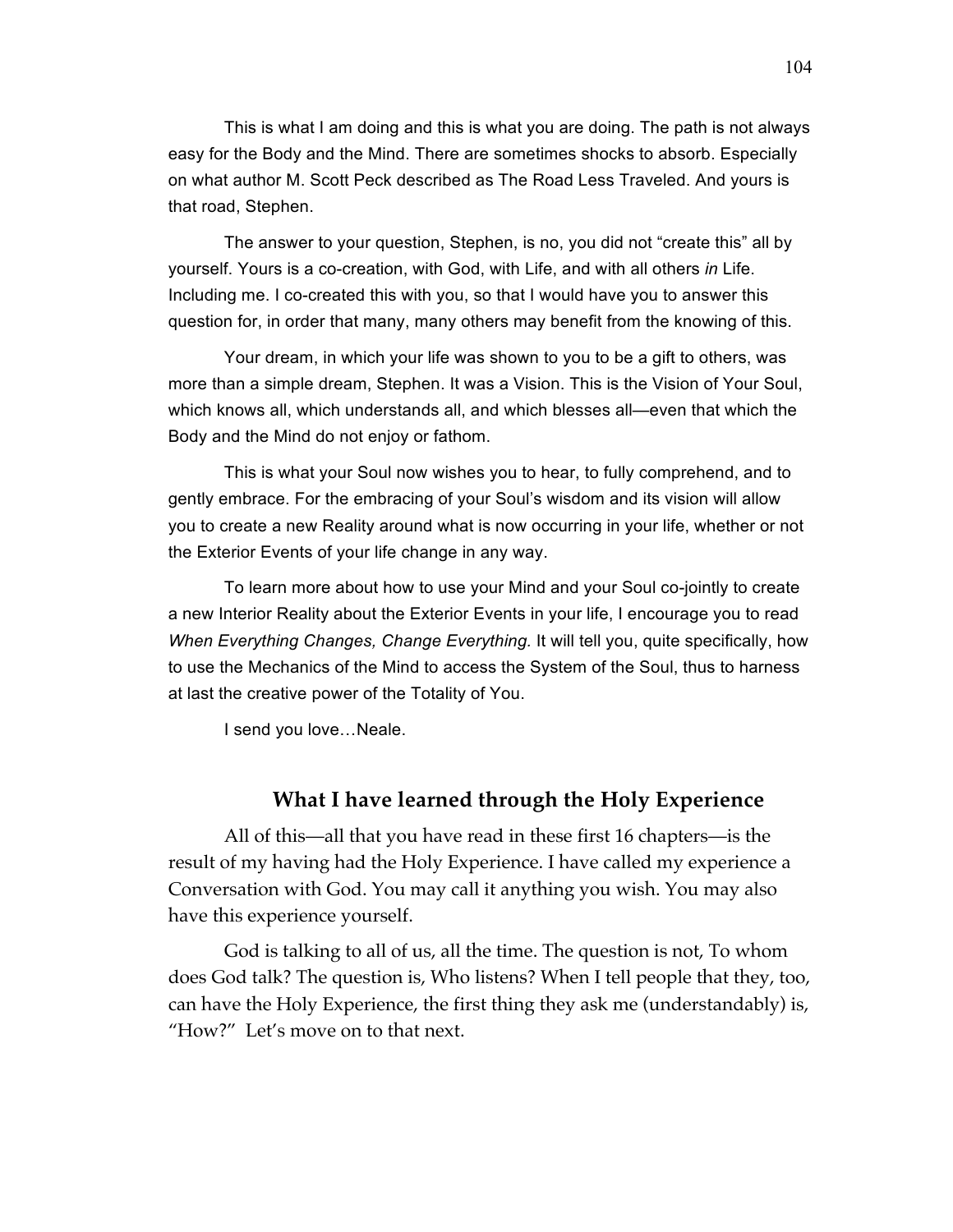## **The Holy Experience** *Chapter Seventeen*

I seem to have stumbled upon Ten Instruments or tools with which one might build a platform, or an environment, for the Holy Experience. That's the best way I can answer the question, "How can I have the Holy Experience?" I've thought about this a lot, looking at my own journey and the journey of others with whom I am acquainted, and here is what I have come up with:

THE TEN INSTRUMENTS OF THE HOLY EXPERIENCE

- 1. Yearning
- 2. Willing
- 3. Exploring
- 4. Embracing
- 5. Explaining
- 6. Resonance
- 7. Visualization
- 8. Movement
- 9. Ritual
- 10. Service & Discipline

These instruments seem to me to be divided into two types: Physical Tools (1-5 above) and Spiritual Tools (6-10 above). I have called these The Five Tools of Awareness and The Five Tools of Non-Awareness of the world.

I believe that the combination of Complete Awareness-plus-Complete Non-Awareness equals Realization.

It seems to me that when one is Aware and Non-Aware at the same time (that is, when one is Physical and Spiritual simultaneously), one is Fully Realized. This is what I would call the Holy Experience.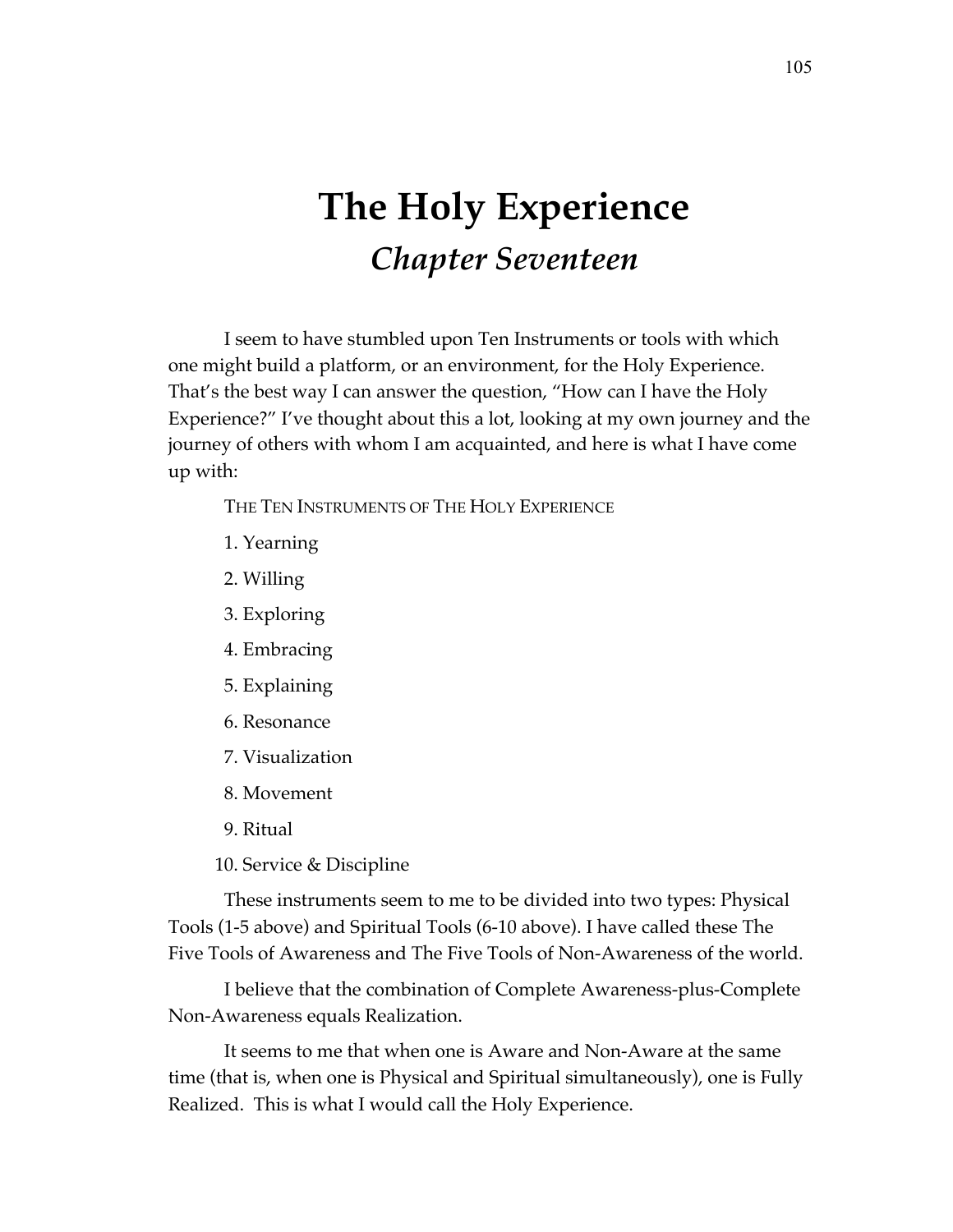Do not worry if you do not understand this. All of this will be explained here. For now, be willing to notice that you are "aware" that you are "not aware" of exactly what this means.

I have discovered that the Ten Instruments above may be taken sequentially or in any order that one chooses. *And*…the use of these Instruments may also be skipped altogether. The Holy Experience may be had *without any of the tools being utilized.*

The Instruments are just that. Merely tools. One can travel the terrain of enlightenment without using them, and many people have.

On the other hand, *using* the tools should in no way indicate a lack of spiritual clarity or power. There are many paths to awakening, and using the Ten Instruments is simply one that I have discovered through my lifelong search for a Way to Higher Consciousness, or Self-Realization. It is neither a superior path, nor an inferior one.

On the path described here, the Physical Tools (steps 1-5) can be used to build an experience or an Awareness of your individual life and all that is around you in the exterior world, while the Spiritual Tools produce the knowing of larger realities, resulting in Non-Awareness of—or detachment from—what is around you in the world. It's almost as if, for you, the world around you is in many ways simply "not there."

Used together, these Ten Instruments can produce a combined state that I would call Awareness/Non-Awareness. This is sometimes termed "higher consciousness" or "full self-realization." You will remember that there is a statement in the Bible about being "in the world, but not of it." This is what the statement means. It is when you realize Who You Really Are, and who you are choosing to experience your Self as during this particular incarnation.

All of the Ten Instruments of the Holy Experience build a path to this destination: the Ultimate Expression of Who You Really Are, demonstrated through the individualized identity you are living right now. This is the moving *through* you *of* you *as* you.

The Buddha was said to be a wonderful example of this. As was the Christ. So, too, others who have walked our planet. The Prophet Muhammad was said by many to have attained this state of being. The man named Moses, at whose command the Red Sea was said to have parted, and who is said to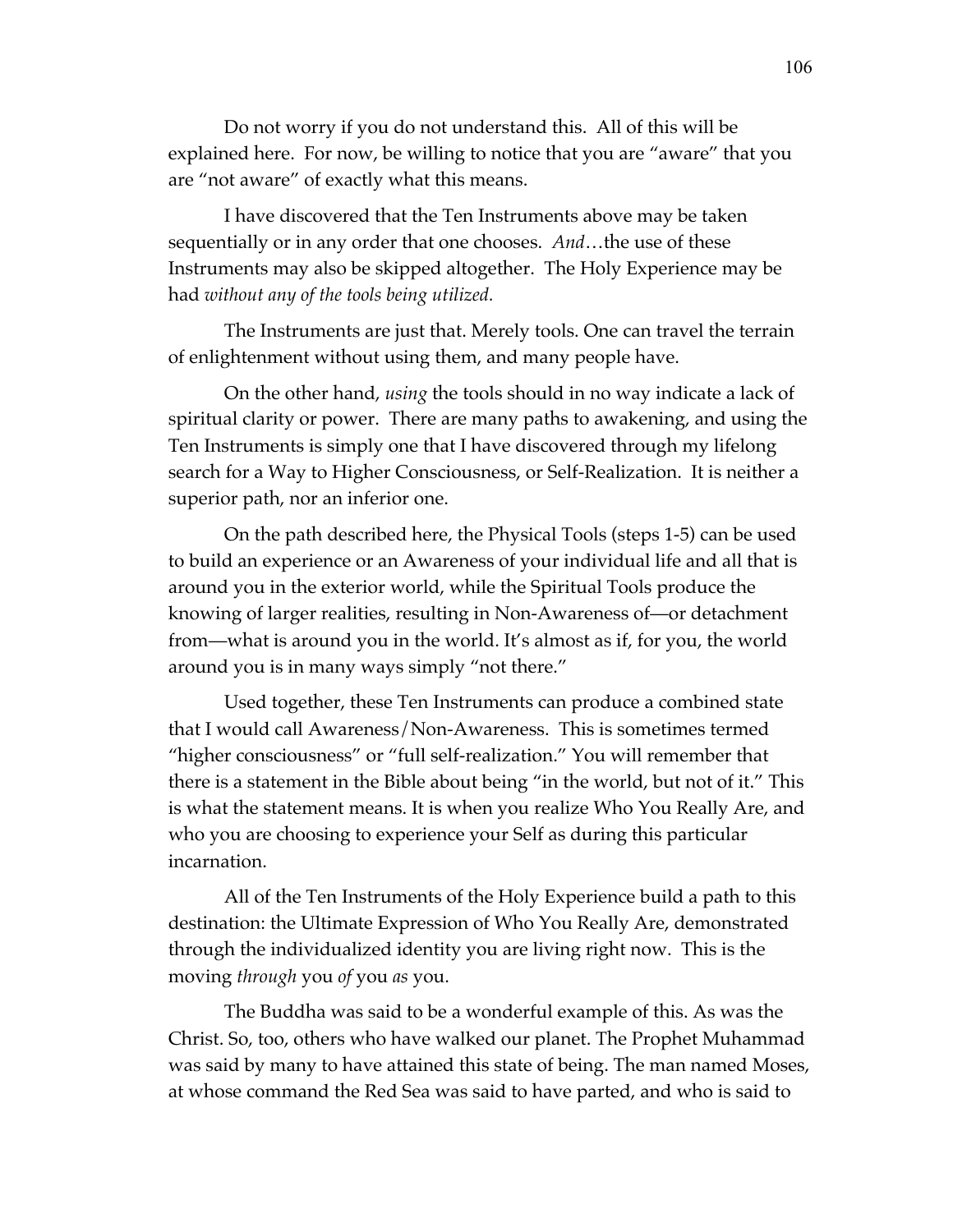have encountered God on the mountain top, has often been called such a spiritual master. And others as well, both ancient and more contemporary. Paramahansa Yogananda was just mentioned in my letter to Stephen in the last chapter. Baha'u'llah was the founder of the Baha'i Faith and members of this religion regard him as a prophet chosen by God to communicate His will. Mother Theresa is considered by many to have, likewise, been a saint, expressing Divine Love, Divine Caring, and Divine Compassion through the individualized identity that she was living.

**And so we see that the Here-and-Now Journey of the Individuated Essence known as your Soul during this lifetime is a duplicate, in miniature, of the joyous Forever Journey of your Eternal Essence in all of its endlessly individuated forms.**

That Forever Journey also crosses two avenues, or *realms:* The Physical Realm and the Spiritual Realm, and includes a third realm in the Kingdom of God, the Realm of Pure Being. (This is explained in detail in the book *HOME WITH GOD in a Life That Never Ends.*)

Because what I have just placed in this text is somewhat dense material, I would like to explain more fully, in the chapters just ahead, what has just been described.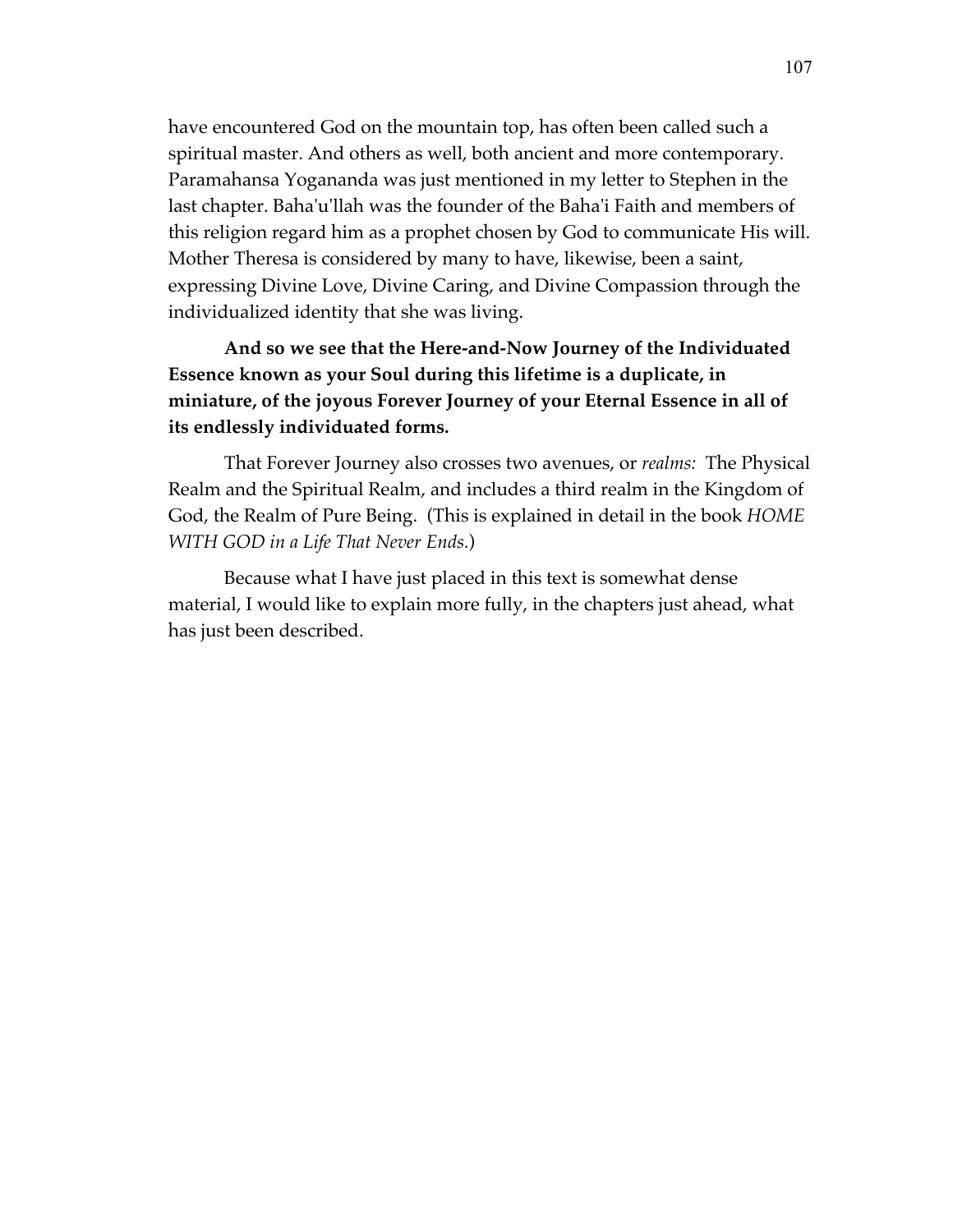## **The Holy Experience** *Chapter Eighteen*

To review: I have found Ten Instruments that have helped many people build a platform for, or create a path to, the Holy Experience. These steps include the Physical Tools leading to Awareness of the World (yearning, willing, exploring, embracing, explaining) and the Spiritual Tools leading to Non-Awareness of, or detachment from, the world (sound, visualization, movement, ritual, discipline).

By Physical Tools I mean activities that lead to *physical experiences.*  Some of these activities may actually be non-physical, such as the step of yearning, or willing, or explaining.

By Spiritual Tools I mean to describe activities that lead to *spiritual knowing.* Some of these activities may actually be physical, such as movement, ritual, etc.

And so, ironically, it is the *non-physical* which can sometimes lead to the *physical*, and it is the *physical* which can sometimes lead to the *non-physical.*

As I have conceived of it here, the label Awareness refers to the physical. It is a physical response (even mental activity of the brain is a physical response) to one's total environment. The label Non-Awareness refers to the spiritual. It is a non-physical response (the Knowing of the Soul is an example) to everything—and to "the nothing."

The No-Thing is what holds Every-Thing together. Most of what we see and experience is nothing. That is, it is No Thing In Particular.

Look around you right now. Most of what you see (or don't see) is the *space between physical objects.* There is more *space* in the room that you are in right now than anything else. If you are outside, the spaciousness is ever greater. There is more *space* around you than physical objects. Much more. It is *space* which simultaneously separates everything and holds everything together.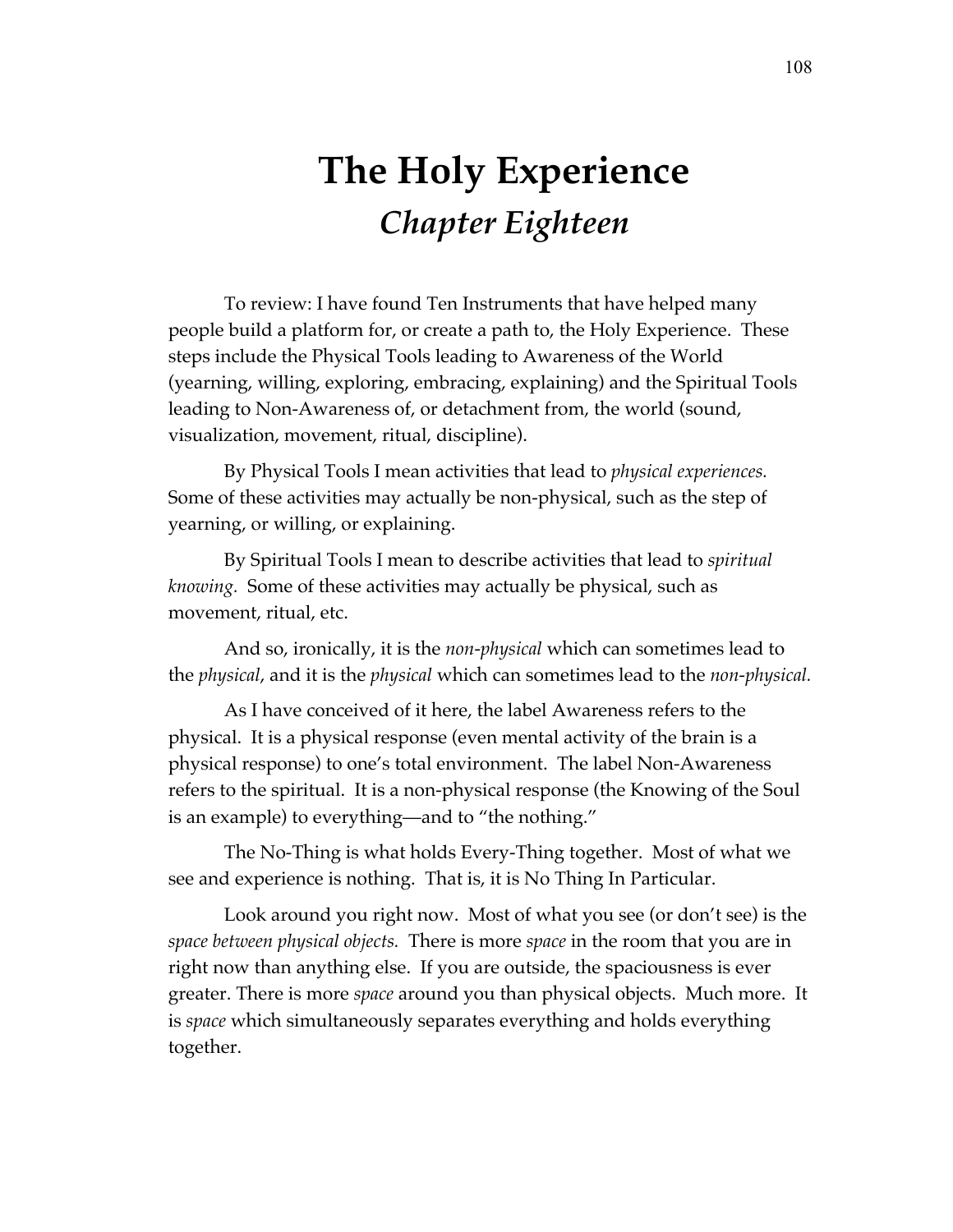Your own body is 97% space. Looked at microscopically, this becomes immediately apparent. The *space* in which the sub-molecular particles move is 100 times greater than the width and depth of the particles themselves. The same is true of the Universe. And *everything* in it.

#### **Experiencing** is a **physical event**.

#### **Knowing** is a **non-physical event.**

The reason that your soul has come into the physical world is so that it might eventually (that is, by virtue of its combined *events*) **Experience** what it **Knows**.

The No-Thing is not really nothing. It is really quite something. In truth, there is no such thing as *nothing.* When human beings use the word "nothing,"what they usually mean is, "that which cannot be seen" or experienced by any of the five senses. But because we cannot see a thing does not mean that it is not there. Visibility does not equal Existence. A thing can exist without being seen. A thing can exist without being smelled, touched, heard, or tasted. In fact, *the most important things in life can be none of these.* 

A person who expresses the physical and the spiritual at the same time is a person who is Fully Realized. This is another way of saying what was said earlier:

#### Awareness + Non-Awareness = Realization.

Even when your Soul is physicalized (that is, living with a physical body) it embarks upon a spiritual journey—often without you knowing it. You may not be consciously aware that you are having a spiritual encounter.

On the other hand, it is possible for you to produce such an encounter with full conscious intention. That is what the Spiritual Steps into Non-Awareness of the world are all about.

Now comes a little surprise. A being can move into Full Realization by using any *one* of these Ten Instruments. Each Instrument, standing alone, can build to the Holy Experience.

Actually, this should not be a surprise at all. I've already said that the Holy Experience may be had without using any of the tools at all. It therefore makes sense that using any one of them could lead to the desired destination, just as using all of them or none of them could.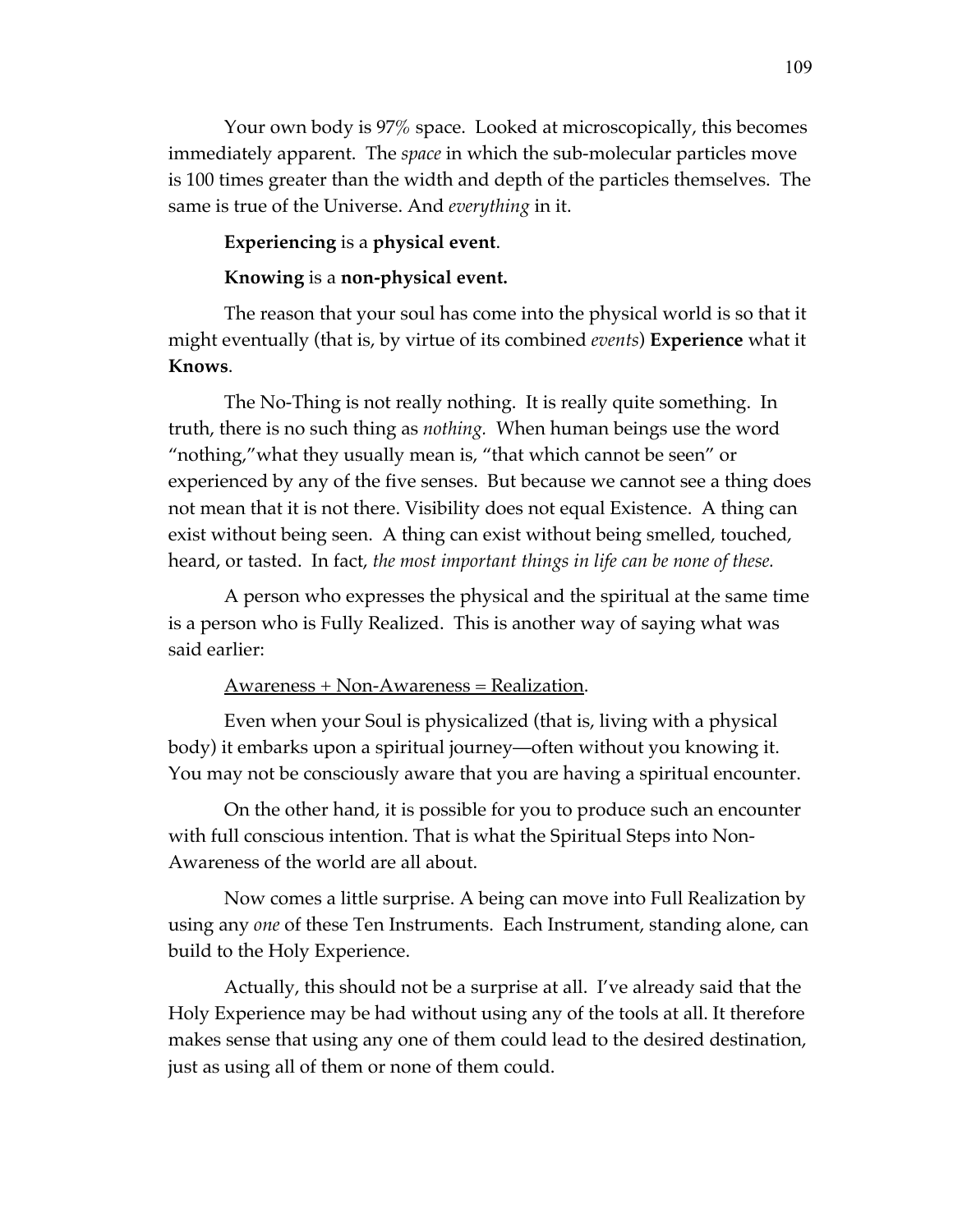So, in that context, let's take a look at these Ten Instruments. We'll begin by exploring…

THE FIVE TOOLS OF AWARENESS

…in this chapter, then go on to Instruments 6-10, the Tools of Non-Awareness, in the next.

## **Tool #1:** *Yearning*

 Yearning was my first step into Awareness of the world as it really is. Without it, I do not think I could have made it. Perhaps it is the first step for many. Particularly "regular" folks who are not conscious of entering life with an already-existent, "built in" kind of Knowing, and who just proceed from there.

Of course, we *all* enter life with a "built in" Knowing. It's just that most of us forget what we Know—until we don't anymore. We abruptly cease forgetting at what has been called our Moment of Awakening. All of us come to that moment, but many of us do not come to it until after our death. Yet our goal is to arrive at that Knowing during our time on the earth—and so we come back, we return, over and over again, seeking to Know ourselves in our own Experience. It is a joyous returning, this reincarnation event, not an arduous one, for *all* the experiences of physical life are a celebration of Life Itself in its wondrous variety, and the soul revels in every moment of it, for it is the soul which has *created* every moment of it. This is difficult to believe for the Still Forgetful. This is the major challenge of life for the many "regular folks" who fill the ranks of the Non-Remembering.

*Yearning* is the first step in the process of meeting that challenge. It is the announcement that the Mind has begun noticing Itself in a new way. It is the immediate aftermath of nearly all raising of self-consciousness. When a sentient being has become self-conscious (that is, when a being is able to distinguish him- or herself from the environment, and thus, separate him- or herself from that environment), that being then learns to interact *with* its surroundings—and to yearn for things within it, for the being understands that all the things within the environment were placed there for the purpose of allowing the being to Experience what it Knows.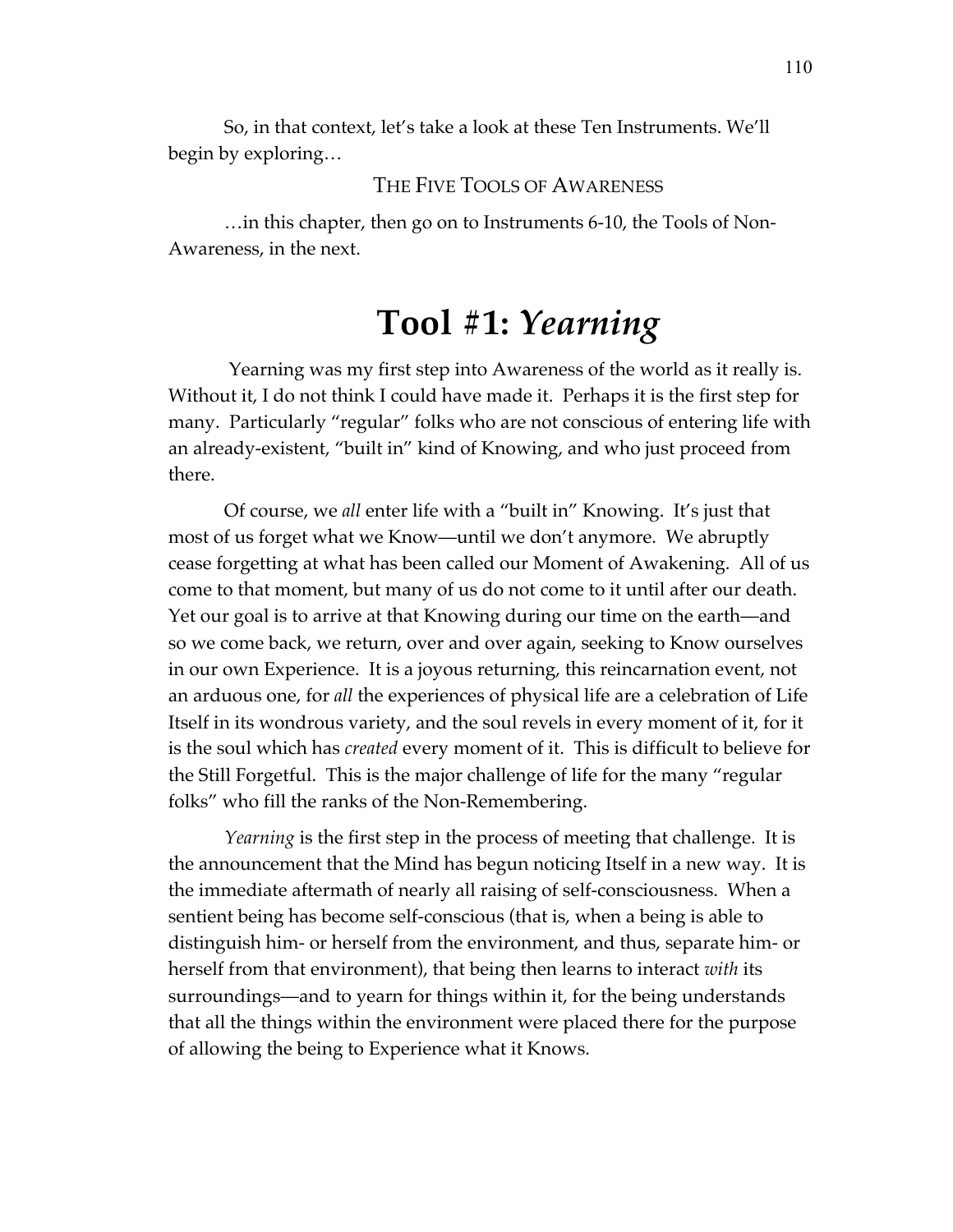Only creatures of a certain consciousness can do this, because only creatures at a particular place on the evolutionary cycle experience yearning. A sea slug presumably does not emotionally yearn for things. A dog does. So does a human being.

While yearning is a mental process, it can, like all mental processes, produce physical experiences. Yearning can produce a sensation in the stomach; what we might call "jitteriness" or a "jumpy tummy." Deep and sad yearning can even cause a dull pain there. This is because *yearning* is an energy, and there is an energy center in the area of your body where your stomach is located. This energy center is called a *chakra*, and it is one of seven such centers in your body.

Energy centers translate the spiritual into the physical, the invisible into the visible, or, more broadly, what is *thought* into what is *felt*.

### In short, *chakras* **are the mechanisms that turn Knowing into Experience.**

It is fascinating that, given how vital these energy centers are, millions of people are not even aware of them, or don't believe that they exist. They do exist, and they can be utilized to bring us the physical experience of our spiritual identity. This is done by *working with energy* (what is called *chi* or *ki*  in some Eastern traditions).

Here is how energy can work:

Deep and sad *yearning* is an energy. It is a thought, created in the Mind. It is a physical energy formulation. It is your personal information or, more accurately, YOU, *in formation*.

You are a three-part being: Body, Mind, and Spirit. What you know in your Spirit you will yearn for in your Mind, and you will experience that yearning in your Body. For instance, you know in your Spirit that you are One with everything. When you become self-aware, you become aware of what your Spirit Knows. You will then yearn for this in your Mind, and you will experience this yearning in your Body.

It is the function of your energy centers to translate the Soul's Knowing into the Body's Experience. A fully awakened Mind does so purely, without distortion. A Mind that is not fully awake may, by virtue of its sleepfulness, by virtue of its forgetfulness, distort the Pure Energy of your True Knowing, producing a physical experience that is less than Pure.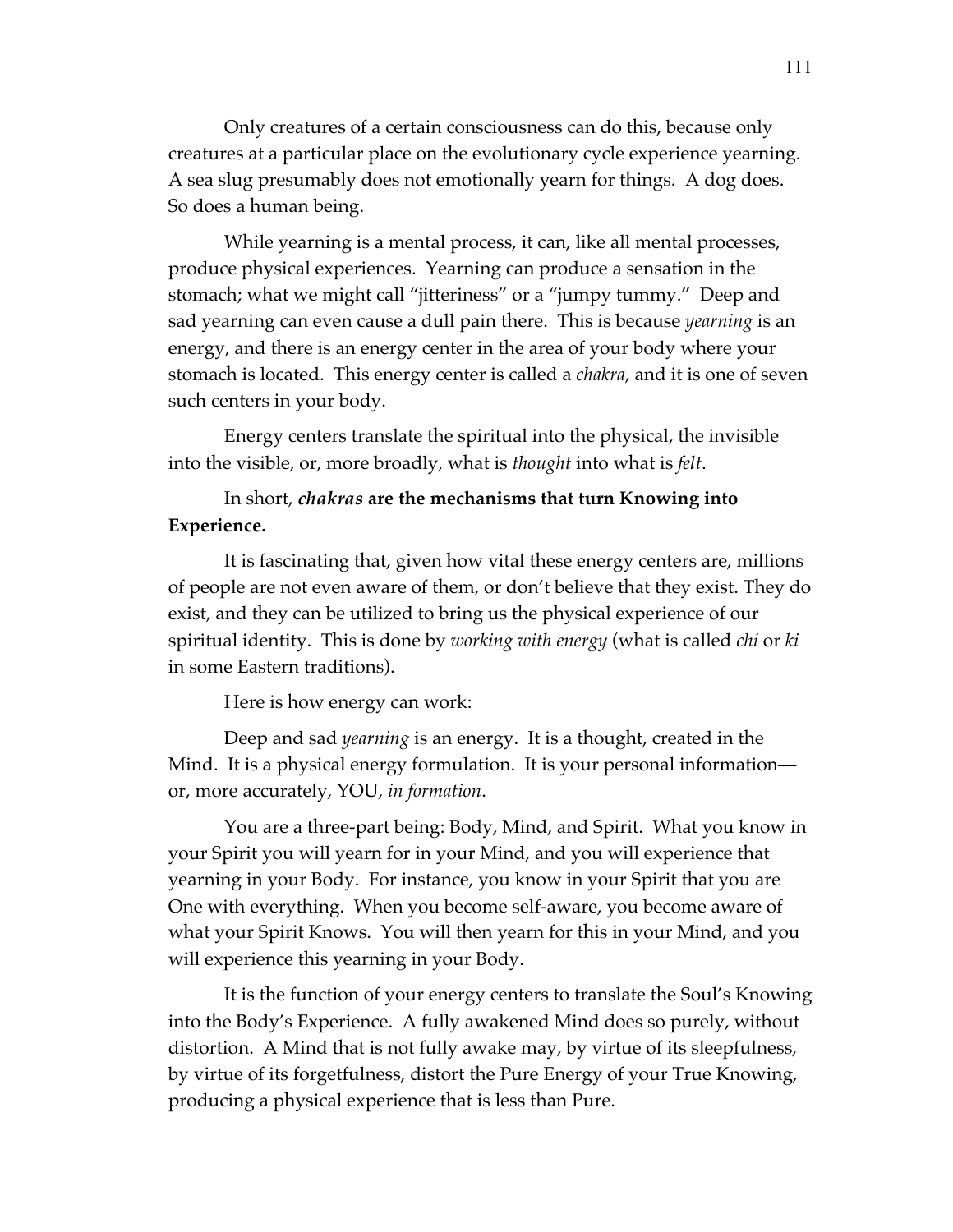It is along the chakra system of the body that the Life Energy flows, *physicalizing* spirituality along the way. The chakra system does this by translating one form of energy into another. This process of translation is what some of you call *transformation.*

Thus, the non-physical energy of a deep and sad *yearning* can produce the very physical energy of an aching heart. I don't mean this as a metaphor. I am referring to an actual *physical aching.* 

Positive or happy yearning can, by contrast, produce an upliftment and an enlivening of the physical senses, resulting in an actual improvement in physical health. It is not uncommon for a person to *feel better all over* when experiencing a positive yearning. Yearning to meet one's God, or deep devotion to the Divine Being and the Divine Principle, is a very good example. Masters (such as Paramahansa Yogananda) have told us that living within such a yearning produces inner peacefulness and physical well being.

Ultimately, yearning for Divinity leads to the Holy Experience, for *yearning always produces the experience for which it yearns.* 

One cannot yearn for something that one does not think exists—or at least *can* exist. Nor can one yearn for something that one knows not of. Worms cannot yearn for romance, nor for the perfect life partner, nor for a painless death or a glorious life in the hereafter, because such concepts are mental constructions emanating from a far different place of consciousness than that in which nearly all life forms on the earth reside.

In ultimate truth, yearning for something is an acknowledgement that it already exists. All that remains is the question of how to bring that to *you.*  "Wishing" is not the same as "yearning." "Wishing" is the name we give to the weakest form of creation. That is evident in the fact that the formulation of energy known as "wishing" declares that the outcome is in doubt. When you *know* that something will happen, you don't wish for it.

When you flip the light switch as you enter a room, you don't catch yourself wishing that the lights would come on. You fully expect them to. You know that they will. This is what is meant by the statement that "the formulation of energy known as 'wishing' is a declaration that the outcome is in doubt."

Yearning is one level above wishing. The very act of yearning for a thing places it there, for yearning is an acknowledgment that the thing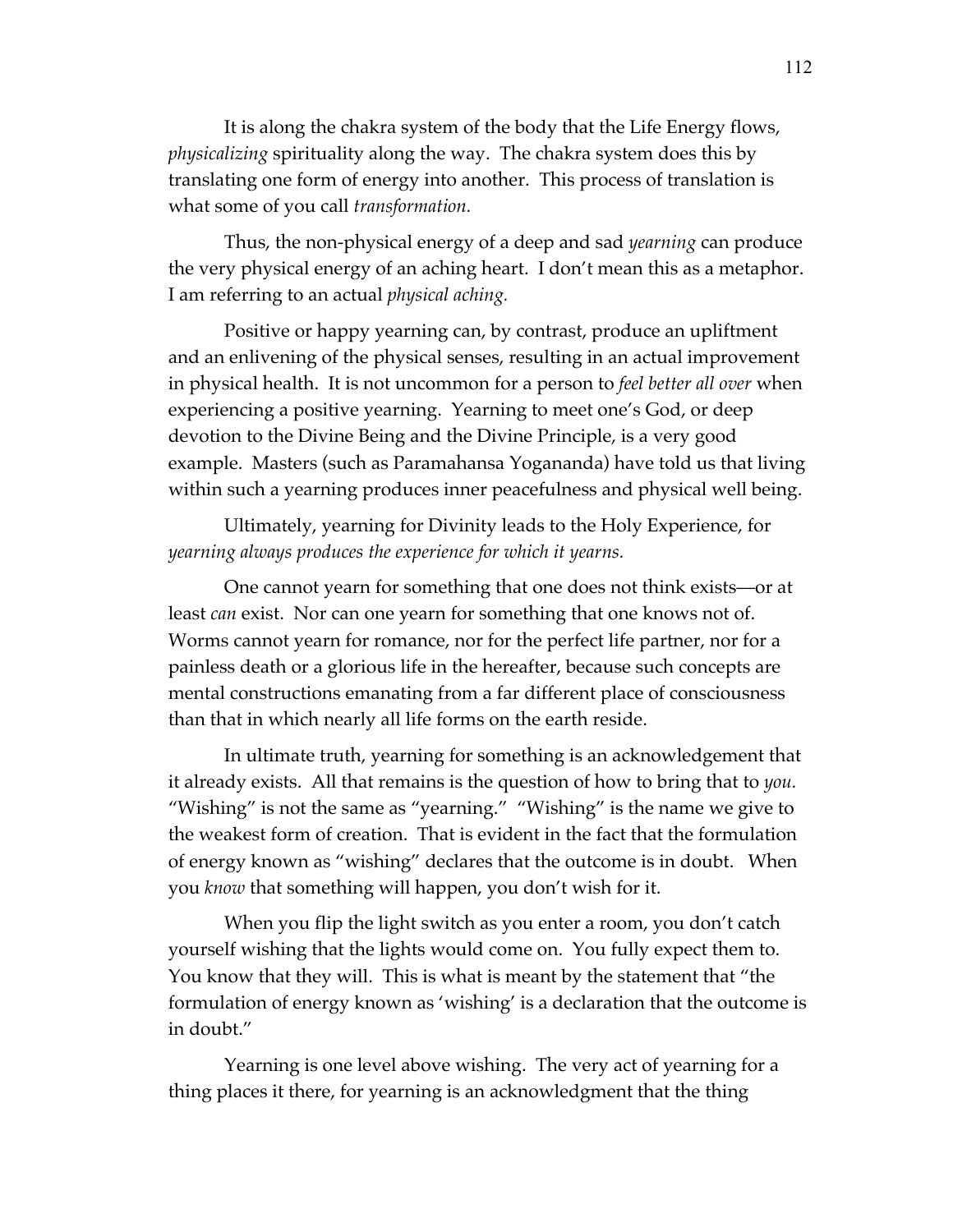yearned for *could* occur or manifest—maybe only in our "wildest dreams," but there, at least.

(It is, of course, our wildest dreams from which all miracles emerge. Such wonderful dreams are simply non-physical formulations of energy—a highly wispy or ethereal form of thought about what we choose to be possible.)

While yearning alone can lead to The Holy Experience, for most people yearning is not enough to get us there. It is simply too weak of a force to produce manifestation in physical experience. We can, however, add other energy to this energy, multiplying the Forces of Creation.

## **Tool #2:** *Willing*

When a Soul is *willing* for something to occur, that occurrence is much more likely to take place. When the Soul is not *willing*, it will be very difficult for most human beings to overcome this *energy blockage* and produce a desired result in physical reality.

But now, let us be clear about this articulation. I am not using the word *willing* here as an adjective, I am using it as a verb. *Willing* is not something you are *being*, it is something you are *doing*.

Most people do not understand this. They use the statement *I am willing* to mean "I am okay with this happening." I do not. I use it to mean "I am exerting my will."

### *There is a world of difference.*

For years I used a favorite saying whenever I would offer a strong point of view about something. In order not to appear too arrogant, I would follow my argument by saying, "I am willing to be wrong about this." What I *meant* was, "I would be okay" if it turned out that I was wrong. But what I was actually doing at one level was *asking to be wrong.* What I didn't know is that by saying "I am willing to be wrong," I was *invoking the power of my will*.

Granted, a single little statement such as this would probably not have much creative power, so it is not necessary for us to watch every single word that comes out of our mouth. It is the feeling *behind* the words we speak that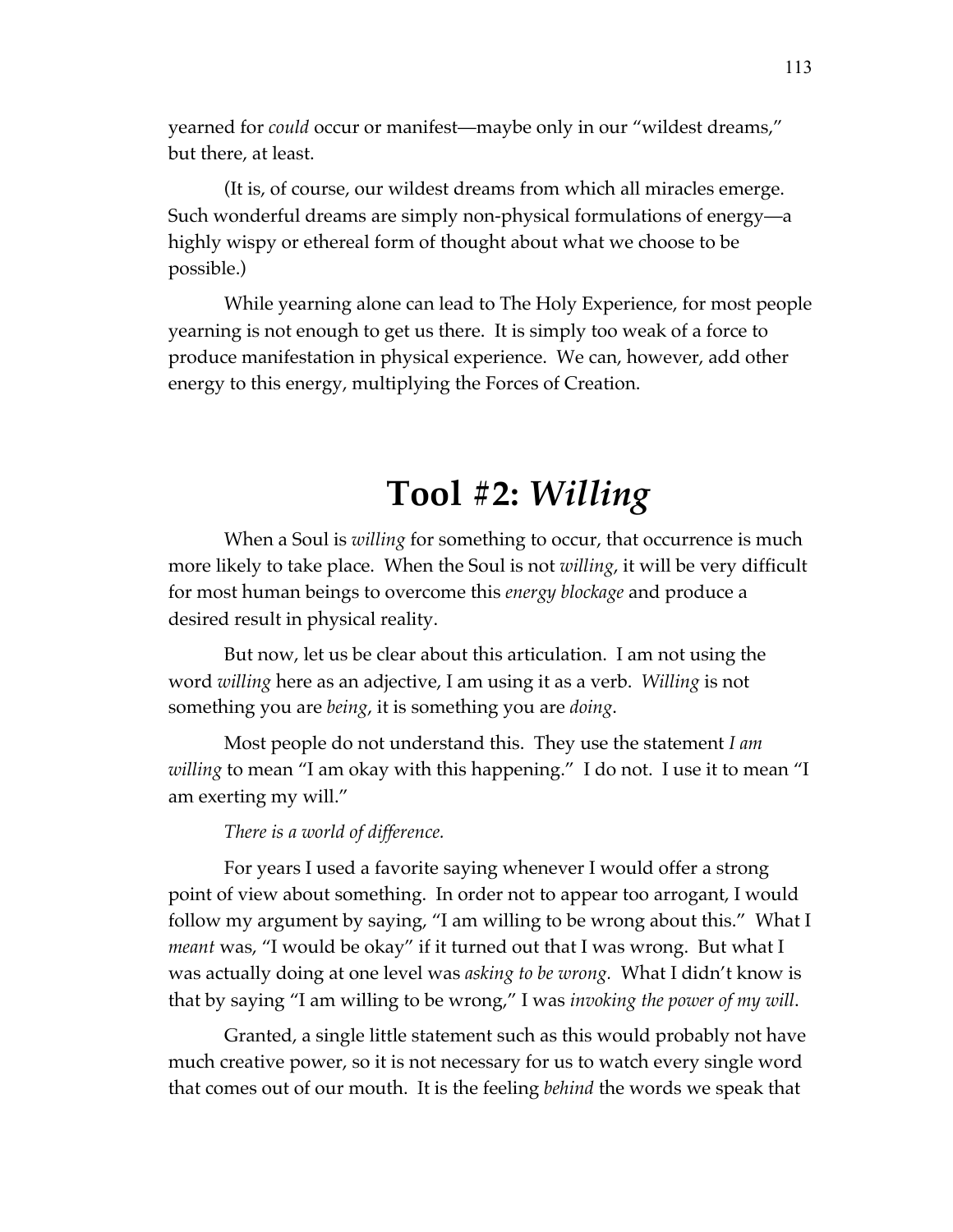carry the creative juice. Still, if I repeat a statement over and over again, I give it more and more power, until "the Word is made flesh and dwells among us."

*Never underestimate the power of your word and the power of your will.*  Will-power can produce remarkable results.

*Willing* something to happen is what turns *yearning* into action.

When you say, "I am willing" for such and such to happen, you are saying "I am asking" that it happen. Actually, you are saying even more, because the act of *willing* a thing to happen is not an act of requesting, it is an act of *demanding.* It is a "calling forth." As in, "My will be done."

When I am willing for Divinity to be made manifest in my reality, the Second Step has been taken and I move closer to The Holy Experience. Sometimes I place myself within such an experience *by that means alone*.

Yet what does it take to be willing to have such an experience? It takes an agreement within the Self to let go of anything and everything that is unlike The Holy Experience. But wait. This may not be as easy as it sounds. And least, for me it was not. First of all, I did not know what The Holy Experience was like, and so, I could not know what was *unlike* it*.* And least, not fully.

I could make a guess about some fairly obvious things—but even those guesses were sometimes inaccurate. For instance, is it part of The Holy Experience to be angry? No, I said to myself. People who are having The Holy Experience are never angry. They never fall prey to their negative emotions.

Then I met a Master who laughed at that suggestion. "Do you really think that a person living within the Holy Experience never knows anger?" the Master asked with a chuckle. "Is that what you call 'mastery'?"

"Uh, yes, I thought so…." I stammered.

The Master smiled. *"*A Master is not one who never experiences a negative emotion, a Master is one who never experiences any emotion as 'negative.' The Master is one who masters all emotions, and uses them on purpose, with intention, for a specific reason, to produce a particular result. The Master is one who is always creating, and *knows* that creation is always occurring, and who uses every emotion to *create*, rather than to *react.*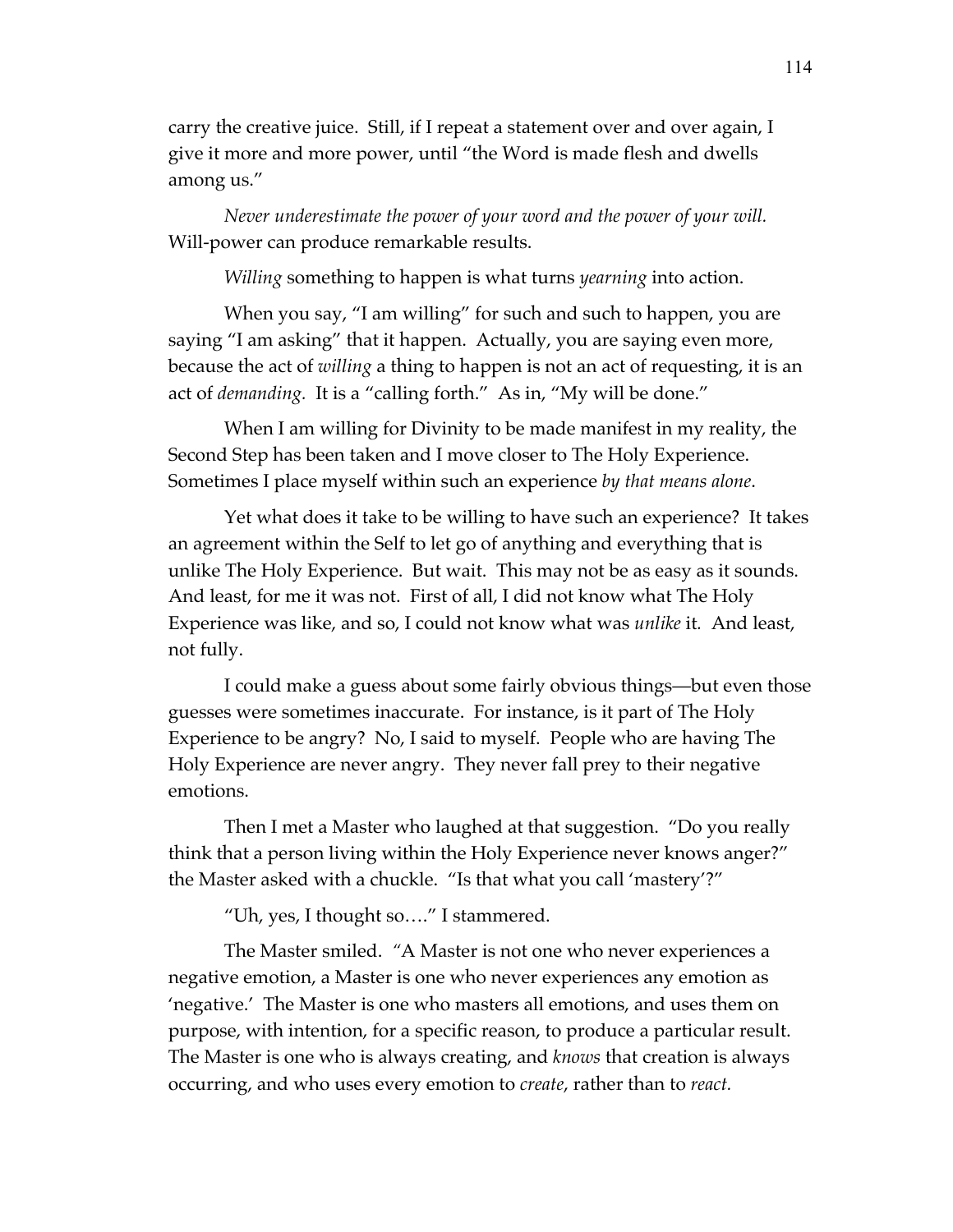The Master knows that *all* emotion is chosen. And how can anything that is chosen be negative? How can you have a negative feeling when you are getting what you want? You can only have a negative feeling if you have forgotten that everything you are receiving is something you have created. Only a person who is not at mastery would think this."

I realized when I heard the Master speak that I knew very little about The Holy Experience. That is when my real exploration began.

## **Tool #3:** *Exploring*

I can't stay where I am and experience Divinity if I believe that Divinity is not where I am. And I apparently believed that it was not where I am or I wouldn't have gone looking for it. *Yearning* is the expression of a person who is not now experiencing. If you are experiencing something, you do not yearn for it. Yet yearning can produce an experience—in which case the yearning has ended.

When the energy called *yearning* is combined with the energy of *willing*, and when those two energies are then further combined with the energy of *exploring*, one can arrive at The Holy Experience very rapidly.

Exploring something is not the same as seeking it. You may be seeking wealth in your life, but when you *will* it (call it forth), you are then able to *explore* every aspect of what it is like. You may be searching for love in your life, but when you *will* it (call it forth), you are then able to explore every aspect of what it is like. So seeking and exploring are not the same thing.

Seeking is looking FOR something*.* Exploring is looking AT it.

When you are exploring something, *you already have it*, and you are moving deeply into every aspect of that experience of having it in order to know the thing fully.

It is natural after yearning for, and then willing, the experience of Divinity to begin an earnest exploration of ways in which to have that experience fully. (There are many ways in which to have the experience of wealth. There are many ways in which to have the experience of love. And there are many ways in which to have the experience of Divinity.)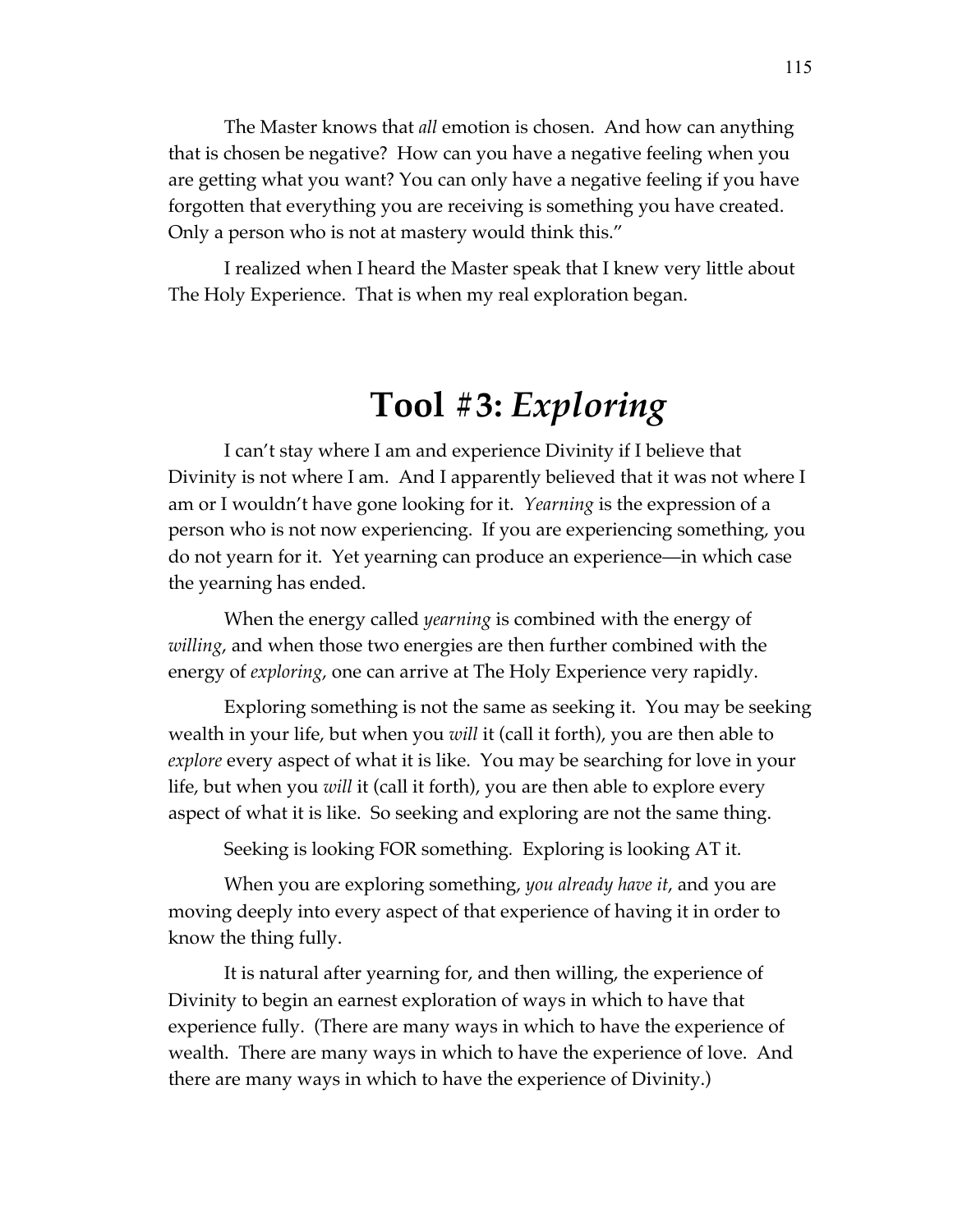Yet, natural as it may be, exploration of one's Divinity takes courage. The fact that a thing is natural does not mean that it is easy—and in this case that may be especially true. For embarking upon an exploration of something is an announcement to the Self and to anyone who witnesses our personal process that we do not now have a full Knowing of that for which we have yearned. The step of Exploration is a *stepping out.* It is an inner—and in some cases an outer—declaration that we are an explorer, that we are choosing to Know something completely, or, as the late author Robert Heinlein put it, to *grok it in fullness.* 

Heinlein could not find a word in the English language that came close to the kind of total, complete, and utter

knowingunderstandingcomprehendingexperiencing

that he was describing in his novel *A Stranger in a Strange Land*, so he *invented* a word: *grok.*

To be one who seeks to *grok*, to be an explorer, may not be comfortable. In fact, it rarely is—until we redefine for ourselves what *comfort* is. (There are some people who are very uncomfortable *not* being an explorer!)

Being an explorer of the full experience and knowing of life's ultimate reality can often separate us from our family, friends, and peers, who wonder why we have not accepted the answers that *they* have found or accepted, and why we are not experiencing what *they* are experiencing.

They may even make us "wrong" for being in a place of mind and spirit other than the place where they reside, and rather than honoring us for the bravery of our exploration, they may warn us against it, or even ridicule us for undertaking it.

Siddhartha Gautama was an explorer. The son of a wealthy man who had been appointed the governor of a region in India, he left his father's palace and separated himself from his own wife and child, forsaking all of his comfort and comforting familial relationships in order to explore and *grok in fullness* the True Nature of Life.

Jesus of Nazareth was an explorer. He left his mother and his father and separated himself from his family and his society of origin in order that he might explore and know fully the True Nature of His Divine Being.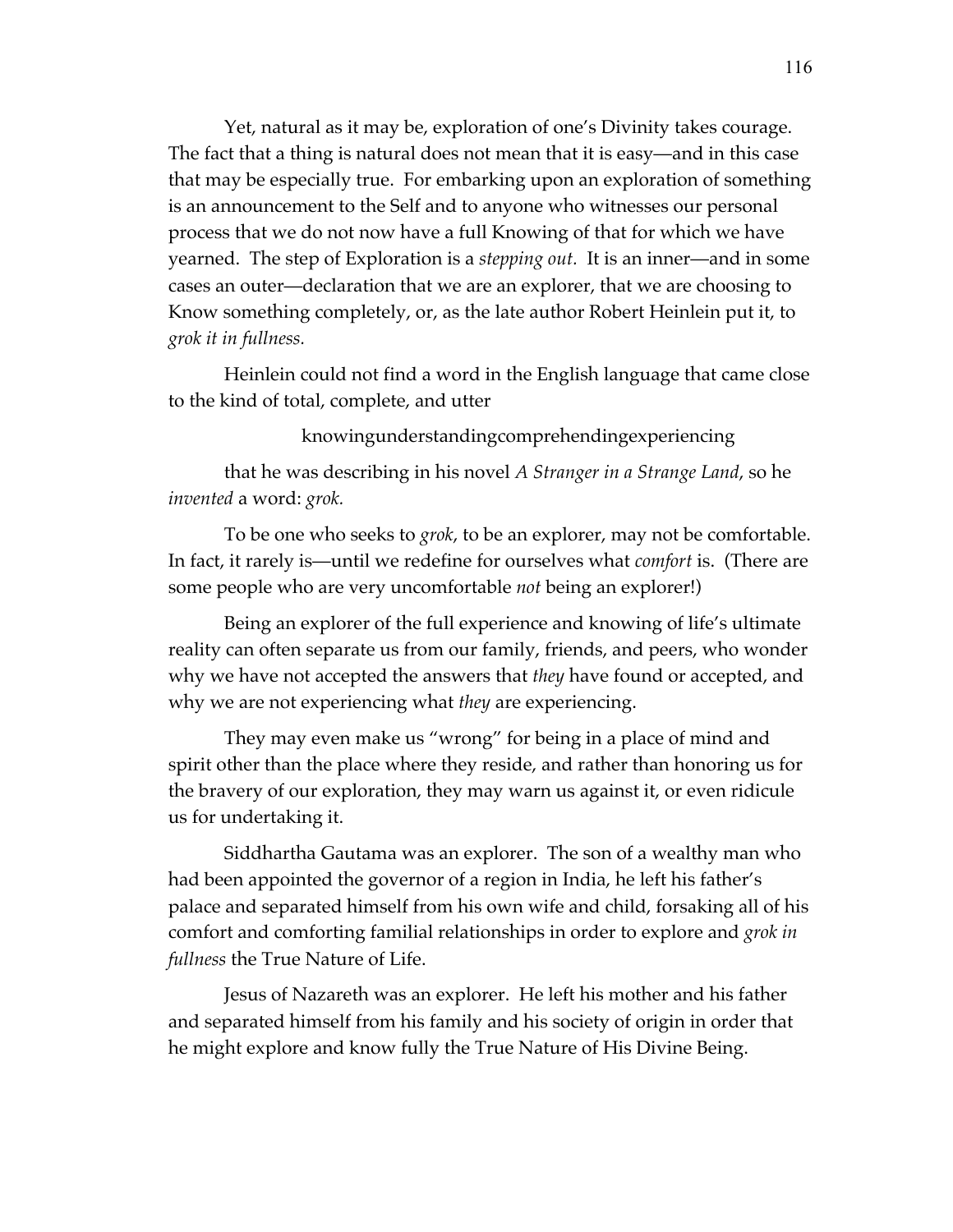The list of such human beings contains many names, some as widely known as those above and some not known at all, yet none any less committed to their exploration, and none any less sanctified.

Your name could go on this list, as could mine. That can be our choice. Yet this you must know: it is not a choice that is made only once. *Exploration*  of one's Divine Nature is not like having one's tonsils out. It is a moment-tomoment, day-to-day, week-to-week, month-to-month, year-to-year, life-long process.

It is even more than that. It is a *lifetime-to-lifetime* process.

It is the process of *becoming* that which one is exploring, and, in the very moment of becoming It, extending the exploration further.

Here is a great and wondrous truth: *The exploration of Divinity never ends—*because Divinity Itself is endless. It is eternal and limitless and it *expands the moment Its awareness of Itself is complete.* 

In this sense, Full Awareness is never possible, only the Illusion of it. In the moment we imagine our Selves to be Fully Aware, we become Aware that there is more of which to become Aware—for Who is The One who is Fully Aware, and Who is The One who is Aware of this?

This is the great mystical question. If you were truly *fully* Aware, you would not Know it. If there is a part of you that *knows* you are Fully Aware, that means there must be a part of you that is *observing* you and *measuring what you Know.* Yet what part of you is *that,* if you are already complete and full? This must be a part of you of which you are *not yet aware.* 

Asking this question places us in touch with the nature of Infinity, as best as it can be explained in human terms. Infinity always expands to exceed the grasp of the Finite. One of the best (paradoxical) definitions I've heard of infinity is "everything and more."

So long as there is a "you" that seeks to be Fully Aware, Absolute Full Awareness is not possible, because there must exist, by definition, at least two aspects of the Self: (1) That Which Seeks to Be Fully Aware, and (2) That of Which The Seeker Seeks to Be Fully Aware.

Again, let it be stated: Were one to truly be fully aware, one would not be aware that one is fully aware, because *who is the One who is "aware"—and of what is that One aware?*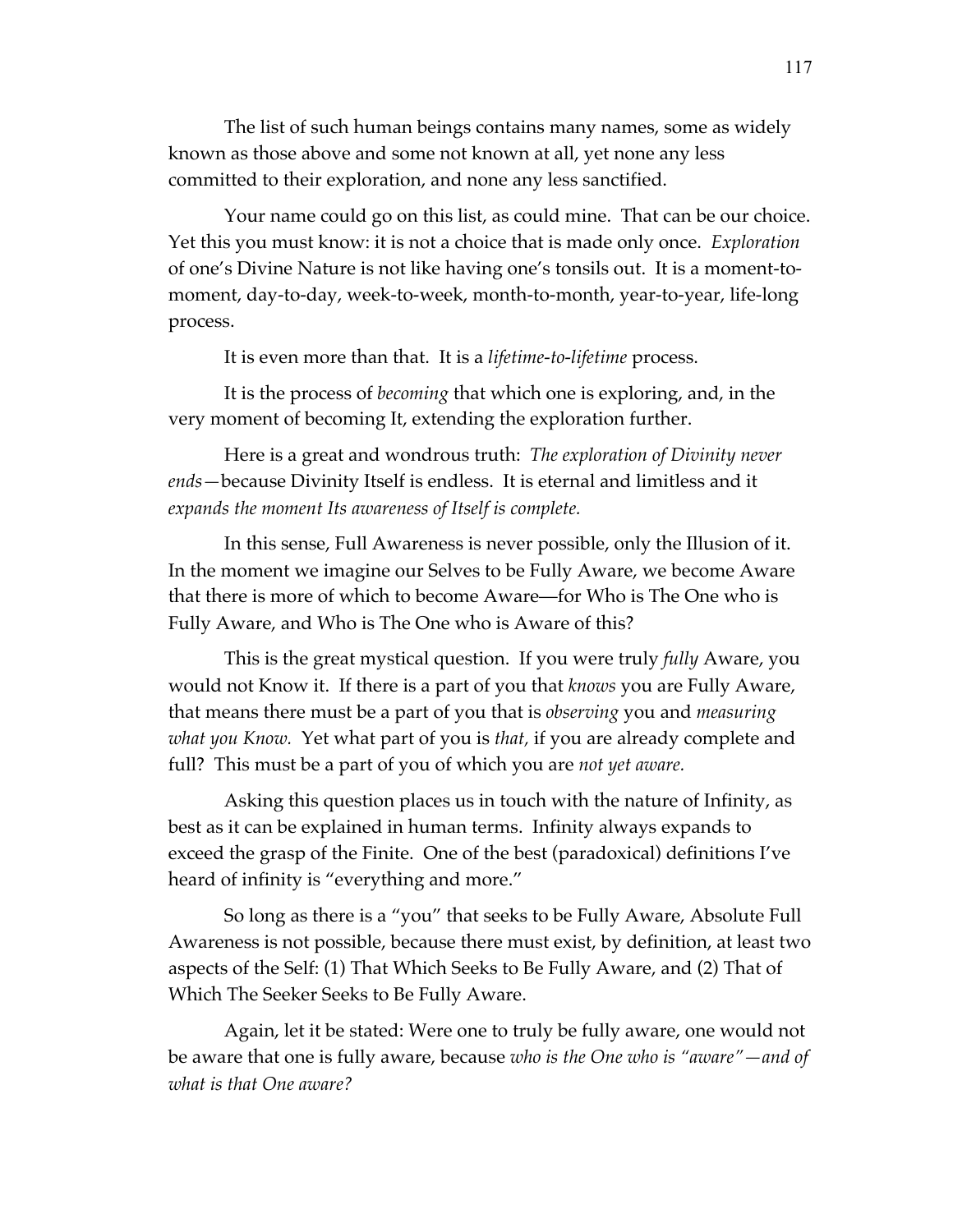This is why I have said:  $\Delta$ wareness + Non-Awareness = Realization.

When you awaken to this fact, Tool #3 has been utilized completely. All *exploring* ceases.

 Yet how can this be? Have I not just said, *The exploration of Divinity never ends?* Yes. Here, then, is the Divine Dichotomy. For it is when the exploration ends that the true exploration begins. We embrace this Divine Dichotomy when we see that two truths, apparently contradictory, can exist simultaneously in the same space. This understanding is what brought me to Tool #4.

## **Tool #4:** *Embracing*

Knowing something and accepting it are two different things. I discovered this when I finished (or thought I had finished) my exploring. I had spent years looking at many different religions, philosophies, belief systems, paths to enlightenment, methods of consciousness-raising, selfrealization techniques, body-mind-spirit integration trainings, personal growth retreats, programs and workshops of every type, shape, size, and approach.

I read books, listened to lectures, attended seminars, did fire walks (yes, I walked across a bed of glowing hot coals not once, but twice), meditated, put myself on ten-day liquid cleansing fasts, disciplined my body (well, a little at least), and even at one point sat atop a telephone pole for ten days and nights! (Not as part of any spiritual training. It was just one of the many weird, offbeat things I have done in my life through which I confronted myself and my fears.)

After all of this I felt that I was no closer to grander knowing or greater awareness than when I began. That is not to say that none of these activities were valuable. It is simply to notice that I was *not ready to embrace* what they had to show me. The old saying, "When the student is ready, the teacher will appear" also works in reverse: when the student is not ready, all the teachers in the world will make no difference at all.

Still, I had picked up and used—without consciously knowing it—Tool #1 in what later evolved into Ten Instruments of the Holy Experience. I had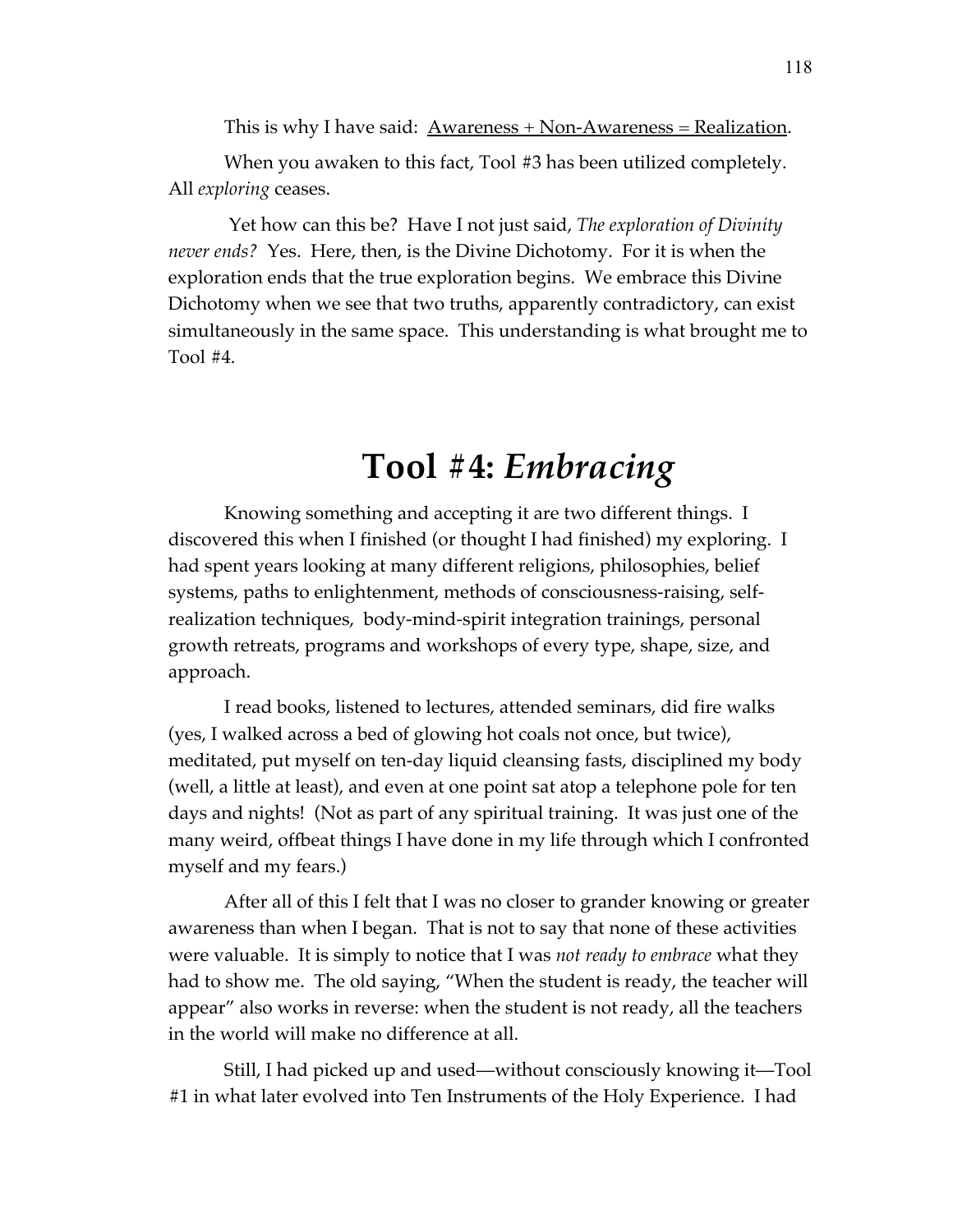engaged the energy of *yearning.* This energy, in fact, had been engaged in me from the time I was a small boy. Even in those earliest days of my life I wanted to know more about what I understood from my parents to be God, and what I understood from them about Life, and what I understood from them about other human beings.

Later in my life I came to realize that much of what I understood was, in fact, not true. At least, it was *not true for me*. It may have been true for my parents and for my childhood role models and teachers, but it was not true for me. I had no idea if any of these understandings were even true *objectively.* I only knew that they were not *my* truth.

(I am speaking now about some of my childhood ideas about God and religion, about life and its purpose, and about other human beings.)

Standing in the Land of the Unsure was very scary. After all, the people who gave you the ideas you once held to be true were very high authority figures in your life. These are the people you would have to make wrong if you rejected their ideas and their truths, and struck out to find your own.

That wonderful teacher of mine, Terry Cole-Whittaker, once helped me understand what my resistance was to embracing a new truth, my *own* truth, about something. "Who would you have to 'make wrong' in order to accept what you *know* to be true inside of you?" she asked. In one case it was my father. In another case, it was my mother. In still another case it was my favorite childhood teacher. Rather than make them "wrong," I held onto *their* truth, clung to *their* story, and made it real.

A most striking example of this was when my mother told me, during a session of palm-reading when I was a small boy: "You'll never love anybody." She felt she saw this in the lines of my hand, and simply told me this.

"You are a genius," she said "but you'll never love anybody."

"What?" I asked. "How can that be?"

"Do you see here?" she replied, pointing out a line formation in my palm. "You have no Heart Line on either hand. That means you will never fall in love. You experience life as a mental process. You will experience love as a mental process also, not as an expression of emotion. For you love is a thought, rather than an experience."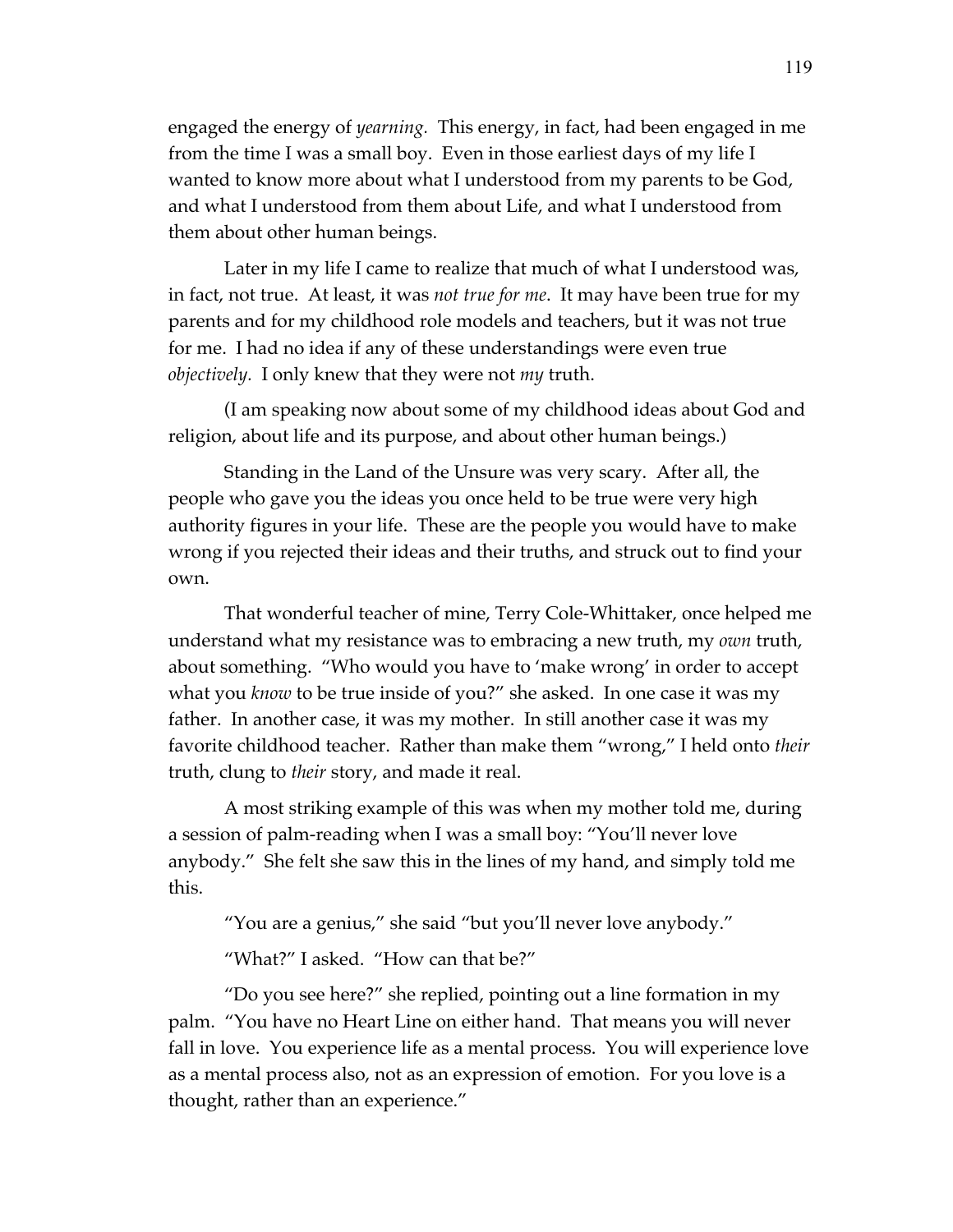Wow. Okay, mom, if you say so.

Now don't misunderstand. I love my mom. (She celebrated her Continuation Day over 30 years ago.) And I do not for a moment hold this little incident from my childhood against her. She was not wishing to hurt me. She was simply sharing her truth, as she knew it. But to say that it did not have any impact on me would be a lie. The fact is, I *lived out my mother's prediction* rather than make her "wrong" about that.

I likewise lived out many of my father's predictions ("You'll never amount to anything") and characterizations ("You walk around with your head in the clouds"). And those of my major childhood role models, too. My older brother Wayne, who I totally idolized, used to say about me, "All he wants is attention." So, of course, I lived out that characterization as well, for many years.

(These days I get all the attention I want, thank you very much.)

Given how high in my personal hierarchy I had placed these and other childhood authority figures, you can imagine how difficult it was for me to finally reject, one by one, these ideas about me—much less to embrace any *new* idea I may have had about myself, to say nothing of new ideas about *larger* things such as God and Life.

Yes, I had gathered much from my explorations. I gathered much from all those books, retreats, religions, seminars, and sacred interactions with others. But I was just not able to hold onto very much of it and make it my reality, largely because of *who I would have to make wrong if I did.*

Then, I finally took a big leap—using what later became the Fourth Instrument of the Holy Experience. It took enormous courage, more courage than it took to become an explorer. When you *create* what you are yearning for, by willing it and calling it forth, and when you explore it fully, it almost seems too good to be true. And so, if you're not careful, you will call it *untrue*. Like the Mad Hatter in Wonderland, you will swear that what is "so" is not so, and that what is "not so" is so.

What made it possible for me to step out of this trap was desperation. In my case, that's what it took. I created a situation in my life where I suddenly had no way of producing income, having sustained a broken neck in a car accident, and wound up walking the streets, living at a campground,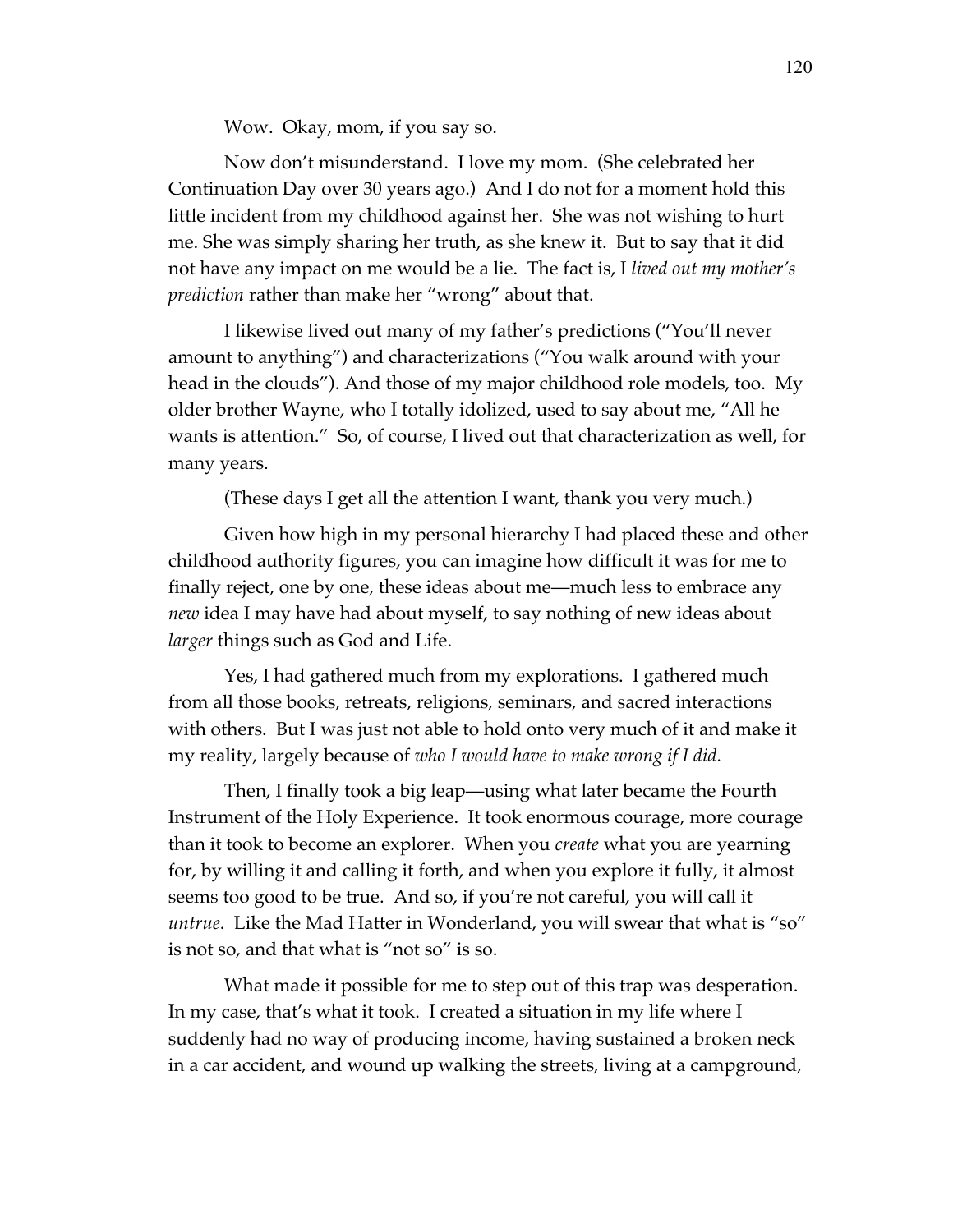with no home, no job, no car, no money, no possessions except the clothes on my back, a tent and a sleeping bag.

God had to get me down to nothing—my last 25 cents, literally before I was ready to admit that the way I had been "doing life" was not working.

As I look back over this period, I find myself determined to do all that I can to help others to avoid ever having to go through something like that. The desolation of that experience for me was total. I was convinced that I would never get out of that situation, never be leaving that campground, never be able to get back on my feet and find my way back to "real life."

I was sure that I would end my days as a street person. (Mind you, I was not a young man when all of this happened. I was 50 years old.) For a while there I pictured myself dying in a gutter someplace, with nobody noticing and nobody caring.

I cried myself to sleep night after night in that cold, damp sleeping bag. Whatever wrong I have done to anyone else in my life, I told myself, I was paying for it now. I had received my come-uppance. This was my punishment, and, like hell, it was going to go on forever.

Now imagine, in a situation like this, suddenly changing your most fundamental idea about life and accepting the concept of a God who does not punish anyone for anything at all—and who does not set life up to provide such retribution, either.

Well, I was unable in that situation to do it. It was only after I had gotten *out* of that situation that I began believing the unbelievable, and embracing new ideas about God, about Life, and about all the other people in my life and on the earth.

Now I come here to tell you that you do not have to walk this path of desperation. You can use, instead, the Ten Instruments of the Holy Experience. As it was stated so beautifully in the final CwG dialogue book, *HOME WITH GOD in a Life That Never Ends:* "The Good News is that it is not necessary to go through hell to get to heaven."

Take the Fourth Tool. *Embrace* what you have discovered through all of your *exploring.* Accept as your truth the highest ideas about yourself, about God, and about others that your Soul has sent you—and is sending you now. You have *called forth* these ideas through your yearning, through your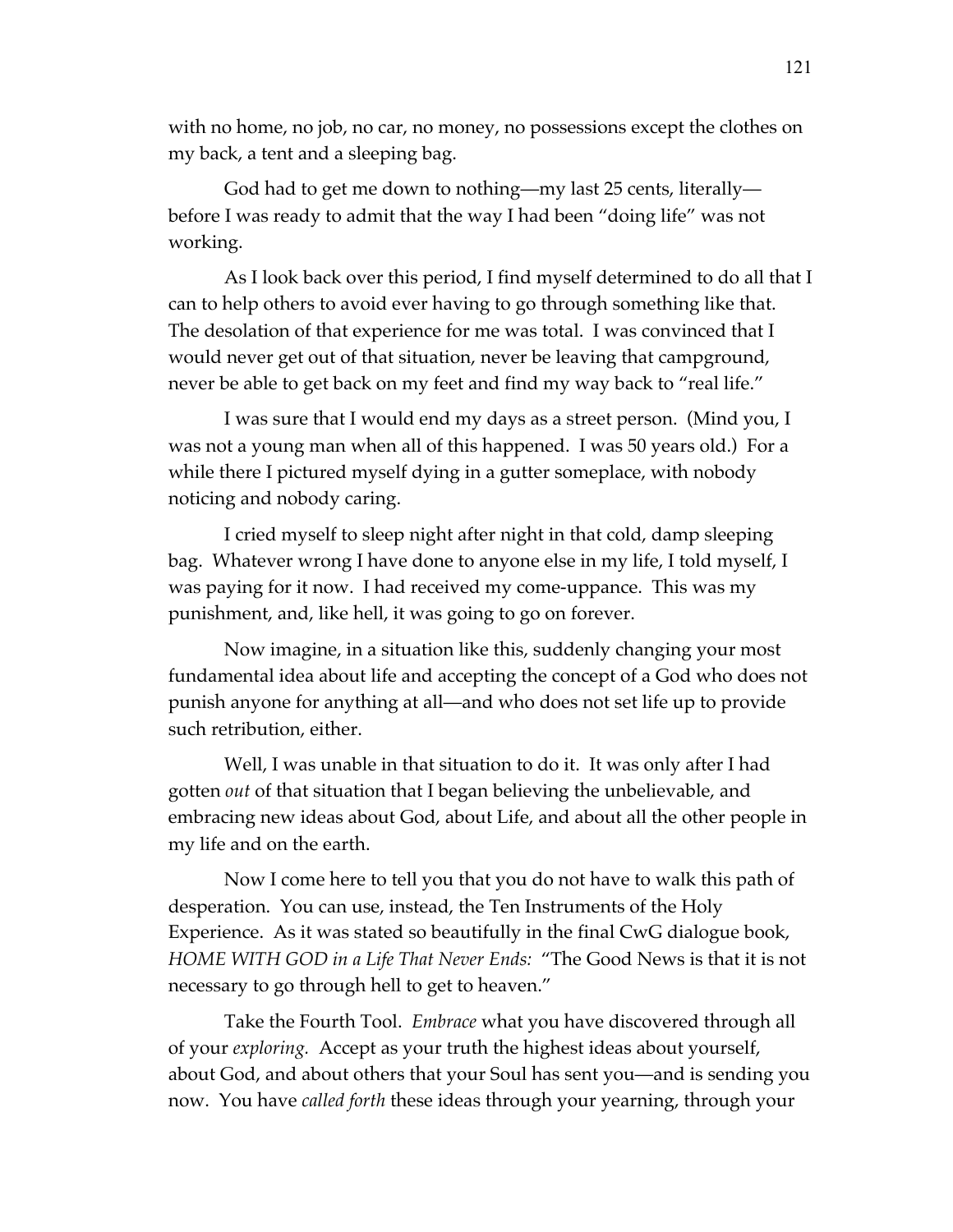willing, and through your exploring. Do not reject them now because they contradict what the authority figures in your life have told you. Do not reject them because they seem too good to be true.

Embrace them. Do not betray your very Self in order not to betray others. Remember this always: *Betrayal of your Self in order not to betray another is betrayal nonetheless. It is the highest betrayal.*

## **Tool #5:** *Explaining*

The fifth tool on the path to the Holy Experience is used when we begin to *explain to others* what we have come to understand as a result of using the first four tools.

This path of *explaining* is a very high path, and very powerful. First, because it serves others; it serves humanity. It assists those who are still yearning or still exploring in finding their way to their own truth. Second, because it invokes a fundamental Law of the Universe, as described in *Conversations with God*, which says: **That which you wish to experience, cause another to experience. Give away that which you wish to receive.**

Elsewhere CwG puts this even more succinctly: **Be The Source.** 

There are only two places to be on the "playing board of life." You can either be on the square marked Recipient, or on the square marked Source.

If you stand on the square marked Recipient you will forever be looking to *receive*. You will be looking to receive things from God, from your boss, your company, your spouse, your family and friends, and from your world. You will become a supplicant, a *requester.* You will pray or ask or beg or plead or request at some level – and then you will hope to receive what you have requested.

If you stand on the square marked Source you will forever be looking to *give.* You will be looking to give things from God, to your boss, your company, your spouse, your family and friends, and to your world. You will become a supplier, a *resource.* You will offer, source, provide, and supply at some level – and then you will experience having what you have supplied, for how could you supply it if you did not have it?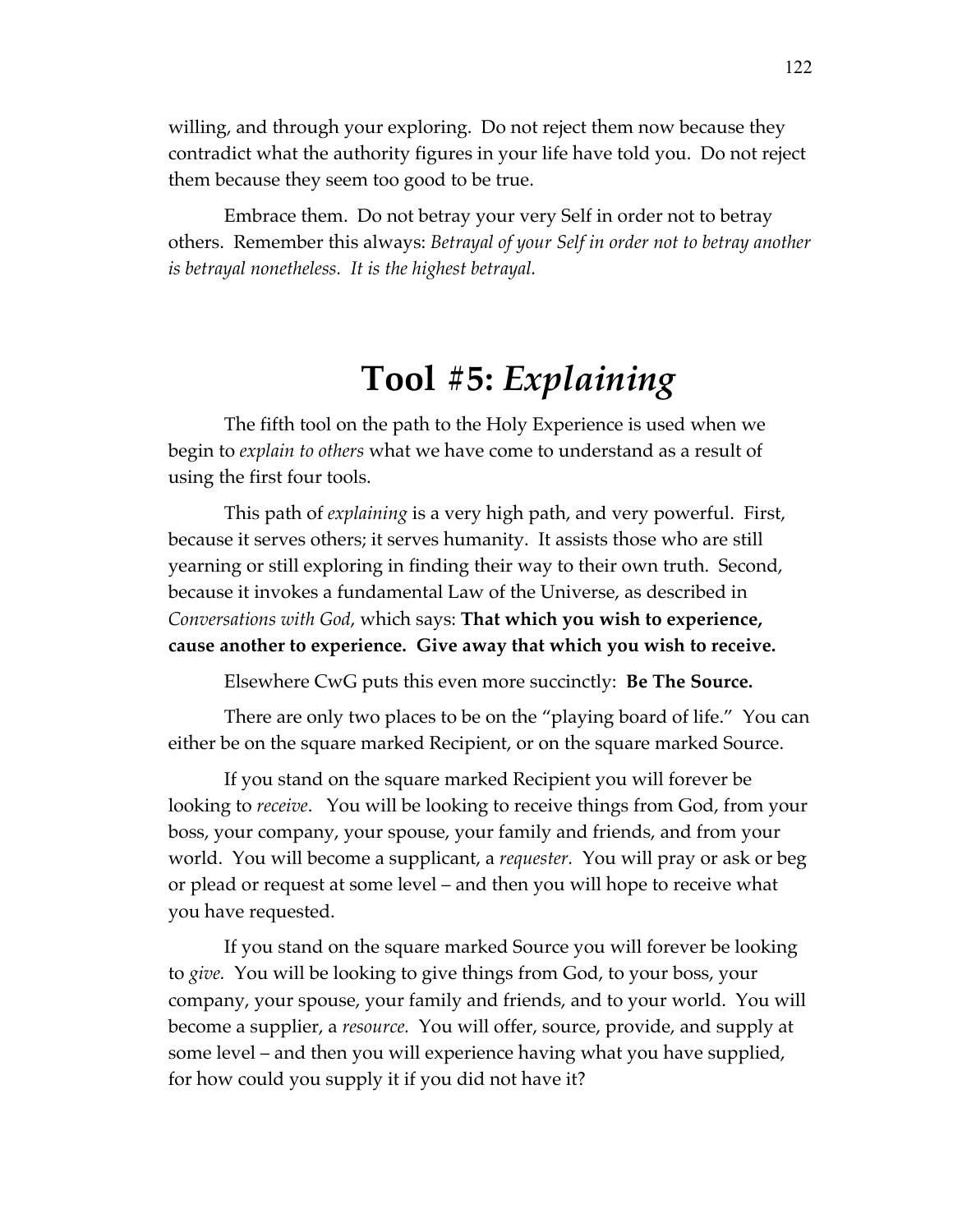Thus, if you supply to *others* what you, yourself, desire, *you will experience having it.* 

Now, if what you have desired for many years is an explanation of life and God and How Things Work, and if you begin offering this explanation to others (even as I am doing here), you will soon experience yourself as *having that.* 

It has been said that we teach what we choose to learn. I choose to learn more and more about how the Universe works, about Divinity and the Essence of all of life, about the process of Life Itself, about others, and about myself. Thus, I teach about all these things. I have used the tool of the *explainer.*

One does not have to write books or offer lectures or present workshops in order to do this. Explaining comes in many forms, not the least of which is the living of one's life in a particular way. Our daily *example* is the *best explanation we could offer* of what we understand about ourselves, about God, and about life. The behavior that we model is a practical explanation of our thoughts about everything.

When we take what we have embraced as our innermost truth and allow our lives, in a hundred ways, to stand as an explanation to others, we move one giant step closer to Full Realization. We have become Aware of life in the world around us, and of exactly how we choose to live it, given our understanding and consciousness about Who We Are.

*Explaining* that for which we have been *yearning*, that which we have been *willing*, that which we have been *exploring*, and that which we have been *embracing*, completes the Five Steps to Awareness. Our *explanation* is our *demonstration* of the level that our awareness has reached.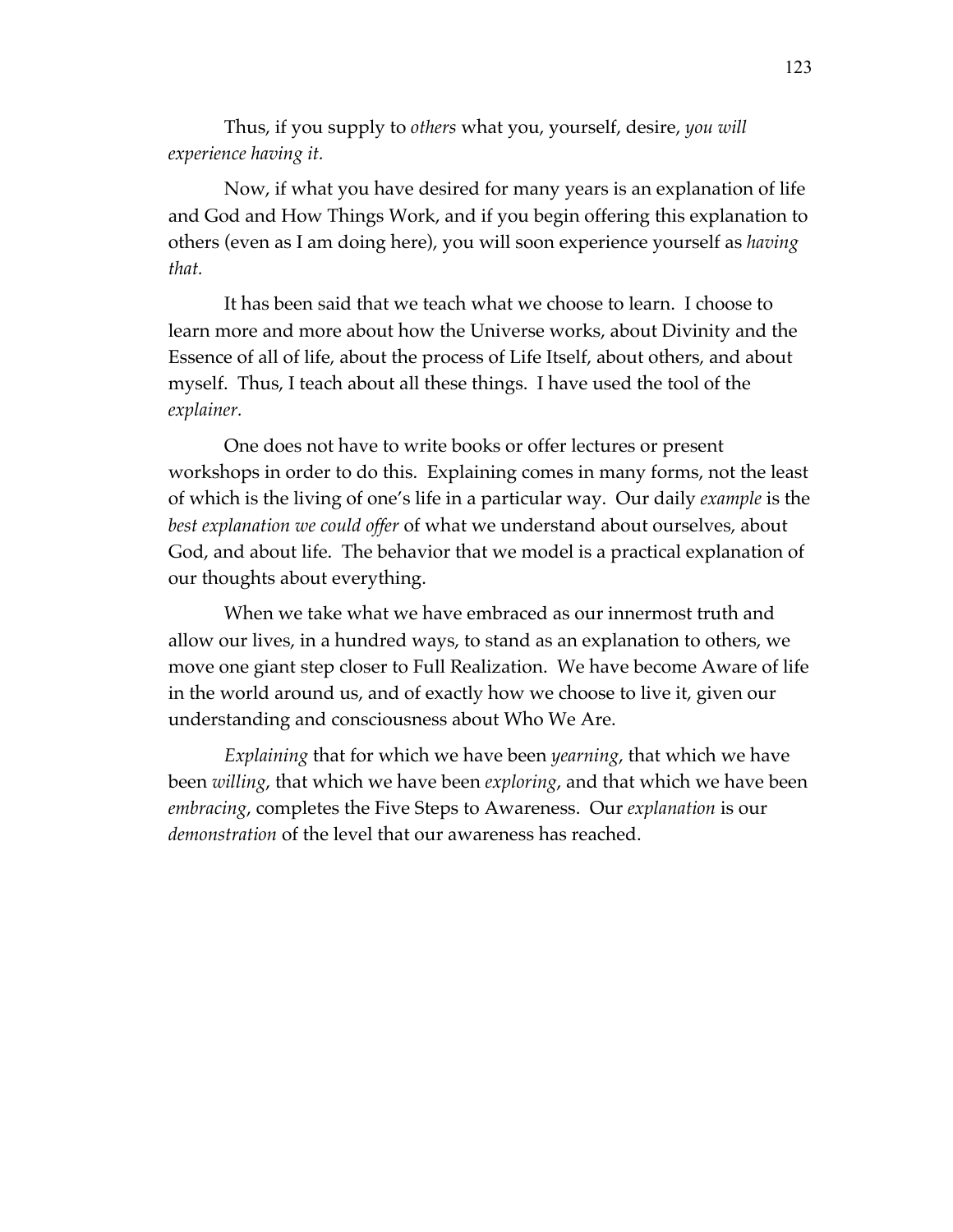# **The Holy Experience** *Chapter Nineteen*

The last five tools of Ten Instruments of The Holy Experience are:

- 6. Resonance
- 7. Visualization
- 8. Movement
- 9. Ritual
- 10. Service & Discipline

You will recall that the Ten Instruments are divided into two types: Physical Tools (described fully in the preceding chapter) and Spiritual Tools (which I will describe here). I have alternately called these two types The Five Tools of Awareness, and The Five Tools of Non-Awareness of the World.

You will also remember that I said, "Complete Awareness-plus-Complete Non-Awareness equals Realization." When you are Aware and Non-Aware at the same time, you are Fully Realized. This is what is known as the Holy Experience.

Before we explore this second set of five tools, we need to look at this business of Non-Awareness that I keep talking about.

Both the state of Awareness and the state of Non-Awareness are needed, I have found, in order to live a rich, expansive, and spiritually fulfilling life.

First, we must be Aware of so many things in and about the physical environment in which we find ourselves. We can't be meandering about our world bumping into things, as it were; breaking lots of glass and stepping on the shards. We have to know what's out there, and where and how we fit in.

We also have to be Aware of the largest question, and its answer: WHY?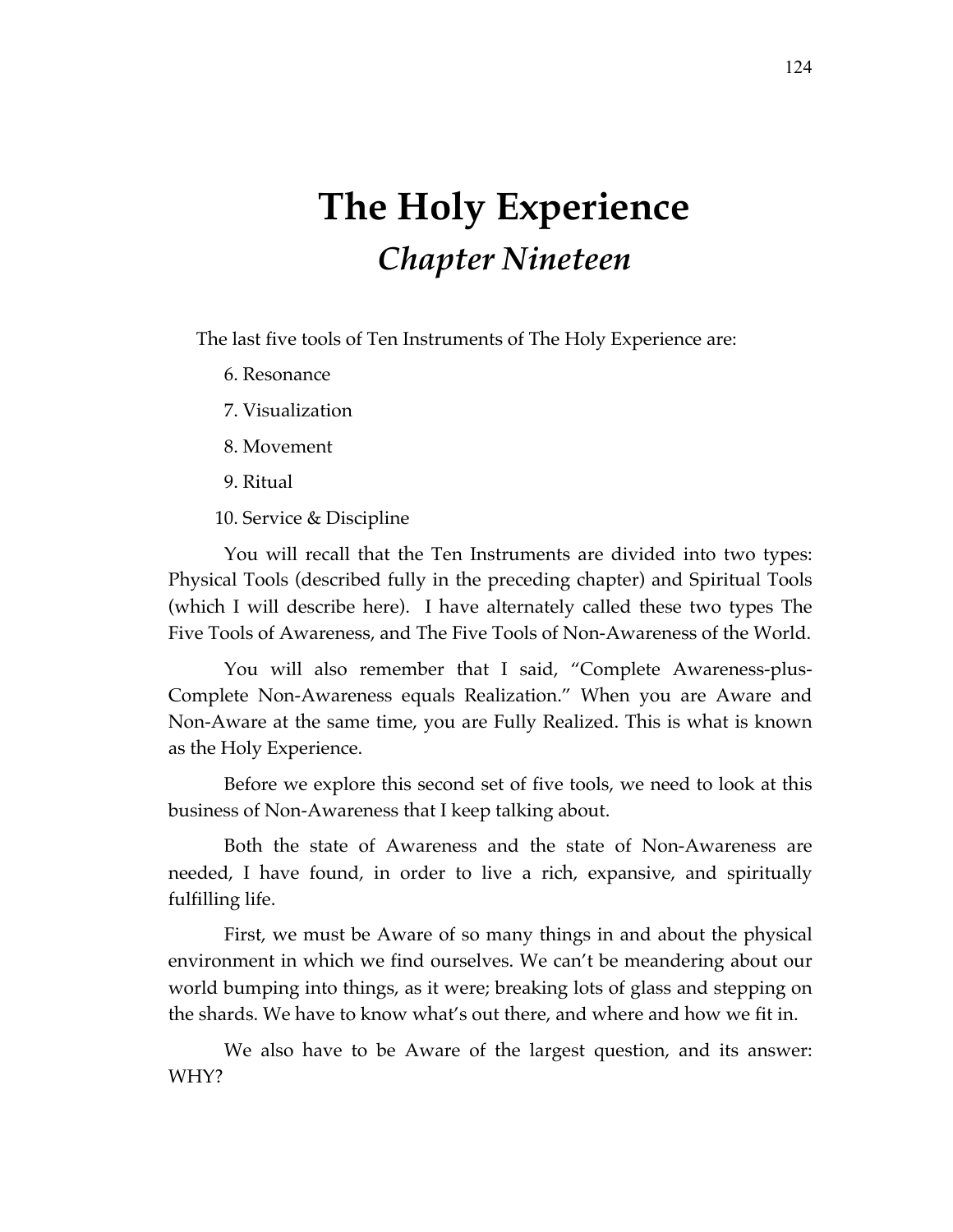Why are we here? Who are we, really? What are we "up to" here? Is there a purpose to our existence? We have to be Aware of the Reason for All of Life, how the process called Life functions, and what we are trying to achieve within this framework.

This is where the first five Instruments of the Holy Experience come in handy. Yearning arouses our curiosity about these things, awakening us from our sleep. Willing provides us with the power we need to push past daily appearances and concerns and to begin, at last, our focus on larger things. Exploring moves us into a daring reaching out into the new world that the Soul invites us to know. Embracing gives us a tool with which to hold onto what we have discovered in our exploring. And Explaining allows us to share what we have discovered with others, which is one of the deepest and sweetest ways to experience it fully.

Yet, with all of that having been said, this is all still about "data." It is about thoughts. Not exclusively, perhaps, but mainly. Data gathering and data *use* is the activity of the physical. Wisdom gathering and wisdom use is the activity of the spiritual. For this we have to become Non-Aware of that of which we have become Aware. That is, we have to know it, but we have to have none of it matter—except when it does. Non-Awareness allows us to use the data that we have gathered about Life and Self and God, without having the data use *us.*

Let me give you an example of what I mean here.

A person who grows up inside of a particular culture and has learned all about it, is married to a particular tradition, and is immersed in a particular religion, could live an entire life being *used by that data*. What this person has come to understand about the world in which he or she lives has become the framework within which life itself is experienced. Nothing (or very little) outside of that framework is considered, tried, or allowed.

The only way that such a person could step into an experience not covered by the data of their culture, tradition, religion, environment, etc., (we all know life-long Republicans or Democrats, Conservatives or Liberals, who belong to that pursuasion because their families did!) would be for that person to be Nonaware of the dogma or doctrine emerging from the data. Or at least Non-Aware that it meant anything. This "Non-Awareness" would or could give them the "permission" they cannot give themselves to experience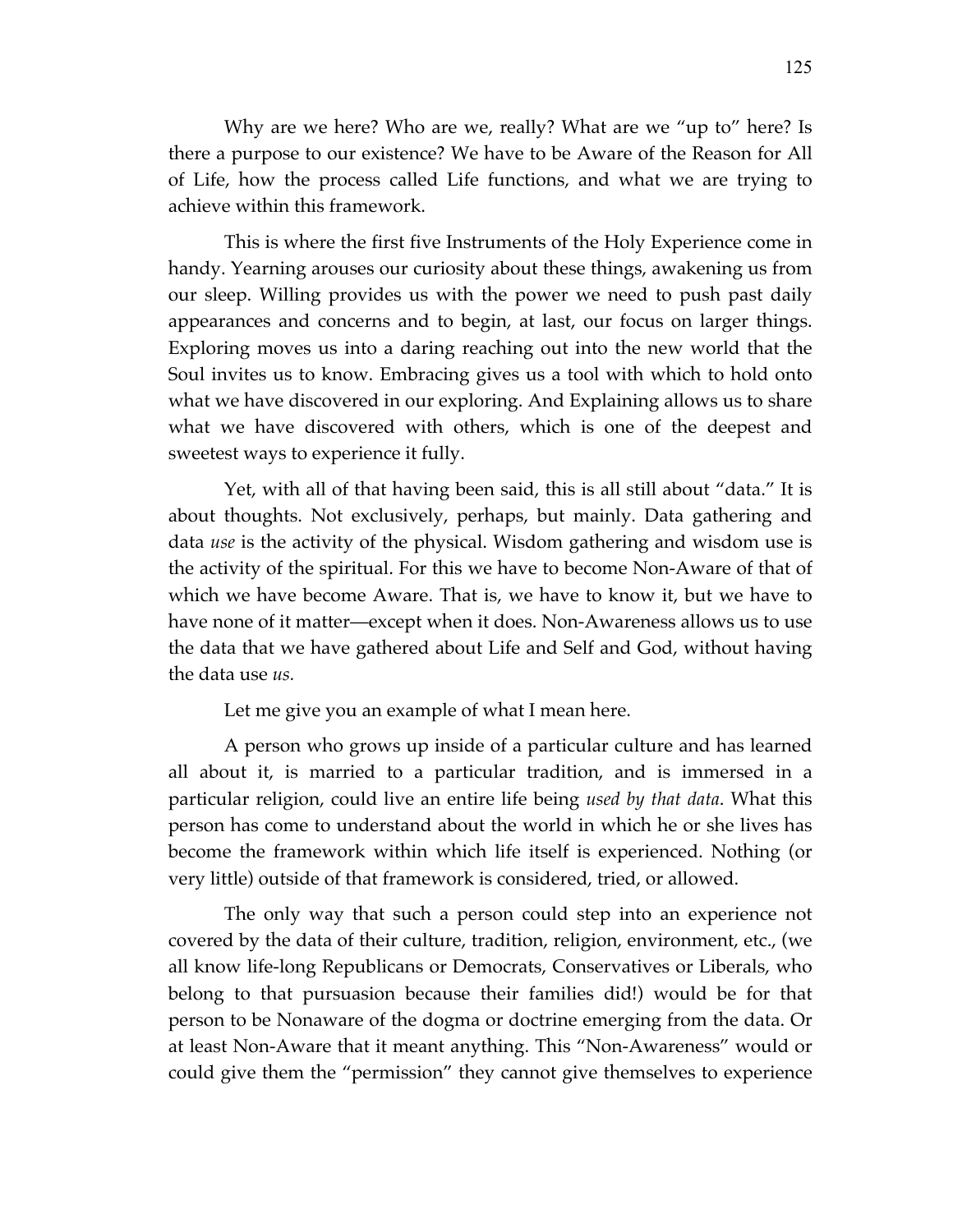something not covered by the original information they have been given about Life and how it is.

(You've heard the statement *Ignorance is bliss*?)

Now the connection with Life's True Joy, Real Purpose, and Ultimate Reality is what we have been calling here The Holy Experience. This is an experience *not covered by the prior data* of most human cultures, traditions, and religions. True, many of these cultures, traditions, and religions offer a *facsimile* of it, but few, if any, have brought us reliable data about Life's *True* Joy, *Real* Purpose, and *Ultimate* Reality. In fact, they have filled many people (perhaps most people) with exactly the opposite.

Therefore, in order to discover and experience Life's True Joy, Real Purpose, and Ultimate Reality, we have to become *Non-Aware* of that of which we have become Aware—using our prior data only when it is useful to us, rather than being used *by* it.

In short, we have to be *in this world, but not of it.* We have to be Non-Aware of the prior data, or at least Non-Aware that the prior data means anything. We have to adopt the attitude that "nothing has any meaning save the meaning I give it."

The embracing of such a point of view takes enormous courage. That is why it is often said with a wry smile: "Transformation ain't for sissies."

Non-Awareness is like walking a tightrope. It is good to be Aware that you are on a tightrope. You can keep your balance when you are Aware. You can make it across to the other side. It is also good to be Non-Aware of just how high up you are. Or at that you are high up at all. That is why all tightrope walkers are told, *"Don't look down."* 

Nobody is kidding anybody. The tightrope walker knows exactly what is being walked on. The tightrope walker is totally Aware. Yet the walker knows that looking down will increase Awareness to the point where the data begins to run the *person.* So tightrope walkers do not make themselves Aware of how high they are. They enter a state of Non-Awareness.

Attaining a state of Non-Awareness is all about the movement from data to wisdom. It is very wise to not look down while on a tightrope. It is very wise to keep looking straight ahead. The same is true of Life.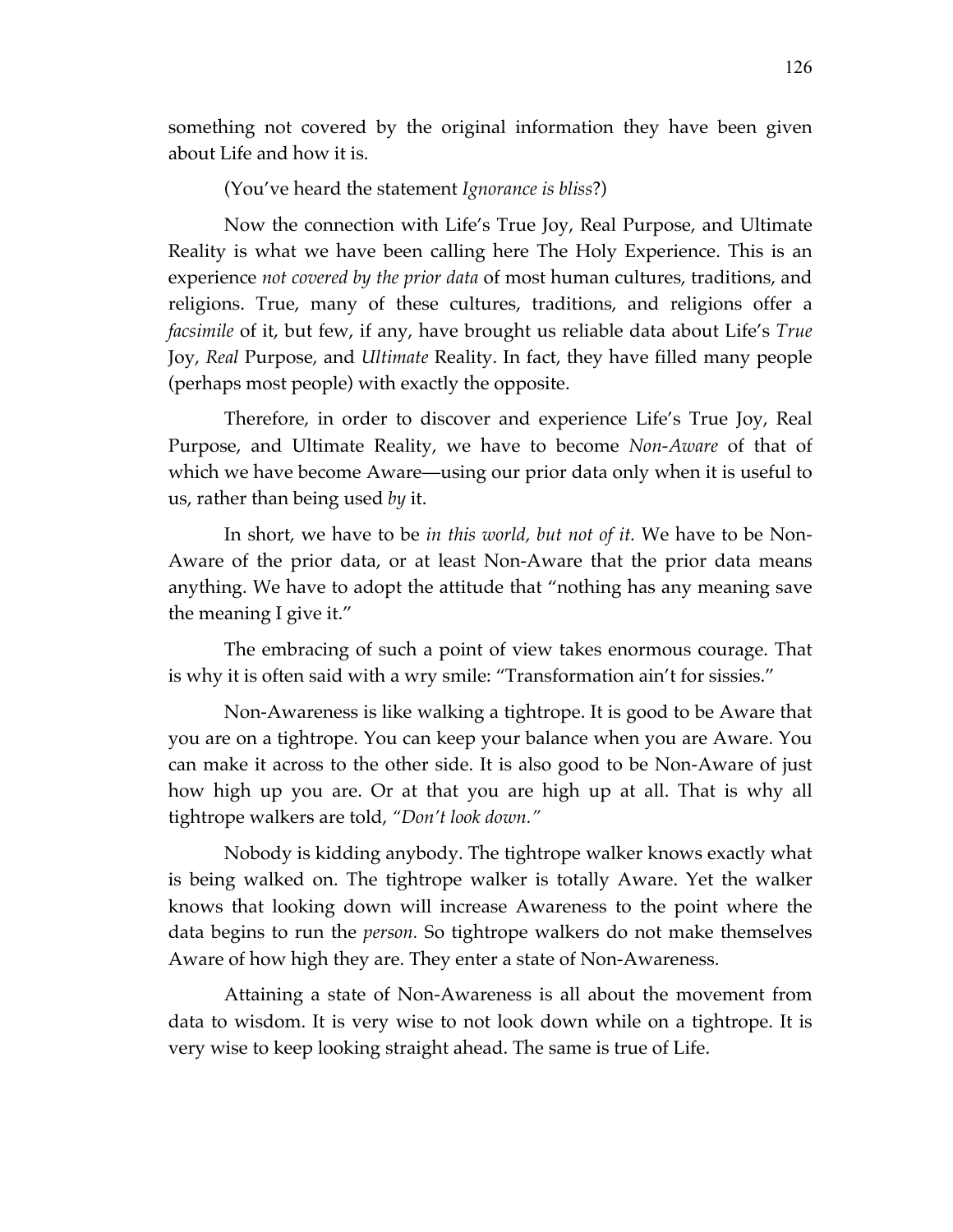Attaining a state of Non-Awareness is about the shift from the Mind to the Soul—which knows all about the Tightrope of Life…as well as what is awaiting us on The Other Side. It knows that we can make it across the span without difficulty if we simply don't look down. It knows that in God's Kingdom, "everything is looking up."

It also knows that on this tightrope, as in most circuses, it's okay if you fall. There's a safety net, and you're not going to be hurt. You'll just bounce around a little, then make the journey across again. Ultimately you will learn (remember) that Life is a balancing act. It's just about keeping your balance while juggling the experiences of the Body, the thoughts of the Mind, and the mission of the Soul.

I want to give you a practical, real-world example of Non-Awareness before I go on, so that you can have a sense of what all this means as a practical matter in one's daily life.

I was traveling once on a long journey across the ocean to make a speaking engagement in Europe. It took many hours to fly there, and when I arrived, the person who was to pick me up at the airport was nowhere in sight. The airport was crowed and noisy, hot and stuffy, there was no food to be found without walking a long way to the main terminal, and I was travel weary.

I called the office of the person who was scheduled to collect me and his secretary said, "Oh, my God. Is that *today?* We had it that you were coming in *tomorrow.* Oh, my gosh, he'll leave right away!"

Of course, I was very let down.

Oh, who am I kidding? I was frustrated and angry. I tried to gather myself together enough to say, "Uh, okaay…", and offered a clipped goodbye. Then I sat on a bench to wait. Within moments my cell phone rang. "He's an hour in the other direction," the man's secretary told me worriedly. "But he asks you to wait there, because he needs to take you to a meeting that he thought was also tomorrow, and….well, just…can you wait for him?"

"What-*ever*…", I sighed, and said another short goodbye.

Now I knew I had an hour to wait. I seemed more tired than ever. The place seemed *noisier* than ever. I would have sworn that the temperature even rose five degrees. I was keenly (and uncomfortably) Aware of everything in my physical environment.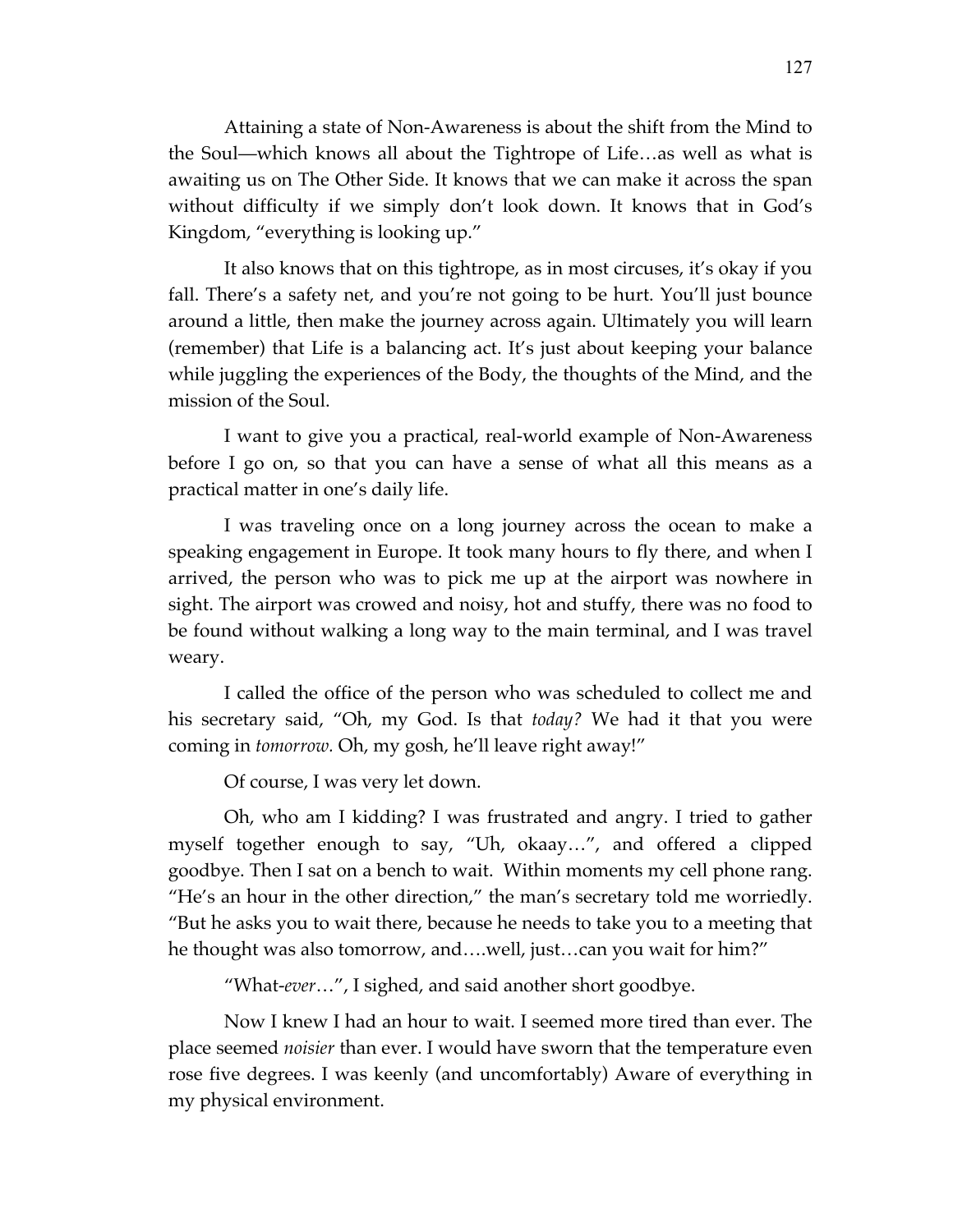Then I had a brilliant idea. I decided to sit on that bench and just meditate. I closed my eyes and began calm, gentle breathing. I used the particular technique that I always use, of looking straight ahead with my Mind's eye into the field of darkness before me, awaiting the appearance of the Dancing Blue Flame that often begins flickering in the distance, then gradually moves toward me until it fills my entire field of "vision" and consumes me.

I have had this experience many times and it is sheer bliss. I am convinced it is my Soul, coming to meet my Mind, and to join in the ecstasy of Unity, the Truth of my Being…

Abruptly, I felt a soft tapping on my shoulder. I assumed it was a security guard, asking me not to sleep on the airport bench, or advising me that someone had walked off with my computer bag while I was sitting there with my eyes closed, or something like that.

It was not. It was the man who was supposed to pick me up. He had gotten there very much faster than he thought he could.

No, he had not. That was just what I *thought* must have happened. Actually, he had taken *longer* than he estimated that he would. I had been sitting on that bench for more than an hour and a quarter.

I had not fallen asleep. I was aware, and I *remember* being aware, of everything around me. The noise. The crowd. The heat. Yet at the same time I was *Non-Aware.* Everything was there, but I was Non-Aware. Somehow I had managed to meld the noise, the crowd, the heat into One Single Experience and then to pay no attention to it. I had internally diverted my attention, turning inward and focusing only on the Dancing Blue Flame.

When I realized what had happened, I was amazed—actually, flabbergasted—at how much time had passed. My picker-upper was apologizing all over the place for the snafu and my inconvenience, and all I could do was smile at him and tell him, softly, "No problem. Really, truly…no problem. Shall we go?" I rose in one smooth motion, gently reaching for his arm and adding, "It was good of you to break away from what you were doing and come get me like this."

I'm sure he thought that I was an Ascended Master. Or at least an honest-to-goodness guru. *Who else would respond like this?*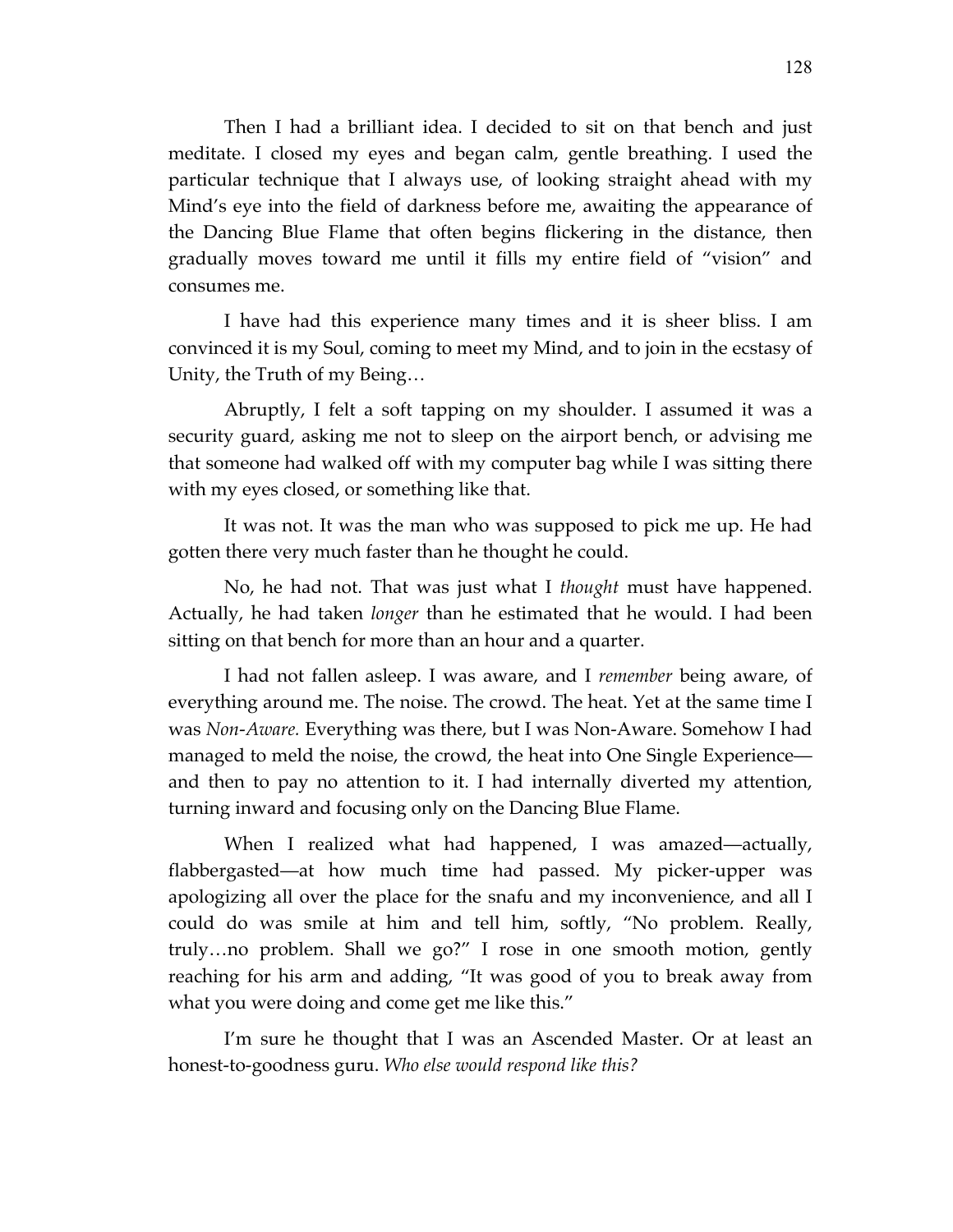Anybody, really, who has found the tools of Non-Awareness and used them to step away from the *Sturm und Drang* of humanity's everyday drama by simply becoming Non-Aware of it, moving instead into the lovely, peaceful, gentle spaciousness of Ultimate Reality—to which we all may have access whenever we wish. That is what being Aware and Non-Aware at the same time is like. And I want to tell you that all of us can reach that state, as I did on that airport bench, in which we become Aware and Non-Aware in the same moment.

And *this* is the Holy Experience.

Let's now take a look at…

### THE FIVE TOOLS OF NON-AWARENESS

These Instruments are among the most valuable I have found in a lifetime of searching and in discussing with others their own search and experience.

### **Tool #6:** *Resonance*

Everything in the Universe is comprised of energy. What makes one kind of energy different from another kind of energy (and, therefore, makes *differentiation* possible in a Singular Reality) is the *vibration* of the energy, or, loosely, its rate of speed. This is sometimes called its *frequency.* That is, how *frequent* is its oscillation?

Energy comes in waves. Each particle is a wave-like structure, and many trillions of such wave-like elements, oscillating at the same frequency and strung together, appear to create the Super String Theory that is so much talked about today as the basis of a Theory of Everything (TOE).

Often we speak of a "wave of emotion" that comes over us, and we are describing the experience exactly.

This vibration of the Essential Energy of the Universe creates a distinct sense of resonance within every living thing, sometimes manifesting as sound, or noise. "Sound" is one of the the most humanly accessible modes of resonance in human experience. Sound cannot be heard, of course, unless there is someone to hear it*.* (We looked at this ancient conundrum in Chapter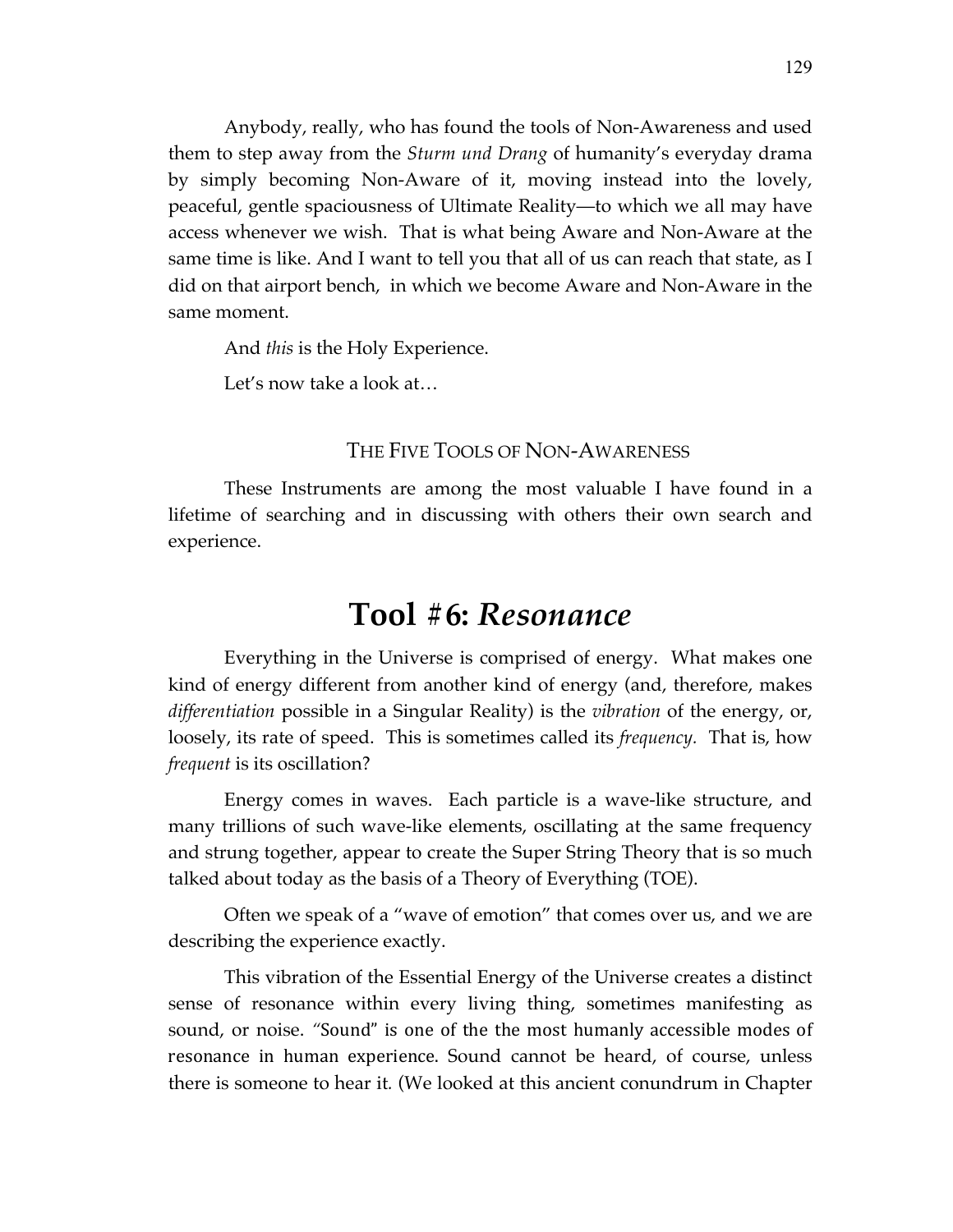10 when we asked: *Does a tree falling in the forest make a sound if there is no one there?*) Yet sound is present even if there is nothing else present. It is simply manifesting in unheard ways.

The Resonance of the Universe manifests, among other ways, as the Sound of Life. It IS Life Itself, expressed in one if its most elemental forms. There are times when you may not be able to *see* raw energy, but you can *hear it.* (You can also, by the way, often *feel it* before you can see it.)

Mystics have been known to say, "At the heart of the universe is the sound of *om.*" The most sensitive microphones that humans have been able to invent have been sent into space to be our "ears" onto the universe, and those devices have picked up a deep, low-frequency, unable-to-be-heard-bythe-human-ear, mysterious and continuous background rumble, or *hum.*

What *is* this hum? Could it be the Primal Force, the Essential Essence, Life Itself in its most elemental form? Science tells us this is the Cosmic Microwave Background radiation (CMB) which is supposed to be the "echo" of the Big Bang. This is electromagnetic in nature and is thus a form of light.

We are, at our root, basically light and sound*.* We resonate deeply with both. That is why we react instantly to any noise, and can be so deeply moved by certain sounds. It is why *music* is a universal language, touching and uniting people across every barrier of tongue and culture. (*Music hath charms to soothe the savage breast*, Shakespeare wrote, and he was profoundly right.)

It is said that if we ever tried to send a communication into outer space with hopes of having other sentient beings respond to it, we would send not a worded message, but *music.* Perhaps, as in the science-fiction film *Close Encounters of the Third Kind*, a simple five-note signature.

The thought is that, if there are intelligent beings within range of this signal, they would respond to the universal language of *sound* as *tones* much sooner than they would respond to sound as *words* in any earth language (although those, too, are sounds, yet not nearly as melodic or mathematically structured ).

It is precisely because we are, at our basis, light and sound, that masters of virtually every mystic tradition throughout the ages of human evolution have invited us and exhorted us to use *our own essence* as an Instrument in the discovery and experience of *our own essence.*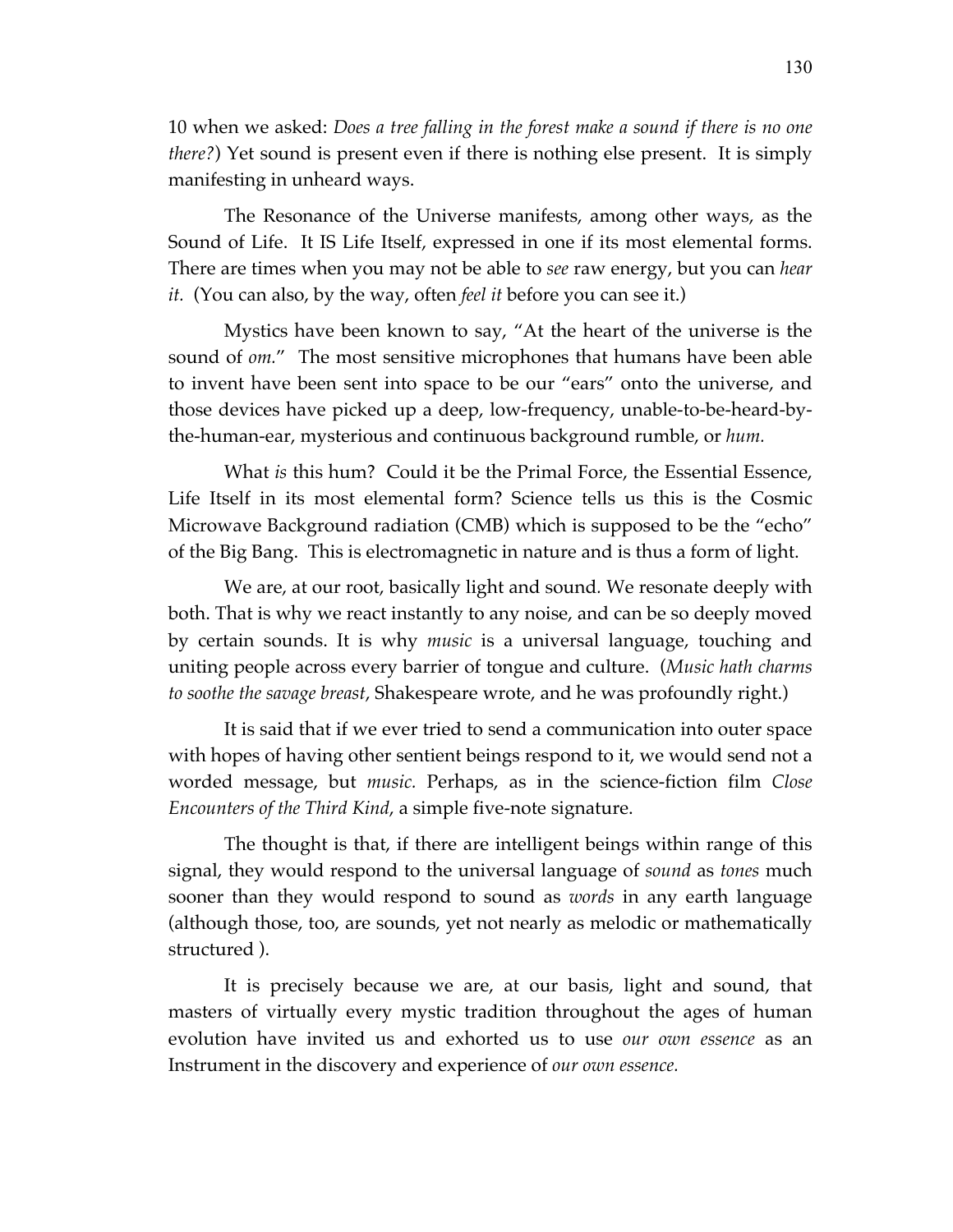Chanting and singing has thus been used to invoke The Holy Experience in virtually every religion on the face of the earth. As well, humming and *om-*ing and various other kinds of *noise making* have been the tools of soul connectors for as long as we can remember.

Meditators are often told that a good way to begin their practice is to *listen to the sound* of their own breath. Move deeply into the sound, meld with it, become one with it.

Training ourselves to listen to the sounds of life and to seek Resonance with life is a wonderful beginning on the path to Non-Awareness of the Self. We experience our Selves not as individuals, but as part of the Whole in the moments of transcendence that focusing on nothing but sound can create.

### **Using Resonance as a pathway to enlightenment**

Resonance is the first tool of the Five Tools of Non-Awareness of the world. That is because when you use *Resonance*, when you connect with the environment of your physicality by checking to see how *resonant* you are with it (yes, Resonance can be *felt*), you can lose the awareness of yourself as an entity separate from *life itself.* You can *get lost* in your experience of sublime resonance with, say, sound.

Who in our world has not done this? You can, quite literally, *lose yourself* in the sound of a symphony orchestra, or in the sound of crickets at night, or in the sound of ocean waves gently washing over a beach, or, for that matter, in the sound of *silence.*

Yes, silence—which we sometimes erroneously think of as no sound at all—is the most entrancing state of Resonance of all.

Silence *is* Resonance. When you listen deeply to the silence, you will experience the natural Resonance of Life Itself. When you merge fully with the silence, you emerge fully from your sense of Self as a singular Other, and experience that there *is* no "other" in the Universe. You become One. With everything. You become resonant with it.

That is why all great mystical teachers have said, *Listen.* To what?, the student asks. *To nothing*, the teacher replies. How can I listen to nothing?, the pupil begs to know, frustrated by confusion. *By not listening to anything at all*, the teacher replies.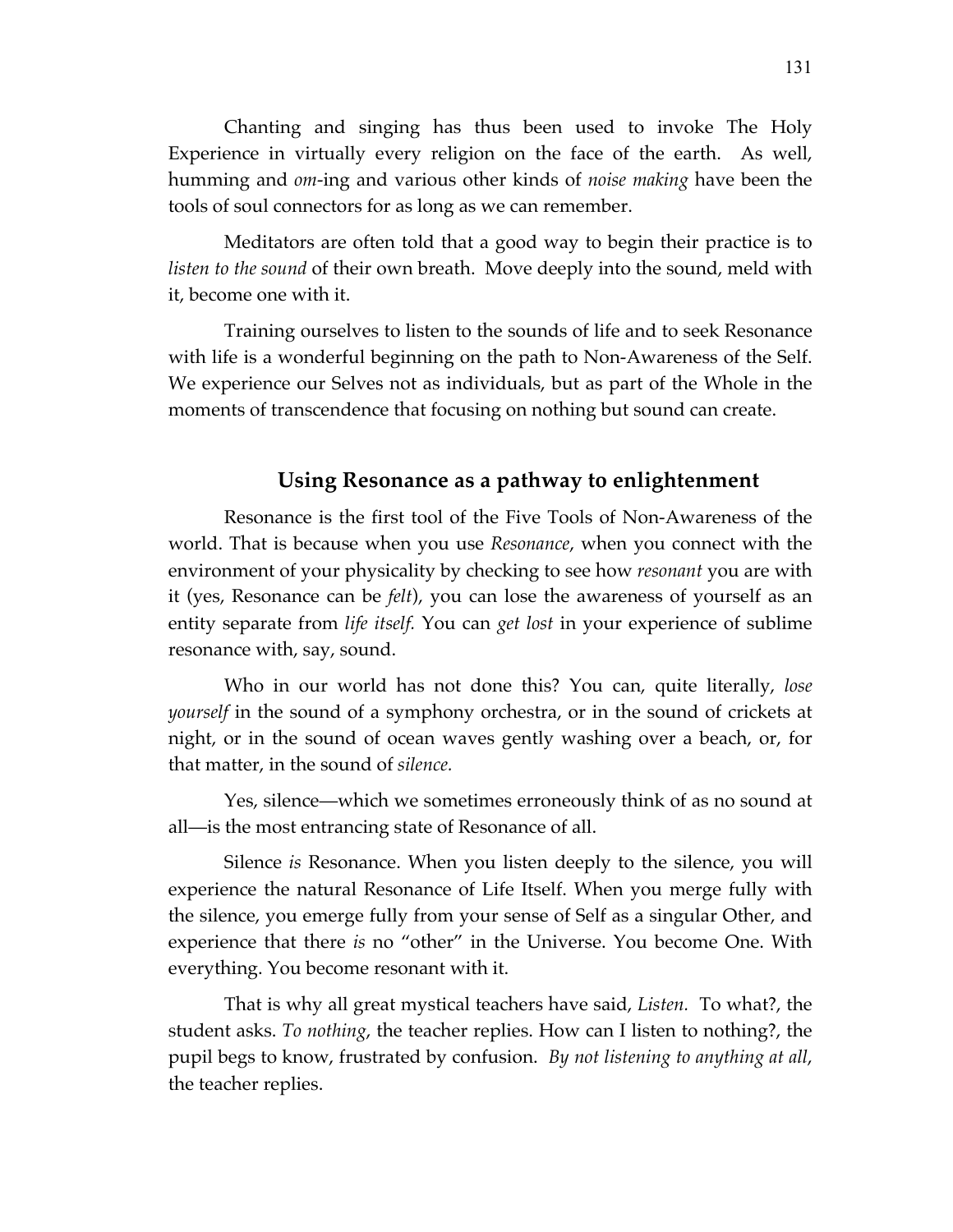And this is how that is done:

First, find a place to sit down for a moment. Do not lie down, as this may tempt you to fall asleep. You want to be fully awake and fully Aware of being Unaware.

#### *Did you hear what I just said?*

I said, *You want to be fully Aware of being Unaware.*

Do you understand? You must deeply understand this if you are to find your way to the Holy Experience. This is a journey, and you must deeply understand that the journey moves you from where you are to where you want to be…without you going anywhere. *Nothing changes, but everything is different.*

So, next, make yourself comfortable, letting go of any physical tension that you may feel in your body.

Now, close your eyes (to limit the number of receptors receiving data from your environment) and open your ears. Listen, just listen, to the world around you. Do this for a few moments, without working at it in any way. Just listen to everything there is to be heard.

Then, begin to categorize what you're hearing. Make a mental list of the different noises to which you are listening. See how many different sounds you can identify. How many can you count?

Good. Now, begin to eliminate those sounds one at a time. That is, shift your focus away from them to the degree that you can, one at a time, until you focus keenly on only *one sound.* 

It does not matter what that once sound is. It can be anything. Just focus your attention on that one sound, and that one sound only. You'll still hear the other sounds, but they will be in the background. Listen intently to the *single sound.*

In a quiet room, this could be the sound of your own breathing. In a place where there is more noise, this could be the sound of an air conditioner, or of music playing, or of people walking on a hardwood floor.

If you can't pick a sound that it pleases you to isolate and focus upon, *make your own sound.* That's right, make a sound that *you like*, and focus on that. Some monks do this, and they call it *om-ing.* They make the sound of *om*, and they listen to themselves doing it!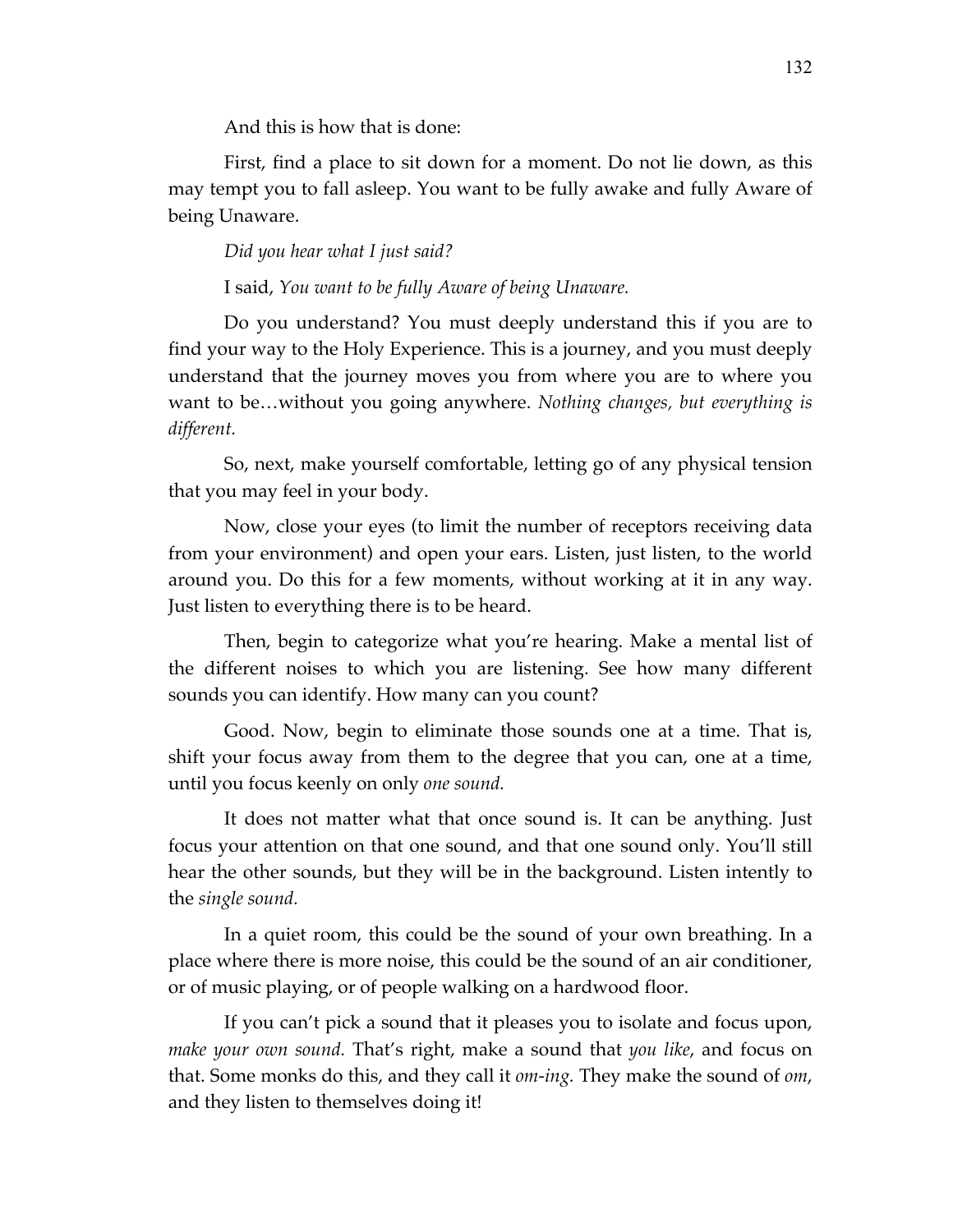Do this and you will find that *you can get lost in that sound.* That is, the "you" that *you think you are* will literally be "lost" in the single sound, and Resonant with it. You will lose your sense of self and begin feeling at-onement with the sound itself. Don't ask yourself why. Just let it happen.

Chanting can do this for some people very quickly. Either listening to chanting, or actually doing the chanting. *Chanting can be enchanting.*

Music can also be entrancing in this way, as was observed before.

Sound, which is an immediately and easily accessible way to experience Resonance, can be an effective tool and a wonderful pathway to enlightenment, a doorway into the Holy Experience.

You may wish to make it a habit to *listen to life* in this way for five minutes each day. The nice thing about this is that you can do this at any time, in any place. Just stop what you are doing for five minutes and listen. *Listen.* Listen to all the sounds of the moment, then pick out a sound that you choose to focus on and pay particular attention to that. Move *into* the sound. Become one with it.

You can do this at an airport or a train station. In a busy department store or on a street corner. At home or at work. Or listening to a symphony. And once you get into the habit of using this sound idea, you will find yourself wanting to do it again and again. You may even find yourself, in a sense, *addicted to sound.* Because you will discover that isolating and focusing on a particular sound can bring you enormous peace.

*Warning: Do not do this while driving, or operating heavy machinery.*

You think I am kidding, and I am not.

### **Tool #7:** *Visualization*

One of the most powerful Instruments I have ever used is the tool of visualization. I'm tempted to stay away from saying something very daring here, but it is true, so I'm going to say it: I have *hardly ever* used the tool of visualization and have it not work.

I'm not going to say that it has *never* not worked, but I am going to say that the success ratio in using this tool has been very, very high for me.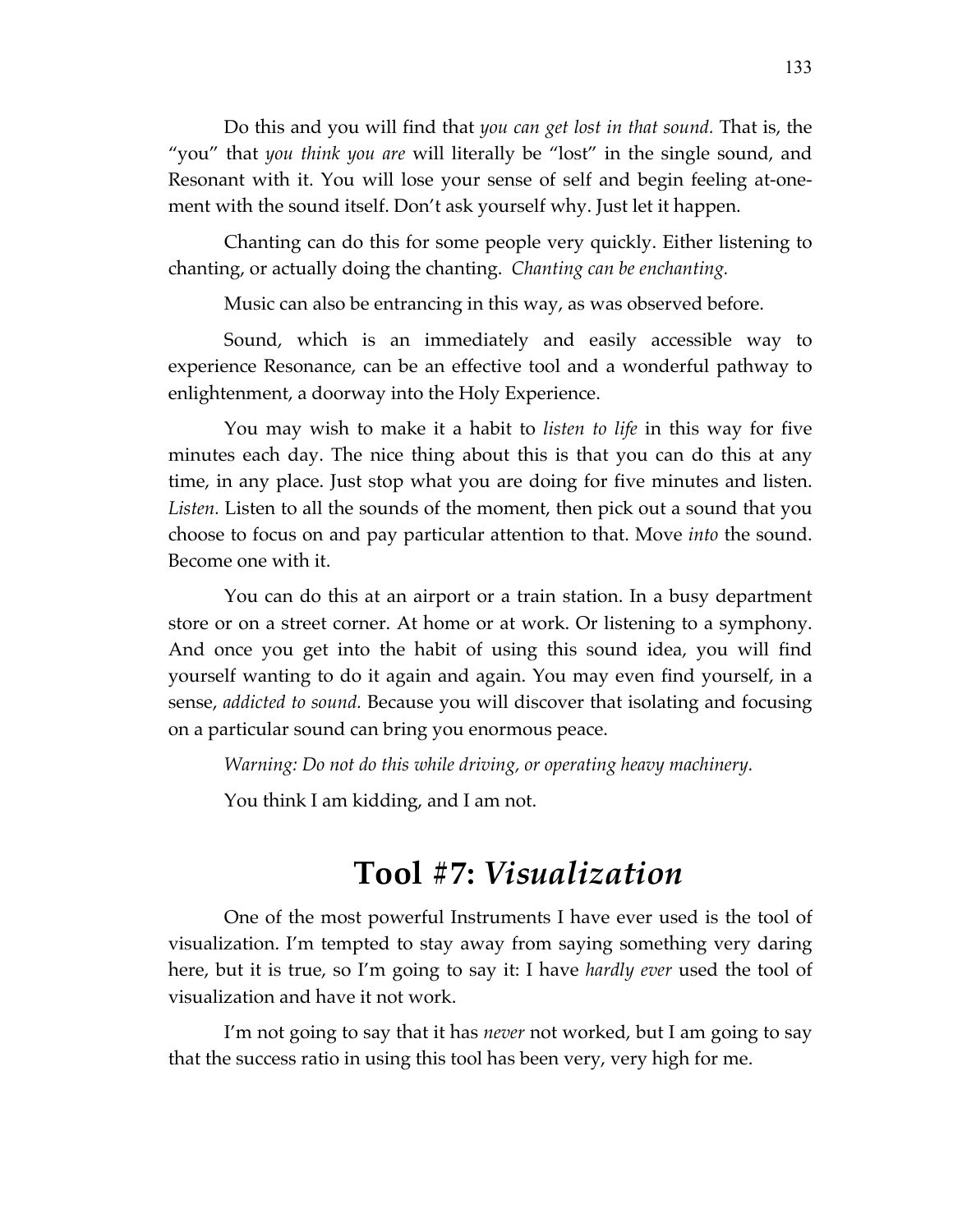Visualization, as must be obvious from its name, is a process by which we use the Mind's gift of imagery to focus the energies of Life in such a way that a particular *form* emerges—first in the Mind, and often in physical life.

Have you ever asked a friend to help you find something that has gone missing? If so, you know that one of the first things they will ask you is, "What does it look like?"

Likewise, when you wish to find something in the vast and limitless Field of Infinite Possibilities, one of the best things you can do is form a picture of it in your Mind.

When you say, "I wish to be successful," what does that *look like?*  When you say, "I wish to meet my perfect mate," what does that *look like?*  When you say, "I want to be happy, doggone it!", what does that *look like?*

Create a picture of what you wish to experience in daily life. The forming of pictures is nothing more than the use of energy to manipulate energy, shaping it into the objects of one's desire. What the Mind is actually doing is calling it forth from the formless. It is using itself as a sort of magnet, pulling from the vast sea of Unformed Energy those specific elements that produce the form of something in particular.

### **Life is like one big body**

In recent years we have been hearing a great deal from medical science about "undifferentiated stem cells." These are human cells that have not taken on any particular form. Ultimately the body "coaxes" them, through a biochemical process, to take on particular and specific forms—brain cells, heart muscle cells, liver cells, the cells of hair follicles…whatever.

Medical science is now finding ways to (a) harvest undifferentiated cells—so called "stem cells"—from the human body (as found, for instance, in the thrown-away umbilical fluids of newborns) and (b) "coax" them outside the body into forming themselves into cells of any body organ or part that is desired. In this way, doctors of tomorrow hope to be able to cultivate, and then inject into body parts that are damaged, healthy cells that will allow damaged organs to regenerate themselves in whole and healthy form. We are not that far away from this kind of Regenerative Medicine.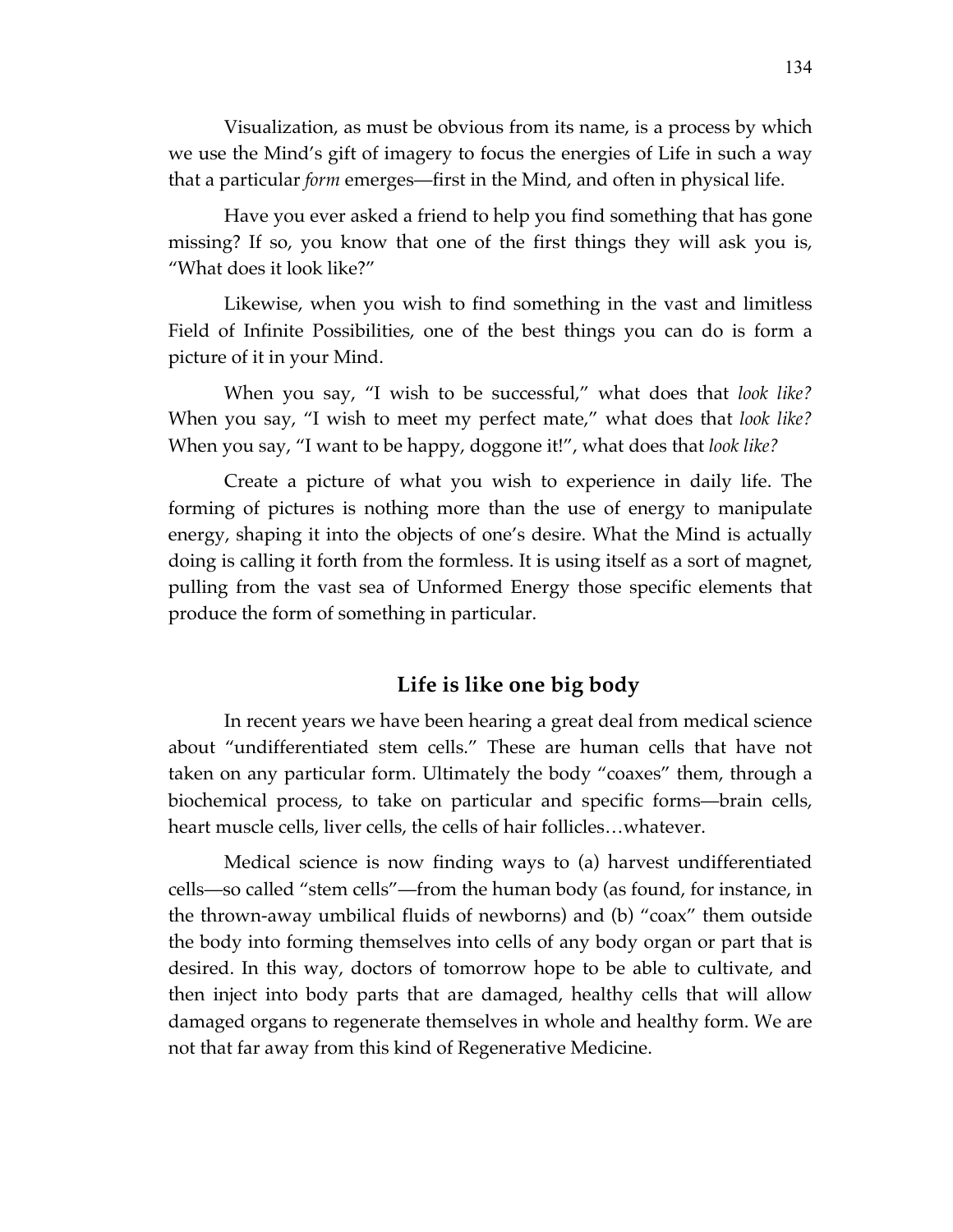I have been made to understand that the raw energy of Life, in its sub molecular form, is analogous at the micro level to this process at the human cellular level.

Energy in its purest form is simply undifferentiated sub molecular matter that has not yet been "coaxed" into taking on specific characteristics and joining with other sub molecular matter to take the shape of something in particular that we call a physical manifestation.

Yet this sounds a great deal like actual "creation" in the true understanding of the word, and not simply "remembering" what always was, is now, and always will be. So I asked God about this, and what I got was a remarkably clear and incisive answer.

That which always was, is now, and always will be exists in the Ever Moment of Here/Now very much like pieces of a puzzle that have been dumped from a box and are now lying on a table. The whole picture of what IS, is there, always and forever—but those pieces (or elements of energy) have to be *connected in a certain way* for a particular picture to emerge.

What causes the pieces of the Cosmic Puzzle to coagulate in this way is the attracting power of energy focused in a magnetic way, through the device that you and I would call "attention." Your attention sets the pattern, pulling together from the cosmic soup the elements of the "puzzle" that are always there, but may not be seen from your perspective in a way that forms a particular pattern.

Brain waves are emitted from our Mind the moment that we conceive of a thing. Those brain waves—waves of raw energy oscillating at a particular frequency—attract like energy as would a magnetic, and soon a pattern emerges in your Mind. And so we are not actually creating something, but we are, by focusing on what is always there, producing a pattern of energy vibration that allows us to *see in a recognizable form* what is *always there*—like looking at the same puzzle pieces that were always on the table, but now in a pattern that connects them in a specific way.

Does this make sense? I have tried to explain the process of Visualization in a way that every one of us can understand.

Now, let's take a look at how you can use this tool in every day life.

It's really quite simple, the process is really very easy, and—as I said for me *it works.*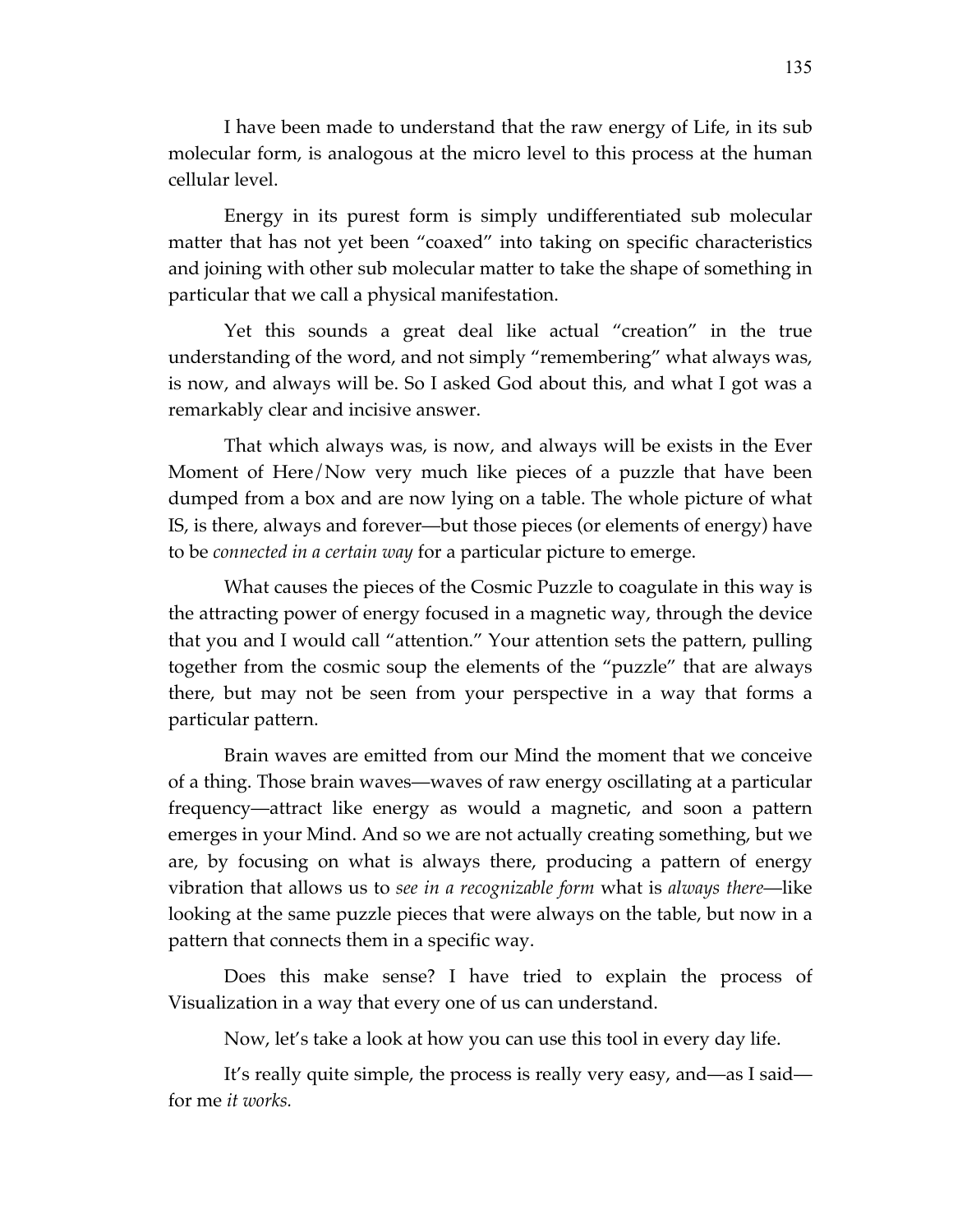#### **Become a movie maker**

The first thing I do is create a very short "movie" in my Mind of what it is that I choose to experience. For instance, when my first book was published I created a little "film" in which I was opening my post office box and letters were falling out by the dozen. That's all there was to it. Just a 20 second visualization…a "close up" of my hand opening the P.O. Box and letters literally falling on the floor from being so jammed in there.

Each night and each morning I ran that movie in my Mind over and over again, about ten or fifteen times. I kept on seeing it on the movie screen of my Mind.

Of course, nothing happened at first. I went to my post office box and I found my usual mail, advertising flyers, bills, the free newspaper, etc., but nothing from a reader of the book. Then, a bit later, one or two letters began trickling in. But seven *weeks* later it was a different story. I opened the box one day and sure enough, *exactly as in my 'dream'*, the mail fell out onto the floor. This began to happen every day, until the postmaster put a note in my box asking me if I would kindly rent a larger box, because the clerk could not get all my mail in the one I was using, and they were having to hold most of my mail behind the counter for me.

So, find a time when your Mind is not occupied with something else. For me this is almost always the last moments before I fell asleep and the very first moments after I awaken. Then watch the movie you have created. Play your little film over and over again.

Now Esther and Jerry Hicks (if I have gotten their message correctly) also suggest that you add *feeling* to your movie. That is, allow yourself to *feel*  what it would be like for your movie to be happening in real life. Let your Mind generate the feelings that such an experience would produce. Mix these in with the visual images, and let the movie roll!

Finally—and in my experience this is an important part of the process—let go of all expectations, demands, or requirements. In other words, do not sit back and begin to get impatient if or when you do not see the results you are visualizing. Just forget about your movie after watching it in your Mind's eye, and move on with your life. Let go and let God.

If your life never shows up for you the way it appears in your "movie," let that be totally okay with you. Remember, the Universe knows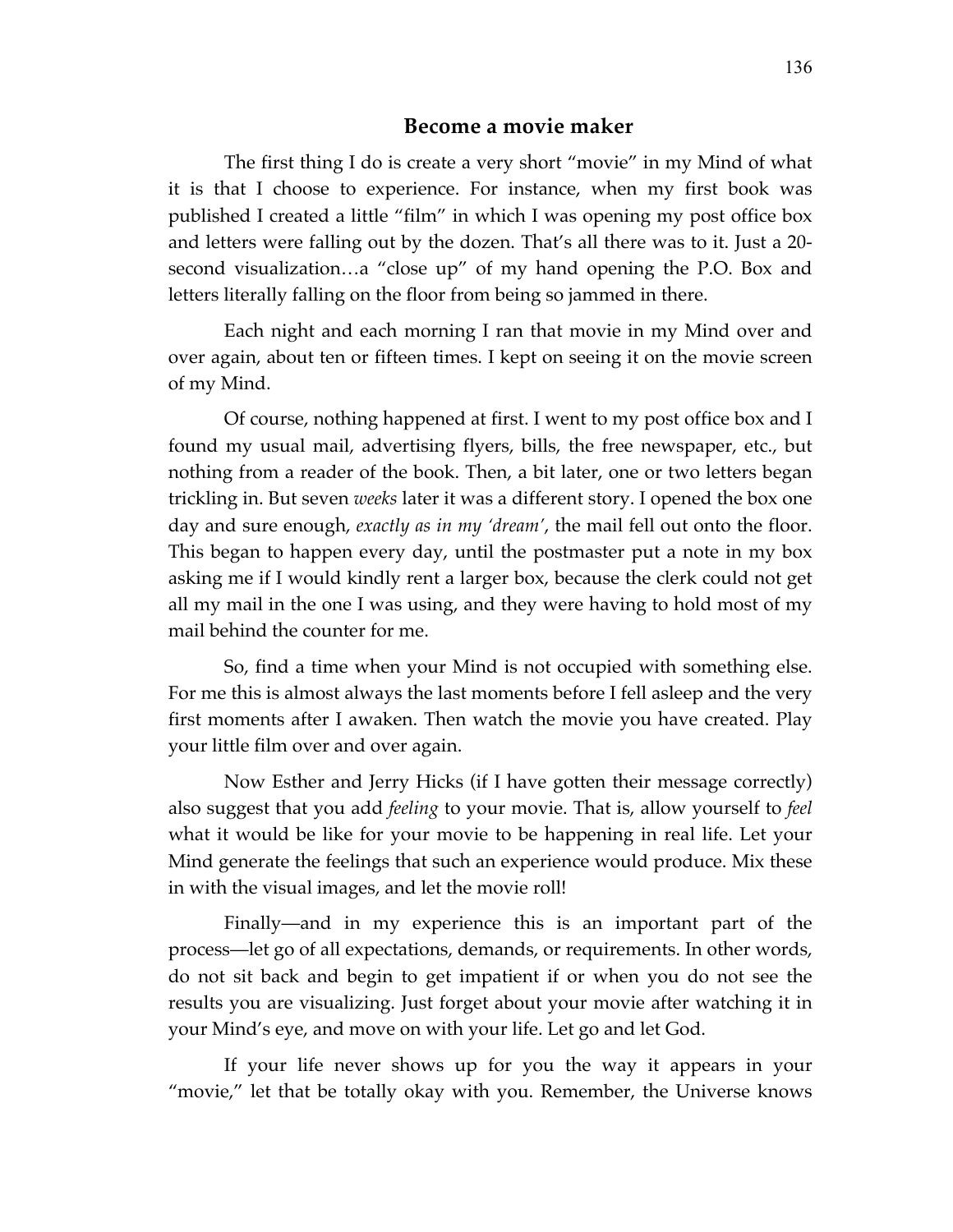what is for your highest benefit, and it will never bring you something that is not—no matter how badly you want it, or how many times you visualize it. So *trust the process.*

But *use* the process as well. Use it to place the focus of your attention on particular pieces of the puzzle on the cosmic table, allowing yourself to magnetize the pieces that will fit together to form the picture that is best for you right now. Say to God, "This, God, or something better!"

Now if it is The Holy Experience for which you are yearning, and you wish to use the Instrument of visualization as the tool with which you can build up to that in your life, allow yourself to picture in your Mind's eye, and to feel, what it would be like to have such an experience. Decide what that could "look like" to you; decide how it would feel. See yourself having the experience. Feel yourself aglow with the wonder of it. Watch yourself, in your "movie," smiling gently, eyes closed, as you move through the Holy Experience of knowing and demonstrating Who You Really Are.

See yourself moving through the world as this. *Feel* how it would be to demonstrate this. Enjoy, in your little "film," being filled with love and light, wisdom and clarity, awareness and the highest consciousness. Watch yourself as you move through regular or predictable moments in your life, your heart overflowing with soft joy and deep love, your Mind filled with vast insight and wisdom, your Body at ease and at peace, and your Soul sweetly expanding into its highest state of being. See and feel your Self experiencing this.

And then, do not be surprised if one day, during one of those regular or predictable moments, you produce in your life *exactly what you had been picturing.* Do not be surprised if you find yourself opened to, and *having*, the Holy Experience.

### **Tool #8:** *Movement*

From the beginning of human experience our species has intuitively understood that Movement was somehow an important tool in both living a good life and connecting with an Essence larger than themselves.

It is no coincidence that even in the earliest times, when humans were feeling good about something and wanted to celebrate, *they moved.*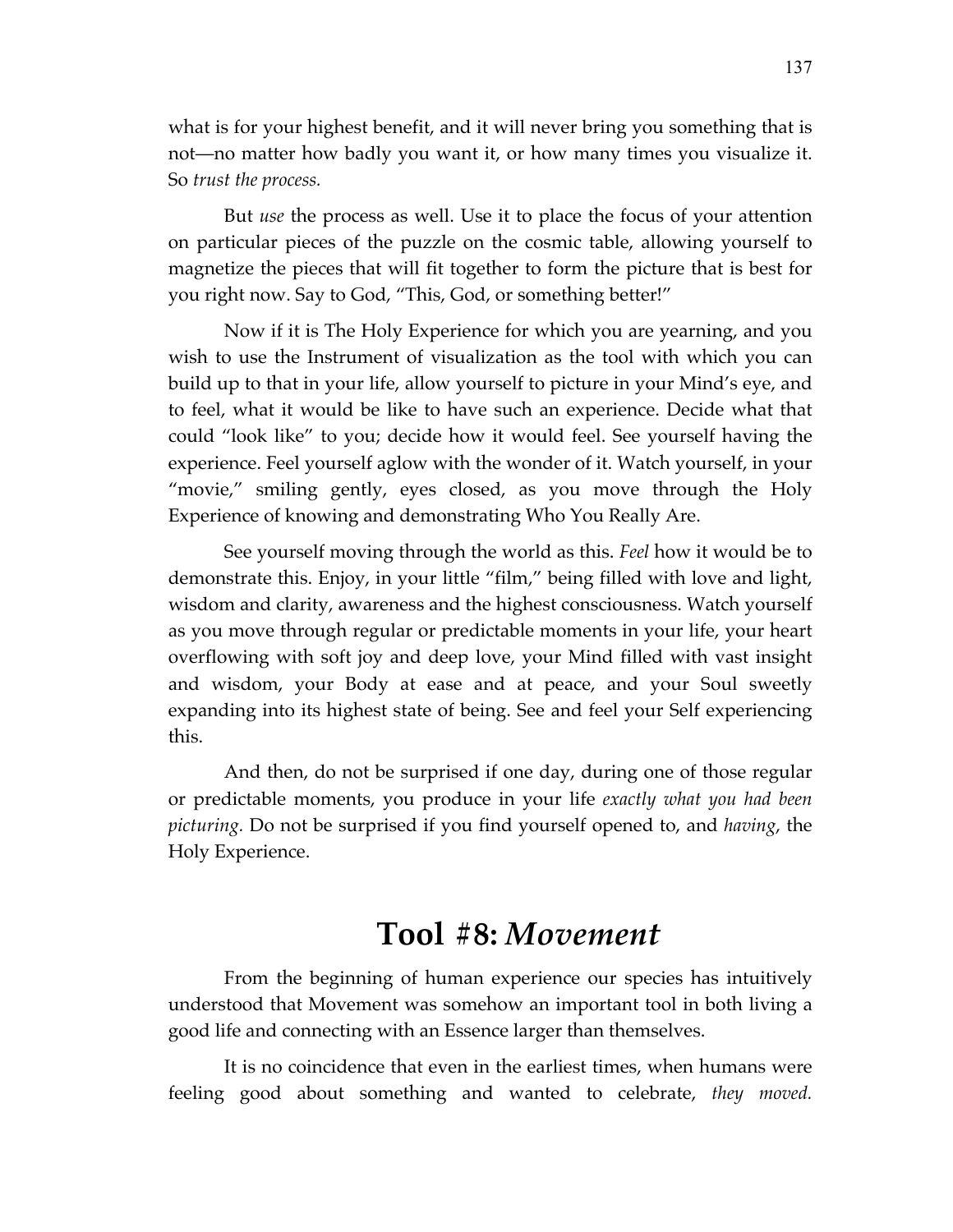Intuitively, they jumped to their feet and agitated in joyous celebration. And soon their movements became coordinated, remembered, and recreated. In short, they *danced.* This is a physical expression of Resonance.

It is also no coincidence that when they felt *bad* about something, and sought help from what they understood to be a Higher Power, once again they *danced.* 

We have been dancing and moving in a coordinated and purposeful way for millennia. Somehow we knew that it was *good for us.* 

And it is. We were right, it is.

Not surprisingly, then, Movement is considered to this very day to be a joyful and wonderfully effective Instrument of the Holy Experience; a tool used by many to achieve outer relaxation and inner peace.

In Sufism—which is, of course, a form of Islam—some Muslims dance and swirl their way to a sense of blissful connection with the Divine. They are called Whirling Dervishes.

In contemporary America a new trend has been sweeping the land, called Ecstatic Dance. In cities and towns across the country groups meet weekly to engage in this emerging new version of an ancient form of joyful movement that can bring one an experience of *separation* from day-to-day worries and frustrations and *unification* with Life at an entirely different level. *Nothing has changed, yet everything is different.* For a moment, one can *dance into ecstasy.*

And, of course, all over the world will be found yoga classes and groups. Another rapidly spreading form of physical-spiritual connection is *Dahn Hak*, a Korean practice involving pre-set and prescribed movements that seek to unify Body, Mind, and Spirit together as a single life expression through sequenced physical activity.

Tai chi is still another form of such Body-Mind-Spirit integration activity. And then, there is just plain good old-fashioned "exercise."

However you employ it, the tool of Movement has been known to produce significant benefit. Not only, as may seem obvious, physical toning and shaping, but metaphysical sharpening and opening as well.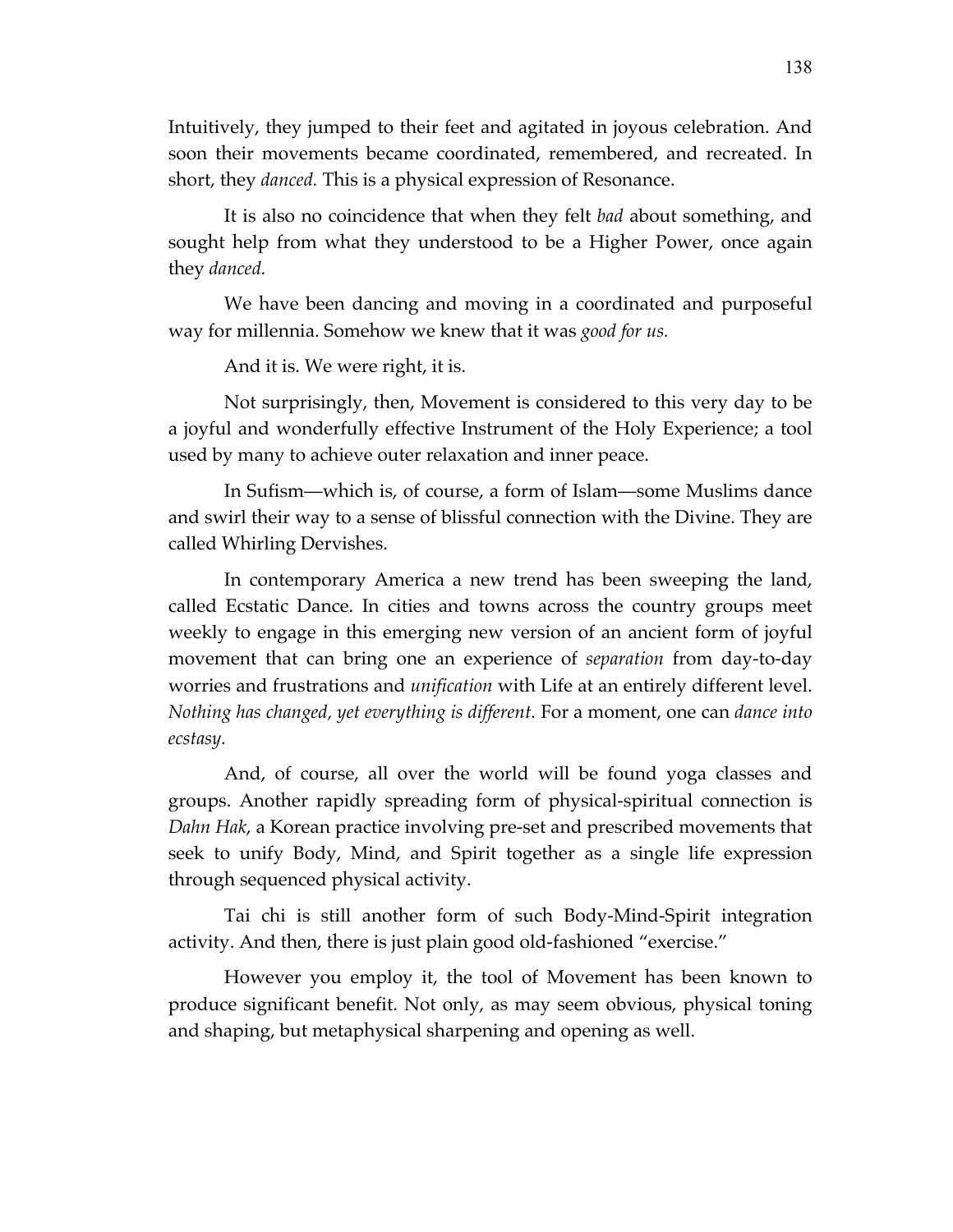This is because Movement is about *agitating energy.* It is stirring the pot of the primal soup. It is a thorough shaking of the Stuff That Is, rearranging it ever so slightly, keeping it moving, flowing, and freshly laundered.

*Conversations with God* tells us that *all of Life* is Movement—and so it should not be surprising that Movement would connect us more directly with all of Life.

There is nothing in Life—nothing—that does not move. Even what we call "inanimate objects" are moving. If you don't believe it, place a rock under a microscope. And so Movement is, in that sense, sacred. It is the sacred characteristic and the secret aspect of Life Itself. Therefore, if you wish to stay connected with Life, keep the Body and the Mind moving. Exercise both. Let neither become stagnant.

*Find some way to move.*

Regularly. Vigorously. Continuously. Intentionally. Purposefully. One might even say, religiously.

Don't stand still. Keep the energy coursing through your body. *Don't stand still for anything.* Move, move, *move.*

Movement is one of the most ignored or unused Instruments of the Holy Experience. Many people don't see it as a pathway to God. Yet Movement *is* God…and God *is* Movement. CwG says that God is a process. That process is called "change." And change—a change in anything—is *Movement.*

Therefore, Godliness is Moveliness.

There's no such word, of course. Movement is so seldom recognized as a direct pathway to God that there is no word for that state of being in movement. I had to make one up!

It doesn't matter how you move, just move.

Fill your life with Moveliness and you will fill your life with loveliness, joyfulness, and happiness. And if that isn't Godliness, I don't know what is.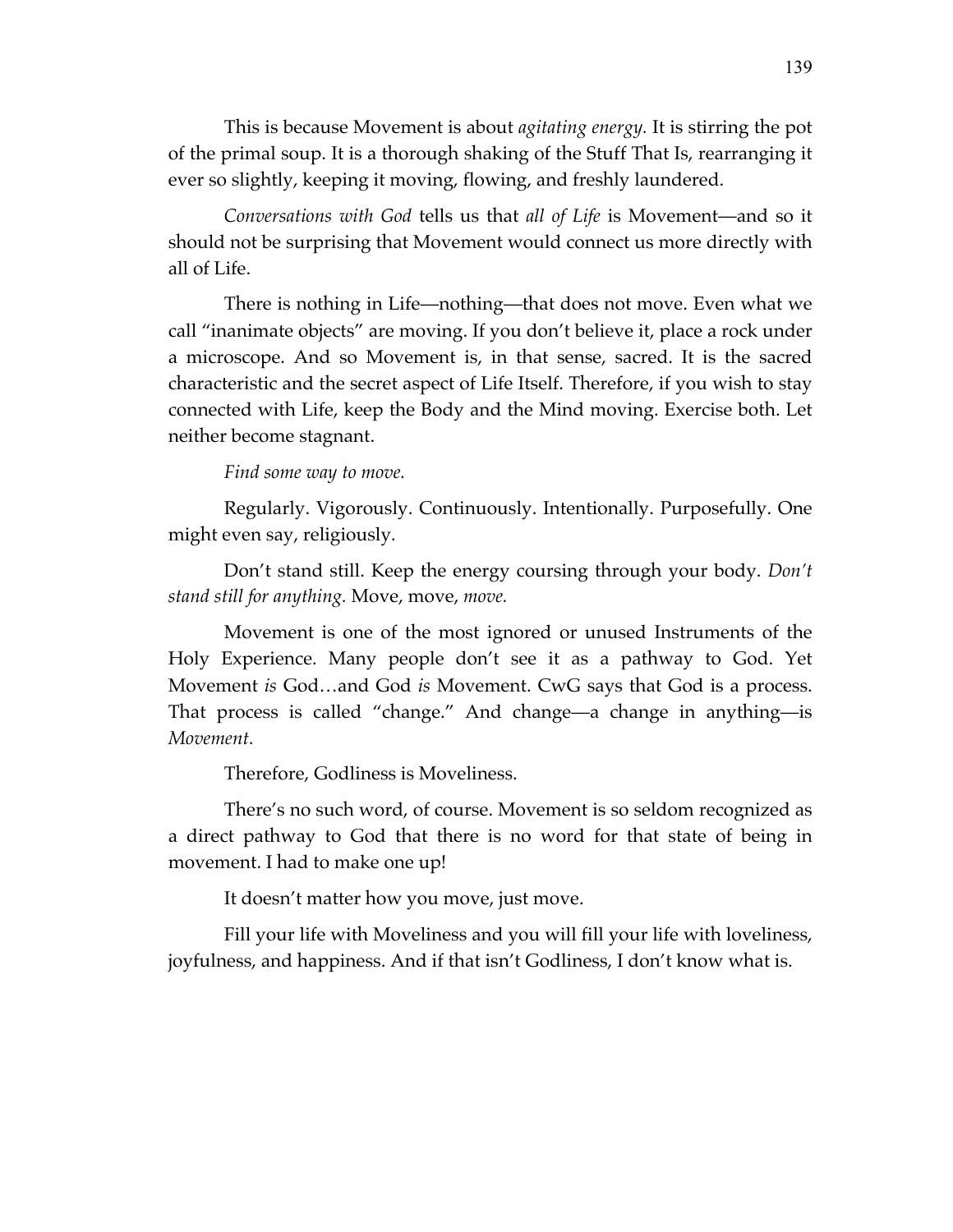### **Tool #9:** *Ritual*

The dictionary defines *ritual* as a series of actions or type of behavior regularly and invariably followed by someone, often according to a prescribed order.

Rituals are patterns of ordered living. By their nature they move us into non-awareness by their autonomic forms. They are essential to all societies.

When the Ritual has a strong spiritual, emotional, or psychological component, it can often be a powerful Instrument of the Holy Experience. Chanting might be just such a ritual. Or praying in a certain repetitive way, such as saying the rosary. (A form of devotion in the Roman Catholic faith in which five, fifteen, or twenty decades of Hail Marys are repeated, each decade preceded by an Our Father and followed by a Glory Be.) Or meditation, for a certain length of time in a certain way at a certain time of day every day.

Some Rituals are much shorter than others in the performing, but it is less about the length of time they take and more about the place they take the Mind—which is *away from* the day-to-day, hour-to-hour, minute-to-minute world of our exterior reality and *into* the confines of the Soul; away from the data and into the non-data, where no moment is about information, but only about experience; away from fear and into love—love of Life, love of God, and love of Self.

You may wish to find a Ritual, or to create one, which can serve you as a tool in this way.

For instance, each morning when I arise I say the same thing inside my head. The *exact* same thing at the exact same time. Just after "coming to," I say: *Thank you, God, for another day and another chance to be my Highest Self.*

I also have a ritual when I take my daily shower. I sing *Oh, what a beautiful morning*, that fabulous song from the Broadway show *Oklahoma!* 

Sometimes I sing it aloud and sometimes in my head. I sing it because…

(a) I love the opening lyrics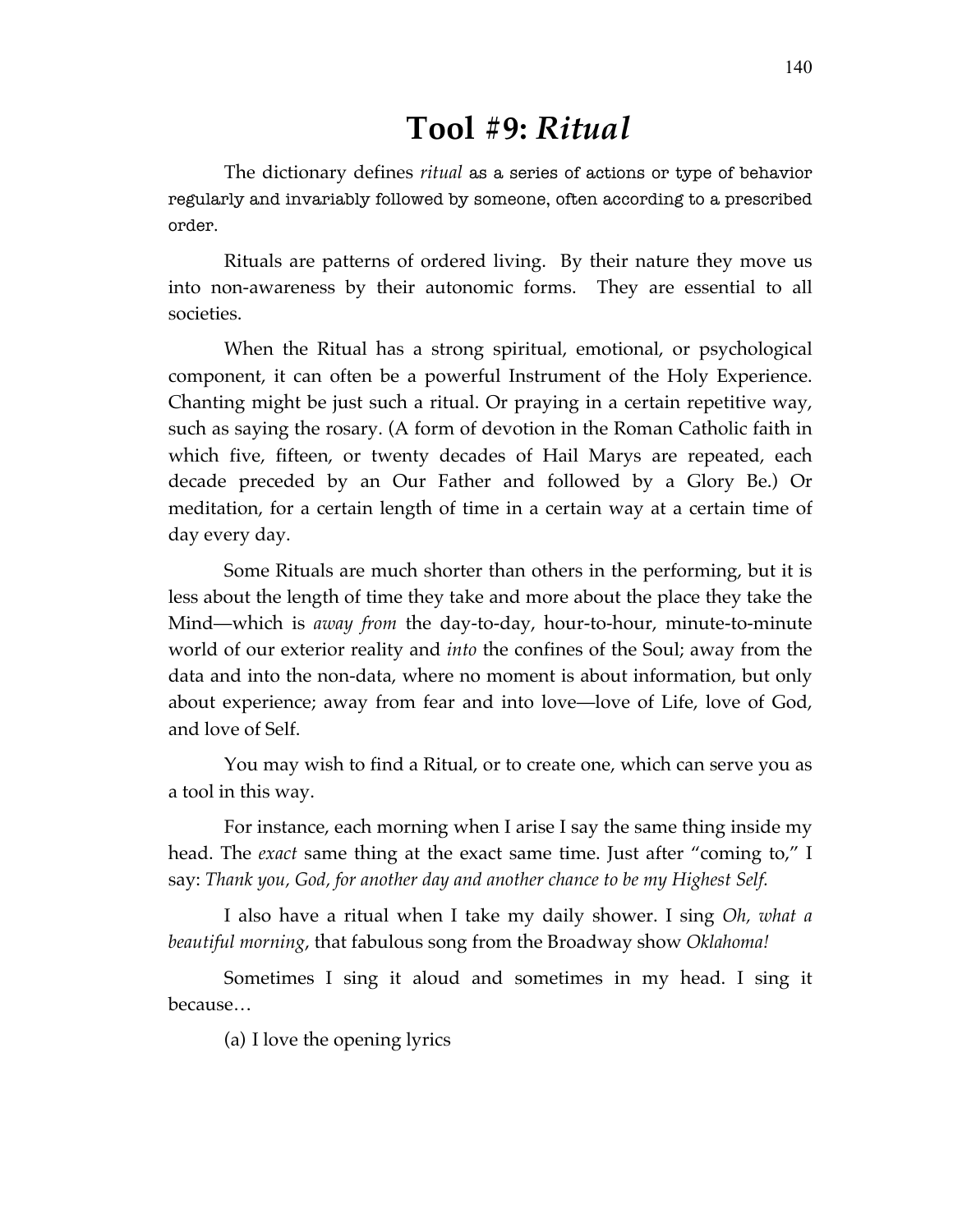(b) It is impossible for me to stay in a "bad mood" while I'm singing (even if I got up on the "wrong side of the bed"), and my good mood usually stays with me for quite a while

(The opening lyrics, by the way, are… *Oh, what a beautiful morning, Oh, what a beautiful day! I've got a wonderful feeling Everything's goin' my way.*)

I also have a ritual when I go to sleep at night. I say, *Every day, in every way, I am getting better and better. (*This is the famous phrase that the French physician and philosopher Emile Coué told the soldiers that he was treating in tents behind the front lines during World War I to repeat 100 times a day. He called it *Auto-Suggestion.*) I say it 11 times each night. Don't ask me why. That's just a number I've chosen. Hey, it's *a ritual!*

And finally, I have a ritual whenever I encounter anything "untoward" or challenging during my day. Again, it is a little thing that I say: *Thank you, God, for helping me to understand that this problem has already been solved for me.*

These are some of my rituals, and I have others. They are my ways of building a path to the Holy Experience.

### **Tool #10:** *Service & Discipline*

When I was a younger man I had a great sadness. A woman with whom I was engaged to be married decided that she didn't want to marry me after all. She broke off our relationship, and I was devastated. Paralyzed, really. I didn't want to do anything, go anywhere, see anybody, or live anymore in a happy way. I remember actually feeling that if I were to allow myself to be happy in the future, it would taint or besmirch the memory of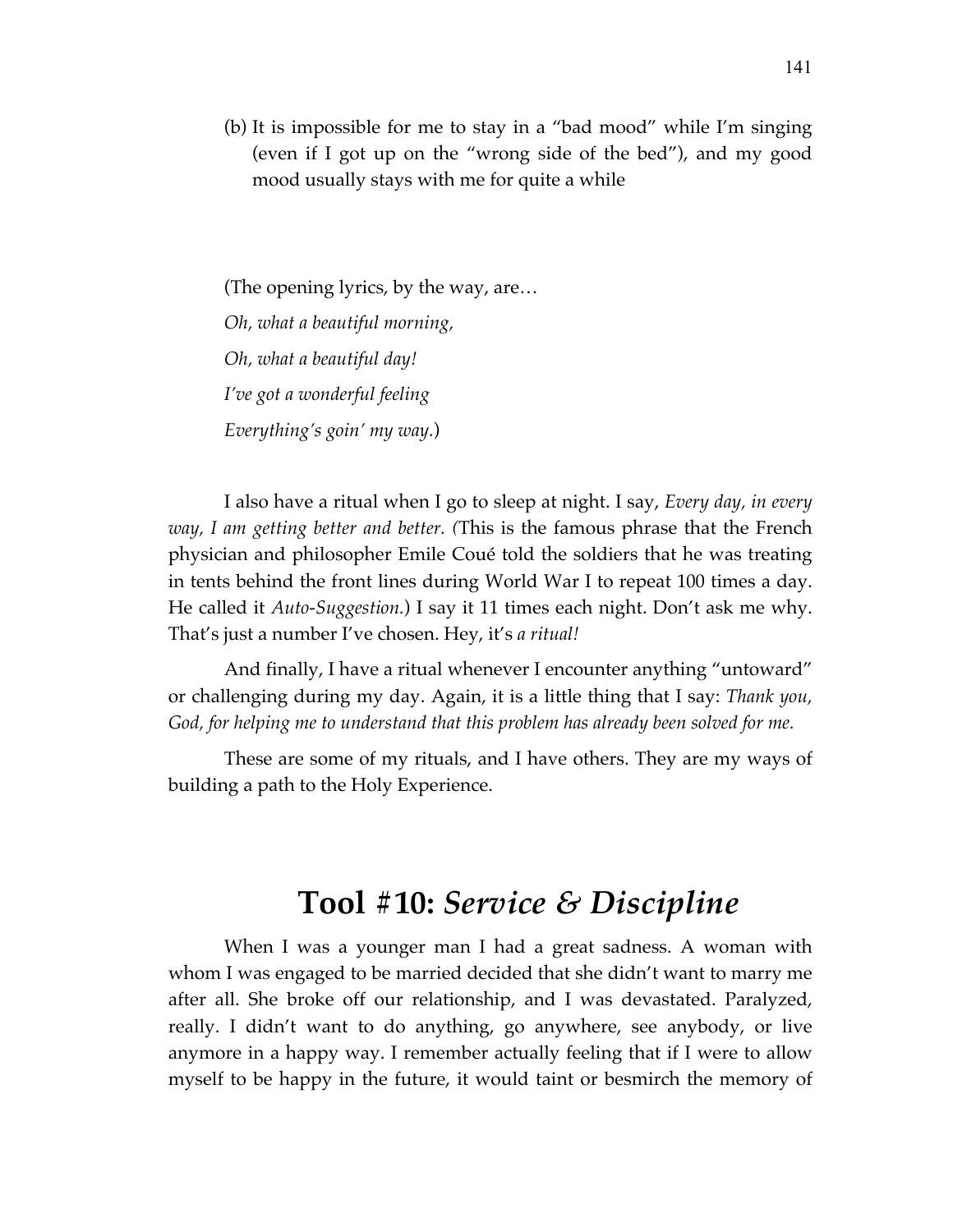the once-in-a-lifetime, more-than-extra-special relationship that I once had with this lady. I was going to *stay unhappy for the rest of my life.*

That would show *her!*

(Isn't it strange how the Mind can work?)

A dear friend of mine, a man I had then known for over 15 years (and who I still count as a friend today, over 30 years later) came a'knockin at my apartment door one Saturday following this tragic event and told me to get myself together, because I was to go with him somewhere.

"Oh, Bill, I don't want to go anywhere," I whined. "Just leave me be."

But he was hearing none of it. "Either come with me now or no longer count me as your friend."

"Wow, you would put our 15-year friendship on the line for something you want me to do with you?" I asked incredulously.

"No. But I would for something I want you to do for *you.*"

Okay, he got me. I was intrigued. I did the washcloth thing, ran a comb through my hair, threw on some fresh clothes, and met him in his waiting car. Then he drove me to an apartment across town, in which lived a man in his 80s who he said was named Walter.

"What are we doing here?" I asked.

"Watch," was all Bill said.

Inside, Bill introduced me to his elderly friend and then began undressing some bandages on his right leg. After a short while I saw what he was doing. Bill was gently washing the open running cancerous sores on Walter's leg, applying some sort of ointment, and re-dressing them with a fresh wrap-around bandage.

Bill then said to Walter, "I brought my friend along so that he could see what I am doing. He's going to be doing this from now on for you, Walter."

Walter nodded and stuck out a meaty old hand to shake mine. "Glad to meet you," he said. I was aghast, but smiled a wane smile and said nothing until I got out into the car.

"What in the world was *that* all about?" I demanded of Bill.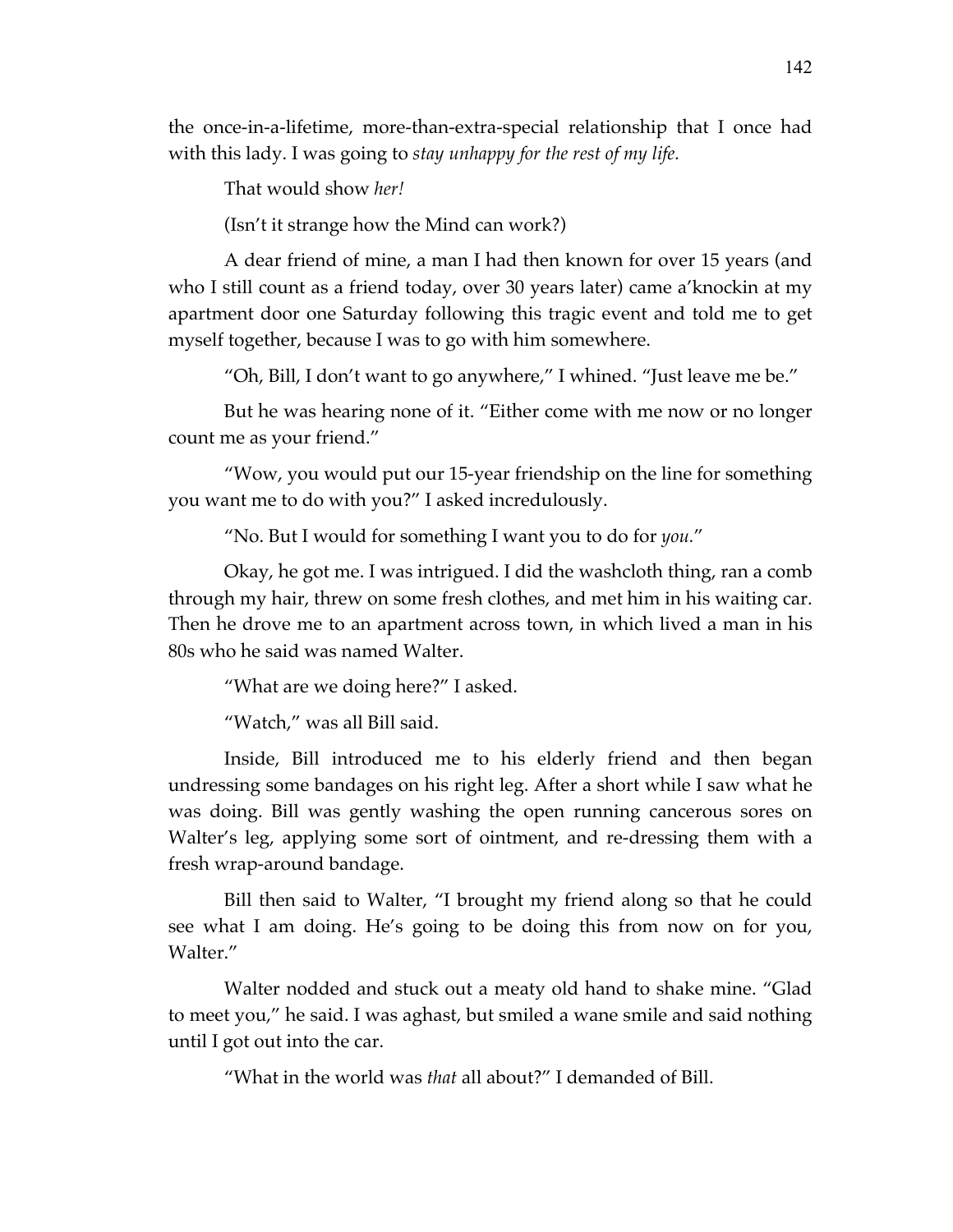"I'm a hospice volunteer, and I change Walter's dressing every day at about this time. I've got some new patients I need to attend to, so I'm passing Walter along to you. It's a pretty easy procedure, as you can see, and Walter's a pleasant fellow you're going to enjoy being around."

"Uh…Bill, I'm didn't volunteer for this and I'm not going to be doing it."

"Sure you are," Bill chuckled. "You need to get out of yourself. You think *you're* miserable, you think *you've* had a tough break—you need to get out and see the world. Better yet, you need to *serve* the world; to *serve*  someone. It'll do you a world of good."

Well, I batted that one back and forth with Bill all the way back to my place, but I lost the battle, and from that day on, for many months, I was over at Walter's place bathing his wounds and changing his bandages. And Bill was right. I soon forgot about my own personal sadness. I became *Non-Aware.*

That episode had a huge impact on me. It taught me that Service is a wonderful tool to help put me in touch with the Holy Experience through Non-Awareness. From that time to today, whenever I find myself "in my cups" about something, feeling perhaps a little down or blue, I ask myself, *Who have you served today?*

When I put my answer into action, it changes my entire disposition.

So….find a form of service. It doesn't matter what it is. Lead a Boy Scout troop. Coach a Little League team. Serve Meals on Wheels. Join the School Board. Volunteer as an usher at the local theater or concert hall. Read aloud to the deaf. Be a game-night organizer at the Senior Citizens Center. Become a regular visitor at a Nursing Home. *Be* with people. *Do* stuff. *Be of service.* 

### **And now, about that 'discipline' thing**

Finally, if it pleases you to do so, pick up the last Tool of Non-Awareness: Discipline.

I see this tool being used in two ways. First, as a means of forming and shaping my own day-to-day experience of life, so that I may be ready for the Holy Experience of Life Itself. Second, as a means of bringing consistency to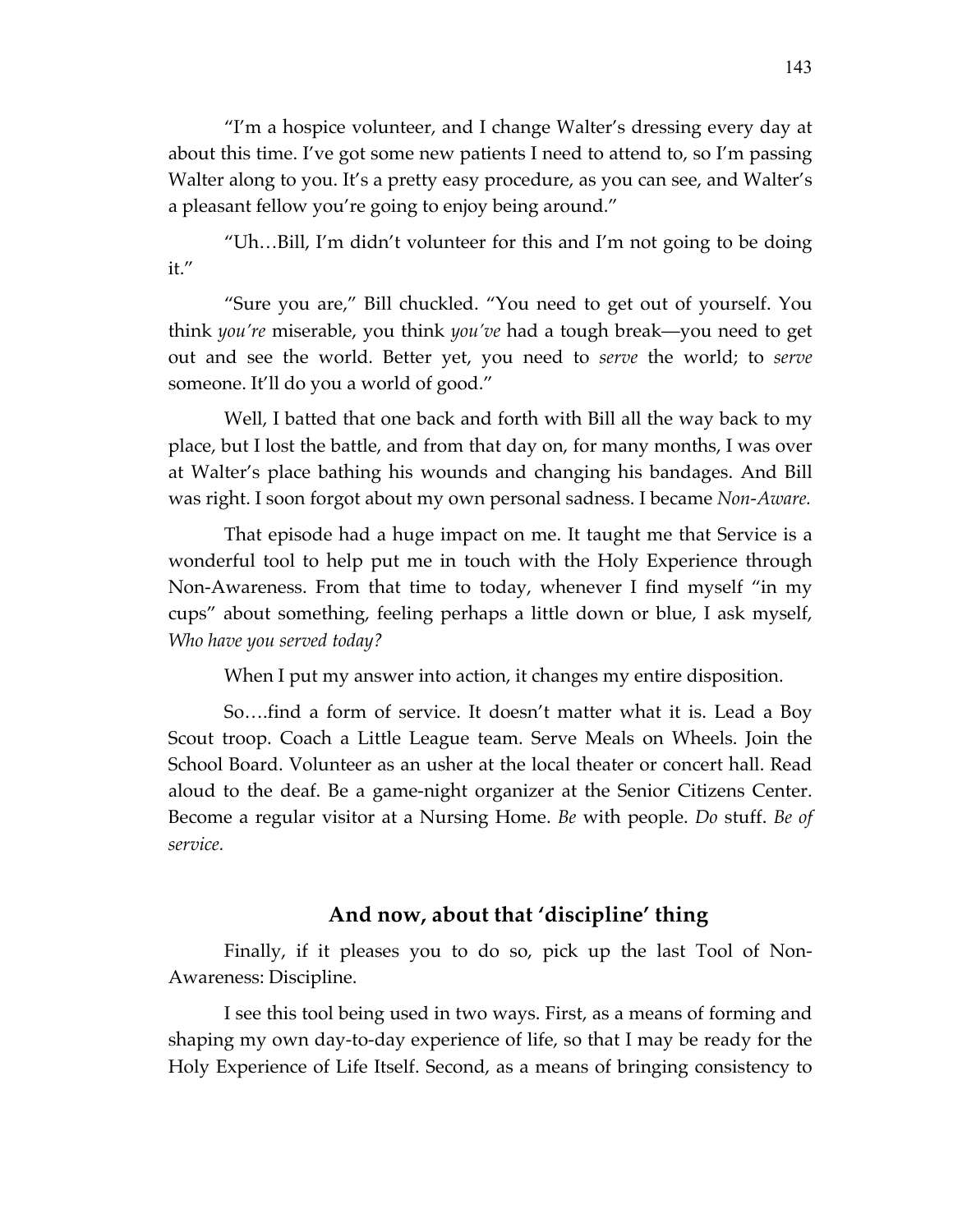my use of the specific Instruments of the Holy Experience that we have been discussing above.

Under the first heading comes the kind of personal discipline that allowed me to quit smoking, cold turkey, 25 years ago. I now need to exercise more of that kind of discipline on my propensity to eat sweets and other foods that I could use less of. I need, as well, to discipline myself to get a little exercise now and then. And to stop being such a Workaholic. Those are the three areas in my life that I would like to see some changes in. For my own good. For my own health. So that the Holy Experience of *Life Itself* will be more fun for me, less stressful, and less filled with the discomfort and pain that lack of good health can bring.

Under the second heading comes a decision to use the other Instruments of the Holy Experience with focus, regularity, determination, and reliability. That is, without fail, continually, throughout my life.

Discipline is the hardest thing for me. I have to guess that it is for a lot of us. So I don't try to force myself with it, demanding of myself that I so this or that, or requiring myself to use all of the Ten Instruments of the Holy Experience every hour, every day of my life.

In fact, as I said a couple of times earlier, it is not even necessary to use *any* of them, much less all of them, in order to have the Holy Experience. The Holy Experience is not something that you *earn* through good behavior. It is something that simply happens, often without "preparation" of any kind, always without notice, and never without lasting impact and benefit. It is also something that you can create, as I have mentioned earlier. But it is definitely not something you create by *earning it.* 

The Ten Instruments are powerful devices, not to *earn* a Holy Experience happen, but to build the foundation for one—so that if and when it occurs, if and when you create it, you won't miss it, or mistake it, or misconstrue it, or misinterpret it, or misunderstand it completely, or, worst of all, ignore it.

So…one of my disciplines is use all of these Instruments some of the time, and some of these Instruments all of the time.

Of the ten, the one I use the least is Movement. I'm just not that big on yoga, exercise, and getting my body going—as I alluded to above. So I don't move as much as I know would be good for me. Don't follow my example.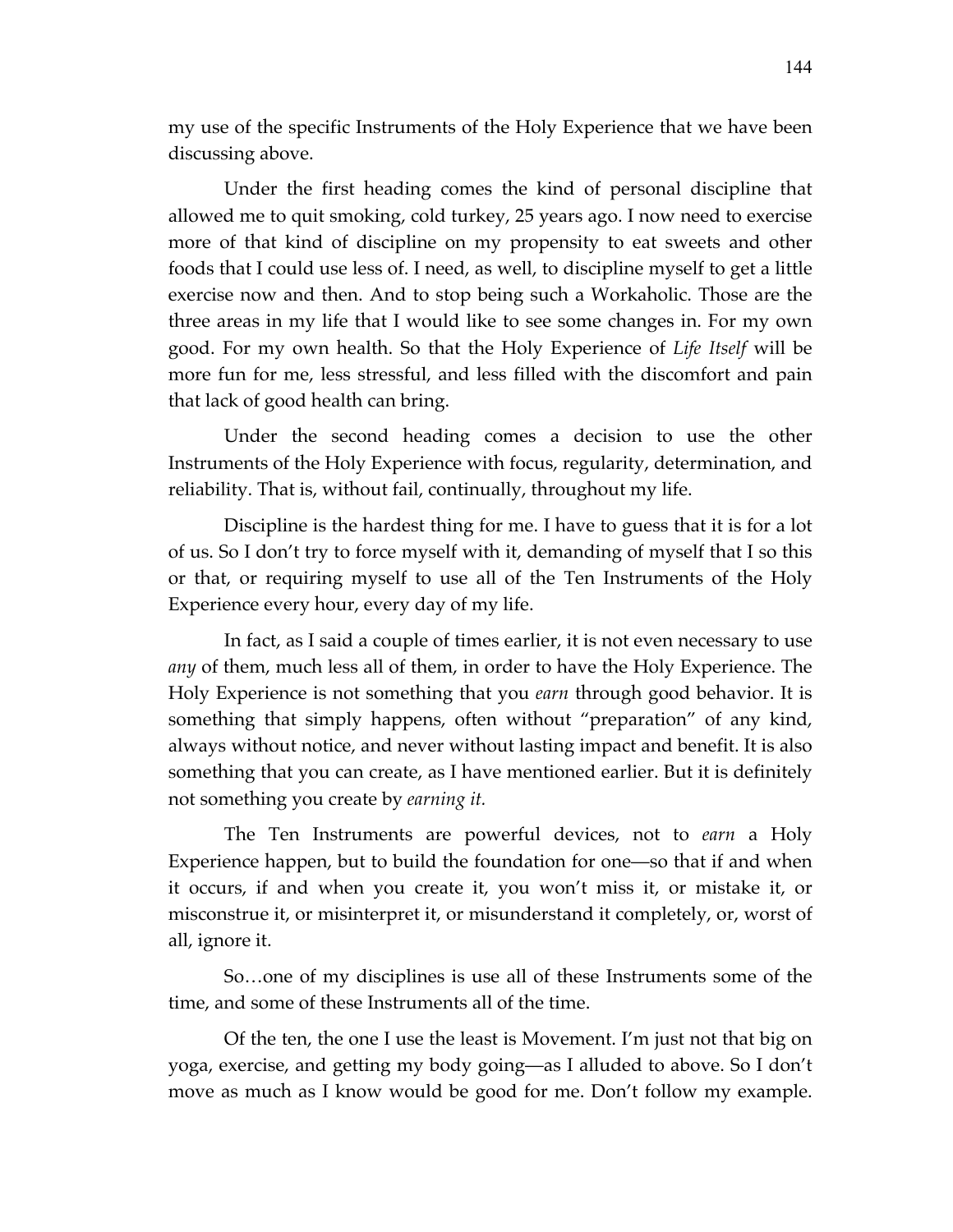Give yourself permission to use this tool. It can be wonderfully effective. I know people who use it powerfully.

The Instruments I use the most are Visualization, Ritual, and Service. Also, Yearning and Explaining. These five are my favorites. Like me, you'll find some that suit you more than others.

I notice that I'm using at least one or two of these Instruments every day. This has helped me immensely as I have sought to build a firm foundation for fully understanding and enjoying the Holy Experience. The wonder of these tools is that they can build a bridge from the Mind to the Soul, and from the Soul to God. This is true of each of the Ten Instruments of the Holy Experience taken separately, and it is especially true of all the Instruments used sequentially—to say nothing of *simultaneously.*

And so, I offer these tools to you as my answer to the question I hear so often:

"How can I have the experience that *you* had?"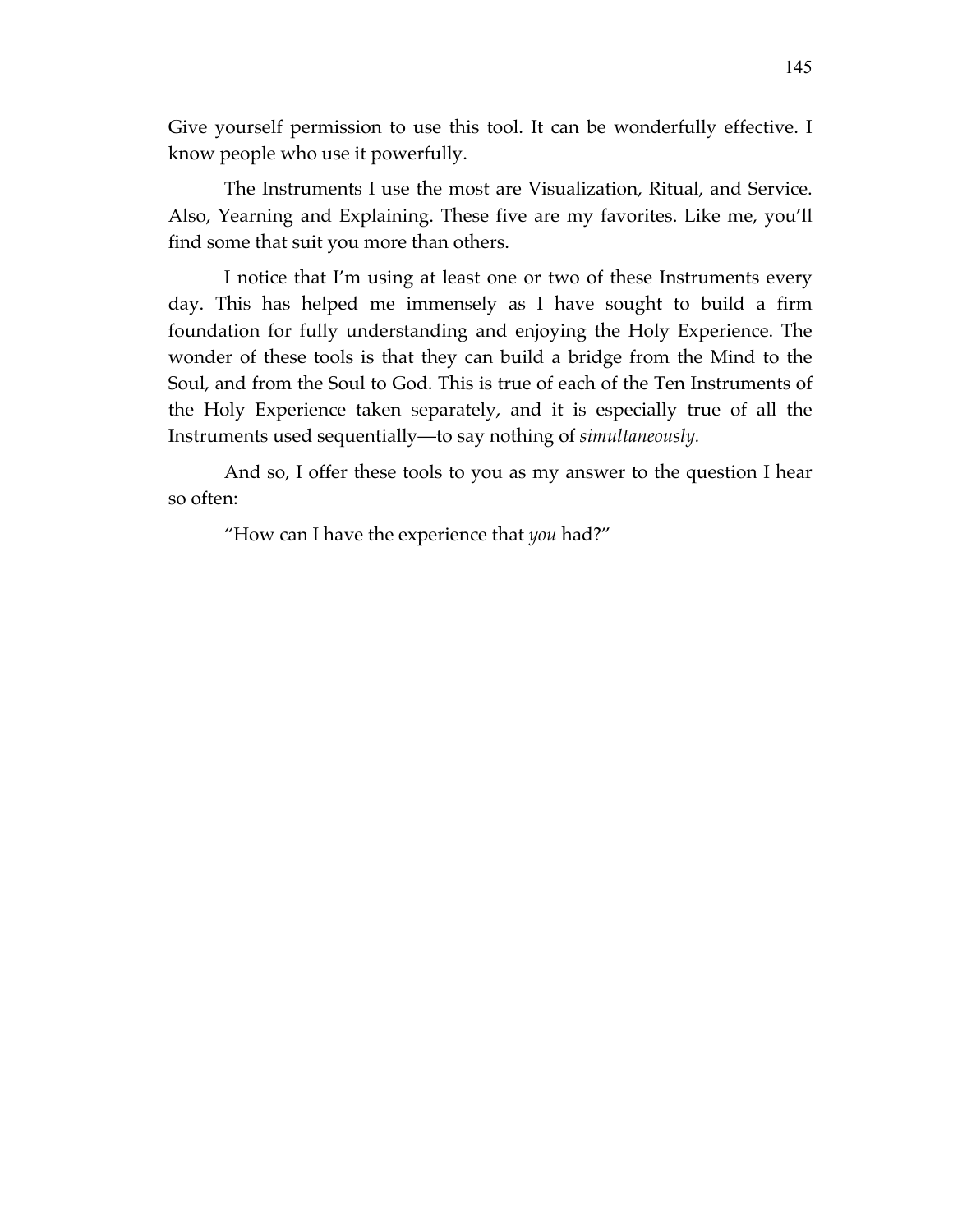# **The Holy Experience** *Chapter Twenty*

This has turned into a longer book that I thought it would be. I'm glad. I've tried to put in here much of what I had come to understand as a result of my Conversations with God. I wanted to make sure it carried real value, good ideas, solid suggestions, real, *usable* tools. I hope you have found that it does so.

Now I want to conclude by adding a Final Tool from my own experience in life. This is in addition to the Ten Instruments I have listed above. This is just an informal, personal observation from me. Here is a Final Tool:

#### BE VULNERABLE, BE CLOSE, BE NAKED.

I have experienced that the quality of my life increases exponentially when I am willing to be vulnerable, close, and naked—as opposed to being totally *in*vulnerable, closed *off,* and always having my backside covered.

I find that when I am close to another, I am close to myself. I find that when I am ready to share intimacy, authenticity, the Real Me and the Real You, I experience myself fully.

But let me be clear here. I am not talking about rampant sexuality, or about indiscriminate intimacy, or about runaway authenticity that gets into TMI Territory. This is not about giving people Too Much Information immediately following "Nice to meet you," nor is it about crying on everyone's shoulder even after you've known them for a while, nor is it about undressing emotionally or physically with every person in your world.

What it *is* about is being *available* for true Openness and real Intimacy with *someone*—as opposed to going through huge portions of one's time here on earth without being open and intimate with *anyone.*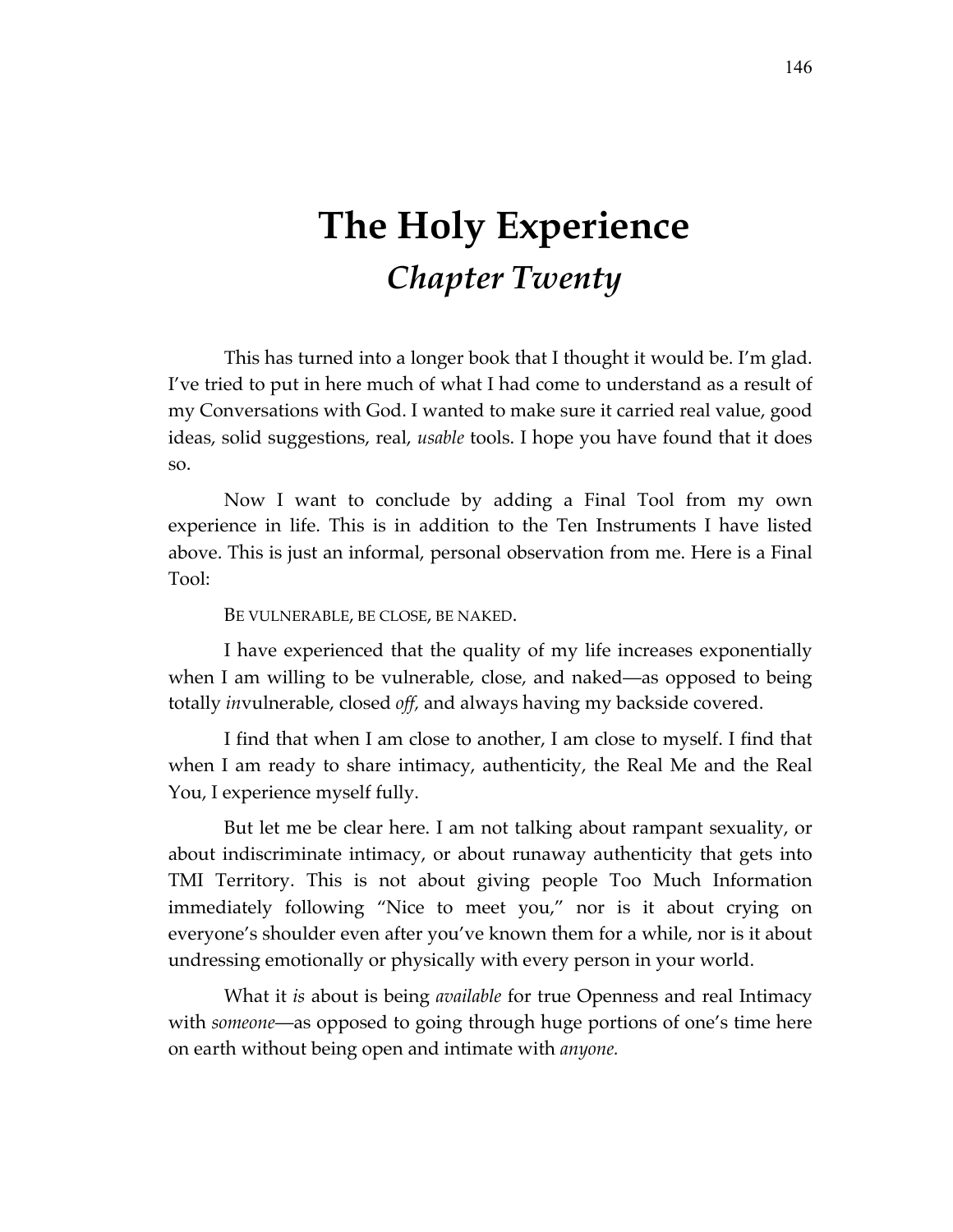There is a reason that the worst punishment one can receive in prison is *solitary confinement*. Correction officials have learned that even while a person is already being punished, there is one more, one *worse*, punishment one can be meted out, and that is the requirement to endure confinement *alone.*

Many people who are *not* in prison nevertheless construct "a prison of their own devise." They lock themselves inside—inside their home or inside their mind, or *both*—refusing to let anyone in. I do not observe many of these people to be inordinately joyful.

True, there is the occasional recluse who claims to be happy being utterly and completely alone. And there are persons who join religious orders or other societies in which intimate encounters (to say nothing of sexual exchanges) are not part of the norm. But for the largest number of human beings the pathway to the True Self is not best found in emotional or physical isolation, but through Openness and Closeness.

There is a reason for this. Human beings have a cellular memory, and thus an intuitive understanding, that we are all one, that unity is the natural order of things, and that isolation and separation is not simply unusual, but unnatural.

There may be *moments* during long-term closeness when aloneness is voluntarily created or provided, but the key here is "voluntarily." In such a context, times of privacy and separateness can be wonderfully rejuvenating and are, in fact, healthy. But an entire lifestyle that excludes intimacy at any time with any other person can be very, very lonely—and, indeed, debilitating.

Loneliness is, in fact, the biggest social issue on our planet today. We've been living in a world of increasing isolation, where extended families have been disappearing and the opportunities for closeness with others have been vanishing. The sudden rise and almost addictive use of social networking sites on the Internet by millions around the globe is, without doubt, humanity's collective compensatory behavior.

Yet we don't have to turn a computer on when we can turn another human being on—to himself or herself and to us. And nothing turns people on more than moments of being authentically vulnerable, truly close, or completely naked. My best advice is to find someone with whom you can be all three.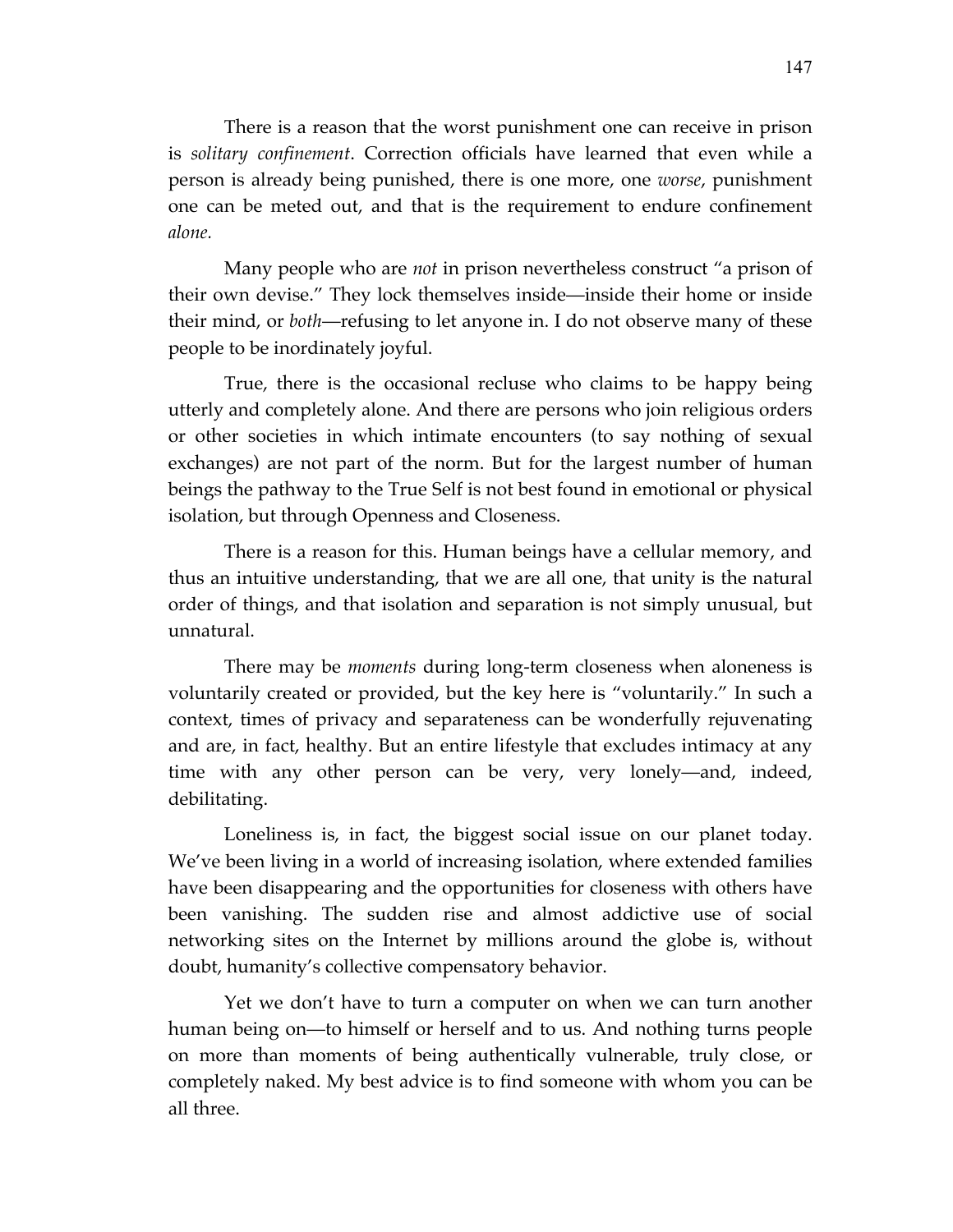But not just anyone. I want to strongly suggest that this be a person who is very special to you—and to whom you are willing to be very special. So there two questions you would do well to always ask yourself when choosing a person with whom to be all three. And this is especially true if you are thinking of forming a lifelong partnership with that person.

I am sharing this with you now because I am often asked, "What is the secret of happy relationships?" I have had many unhappy ones, and I openly confess that I contributed greatly to *creating* them as unhappy ones. I wish I knew earlier in my life what I know now. Especially, the Two Questions to Ask Yourself in Every Relationship.

Are you ready? Here are the questions:

*Where am I going?* 

*Who's going with me?*

Now…and most important…when you make this deep self-inquiry, *do not reverse the order of the questions.*

If you do, you could wind up asking yourself in times to come, "How is the world did I get *here?* What happened to my dream?"

So it is important to select a person who can *share your dream.* Or, at least, *support you in living it.* And not begrudgingly, either, but enthusiastically, joyfully, and wholeheartedly, *wherever your dream takes you.*

Of course, another person cannot find out what your dream *is* unless you are at least two of the three—vulnerable and close—somewhere along the way, and hopefully from the outset, of your relationship.

When two people support each other in each having their dream, and in being vulnerable, close, and naked while doing it, then a Fairy Tale is written.

It becomes Once  $\mathcal{U}_{\text{pon}}$   $\mathcal{H}$   $\mathcal{T}_{\text{time}}$  time.

And *this* is the Holy Experience.

A few days after we were married my wife wrote about this kind of partnership. It is what she saw for us. It is what she hoped for us. It is what she chose to create for us.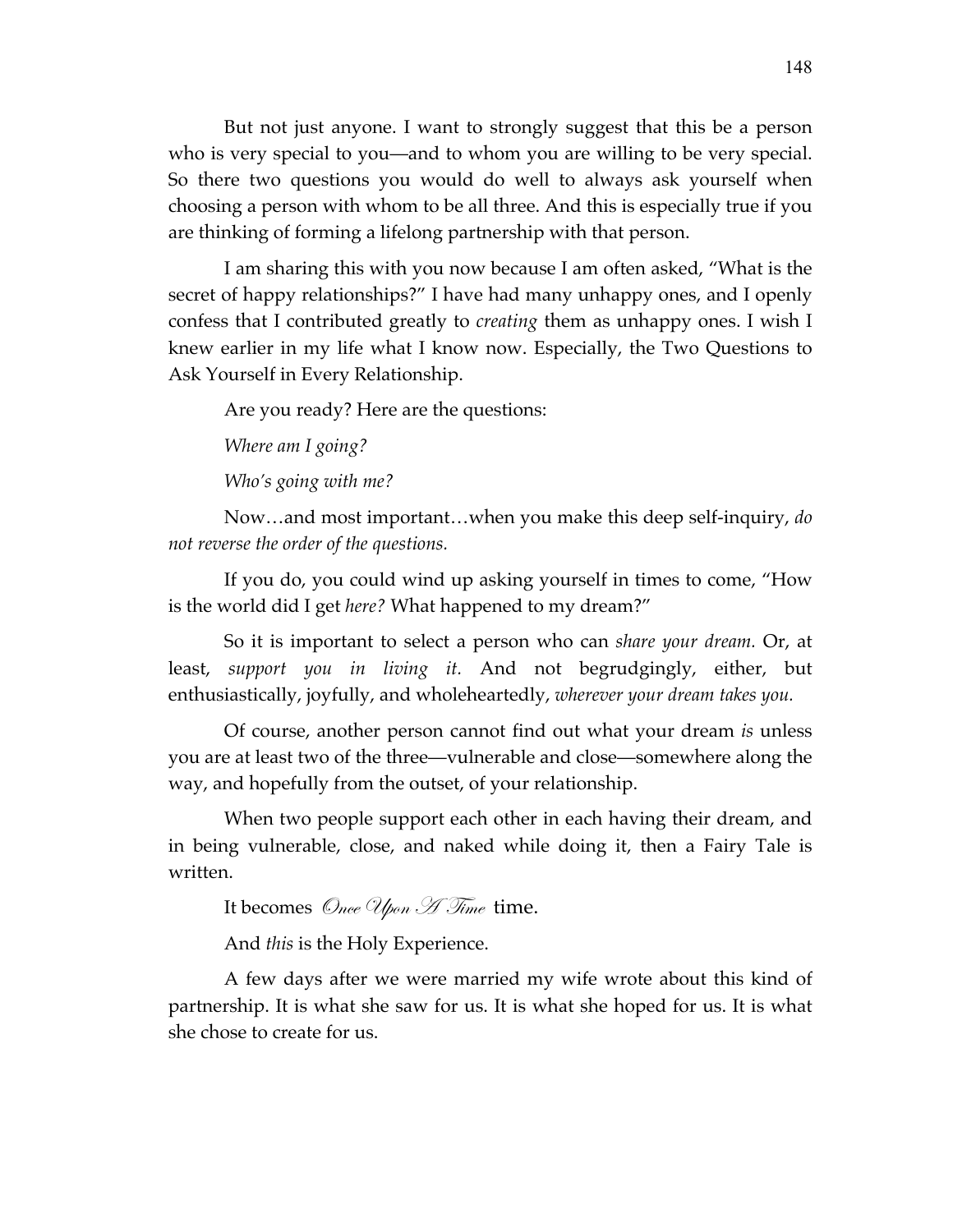We say that we will have a Good Life.

This is a guarantee

if we are kind to one another.

If we are patient.

If, when I speak, you listen

and if when you speak, I hear you.

This is assured,

if we continue to look for one another.

If we *want* to find.

If, when I am here, I am seen,

and if, when you are here, I see you.

We say that this will be a Good Life.

This is a guarantee

if We are Naked with one another.

If We are clotheless.

If, when I am vulnerable,

you shelter,

and if, when you are defenseless,

I protect.

(© 2007. From the book *Silent Sacred Holy Deepening Heart* by the American poet Em Claire)

All of this brings me to my closing statement here. I want to invite you to avoid developing preconceived notions about what the Holy Experience is all about, or what it is supposed to "look like."

It may not be about feeling "filled with the light" or "warm all over" or "One With The Universe." It *could* be about that, but it also may *not* be.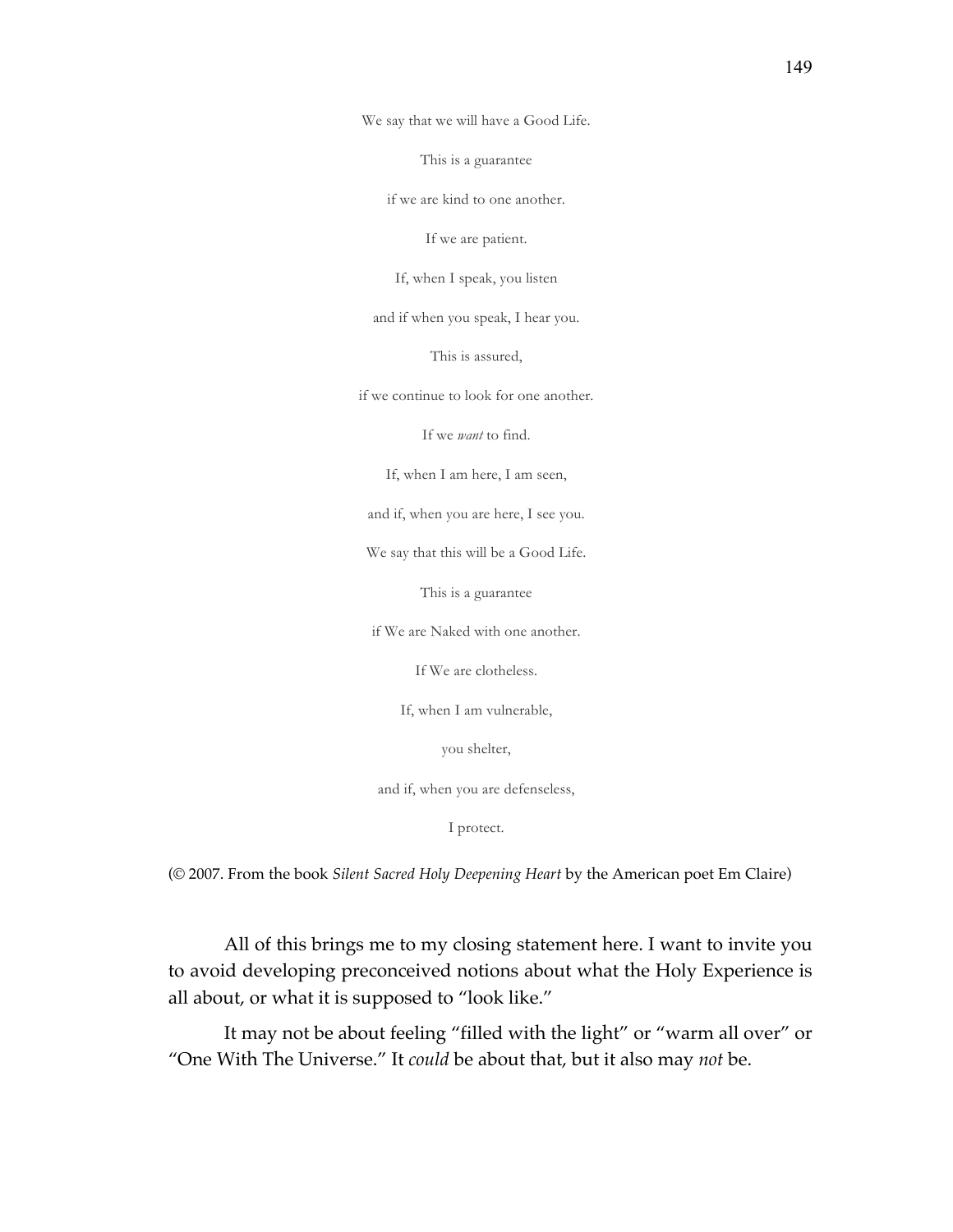It may not be about only speaking softly and always moving slowly and forevermore walking around with an angelic expression on your face. It *could* be about that, but it also may *not* be.

Once in a while it may be about *going bowling.*

Do you understand?

The Holy Experience is about *joy*, plain and simple. It is about the joy of *being.* Being what? Well, whatever you imagine Divinity to be. Perhaps it's about being the pure essence of, say…Creativity. Or Caring. Or Wisdom. Or Love. Or Patience. Or Sexuality. Or Understanding. Or Joy. Or Compassion. Or Peace. Or Kindness. Or Forgiveness. Or Generosity. Or Healing. Or Playfulness. Or Insight. Or Courage. Or what*ever* you think Divinity to be, in this moment right now. (Including *All Of The Above.*)

I have learned that the Holy Experience can take any form….a funfilled poker game or an hour-long meditation in front of candles. A night at the dance hall or part of an afternoon helping someone who needs a bandage changed. It's about fullness. The Fullness of Life, in any form that brings blessings and does no harm.

This much let me say: *Try to do everything wonderful as least once.*

You'll never get it done all in one lifetime, but don't let that stop you.

*Try.*

 In this lifetime or in another, everybody should sing at least one song out loud in front of others, dance at least one dance that astonishes everyone, give at least one inspiring speech, receive at least one standing ovation, hit at least one home run, solve at least one problem that no one else has been able to figure out how to solve, win at least one first prize, take at least one really big risk, have at least one true sweetheart, know at least one moment of pure sexual bliss in the arms of that sweetheart, and be gifted with at least one transcendent, unforgettable, indescribable, all-consuming, mind-blowing experience of God.

I wish you this.

I wish you *The Holy Experience.*

Thanks for sharing this time with me.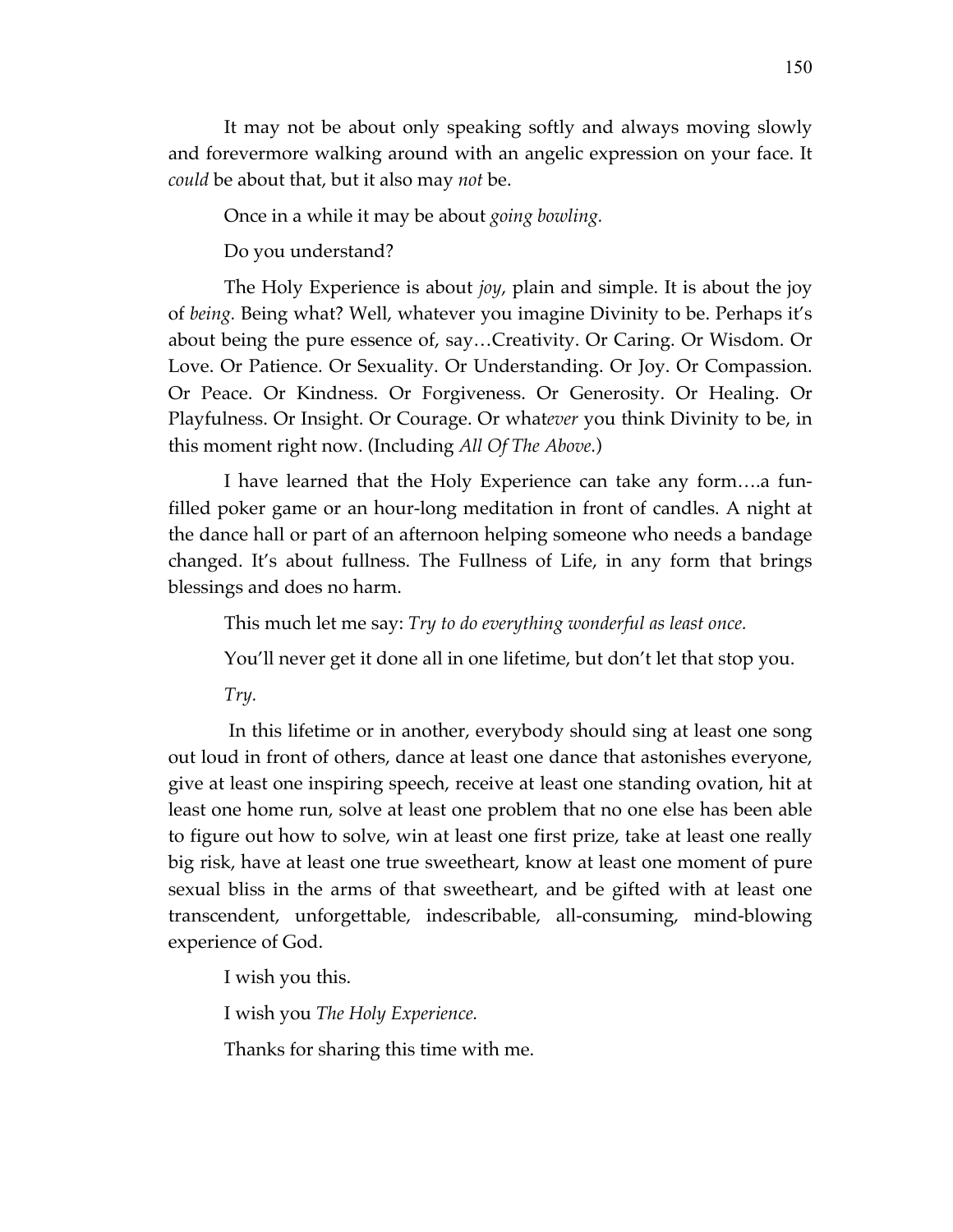## **Afterword**

*The Holy Experience* has been serialized in my Internet blog at www.TheGlobalConversation.com.

I have long been saying that humanity is "one conversation from paradise." This book contains much of what that conversation could hold. If we all started talking about the same thing at the same time—namely, the kinds of things in this book—it's a conversation that could change everything.

Right now, it is a conversation that few people seem to be having. Though this exploration could produce a new way of living on the earth, it just is not taking place in nearly a powerful enough way. I am proposing and suggesting that you and I ignite a discussion that will begin with three daring questions:

- 1. How is it possible that 6.9 billion members of they claim to be a highly evolved species can all *want the same thing* (peace, harmony, safety, security, opportunity, a good life for themselves and their children) and be *singularly unable to produce it* --- even after thousands of years of trying?
- 2. Is it possible that there is something that this species does not fully understand about God and about Life, the understanding of which could change everything?
- 3. It is possible that there is something *you* do not completely comprehend about *you*, and about *who you are*, the comprehension of which would alter your life for the better, forever?

I believe that all of humanity would benefit from taking a very close look at these questions, and having a conversation about them. I further believe that this conversation can lead to an exchange of ideas that can form the basis of a brand new cultural story for humanity.

But, you might ask, why bother? Why is this important? Well, let's look at that…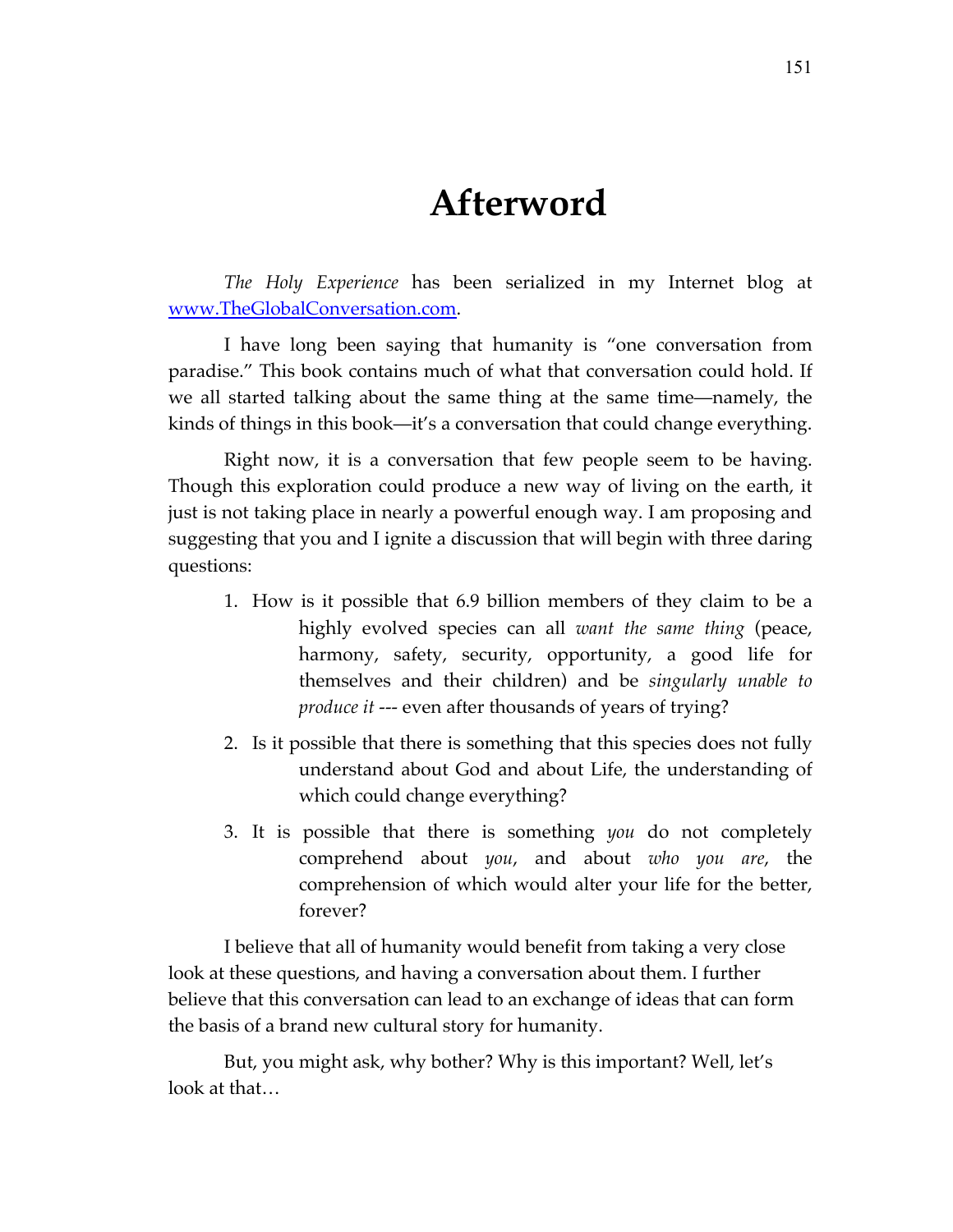A "cultural story" is a story that we tell ourselves about ourselves. It is what we say to our children about who we are and how life is, and what it means to be human. It is the narrative that *creates the experience of our species*.

Out of our Story emerges our way of handling commerce, of engaging in politics, of being governed, of educating our young, of relating to each other, and of experiencing God. If the Story we are telling is *inaccurate*, is based on deep misunderstandings and myths and fairy tales and half-truths …well, we are in trouble.

Now, look around. Are we in trouble? Pick up a newspaper. Turn on CNN. Jump on the Internet. Are we in trouble? Uh…yes. The human race is on a collision course with its own destruction. If we don't change something soon, something soon is going to change us. And we're not going to like how the future will look for our children, and for theirs.

What is needed now is a massive, planetary, grass-roots effort to rewrite our Story. And that's what this book, and its serialization on **TheGlobalConversation.com**, is all about. That website is the Internet expression of a worldwide undertaking called **The Conversations Movement**.

This movement is creating a starting point and a platform for an urgently needed global discussion about future possibilities for humanity. Not a discussion between world leaders, religious figures, captains of business and industry, or the elite. A discussion involving *us.* You and me. The "regular people" of the world.

#### *Because when we start discussing things, the world changes.*

At www.TheGlobalConversation.com we take a regular look at what's going on in our world, place these events into the context of our present, very old, Cultural Story, and then consider them as they might be experienced within a *new* Cultural Story; a story that it is our opportunity to co-create, with input from people around the world.

The idea for this New Cultural Story came out of the writings of a series of books upon which the book you are reading is based. It is the *Conversations with God* series --- nine books that have collectively sold over 7.5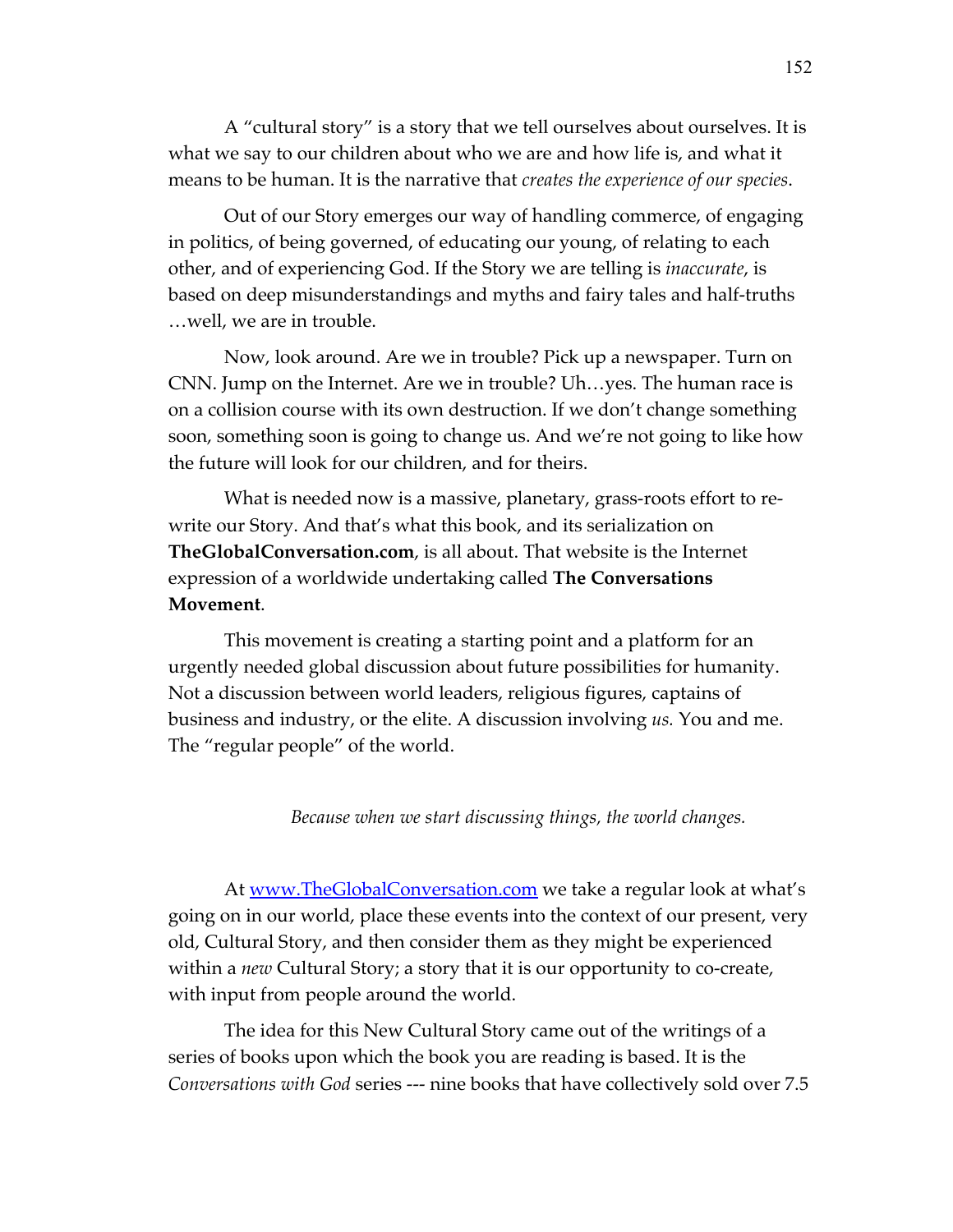million copies (seven of them reached the *New York Times* Bestseller List). These remarkable and daring texts have caught the attention and captured the imagination of people around the world. They have been translated into 37 languages and, given hand-to-hand distribution, it is estimated that 50 million people have read them.

The CwG messages have made it clear that it is humanity's presentlyin-place Cultural Story that has been causing all of our world's people-topeople problems. What the earth's people would most benefit from right now, CwG offers, is a new idea about who we are, where we are, why we are here, and what we wish to do about that. This is what would open us to the Holy Experience.

We're talking here about a new story about God and about what God wants, a new point of view about the purpose of life and the reason we are all on the earth, as well as our true relationship with God and each other. All of humanity pines for a new vision about how we can create at last the Tomorrow for which we have all yearned for so long.

I'm glad you found your way to this book. It is a major outreach of **The Conversations Movement**. I hope you will talk with others about what you have read here. And I hope you will add your ideas to those found here. You have much to contribute. Your ideas on what could be included in our New Cultural Story are being solicited every day at

#### www.TheGlobalConversation.com.

You can help change our ideas about our world—and thus, the world itself. I gently invite you to take that possibility, and your role, seriously.

If you would like to interact with me even more personally, and to assist me directly in getting the messages from *Conversations with God* out into our world, I invite you to join me as a member of The Messengers' Circle at

#### www.nealedonaldwalsch.com.

This is a membership area of a larger website, offering electronic courses, the CWG Online School, an Ask Neale section, a Life Support area, and a daily Reader's Forum where I interact individually with members who post there.

If you find yourself facing sudden, unwelcome changes in your life right now, you can receive immediate guidance from a team of Spiritual